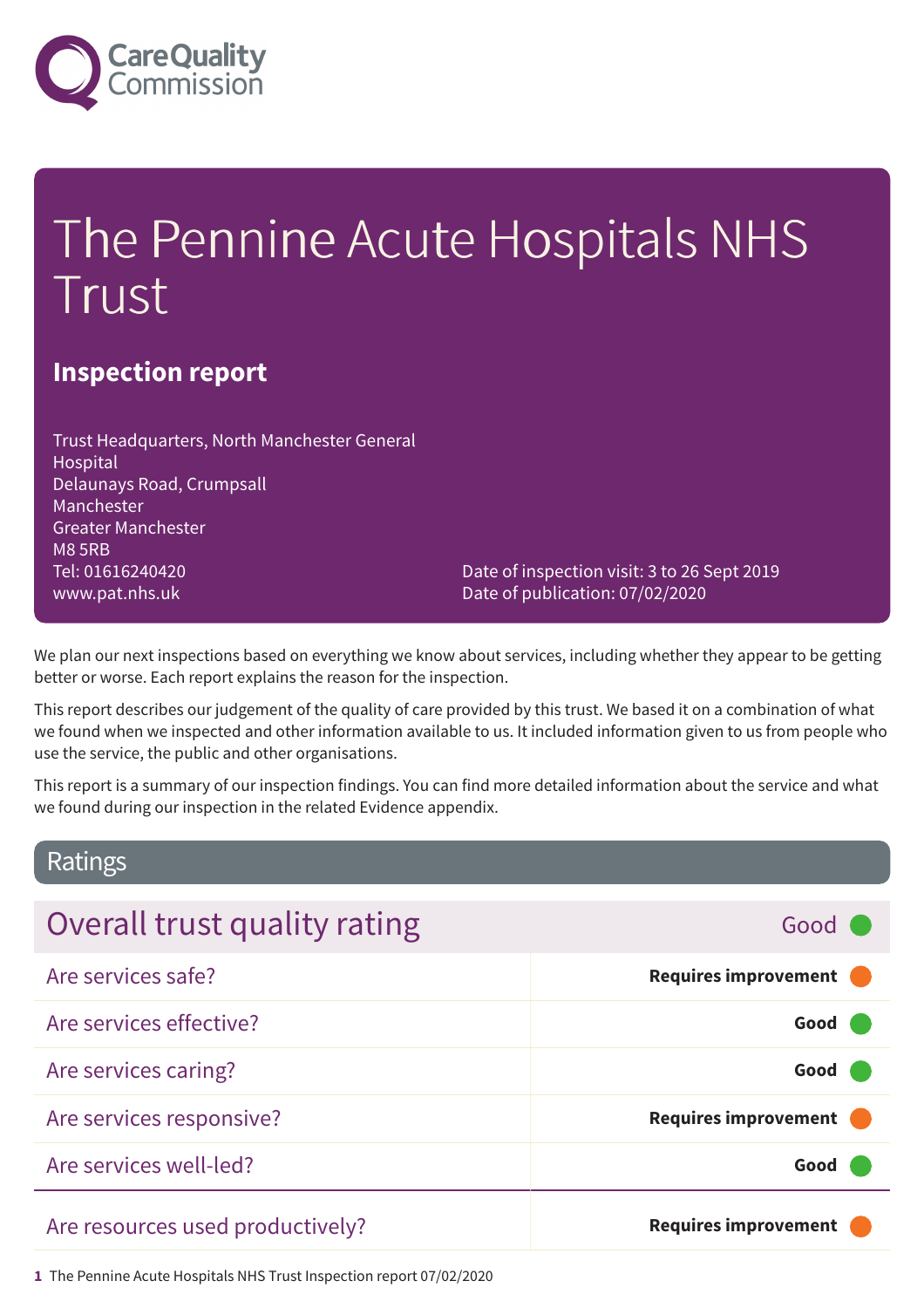### Combined quality and resource rating **Exercise 2 and Second** Good

We rated well-led (leadership) from our inspection of trust management, taking into account what we found about leadership in individual services. We rated other key questions by combining the service ratings and using our professional judgement.

### Background to the trust

The Pennine Acute Hospitals NHS Trust serves the communities of North Manchester, Bury, Rochdale and Oldham, along with the surrounding towns and villages. The area is in the Northeast sector of Greater Manchester and has a population of over 800,000.

The trust provides a range of elective, emergency, district general services, some specialist services and operates from four sites: North Manchester General Hospital, The Royal Oldham Hospital, Fairfield General Hospital and Rochdale Infirmary.

The trust provides services in the following specialties: urgent and emergency care, medicine, surgery, women and children, diagnostics, specialist services and community services. The major services are on two sites at North Manchester General Hospital and The Royal Oldham Hospital, each serving a population of approximately 400,000. The trust's main commissioners are NHS Bury, NHS Heywood, Middleton and Rochdale, NHS Oldham and NHS Manchester.

During 2016 /2017 Pennine worked under the leadership of Salford Royal NHS Foundation Trust. This arrangement was made formal from the 1 April 2017, when the Northern Care Alliance NHS Group (NCA) was launched bringing together over 17,000 staff and over 2000 beds. Whilst Pennine and Salford remain statutory bodies the respective trust boards have delegated the exercise of their functions to a Group Committees in Common managing both trusts.

Four Care Organisations have been established in the Alliance: Oldham, Bury & Rochdale and North Manchester alongside Salford. The care organisations are responsible for the day to day running of each hospital.

At the last inspection in November 2017 the trust was rated overall as 'requires improvement'. This showed improvement from the 2016 inspection which rated the trust as 'inadequate'.

### Overall summary

Our rating of this trust improved since our last inspection. We rated it as Good ⋔

### **What this trust does**

The trust runs services at North Manchester General Hospital, The Royal Oldham Hospital, Fairfield General Hospital and Rochdale Infirmary.

### **Key questions and ratings**

We inspect and regulate healthcare service providers in England.

To get to the heart of patients' experiences of care and treatment, we ask the same five questions of all services: are they safe, effective, caring, responsive to people's needs, and well-led?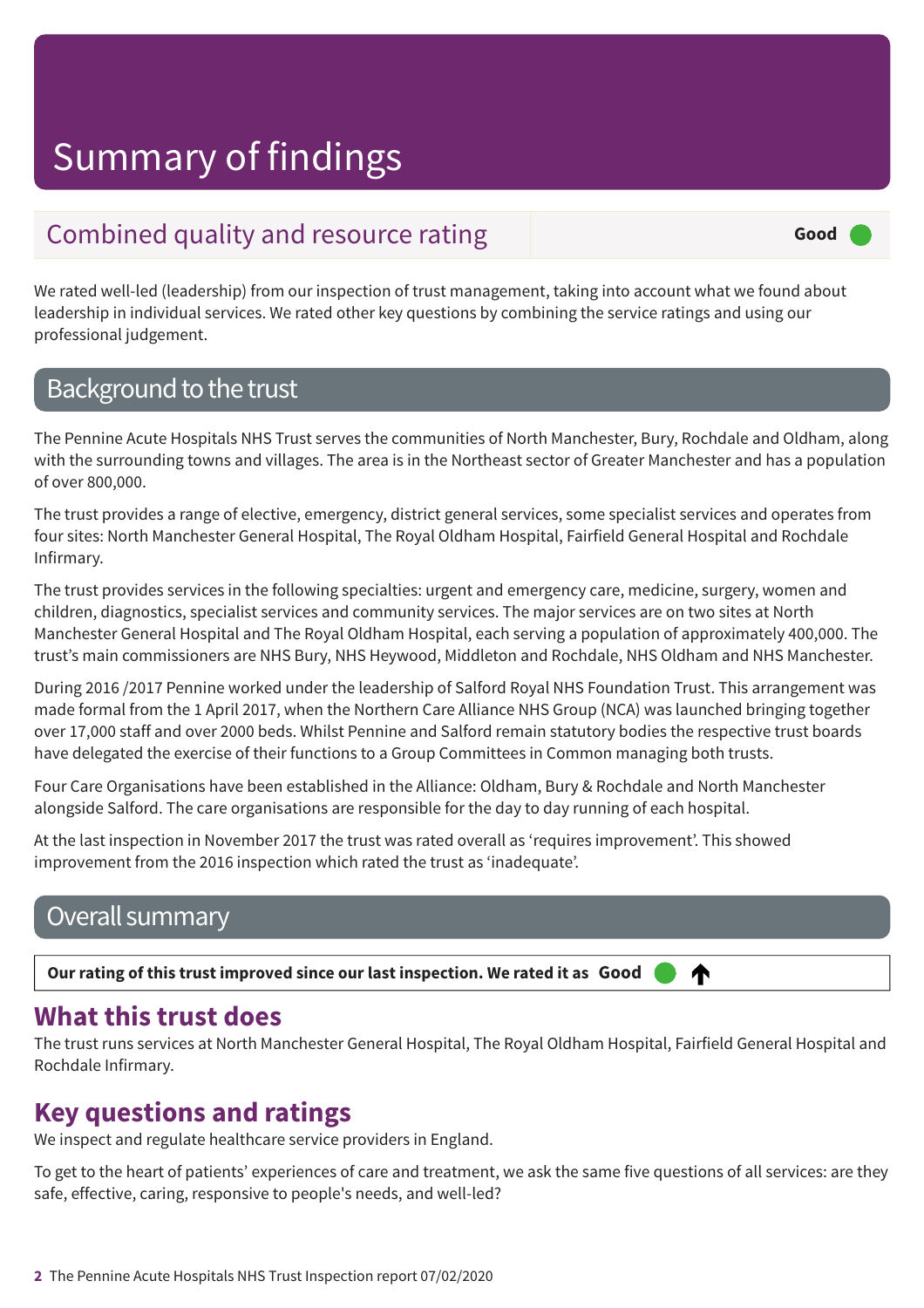Where we have a legal duty to do so, we rate the quality of services against each key question as outstanding, good, requires improvement or inadequate.

Where necessary, we take action against service providers that break the regulations and help them to improve the quality of their services.

### **What we inspected and why**

We plan our inspections based on everything we know about services, including whether they appear to be getting better or worse.

Between 3 and 26 September 2019, we inspected services at North Manchester General Hospital, The Royal Oldham Hospital, Rochdale Infirmary and Fairfield General Hospital as part of our inspection

At North Manchester General Hospital, we inspected medical services and surgery, because these services were rated as requires improvement at the last inspection. We also inspected urgent and emergency care services which was rated as requires improvement in the responsive domain. Services for children and young people were rated requires improvement at the last inspection, however we did not inspect these services during this inspection therefore the ratings for this service remained the same. Maternity services were rated good at the last inspection. The safe domain was rated requires improvement. These services were not inspected during this inspection therefore the ratings across the five domains for maternity services remained the same. End of life care was inspected because this service was last inspected in 2016.

At the Royal Oldham Hospital, we inspected critical care services, medical services and surgery which were rated as requires improvement at the last inspection. End of life care services were inspected because the service was rated as requires improvement in 2016. We also inspected urgent and emergency services, which were rated as requires improvement in the responsive domain. Services for children and young people were rated requires improvement at the last inspection, however we did not inspect these services during this inspection therefore the ratings for this service remained the same. Maternity services were rated good at the last inspection. The safe domain was rated requires improvement. These services were not inspected this time, therefore the ratings across the 5 domains for maternity services remained the same.

At Fairfield General Hospital we inspected critical care and end of life care; these services were rated as requires improvement at the 2016 inspection.

At Rochdale Infirmary we inspected urgent and emergency services because these were rated as requires improvement in 2016. We also inspected medicine and surgery because these services had not been inspected since 2016.

In community services we inspected community inpatient services which had not been inspected since 2016.

Our comprehensive inspections of NHS trusts have shown a strong link between the quality of overall management of a trust and the quality of its services. For that reason, all trust inspections now include inspection of the well-led key question at the trust level. Our findings are in the section headed is this organisation well-led?

### **What we found**

### Overall trust

Overall the services we inspected have improved.

Our rating of the trust improved. We rated it as good because: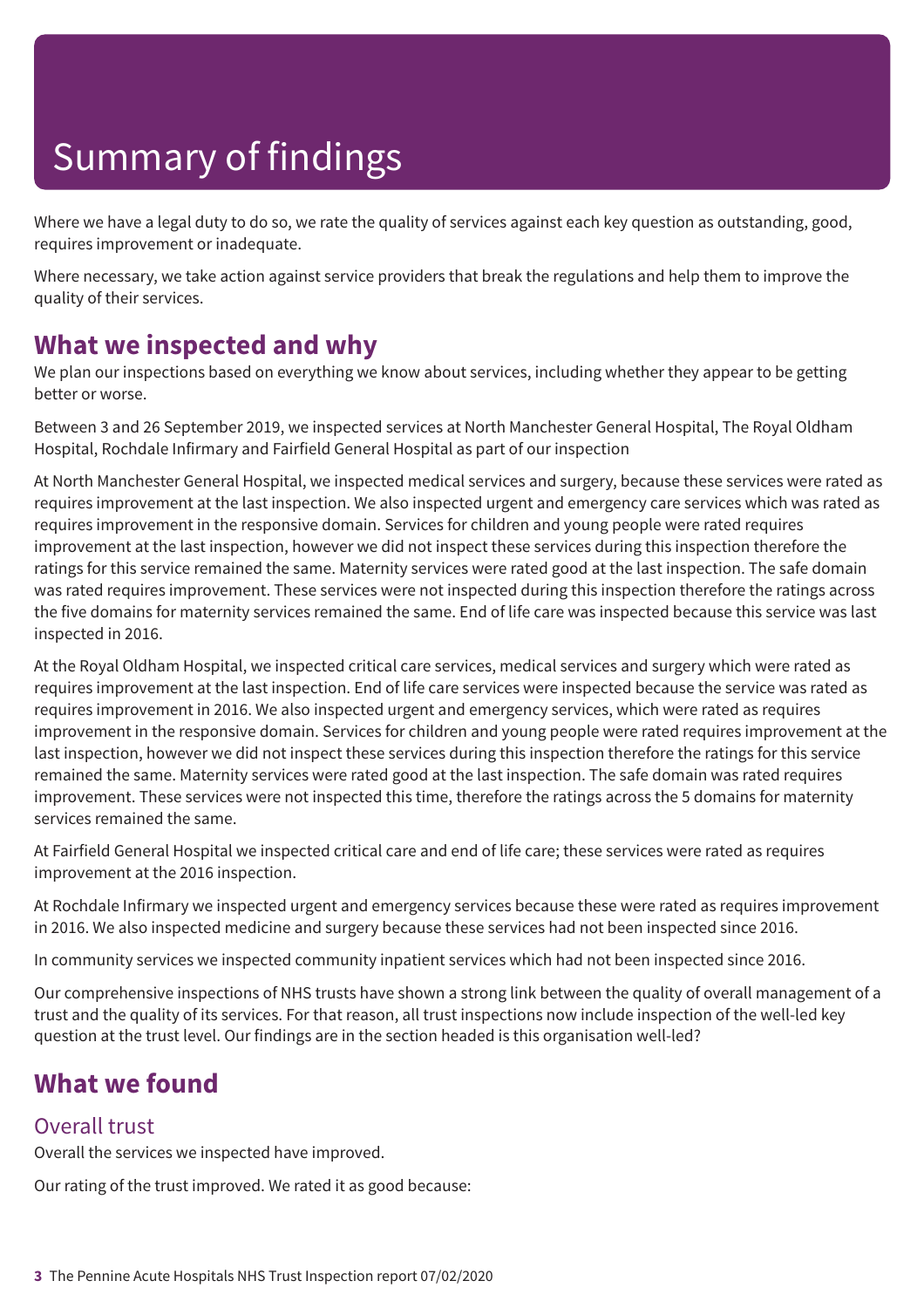We rated effective, caring and well-led as good, and safe and responsive as requires improvement. We rated 15 trust services, three as outstanding, 11 as good and one as requires improvement. In rating the trust, we took into account the current ratings of the 15 services not inspected this time.

There was clear evidence, that improvements had been made against the key lines of enquiry in each of the five key questions. There were quality improvement systems in place, such as the nursing assessment and accreditation system that were maturing throughout the trust and had a positive impact on the delivery of care to patients. Our judgement has reflected these findings in the overall ratings.

We found a number of examples of outstanding practice during the inspection. For more information, see the outstanding practice section in this report.

### Are services safe?

Our rating of safe stayed the same. We rated it as requires improvement because:

- Not all staff had completed safeguarding training.
- In medicine at North Manchester General Hospital some equipment had not been serviced in line with trust targets.
- Staffing in critical care at Fairfield Hospital did not meet national standards. There were gaps in medical cover for theatre lists at Rochdale Infirmary.
- Medicines were not always stored in line with guidelines.
- There was variability in record keeping regarding the assessment of capacity, best interests and do not attempt cardio-pulmonary resuscitation.

### However

- Staff understood how to protect patients from abuse and the service worked well with other agencies to do so.
- The trust controlled infection risk well. Staff used equipment and control measures to protect patients, themselves and others from infection. They kept equipment and the premises visibly clean.
- The design, maintenance and use of facilities, premises and equipment kept people safe. Staff were trained to use them. Staff managed clinical waste well**.**
- Staff completed and updated risk assessments for each patient and removed or minimised risks. Staff identified and quickly acted upon patients at risk of deterioration.
- Managers regularly reviewed and adjusted staffing levels and skill mix, and gave bank and agency staff a full induction.
- Staff kept detailed records of patients' care and treatment. Most records were clear, up-to-date, stored securely and easily available to all staff providing care.
- The trust managed patient safety incidents well. Staff recognised and reported incidents and near misses. Managers investigated incidents and shared lessons learned with the whole team and the wider service. When things went wrong, staff apologised and gave patients honest information and suitable support. Managers ensured that actions from patient safety alerts were implemented and monitored.
- The trust used systems and processes to safely prescribe, administer and record medicines.

### Are services effective?

Our rating of effective improved. We rated it as good because: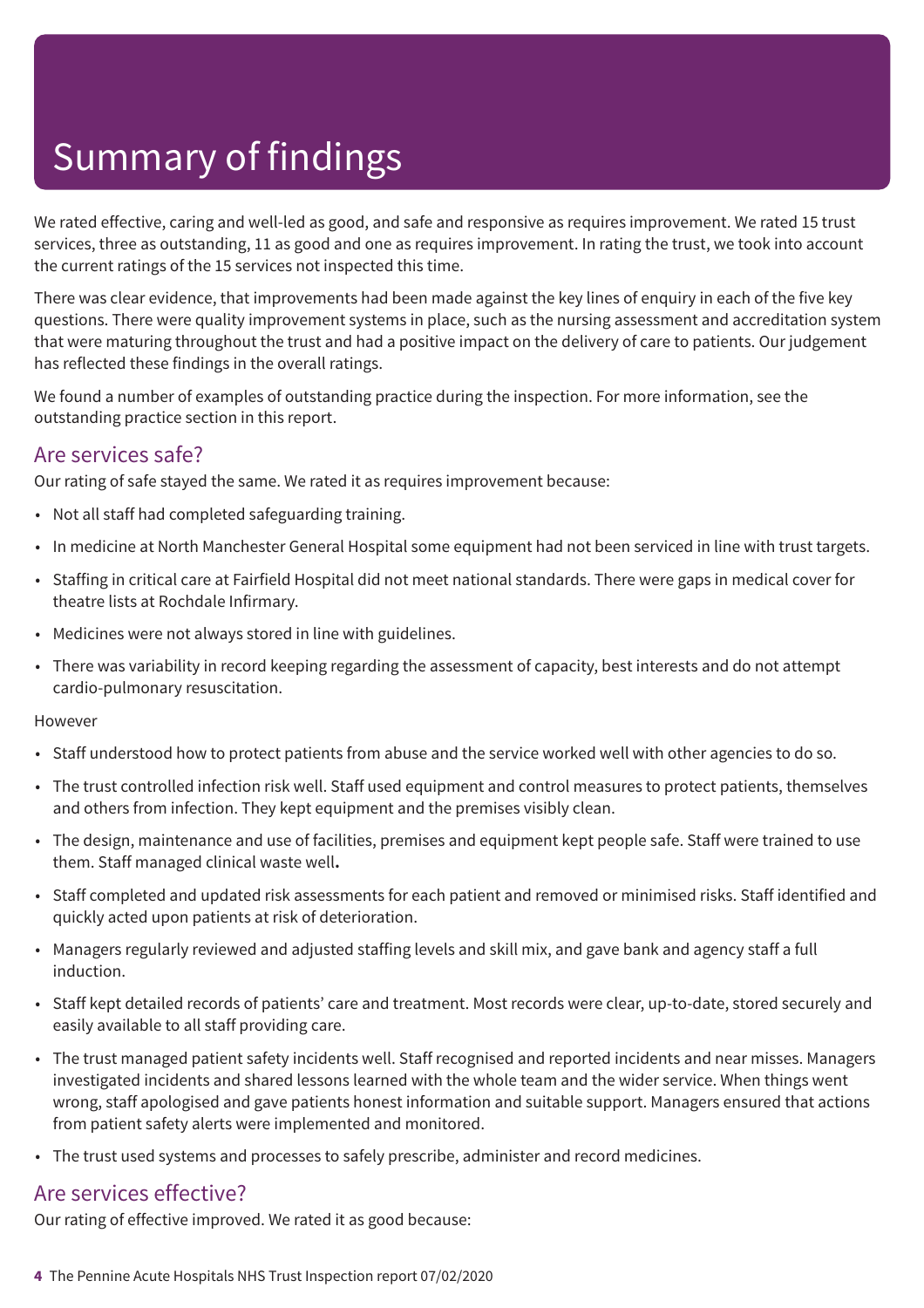- The service provided care and treatment based on national guidance and evidence-based practice. Managers checked to make sure staff followed guidance.
- Staff gave patients enough food and drink to meet their needs and improve their health.
- Staff assessed and monitored patients regularly to see if they were in pain and gave pain relief in a timely way.
- Staff monitored the effectiveness of care and treatment. They used the findings to make improvements and achieved good outcomes for patients.
- The service made sure staff were competent for their roles. Managers provided support and development to staff.
- Doctors, nurses and other healthcare professionals worked together as a team to benefit patients. They supported each other to provide good care.
- Staff supported patients to make informed decisions about their care and treatment. They followed national guidance to gain patients' consent.

#### However

- Staff did not always know how to support patients who lacked capacity to make their own decisions.
- Appraisal rates did not always meet trust targets particularly for nursing and allied health professional staff.

### Are services caring?

Our rating of caring stayed the same. We rated it as good because:

- Staff treated patients with compassion and kindness, respected their privacy and dignity, took account of their individual needs, and helped them understand their conditions. There were examples of excellent caring interactions in end of life care services.
- Staff provided emotional support to patients, families and carers to minimise their distress. They understood patients' personal, cultural and religious needs.
- Staff supported and involved patients, families and carers to understand their condition and make decisions about their care and treatment.

### Are services responsive?

Our rating of responsive stayed the same. We rated it as requires improvement because:

• Waiting times from referral to treatment and arrangements to admit, treat and discharge patients were not always in line with national standards.

#### **However**

- The trust planned and provided care in a way that met the needs of local people and the communities served. It also worked with others in the wider system and local organisations to plan care.
- The trust was inclusive and took account of patients' individual needs and preferences. Staff made reasonable adjustments to help patients access services. They coordinated care with other services and providers.
- It was easy for people to give feedback and raise concerns about care received. The service treated concerns and complaints seriously, investigated them and shared lessons learned with all staff. The service included patients in the investigation of their complaint.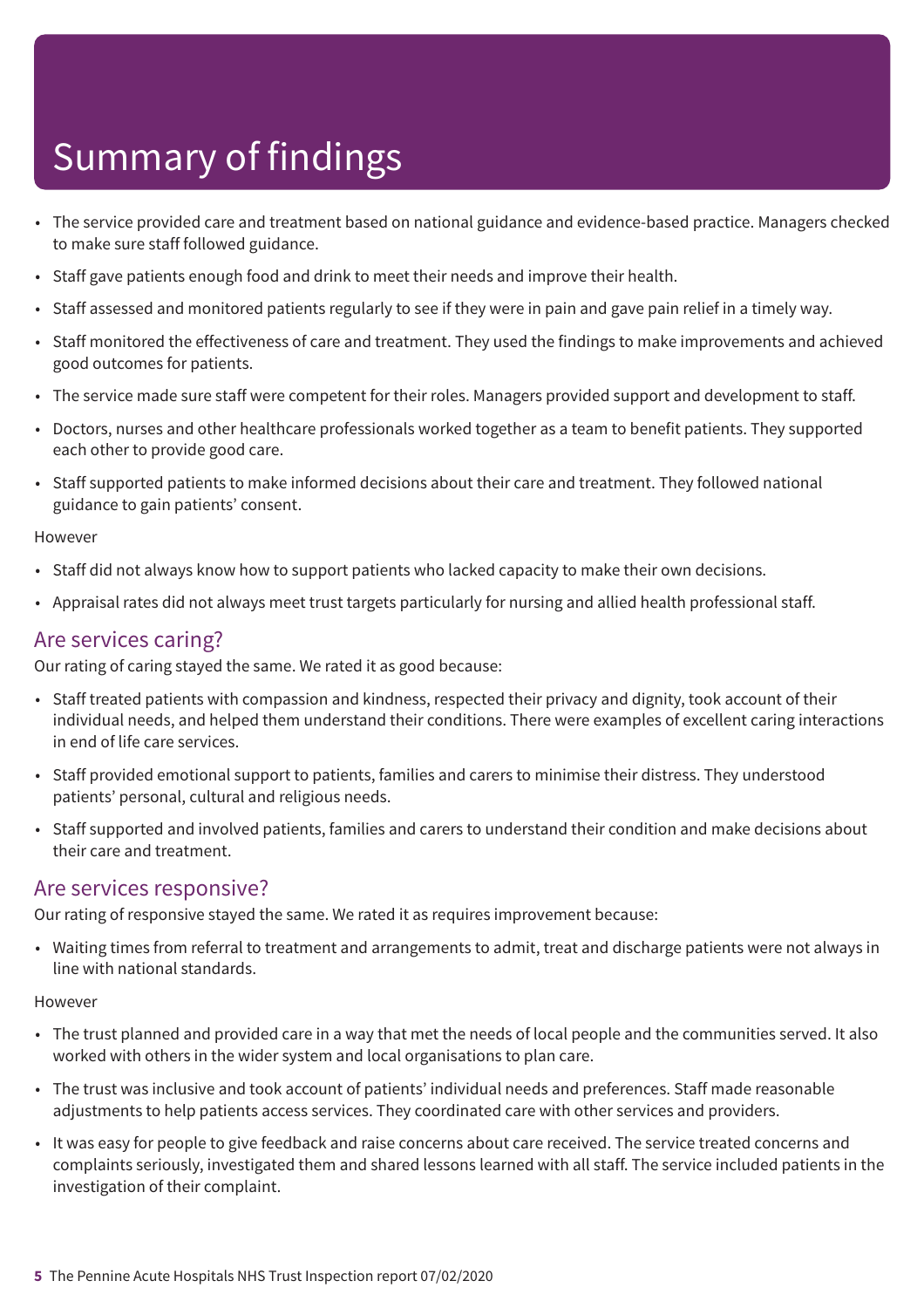### Are services well-led?

Our rating of well-led stayed the same. We rated it as good because:

- Leaders had the skills and abilities to run the service. They understood and managed the priorities and issues the service faced. They were visible and approachable in the service for patients and staff. They supported staff to develop their skills and take on more senior roles.
- The trust had a vision for what it wanted to achieve and a strategy to turn it into action, developed with all relevant stakeholders. The vision and strategy were focused on sustainability of services and aligned to local plans within the wider health economy. Leaders and staff understood and knew how to apply them and monitor progress.
- Staff felt respected, supported and valued. They were focused on the needs of patients receiving care. The service promoted equality and diversity in daily work and provided opportunities for career development. The service had an open culture where patients, their families and staff could raise concerns without fear.
- Leaders operated effective governance processes, throughout the service and with partner organisations. Staff at all levels were clear about their roles and accountabilities and had regular opportunities to meet, discuss and learn from the performance of the service.
- Leaders and teams used systems to manage performance effectively. They identified and escalated relevant risks and issues and identified actions to reduce their impact. They had plans to cope with unexpected events. Staff contributed to decision-making to help avoid financial pressures compromising the quality of care.
- The service collected data and analysed it. Data or notifications were consistently submitted to external organisations as required.
- Leaders and staff actively and openly engaged with patients, staff, equality groups, the public and local organisations to plan and manage services. They collaborated with partner organisations to help improve services for patients.
- All staff were committed to continually learning and improving services. They had a good understanding of quality improvement methods and the skills to use them. Leaders encouraged innovation and participation in research.

#### However

- Some staff were not aware of the Freedom to Speak up arrangements in the trust.
- Staff could not always find the data they needed, in easily accessible formats, to understand performance, make decisions and improvements because the IT systems did not always provide reliable data.

### Use of resources

We rated the use of resources as requires improvement:

We award the Use of Resources rating based on an assessment carried out by NHS Improvement.

### Combined quality and resources

We have not previously undertaken a use of resources inspection. We rated the combined quality and resources as good because:

Our combined rating for Quality and Use of Resources summarises the performance of the trust taking into account the quality of services and the trust's productivity and sustainability. This rating combines our five trust-level quality ratings of safe, effective, caring, responsive and well-led with the Use of Resources rating.

Click or tap here to enter text.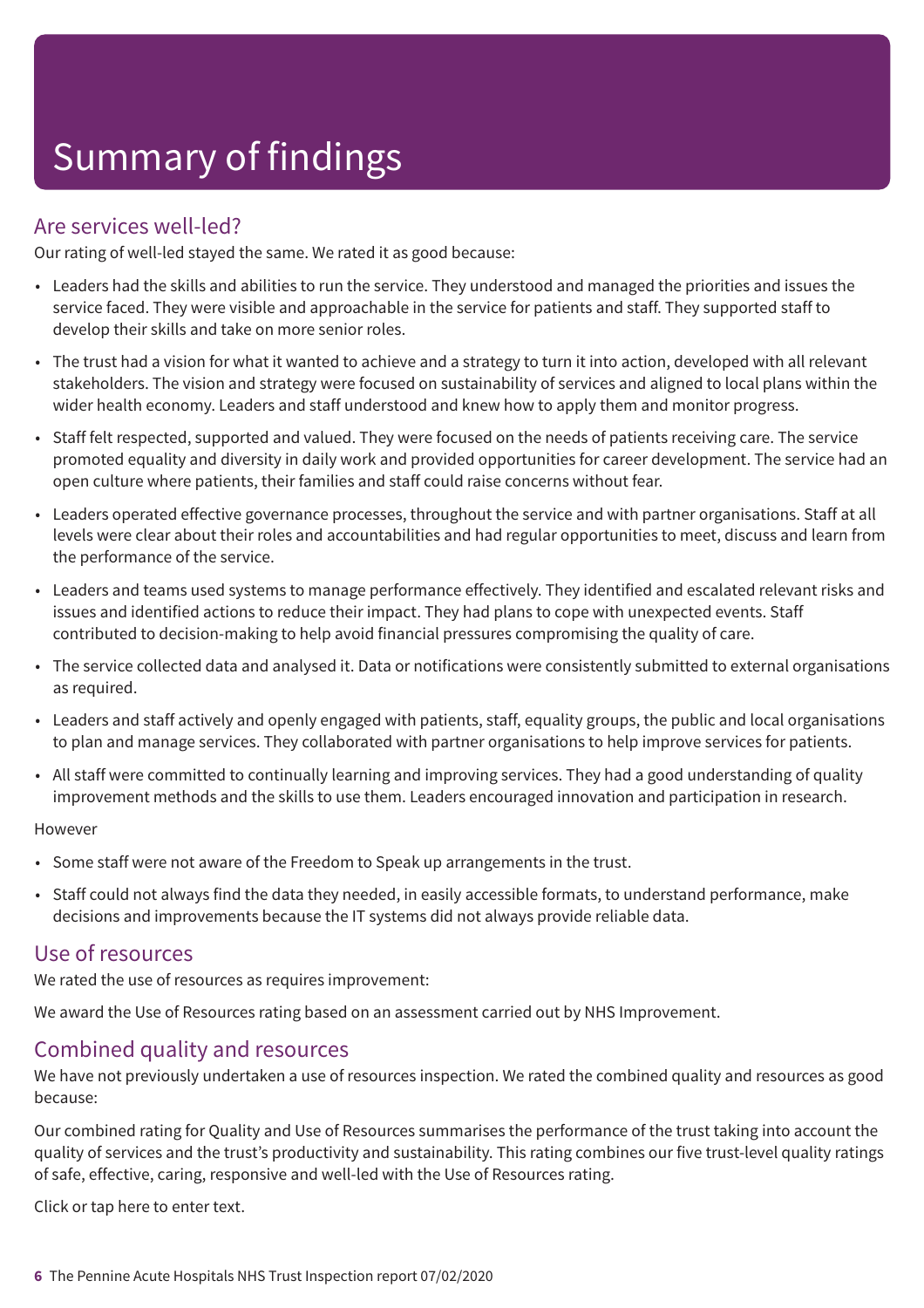### **Ratings tables**

The ratings tables show the ratings overall and for each key question, for each service, hospital and service type, and for the whole trust. They also show the current ratings for services or parts of them not inspected this time. We took all ratings into account in deciding the overall ratings. Our decisions on overall ratings also took into account factors including the relative size of the services and we used our professional judgement to reach fair and balanced ratings.

### **Outstanding practice**

We found examples of outstanding practice during the inspection. For more information, see the outstanding practice section in this report.

### **Areas for improvement**

We found areas for improvement including breaches of legal requirements that the trust must put right. We also found things that the trust should improve to comply with a minor breach that did not justify regulatory action, to prevent breaching a legal requirement, or to improve the quality of services.

### **Action we have taken**

We issued requirement notice/s to the trust. Our action related to breaches of three legal requirements in three core services.

For more information on action we have taken, see the sections on Areas for improvement and Regulatory action.

### **What happens next**

We will check that the trust takes the necessary action to improve its services. We will continue to monitor the safety and quality of services through our continuing relationship with the trust and our regular inspections.

### Outstanding practice

We found examples of outstanding practice in:

### **Trust Wide**

- The trust promoted the 'kindness collaborative'. This was a campaign to encourage staff to support and be kind to each other and was promoted through social media as well as on wards and on posters. The campaign had its own hash tag, #bekindtoeachother.
- The service employed specialist staff including a care home trusted assessor whose role was to carry out the assessments to facilitate the smooth and timely discharge for patients being discharged to a nursing home, in addition a quality improvement representative supported the staff by identifying patients with potential discharge problems.

### **End of Life care**

• The trust end of life care team had implemented the Swan model which included the provision of extensive training open to all staff around all aspects of end of life care provision. The Swan symbol was used to indicate a patient who was at the end of their life or recently bereaved relative and this was firmly embedded across all trust hospitals we visited. The model had been implemented in several hospitals nationally.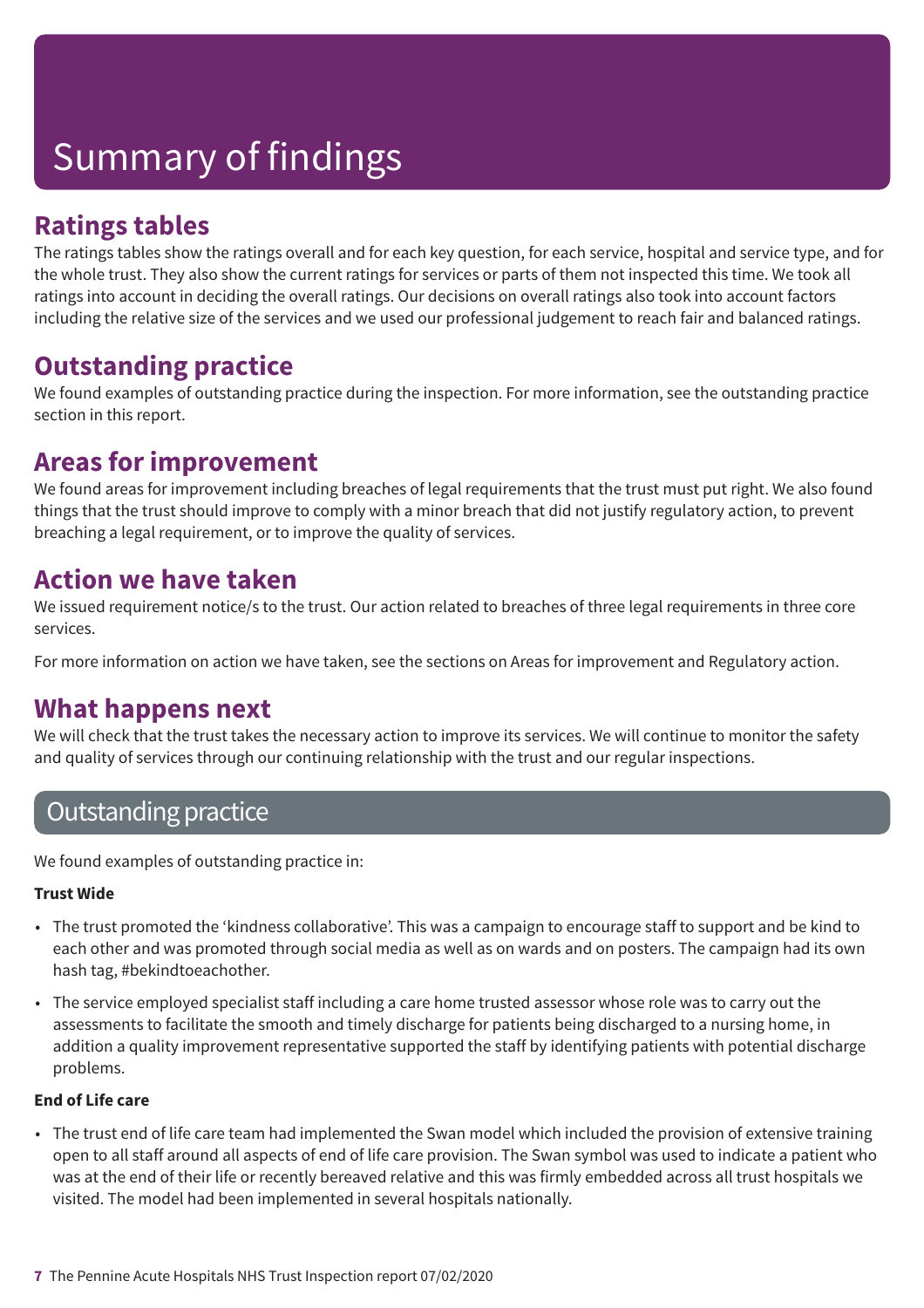- The trust was involved in a pilot which involved a bereavement nurse being placed within the local coroner's office. This meant that bereavement support was accessible even when the patient had died outside of hospital.
- Staff working throughout the service considered people's emotional wellbeing to be as important as their physical health. Staff consistently considered the impact of the care they provided on people's emotional wellbeing. The Swan resource room provided staff with everything they needed to offer relatives a keepsake of their loved one such as hand or footprints, teddy bears, memory boxes or lip kisses.
- Managers and staff continually engaged with religious communities to tailor services to meet their needs. Staff had worked together to carry out people's religious and spiritual wishes after they had died.
- The assistant director of nursing had led work to develop a training programme in relation to duty of candour which is the statutory legal requirement for staff to be open and honest when things go wrong.

#### **North Manchester General Hospital**

#### **Urgent and Emergency Care**

• A 'teen bay' had been developed by students from a local school in the paediatrics area. The students had completed artwork in the bay. The bay had information leaflets and posters available for young people, attending with potential safeguarding issues, to look at. Staff had also developed a pledge with students as to what children attending could expect from the department.

#### **Royal Oldham Hospital**

#### **Urgent and Emergency Care**

- The department had dedicated play specialists and asthma and respiratory nurses working in the paediatric department
- The department had a sensory cubicle in the paediatric area which was used for children suffering from stress or anxiety, children with additional needs and also for children experiencing an acute mental health episode.
- The service had an established paediatric unscheduled care group which included representation of clinical staff from the urgent and emergency department and the paediatrics department. The group aimed to develop and improve standards of care and pathways between services. It had overseen the establishment of additional trainee advanced practice roles in the department, recruitment of clinical nurse specialists and development of clinical pathways. The service reported that these developments had helped to support improvements in paediatric performance, and the responsiveness of the paediatric team to reviews in the department.
- The hospital had worked with locality partners to develop demand reduction strategies, including the development of a primary care facing Urgent Treatment Service in the hospital and multidisciplinary team review of frequently attending patients to the emergency department. Initial work on targeting services in a more coordinated way had reduced frequent attendances by 33% from an average 54 per week to an average 33 per week.

#### **Medicine**

- The pop up pharmacy in the discharge lounge had significantly improved discharge times for patients.
- The use of voluntary sector agencies to support patient discharge including taking patients home where appropriate, delivery of equipment and the follow up of patients once they had returned home by phone.
- Ward clerk cover on the acute medical unit 24 hours a day, seven days a week.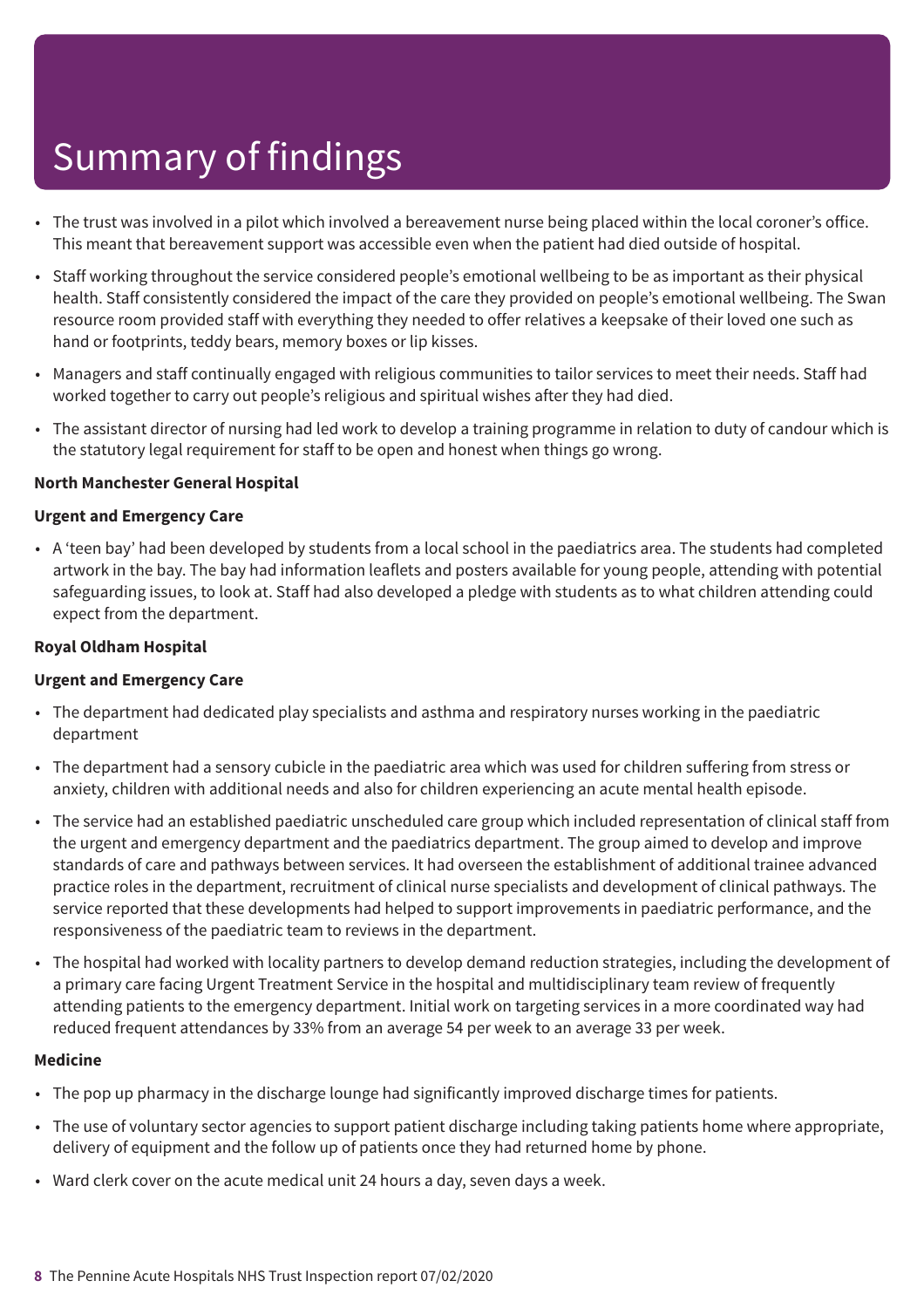- A band 7 practice educator role was established on the haematology unit to support the delivery of chemotherapy competency training in association with the chemotherapy team, for newly recruited staff. The role had supported several staff to complete chemotherapy training.
- A clothes bank was available on ward G1 for the use of patients in all wards across this hospital. This meant that patients, who had been admitted in their night clothes were able to get dressed. The clothes were donated from a charity and supported patients' privacy and dignity. The therapists liked the patients to be dressed when they were taking them for their assessments.

### **Surgery**

• Staff in theatres had completed Practical Obstetric Multi-Professional Training (PROMPT) for emergency maternity situations.

### **Critical Care**

- Practice educators on the unit were developing a "Ten at Two" training programme to deliver a ten minute teaching break at 2pm each day.
- The service had a rolling programme of "fit testing" staff for face masks and had a medical trainer to carry out this testing. This minimised the risk of staff being exposed to difficult to treat airborne infections.

### **Rochdale Infirmary**

### **Medicine**

- The Oasis Unit provided patients with a safe 'dementia friendly' environment in a suitable purpose built unit. The unit had its own lounge, kitchen and dining area to meet the needs of patients, relatives and carers. Dementia-friendly contrast colour schemes were used throughout and the signage was clear for patients and visitors.
- The staff on CAU wore badges to highlight their role in the event of a cardiac arrest. This enabled all staff to be clearly aware of the role they were required to carry out in the event of an emergency.
- The Home in a Day (HIAD) and discharge to assess team assisted from a therapy and discharge perspective working collaboratively with the multidisciplinary team. The team were based on CAU and consisted of occupational therapists, physiotherapists and a social care officer. The therapists were trusted assessors for social care and were able to organise for care packages on discharge from hospital without a further assessment from another team. The team's vehicle allowed patients to be transported home with their anticipated equipment. The therapist accompanying the patient completed an environmental/functional assessment with the patient following discharge.

### **Community inpatient services for Adults**

• Services supported 17-19 year old students from a local school throughout the year with pre-internships and internships. The students were trained and supported to do jobs ready for employment. This included providing social activities for patients, kitchen duties and administration. Students had become volunteers in the service.

### Areas forimprovement

Action the trust MUST take is necessary to comply with its legal obligations. Action a trust SHOULD take is to comply with a minor breach that did not justify regulatory action, to prevent it failing to comply with legal reguirements in future, or to *improve services.*

Action the trust MUST take to improve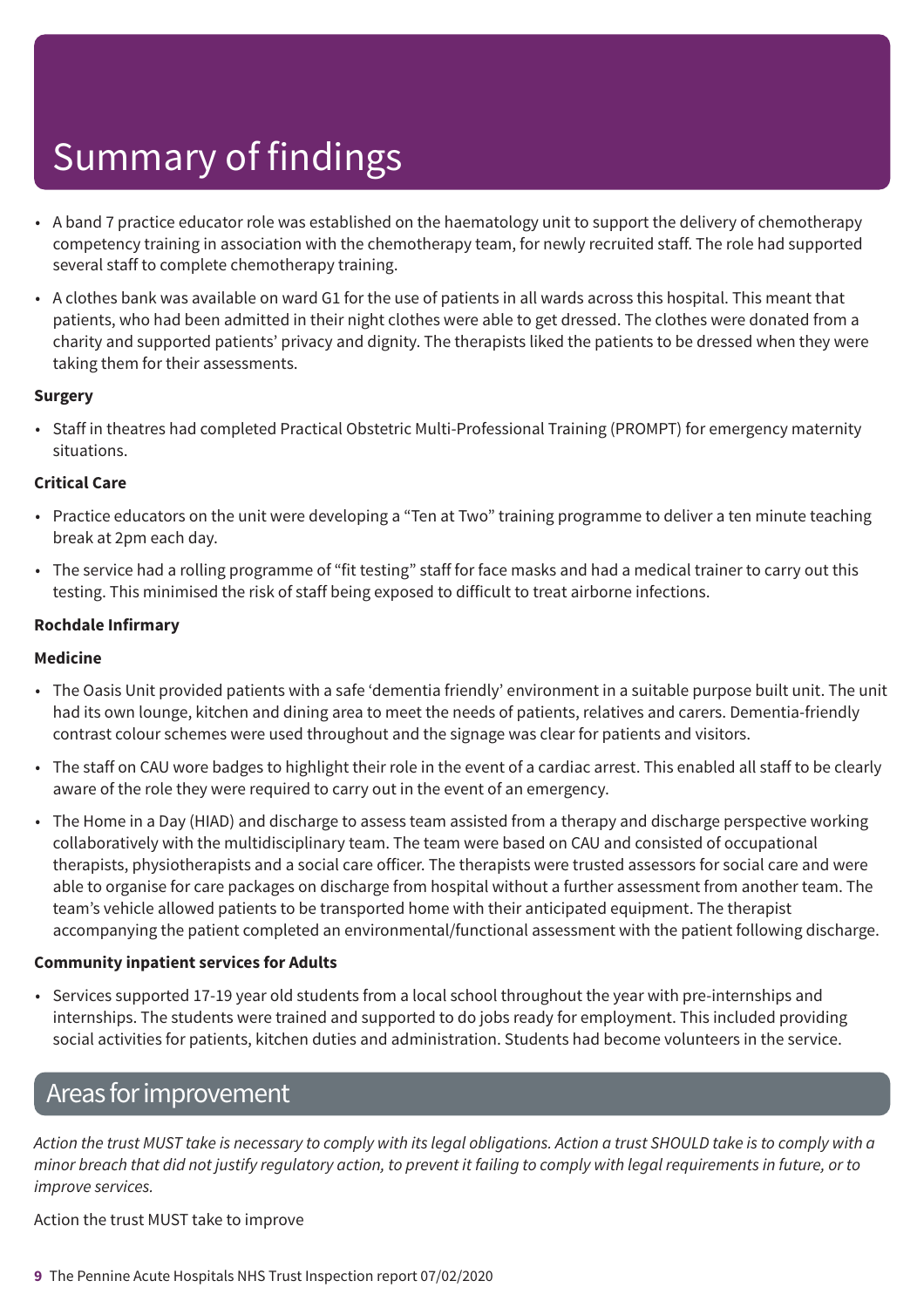### **Trust Wide**

- The trust must ensure it improves staff understanding of the processes for assessing and recording of mental capacity, appropriately completing Deprivation of Liberty Safeguards and recording of Do Not Attempt Cardio Pulmonary Resuscitation. (Regulation 11 (2) Need for Consent) (Regulation 17 (2) (c) Good Governance).
- The trust must review its systems and processes to monitor and improve the waiting times for surgery. (Regulation  $17(1)(2)(a)(c)$

#### **Action the trust should take to improve**

#### **Trust wide**

• The trust should continue to ensure that improvements are made to its IT infrastructure and reduce the risk in cyber vulnerability, system failure and downtime and the associated disruption to clinical services and risk to patient safety.

#### **North Manchester General Hospital**

#### **Urgent and Emergency Care**

- The trust should ensure it improves staff compliance in mandatory training and safeguarding training.
- The trust should ensure it continues to improve waiting and treatment times and arrangements to triage patients in line with national expectations.
- The trust should ensure it continues work to meet its clinical quality standards such as the Royal College of Emergency Medicine audits and continue to analyse and reduce the number of unplanned patient reattendances within seven days and the number of patients that left the department without being seen.
- The trust should consider taking actions to improve complaint response times.

#### **Medicine**

- The trust should ensure that all equipment available for use in the clinical areas are within the serviceable dates for use.
- The trust should ensure that all documentation is completed fully, especially mental capacity act assessment and DNACPR forms.
- The trust should continue to monitor the venous thromboembolism forms to ensure patient safety until the online forms are used consistently and fully.
- The trust should ensure that all medications for use in the clinical areas are within the agreed expiry date for safe use.
- The trust should ensure that the safety information boards in each of the clinical areas are all fully completed.
- The trust should ensure that medical staff receive their mandatory training and safeguarding training to at least the trust target.
- The trust should ensure that patient outcomes for chronic obstructive airways disease are improved and the service should have an action plan to support this.

### **Surgery**

- The trust should ensure it improves staff compliance of mandatory training targets including adult's level three safeguarding training.
- The trust should ensure medicine fridge and room temperatures in the surgical assessment unit are in line with guidelines.
- **10** The Pennine Acute Hospitals NHS Trust Inspection report 07/02/2020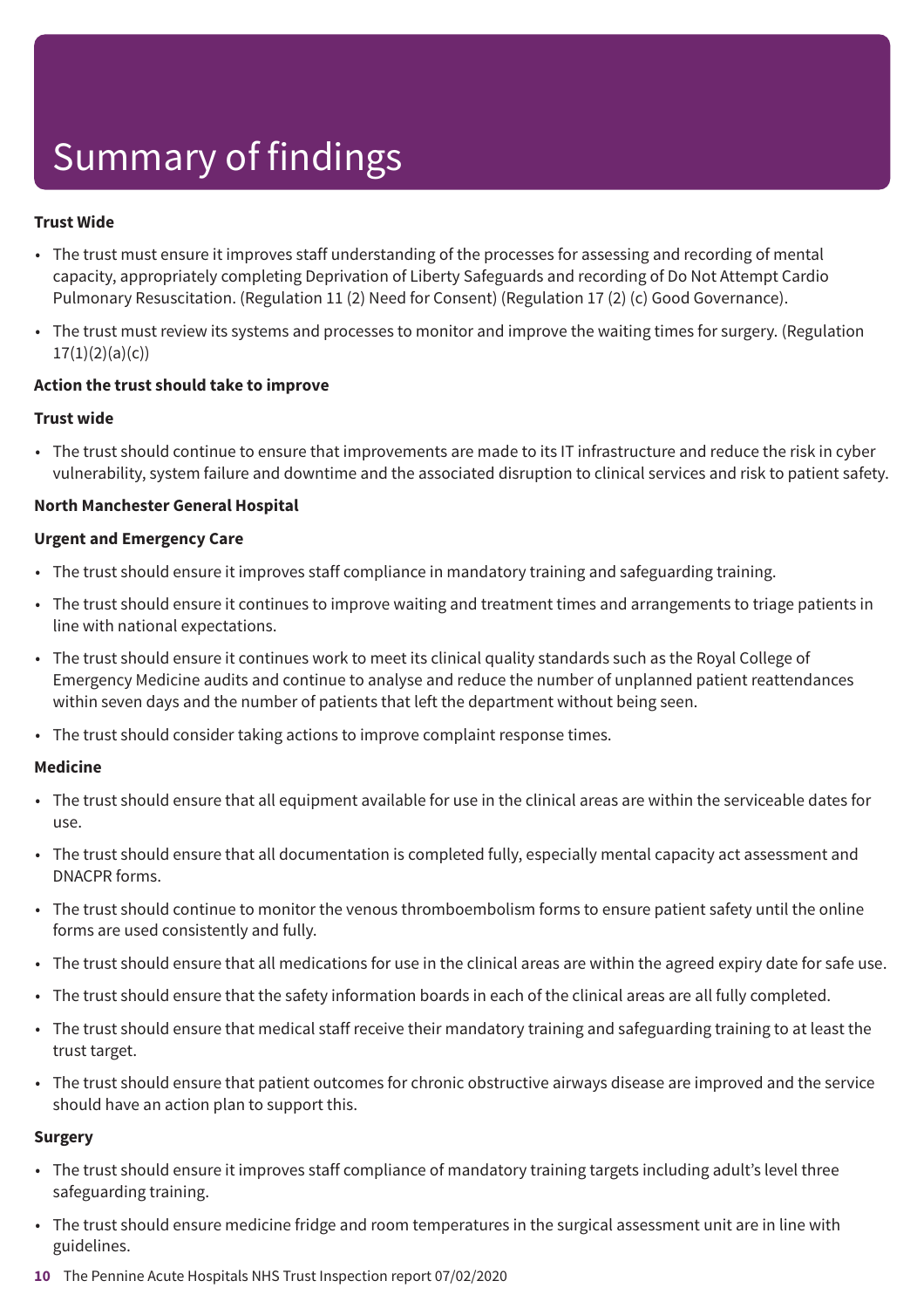- The trust should continue to improve appraisal rates.
- The trust should consider the development of a policy to manage post-operative nausea.
- The trust should ensure it continues to improve the risk of readmission for elective surgery.
- The trust should ensure it continues to improve their referral to treatment times for admitted pathways.
- The trust should continue to improve the time taken to respond to complaints.

#### **Royal Oldham Hospital**

#### **Urgent and Emergency Care**

- The trust should ensure that all members of the team have undertaken the required level of safeguarding training.
- The trust should ensure that medical consultant's hours are in line with the 16 hours national expectation.
- The trust should ensure that it continues to work towards increasing medical staffing numbers in line with recommendations for consultant to patient ratios.
- The trust should ensure effective expiry date medicine management and that fridge temperatures are in line with legislative standards.
- The trust should ensure it continues work to meet its clinical quality standards such as the Royal College of Emergency Medicine audits and continue to analyse and reduce the number of unplanned reattendances within seven days.

#### **Medicine**

- The trust should ensure that all records for DNACPR decisions and Mental Capacity Act decisions are completed.
- The trust should ensure that venous thromboembolism risk assessments and re- assessments should be completed in the electronic record and audited for compliance.
- The trust should ensure that ambient room temperatures for storage of medicines should be consistently measured and recorded.
- The trust should ensure that all staff complete mandatory training.

#### **Surgery**

- The trust should ensure it continues to improve compliance with paediatric life support training.
- The trust should ensure there is a formal on call system if a second emergency theatre team is required and plans to recruit a second team are followed through.
- The service should ensure it continues to address shortages of staff in theatre to minimise the number of cancelled operations.
- The service should ensure it improves theatre utilisation rates and reduces the number of cancelled operations for non-clinical reasons.
- The trust should ensure it acts to address poor performance in national audits, specifically the National Hip Fracture and National Oesophago-gastric Cancer audits.
- The trust should ensure all medical staff receive an annual appraisal.
- The trust should ensure all staff follow Deprivation of Liberty Safeguards legislation so that no patients are deprived of their liberty without lawful authority.
- **11** The Pennine Acute Hospitals NHS Trust Inspection report 07/02/2020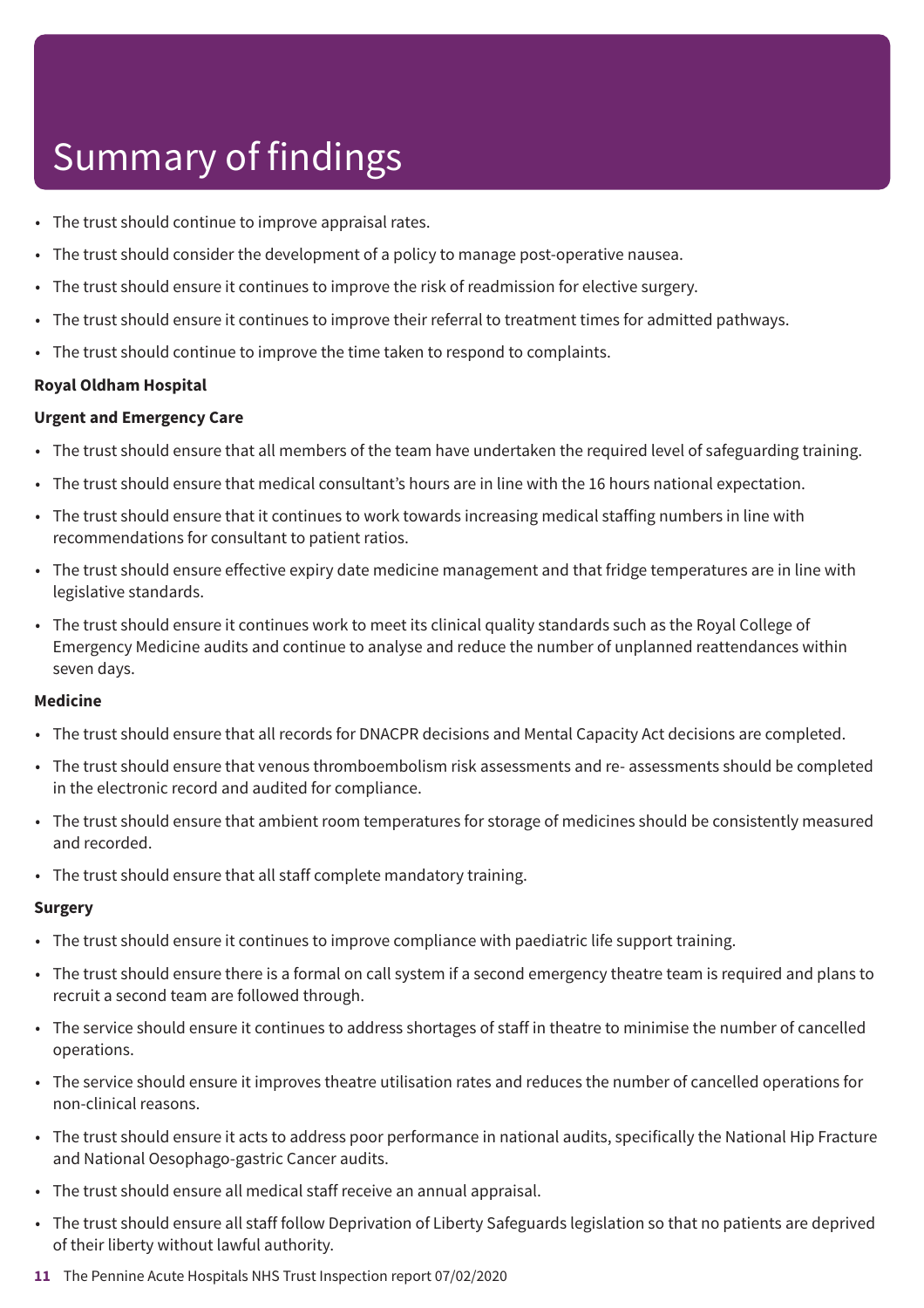- The trust should ensure it continues to improve referral to treatment waiting times in general surgery.
- The trust should ensure the system to track and monitor compliance with Deprivation of Liberty Safeguards and the Mental Health Act is understood by staff.

### **Critical care**

- The trust should ensure that all medicines are stored safely and are within the expiry date.
- The trust should ensure it continues to work towards offering follow-up support and patient diaries to patients.
- The trust should ensure it continues to build on the improved allied health professional staffing figures to become fully compliant with Guidelines for the Provision of Intensive Care Services (GPICS) Core Standards.

### **Fairfield General Hospital**

### **Critical Care**

- The trust should ensure that discharge processes are person-centred.
- The trust should ensure it continues with the business plan to recruit more pharmacy and allied health professional staff to meet best practice guidance.
- The trust should ensure review of consultant weekend cover arrangements, implementation of twice daily ward rounds and block shifts to meet best practice guidance.
- The service should continue to ensure that all nurses are trained in immediate life support.
- The trust should consider developing a vision and strategy for critical care services.
- The trust should consider a follow-up service for patients.
- The trust should consider the introduction of a critical care outreach service to patients at Fairfield General Hospital.

### **Rochdale Infirmary**

### **Surgery**

- The trust should ensure all fridge temperatures are checked and recorded to ensure medicines are stored correctly.
- The trust should ensure all staff working with children are trained to level three safeguarding.
- The trust should ensure staff have access to flowcharts and sepsis trollies for the management of sepsis patients.
- The trust should ensure records containing patient sensitive information are not left on open shelves in view of people passing through the corridor, including other patients.
- The trust should ensure they review the trauma pathway so that all information relating to the patient is conveyed to staff on the day surgery ward, so that they can assess the patient's suitability for admission.
- The trust should ensure all staff recognise and report incidents.
- The trust should ensure all staff who provide cross cover at another site complete a local induction, so that they are familiar with the equipment and area.
- The trust should ensure staff caring for children are familiar with Gillick competence and understand the importance of it.
- The trust should ensure staff complete patient passports to support patients with additional needs if they were to return to hospital.
- **12** The Pennine Acute Hospitals NHS Trust Inspection report 07/02/2020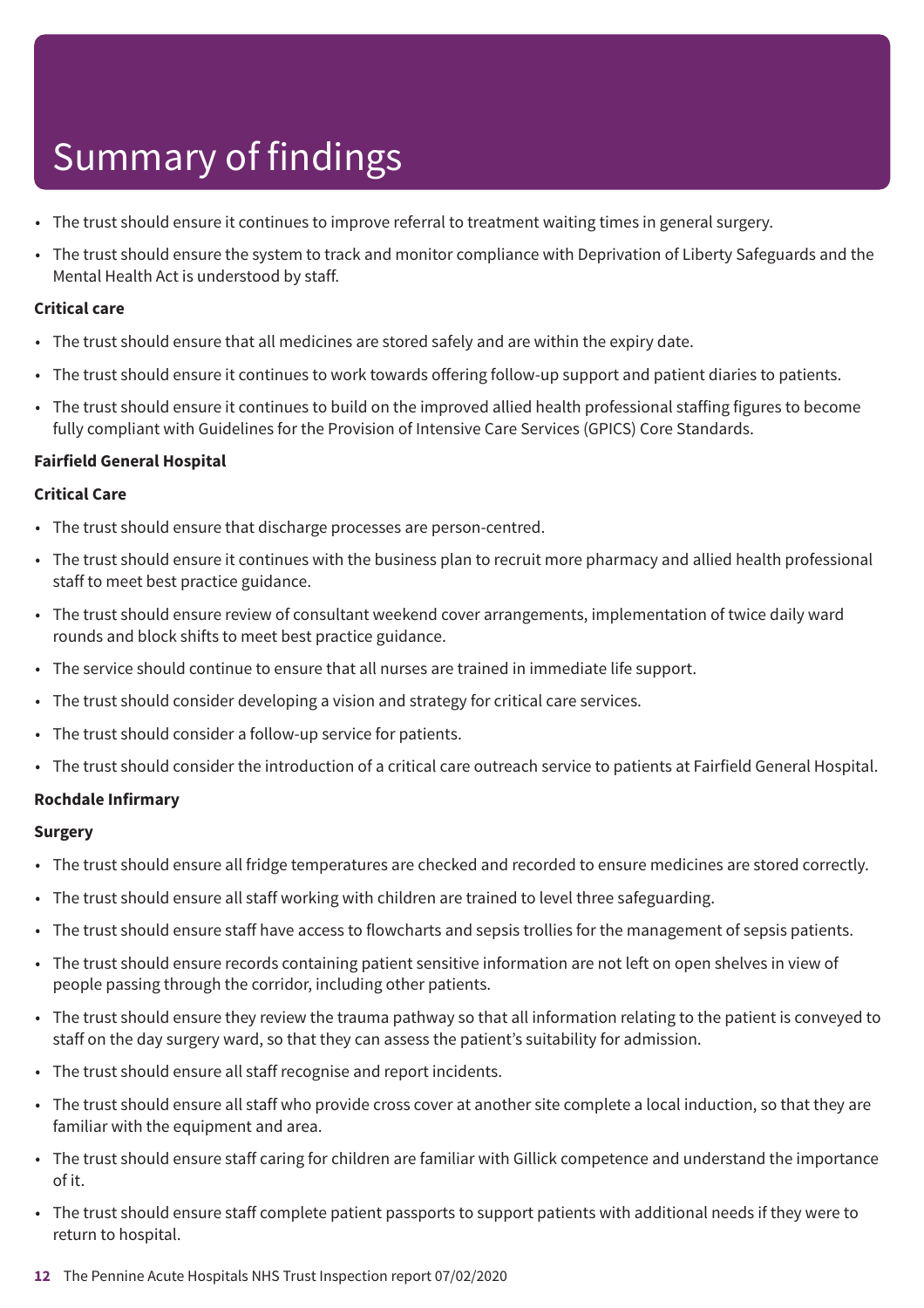- The trust should ensure they have provisions in place to support those unable to communicate using suitable assessment tools.
- The trust should ensure staff have information about equality and diversity networks and groups.
- The trust should consider provisions for children for example access to a child friendly area and play specialist to provide distraction and coping skills for children waiting for surgery.

### **Medicine**

• The trust should ensure there is a plan for the dates scheduled for staff to be trained in their new competencies in the endoscopy unit.

### **Community inpatient services for Adults**

- The trust should ensure staff appraisal rates meet trust targets and ensure that rates are monitored through performance reports.
- The trust should consider a re-audit of resuscitation trolleys so that audits reach full compliance.

### Is this organisation well-led?

Our comprehensive inspections of NHS trusts have shown a strong link between the quality of overall management of a trust and the quality of its services. For that reason, we look at the quality of leadership at every level. We also look at how well a trust manages the governance of its services – in other words, how well leaders continually improve the quality of services and safeguard high standards of care by creating an environment for excellence in clinical care to flourish.

Our rating of well-led at the trust stayed the same. We rated well-led as good because:

- Leaders at all levels demonstrated the high levels of experience, capacity and capability needed to deliver excellent and sustainable care. They understood and managed the priorities and issues the service faced. They were visible and approachable in the service for patients and staff. They supported staff to develop their skills and take on more senior roles.
- The trust had a vision for what it wanted to achieve and a strategy to turn it into action, developed with all relevant stakeholders. The vision and strategy were focused on sustainability of services and aligned to local plans within the wider health economy. There was a systematic and integrated approach to monitoring, reviewing and providing evidence of progress against the strategy and plans.
- There was a culture of collective responsibility between teams and services. There were positive relationships between staff and teams. Staff were focused on the needs of patients receiving care. The trust promoted equality and diversity in daily work. The trust had designed a new integrated approach to embed the equality and diversity model into the Group, Care Organisation and Operational Services.
- Governance frameworks had improved. These operated effectively throughout the trust and with partner organisations. Staff at all levels were clear about their roles and accountabilities and had regular opportunities to meet, discuss and learn from the performance of the service.
- The organisation had the processes to manage current and future performance. There was an effective and comprehensive process to identify, understand, monitor and address current and future risks. Performance issues are escalated to the appropriate committees and the board through clear structures and processes.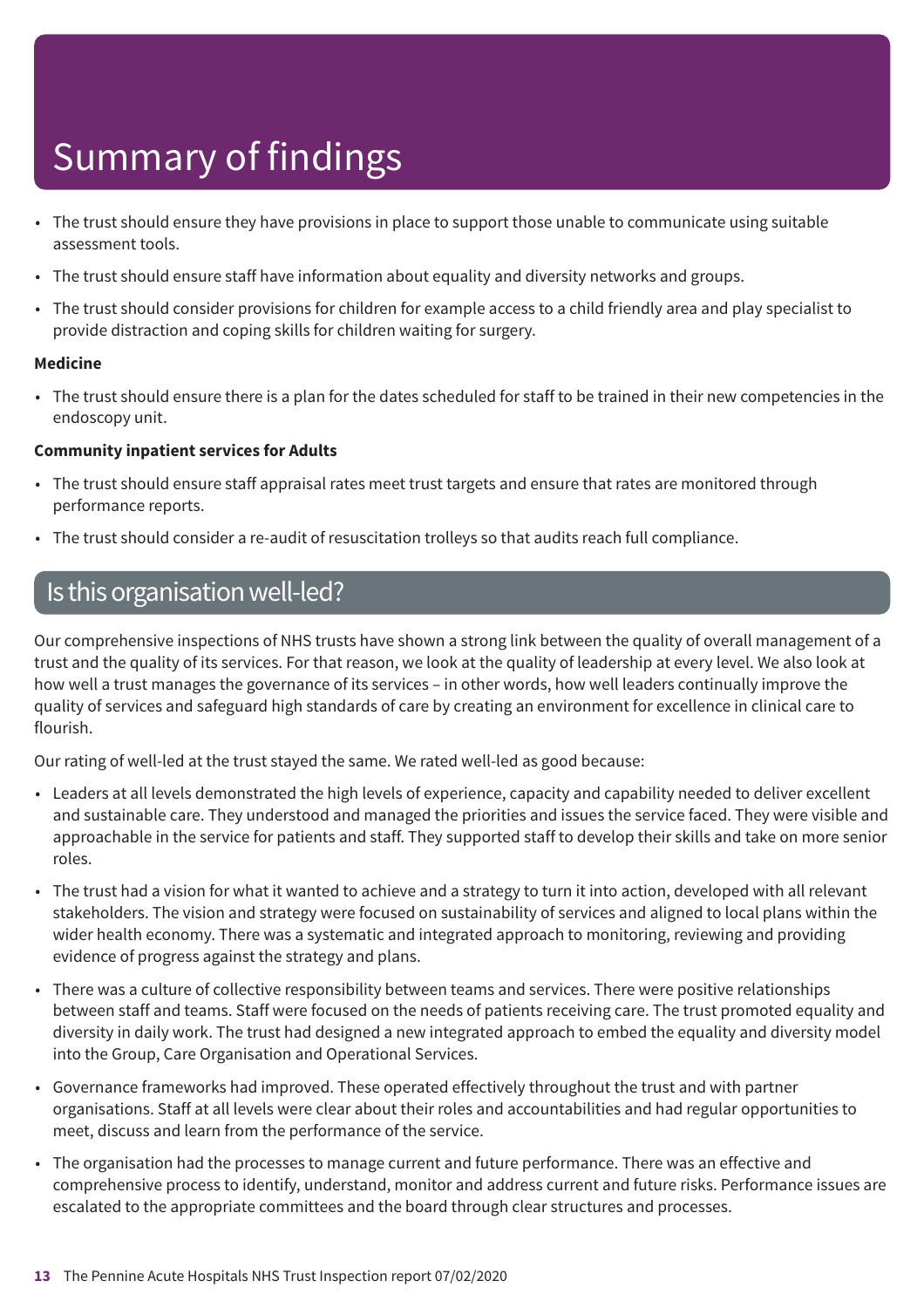- Leaders actively and openly engaged with patients, staff, equality groups, the public and local organisations to plan and manage services. They collaborated with partner organisations to help improve services for patients.
- The trust was committed to continually learning and improving services. Quality improvement methods and the skills to use them were developing across the organisation. Leaders encouraged innovation and participation in research.

### However

• The trust collected data and analysed it, however the data was not always reliable because of the IT infrastructure. The trust was aware of the challenges in its IT infrastructure and had completed a review of its systems. This helped establish the scale of the risk, in cyber vulnerability, system failure and downtime and the associated disruption to clinical services and risk to patient safety.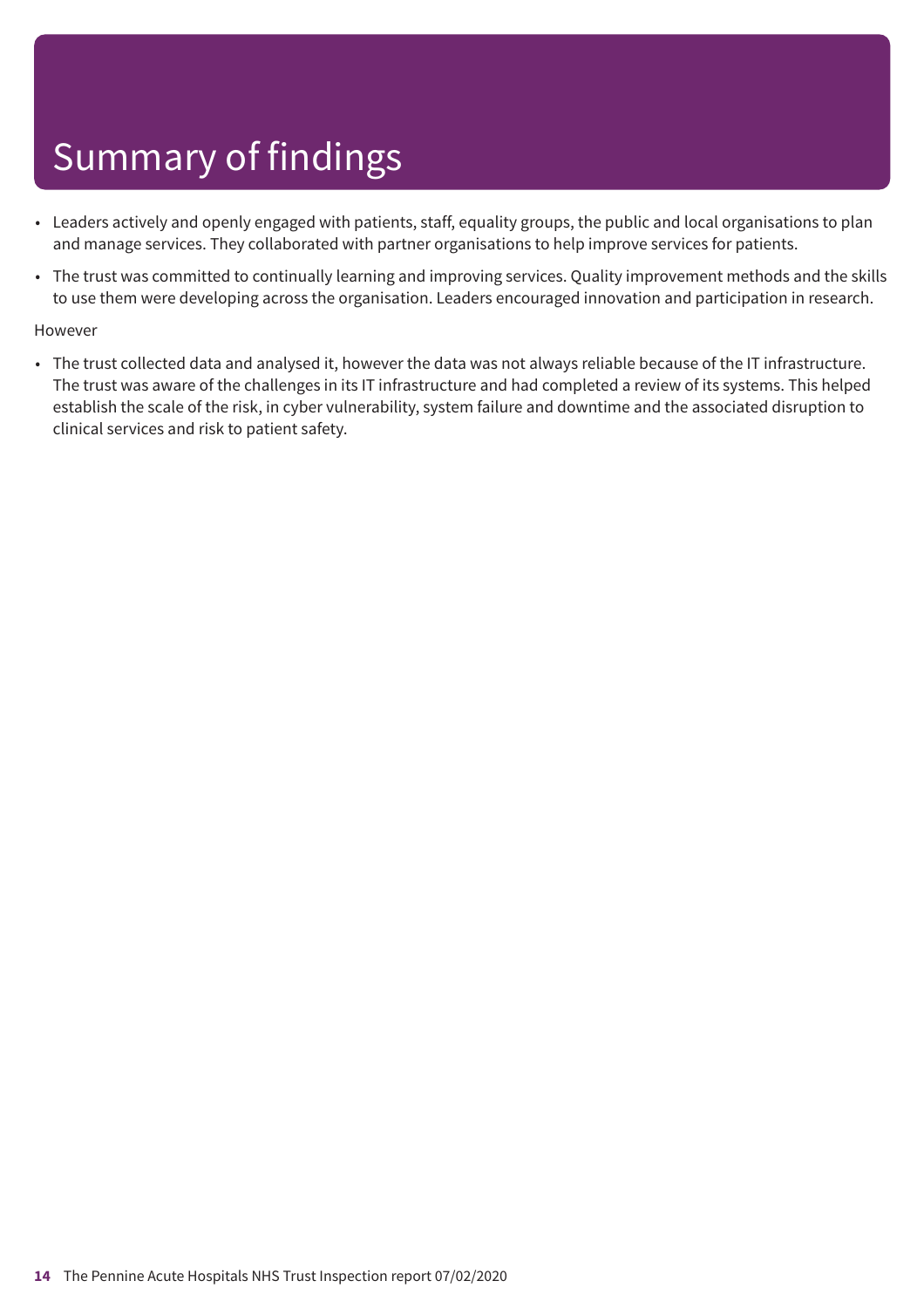### Ratings tables

|                                        |                          | <b>Key to tables</b>                    |                                |      |                                    |
|----------------------------------------|--------------------------|-----------------------------------------|--------------------------------|------|------------------------------------|
| Ratings                                | <b>Not rated</b>         | Inadequate                              | <b>Requires</b><br>improvement | Good | <b>Outstanding</b>                 |
|                                        |                          |                                         |                                |      |                                    |
| Rating change since<br>last inspection | Same                     | Up one rating                           | Up two ratings                 |      | Down one rating   Down two ratings |
| Symbol*                                | $\rightarrow \leftarrow$ | ↑                                       | <b>11</b>                      | ₩    | $\blacklozenge \blacklozenge$      |
|                                        |                          | Month Year = Date last rating published |                                |      |                                    |

\* Where there is no symbol showing how a rating has changed, it means either that:

- we have not inspected this aspect of the service before or
- we have not inspected it this time or
- changes to how we inspect make comparisons with a previous inspection unreliable.

### **Ratings for the whole trust**

| <b>Safe</b>                                                                   | <b>Effective</b> | Caring                                         | Responsive                                | <b>Well-led</b>                                     | Overall          |
|-------------------------------------------------------------------------------|------------------|------------------------------------------------|-------------------------------------------|-----------------------------------------------------|------------------|
| <b>Requires</b><br><i>improvement</i><br>$\rightarrow \leftarrow$<br>Jan 2020 | Good<br>Jan 2020 | Good<br>$\rightarrow$ $\leftarrow$<br>Jan 2020 | Requires<br>improvement<br>→←<br>Jan 2020 | Good<br>$\blacktriangleright\leftarrow$<br>Jan 2020 | Good<br>Jan 2020 |

The rating for well-led is based on our inspection at trust level, taking into account what we found in individual services. Ratings for other key questions are from combining ratings for services and using our professional judgement.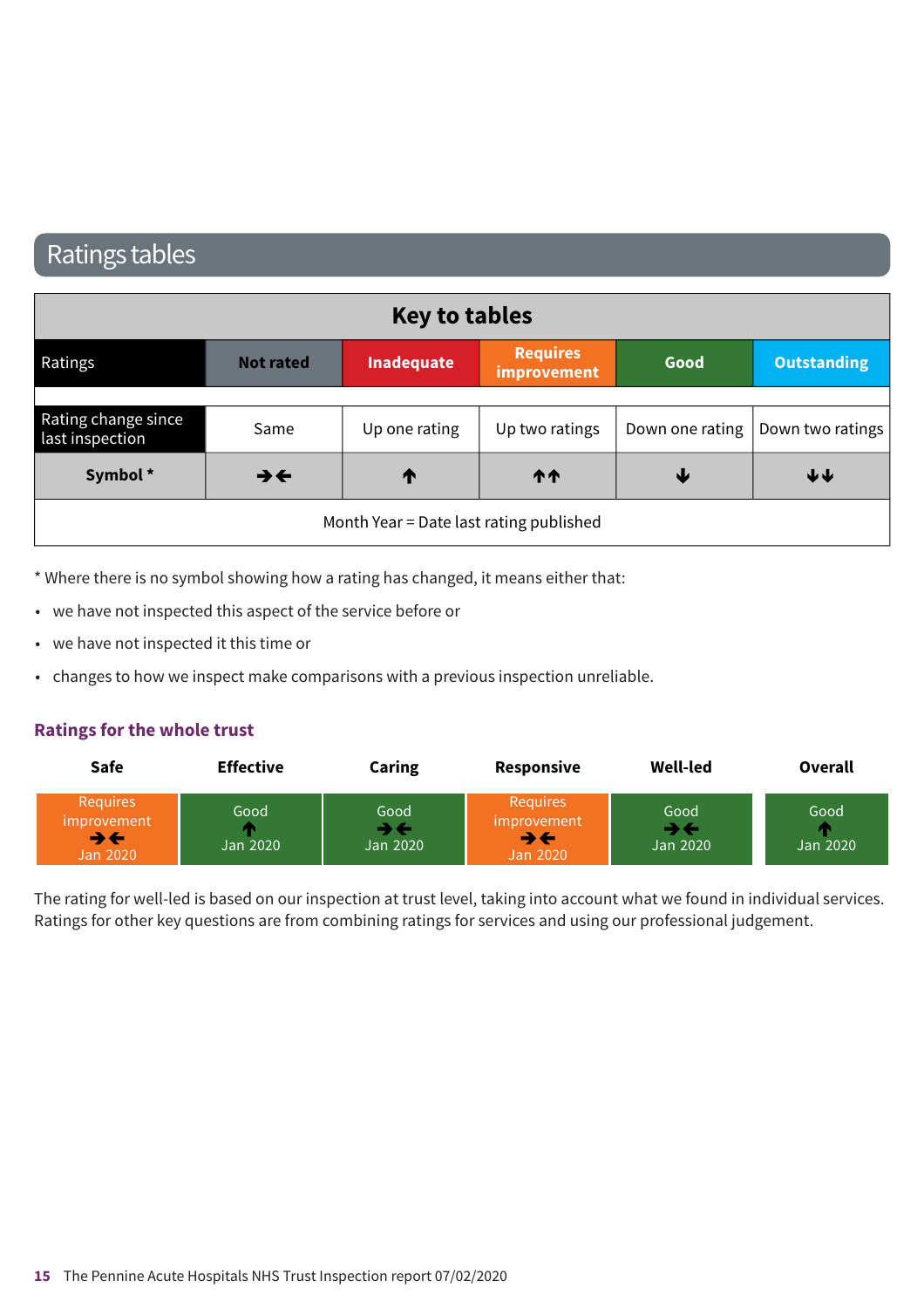### **Rating for acute services/acute trust**

|                                      | <b>Safe</b>                                                            | <b>Effective</b>                             | <b>Caring</b>                                | Responsive                                              | <b>Well-led</b>                                | Overall                                                                |
|--------------------------------------|------------------------------------------------------------------------|----------------------------------------------|----------------------------------------------|---------------------------------------------------------|------------------------------------------------|------------------------------------------------------------------------|
| North Manchester General<br>Hospital | Requires<br>improvement<br>$\rightarrow \leftarrow$<br><b>Jan 2020</b> | Good<br>Jan 2020                             | Good<br>→←<br>Jan 2020                       | <b>Requires</b><br>improvement<br>→←<br><b>Jan 2020</b> | Good<br>→←<br>Jan 2020                         | <b>Requires</b><br>improvement<br>$\rightarrow \leftarrow$<br>Jan 2020 |
| The Royal Oldham Hospital            | Requires<br>improvement<br>$\rightarrow \leftarrow$<br><b>Jan 2020</b> | Good<br>→←<br>Jan 2020                       | Good<br>→←<br>Jan 2020                       | Requires<br>improvement<br>うそ<br>Jan 2020               | Good<br>$\rightarrow$ $\leftarrow$<br>Jan 2020 | <b>Requires</b><br>improvement<br>$\rightarrow \leftarrow$<br>Jan 2020 |
| <b>Fairfield General Hospital</b>    | Good<br>Jan 2020                                                       | Good<br>$\rightarrow \leftarrow$<br>Jan 2020 | Outstanding<br>m<br>Jan 2020                 | <b>Outstanding</b><br>m<br><b>Jan 2020</b>              | Good<br>→←<br>Jan 2020                         | Outstanding<br>ИΝ<br><b>Jan 2020</b>                                   |
| Rochdale Infirmary                   | Good<br>$\rightarrow \leftarrow$<br>Jan 2020                           | Good<br>$\rightarrow \leftarrow$<br>Jan 2020 | Good<br>$\rightarrow \leftarrow$<br>Jan 2020 | Good<br>→←<br>Jan 2020                                  | Good<br>→←<br>Jan 2020                         | Good<br>$\rightarrow \leftarrow$<br>Jan 2020                           |
| <b>Overall trust</b>                 | Requires<br><i>improvement</i><br>うそ<br><b>Jan 2020</b>                | Good<br>Jan 2020                             | Good<br>$\rightarrow \leftarrow$<br>Jan 2020 | <b>Requires</b><br>improvement<br>→←<br>Jan 2020        | Good<br>→←<br>Jan 2020                         | Good<br>Jan 2020                                                       |

Ratings for the trust are from combining ratings for hospitals. Our decisions on overall ratings take into account the relative size of services. We use our professional judgement to reach fair and balanced ratings.

### **Ratings for a combined trust**

|                      | Safe                                                                          | <b>Effective</b>       | <b>Caring</b>                                | <b>Responsive</b>                                       | <b>Well-led</b>        | Overall                                      |
|----------------------|-------------------------------------------------------------------------------|------------------------|----------------------------------------------|---------------------------------------------------------|------------------------|----------------------------------------------|
| Acute                | Requires<br>improvement<br>$\rightarrow \leftarrow$<br><b>Jan 2020</b>        | Good<br>Jan 2020       | Good<br>$\rightarrow \leftarrow$<br>Jan 2020 | Requires<br><i><b>Improvement</b></i><br>うそ<br>Jan 2018 | Good<br>→←<br>Jan 2020 | Good<br>Jan 2020                             |
| Community            | Good<br>$\rightarrow \leftarrow$<br>Jan 2020                                  | Good<br>→←<br>Jan 2020 | Good<br>→←<br>Jan 2020                       | Good<br>→←<br>Jan 2020                                  | Good<br>→←<br>Jan 2020 | Good<br>$\rightarrow \leftarrow$<br>Jan 2020 |
| <b>Overall trust</b> | <b>Requires</b><br><i>improvement</i><br>$\rightarrow \leftarrow$<br>Jan 2020 | Good<br>Jan 2020       | Good<br>$\rightarrow \leftarrow$<br>Jan 2020 | <b>Requires</b><br>umprovement<br>→←<br>Jan 2020        | Good<br>→←<br>Jan 2020 | Good<br>т<br>Jan 2020                        |

The rating for the well-led key question is based on our inspection at trust level, taking into account what we found in individual services. Ratings for other key questions take into account the ratings for different types of service. Our decisions on overall ratings take into account the relative size of services. We use our professional judgement to reach fair and balanced ratings.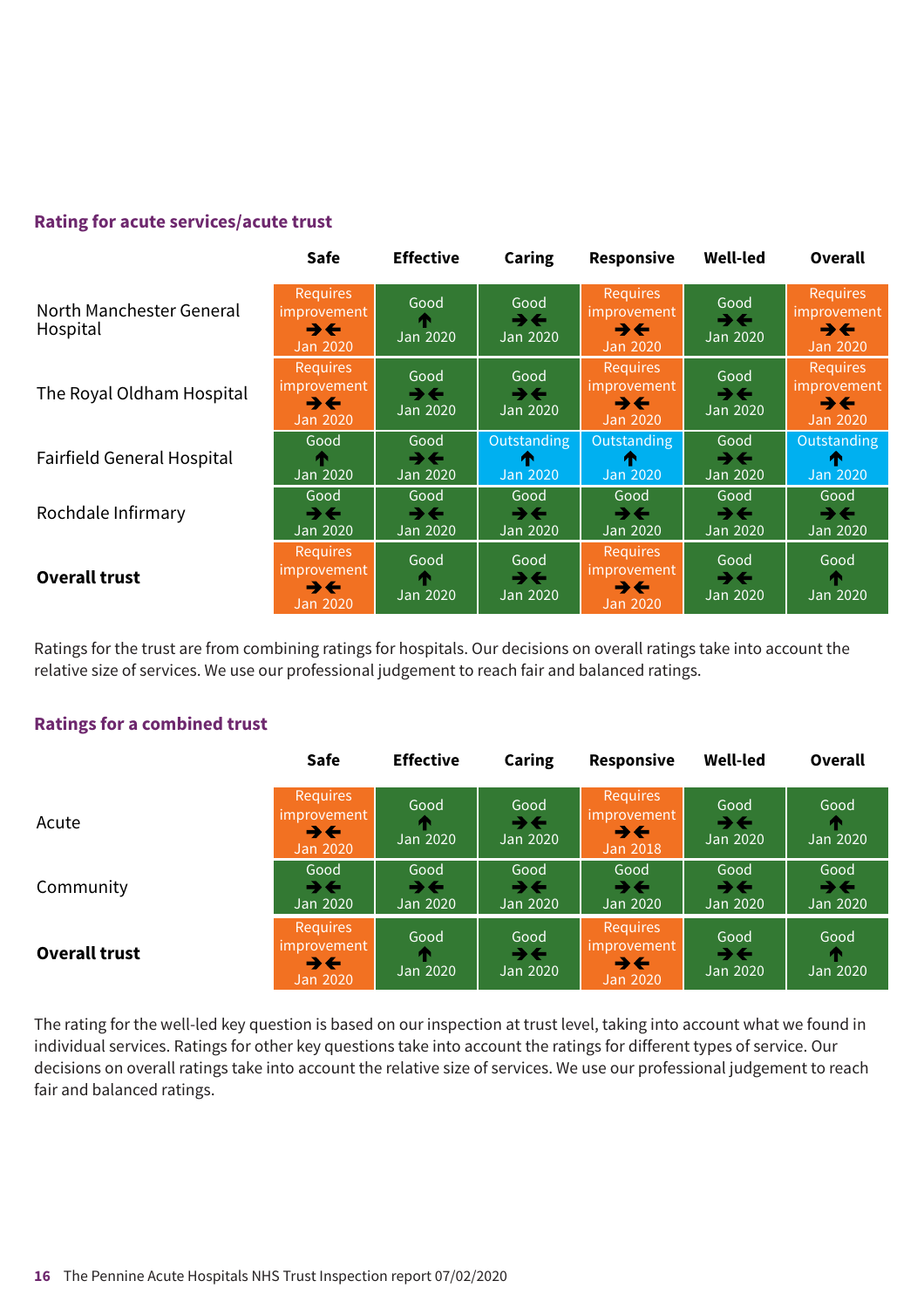### **Ratings for North Manchester General Hospital**

|                                                 | <b>Safe</b>                                                                   | <b>Effective</b>                                    | Caring                                       | Responsive                                                                    | <b>Well-led</b>                                     | <b>Overall</b>                                                                       |
|-------------------------------------------------|-------------------------------------------------------------------------------|-----------------------------------------------------|----------------------------------------------|-------------------------------------------------------------------------------|-----------------------------------------------------|--------------------------------------------------------------------------------------|
| Urgent and emergency<br>services                | Good<br>$\rightarrow \leftarrow$<br><b>Jan 2020</b>                           | Good<br>$\rightarrow \leftarrow$<br><b>Jan 2020</b> | Good<br>$\rightarrow \leftarrow$<br>Jan 2020 | Requires<br>improvement<br>$\rightarrow \leftarrow$<br><b>Jan 2020</b>        | Good<br>$\rightarrow \leftarrow$<br><b>Jan 2020</b> | Good<br>$\rightarrow \leftarrow$<br><b>Jan 2020</b>                                  |
| Medical care (including older<br>people's care) | Good<br><b>Jan 2020</b>                                                       | Good<br><b>Jan 2020</b>                             | Good<br><b>Jan 2020</b>                      | Good<br><b>Jan 2020</b>                                                       | Good<br><b>Jan 2020</b>                             | Good<br><b>Jan 2020</b>                                                              |
| Surgery                                         | Good<br><b>Jan 2020</b>                                                       | Good<br><b>Jan 2020</b>                             | Good<br>$\rightarrow \leftarrow$<br>Jan 2020 | <b>Requires</b><br>improvement<br><b>Jan 2020</b>                             | Good<br>$\rightarrow \leftarrow$<br><b>Jan 2020</b> | Good<br>$\rightarrow \leftarrow$<br><b>Jan 2020</b>                                  |
| Critical care                                   | Good<br>Aug 2016                                                              | Good<br>Aug 2016                                    | Good<br>Aug 2016                             | <b>Requires</b><br>improvement<br>Aug 2016                                    | Good<br>Aug 2016                                    | Good<br>Aug 2016                                                                     |
| Maternity                                       | <b>Requires</b><br>improvement<br>Feb 2018                                    | Good<br>Feb 2018                                    | Good<br>Feb 2018                             | Good<br>Feb 2018                                                              | Good<br>Feb 2018                                    | Good<br>Feb 2018                                                                     |
| Services for children and<br>young people       | <b>Requires</b><br>improvement<br>Feb 2018                                    | <b>Requires</b><br>improvement<br>Feb 2018          | Good<br>Feb 2018                             | Good<br>Feb 2018                                                              | Good<br>Feb 2018                                    | <b>Requires</b><br>improvement<br>Feb 2018                                           |
| End of life care                                | Good<br>$\rightarrow \leftarrow$<br><b>Jan 2020</b>                           | Good<br><b>Jan 2020</b>                             | Outstanding<br>↑<br><b>Jan 2020</b>          | <b>Outstanding</b><br>́Ѧ<br>Jan 2020                                          | Good<br>$\rightarrow \leftarrow$<br><b>Jan 2020</b> | Outstanding<br>́↑<br><b>Jan 2020</b>                                                 |
| Outpatients                                     | Good<br>Aug 2016                                                              | Not rated                                           | Good<br>Aug 2016                             | Good<br>Aug 2016                                                              | Good<br>Aug 2016                                    | Good<br>Aug 2016                                                                     |
| Overall*                                        | <b>Requires</b><br>improvement<br>$\rightarrow \leftarrow$<br><b>Jan 2020</b> | Good<br><b>Jan 2020</b>                             | Good<br>$\rightarrow \leftarrow$<br>Jan 2020 | <b>Requires</b><br>improvement<br>$\rightarrow \leftarrow$<br><b>Jan 2020</b> | Good<br>$\rightarrow \leftarrow$<br>Jan 2020        | <b>Requires</b><br><i>improvement</i><br>$\rightarrow \leftarrow$<br><b>Jan 2020</b> |

\*Overall ratings for this hospital are from combining ratings for services. Our decisions on overall ratings take into account the relative size of services. We use our professional judgement to reach fair and balanced ratings.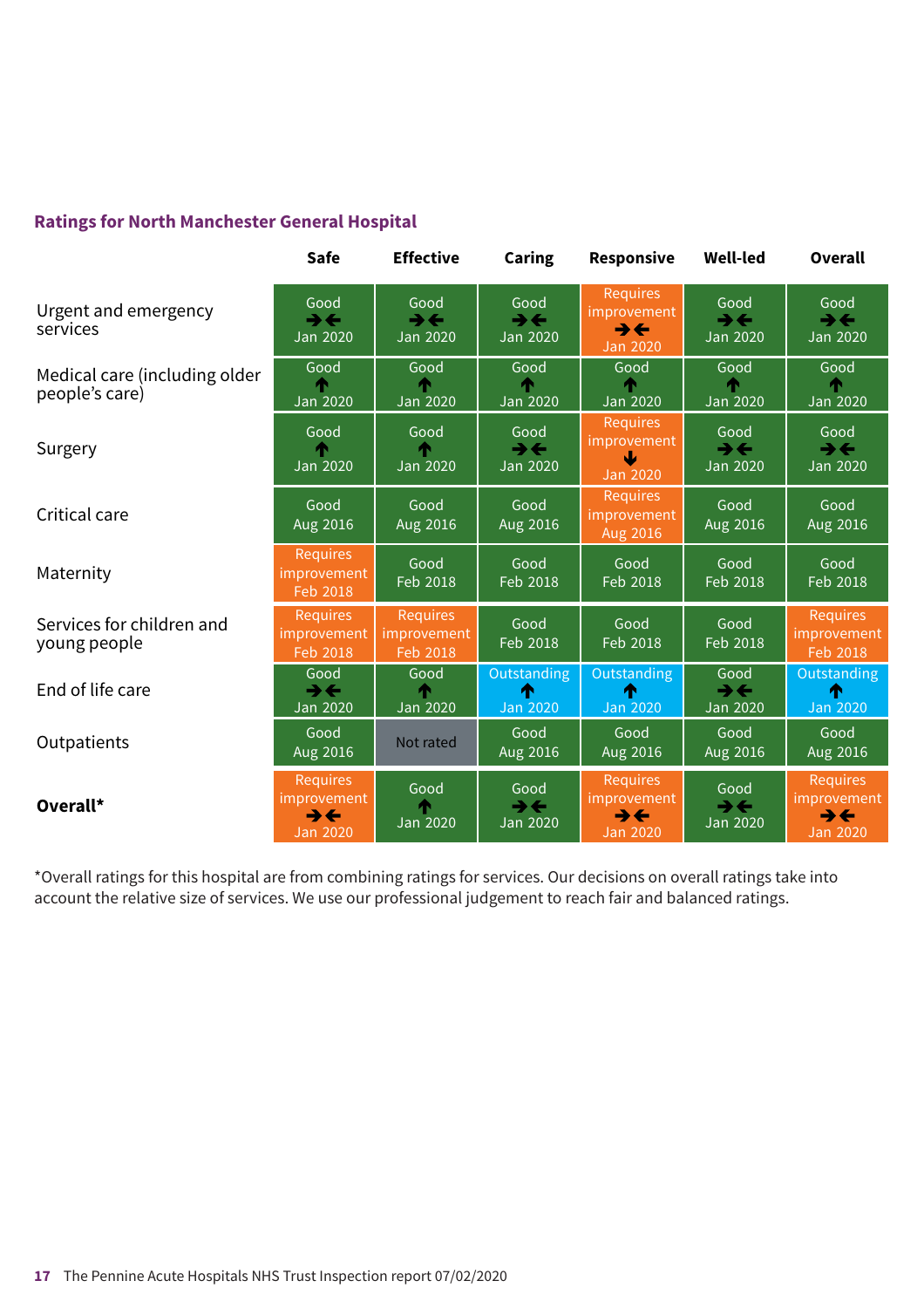### **Ratings for The Royal Oldham Hospital**

|                                                 | Safe                                                                          | <b>Effective</b>                                    | <b>Caring</b>                                       | <b>Responsive</b>                                                             | <b>Well-led</b>                                     | Overall                                                                              |
|-------------------------------------------------|-------------------------------------------------------------------------------|-----------------------------------------------------|-----------------------------------------------------|-------------------------------------------------------------------------------|-----------------------------------------------------|--------------------------------------------------------------------------------------|
| Urgent and emergency<br>services                | Good<br>$\rightarrow \leftarrow$<br><b>Jan 2020</b>                           | Good<br>$\rightarrow \leftarrow$<br><b>Jan 2020</b> | Good<br>$\rightarrow \leftarrow$<br>Jan 2020        | <b>Requires</b><br>improvement<br>$\rightarrow \leftarrow$<br><b>Jan 2020</b> | Good<br>$\rightarrow \leftarrow$<br><b>Jan 2020</b> | Good<br>$\rightarrow$<br><b>Jan 2020</b>                                             |
| Medical care (including older<br>people's care) | Good<br><b>Jan 2020</b>                                                       | Good<br><b>Jan 2020</b>                             | Good<br>$\rightarrow$<br>Jan 2020                   | Good<br>Jan 2020                                                              | Good<br><b>Jan 2020</b>                             | Good<br><b>Jan 2020</b>                                                              |
| Surgery                                         | Good<br><b>Jan 2020</b>                                                       | Good<br><b>Jan 2020</b>                             | Good<br>$\rightarrow \leftarrow$<br>Jan 2020        | <b>Requires</b><br>improvement<br>₩<br>Jan 2020                               | Good<br>$\rightarrow \leftarrow$<br><b>Jan 2020</b> | Good<br><b>Jan 2020</b>                                                              |
| Critical care                                   | Good<br><b>Jan 2020</b>                                                       | Good<br>Jan 2020                                    | Good<br>$\rightarrow \leftarrow$<br>Jan 2020        | Good<br>Jan 2020                                                              | Good<br>Jan 2020                                    | Good<br><b>Jan 2020</b>                                                              |
| Maternity                                       | Requires<br>improvement<br>Feb 2018                                           | Good<br>Feb 2018                                    | Good<br>Feb 2018                                    | Good<br>Feb 2018                                                              | Good<br>Feb 2018                                    | Good<br>Feb 2018                                                                     |
| Services for children and<br>young people       | <b>Requires</b><br>improvement<br>Feb 2018                                    | <b>Requires</b><br>mprovement<br>Feb 2018           | Good<br>Feb 2018                                    | Good<br>Feb 2018                                                              | Good<br>Feb 2018                                    | Good<br>Feb 2018                                                                     |
| End of life care                                | Good<br>$\rightarrow$<br><b>Jan 2020</b>                                      | Good<br><b>Jan 2020</b>                             | <b>Outstanding</b><br>́↑<br><b>Jan 2020</b>         | Outstanding<br>Λ<br><b>Jan 2020</b>                                           | Good<br><b>Jan 2020</b>                             | <b>Outstanding</b><br>个个<br><b>Jan 2020</b>                                          |
| Outpatients                                     | <b>Requires</b><br>improvement<br>Aug 2016                                    | Not rated                                           | Good<br>Aug 2016                                    | Good<br>Aug 2016                                                              | Good<br>Aug 2016                                    | Good<br>Aug 2016                                                                     |
| Overall*                                        | <b>Requires</b><br>improvement<br>$\rightarrow \leftarrow$<br><b>Jan 2020</b> | Good<br><b>Jan 2020</b>                             | Good<br>$\rightarrow \leftarrow$<br><b>Jan 2020</b> | <b>Requires</b><br>improvement<br>$\rightarrow \leftarrow$<br><b>Jan 2020</b> | Good<br>$\rightarrow \leftarrow$<br>Jan 2020        | <b>Requires</b><br><i>improvement</i><br>$\rightarrow \leftarrow$<br><b>Jan 2020</b> |

\*Overall ratings for this hospital are from combining ratings for services. Our decisions on overall ratings take into account the relative size of services. We use our professional judgement to reach fair and balanced ratings.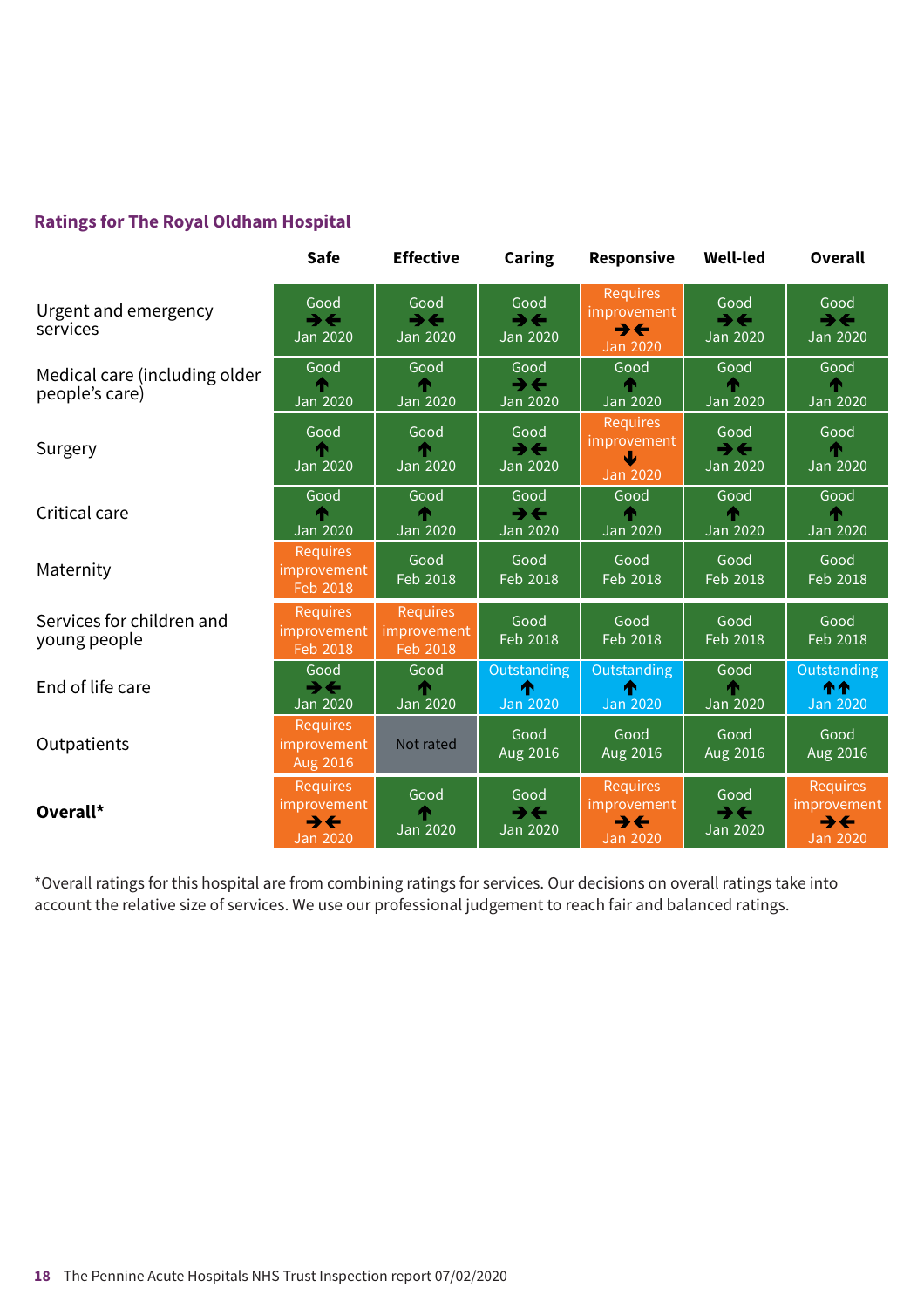### **Ratings for Fairfield General Hospital**

|                                                 | <b>Safe</b>                                                                          | <b>Effective</b>                             | Caring                                       | Responsive                          | <b>Well-led</b>                                        | <b>Overall</b>                                                          |
|-------------------------------------------------|--------------------------------------------------------------------------------------|----------------------------------------------|----------------------------------------------|-------------------------------------|--------------------------------------------------------|-------------------------------------------------------------------------|
| Urgent and emergency<br>services                | Good<br>Feb 2018                                                                     | Good<br>Feb 2018                             | Good<br>Feb 2018                             | Good<br>Feb 2018                    | Good<br>Feb 2018                                       | Good<br>Feb 2018                                                        |
| Medical care (including older<br>people's care) | Good<br>Feb 2018                                                                     | Good<br>Feb 2018                             | Outstanding<br>Feb 2018                      | Outstanding<br>Feb 2018             | Good<br>Feb 2018                                       | Outstanding<br>Feb 2018                                                 |
| Surgery                                         | Good<br>Feb 2018                                                                     | Good<br>Feb 2018                             | Good<br>Feb 2018                             | Good<br>Feb 2018                    | Good<br>Feb 2018                                       | Good<br>Feb 2018                                                        |
| Critical care                                   | <b>Requires</b><br><i>improvement</i><br>$\rightarrow \leftarrow$<br><b>Jan 2020</b> | Good<br>$\rightarrow \leftarrow$<br>Jan 2020 | Good<br>$\rightarrow \leftarrow$<br>Jan 2020 | Good<br>Jan 2020                    | <b>Requires</b><br>improvement<br>Ψ<br><b>Jan 2020</b> | <b>Requires</b><br>improvement'<br>$\rightarrow \leftarrow$<br>Jan 2020 |
| End of life care                                | Good<br>Jan 2020                                                                     | Good<br>Jan 2020                             | Outstanding<br>æ<br><b>Jan 2020</b>          | <b>Outstanding</b><br>m<br>Jan 2020 | Good<br>Jan 2020                                       | Outstanding<br>ተተ<br>Jan 2020                                           |
| Outpatients                                     | Good<br>Aug 2016                                                                     | Not rated                                    | Good<br>Aug 2016                             | Good<br>Aug 2016                    | Good<br>Aug 2016                                       | Good<br>Aug 2016                                                        |
| Overall*                                        | Good<br>Jan 2020                                                                     | Good<br>$\rightarrow \leftarrow$<br>Jan 2020 | Outstanding<br>T<br><b>Jan 2020</b>          | Outstanding<br>m<br><b>Jan 2020</b> | Good<br>$\rightarrow \leftarrow$<br>Jan 2020           | Outstanding<br>m<br>Jan 2020                                            |

### **Ratings for Rochdale Infirmary**

| Overall <sup>*</sup>                                                                                                                                                                                                                   | <b>Jan 2020</b>                                     | ⋺⋲<br>Jan 2020                               | T<br><b>Jan 2020</b>                         | T<br><b>Jan 2020</b>                                | ⋺⋲<br>Jan 2020                               | T<br>Jan 2020                                |
|----------------------------------------------------------------------------------------------------------------------------------------------------------------------------------------------------------------------------------------|-----------------------------------------------------|----------------------------------------------|----------------------------------------------|-----------------------------------------------------|----------------------------------------------|----------------------------------------------|
| *Overall ratings for this hospital are from combining ratings for services. Our decisions on overall ratings take into<br>account the relative size of services. We use our professional judgement to reach fair and balanced ratings. |                                                     |                                              |                                              |                                                     |                                              |                                              |
| <b>Ratings for Rochdale Infirmary</b>                                                                                                                                                                                                  |                                                     |                                              |                                              |                                                     |                                              |                                              |
|                                                                                                                                                                                                                                        | Safe                                                | <b>Effective</b>                             | <b>Caring</b>                                | Responsive                                          | <b>Well-led</b>                              | Overall                                      |
| Urgent and emergency<br>services                                                                                                                                                                                                       | Good<br>Jan 2020                                    | Good<br>Jan 2020                             | Good<br>$\rightarrow \leftarrow$<br>Jan 2020 | Good<br>$\rightarrow$ $\leftarrow$<br>Jan 2020      | Good<br>$\rightarrow \leftarrow$<br>Jan 2020 | Good<br>Jan 2020                             |
| Medical care (including older<br>people's care)                                                                                                                                                                                        | Good<br>$\rightarrow \leftarrow$<br><b>Jan 2020</b> | Good<br>$\rightarrow \leftarrow$<br>Jan 2020 | Good<br>$\rightarrow$<br>Jan 2020            | Good<br>$\rightarrow \leftarrow$<br><b>Jan 2020</b> | Good<br>$\rightarrow \leftarrow$<br>Jan 2020 | Good<br>$\rightarrow$<br>Jan 2020            |
| Surgery                                                                                                                                                                                                                                | Good<br>$\rightarrow \leftarrow$<br>Jan 2020        | Good<br>$\rightarrow \leftarrow$<br>Jan 2020 | Good<br>$\rightarrow$<br>Jan 2020            | <b>Requires</b><br>improvement<br><b>Jan 2020</b>   | Good<br>→←<br>Jan 2020                       | Good<br>$\rightarrow$<br>Jan 2020            |
| Outpatients                                                                                                                                                                                                                            | Good<br>Aug 2016                                    | Not rated                                    | Good<br>Aug 2016                             | Good<br>Aug 2016                                    | Good<br>Aug 2016                             | Good<br>Aug 2016                             |
| Overall*                                                                                                                                                                                                                               | Good<br>$\rightarrow \leftarrow$<br>Jan 2020        | Good<br>$\rightarrow \leftarrow$<br>Jan 2020 | Good<br>$\rightarrow \leftarrow$<br>Jan 2020 | Good<br>$\rightarrow \leftarrow$<br>Jan 2020        | Good<br>うそ<br>Jan 2020                       | Good<br>$\rightarrow \leftarrow$<br>Jan 2020 |

\*Overall ratings for this hospital are from combining ratings for services. Our decisions on overall ratings take into account the relative size of services. We use our professional judgement to reach fair and balanced ratings.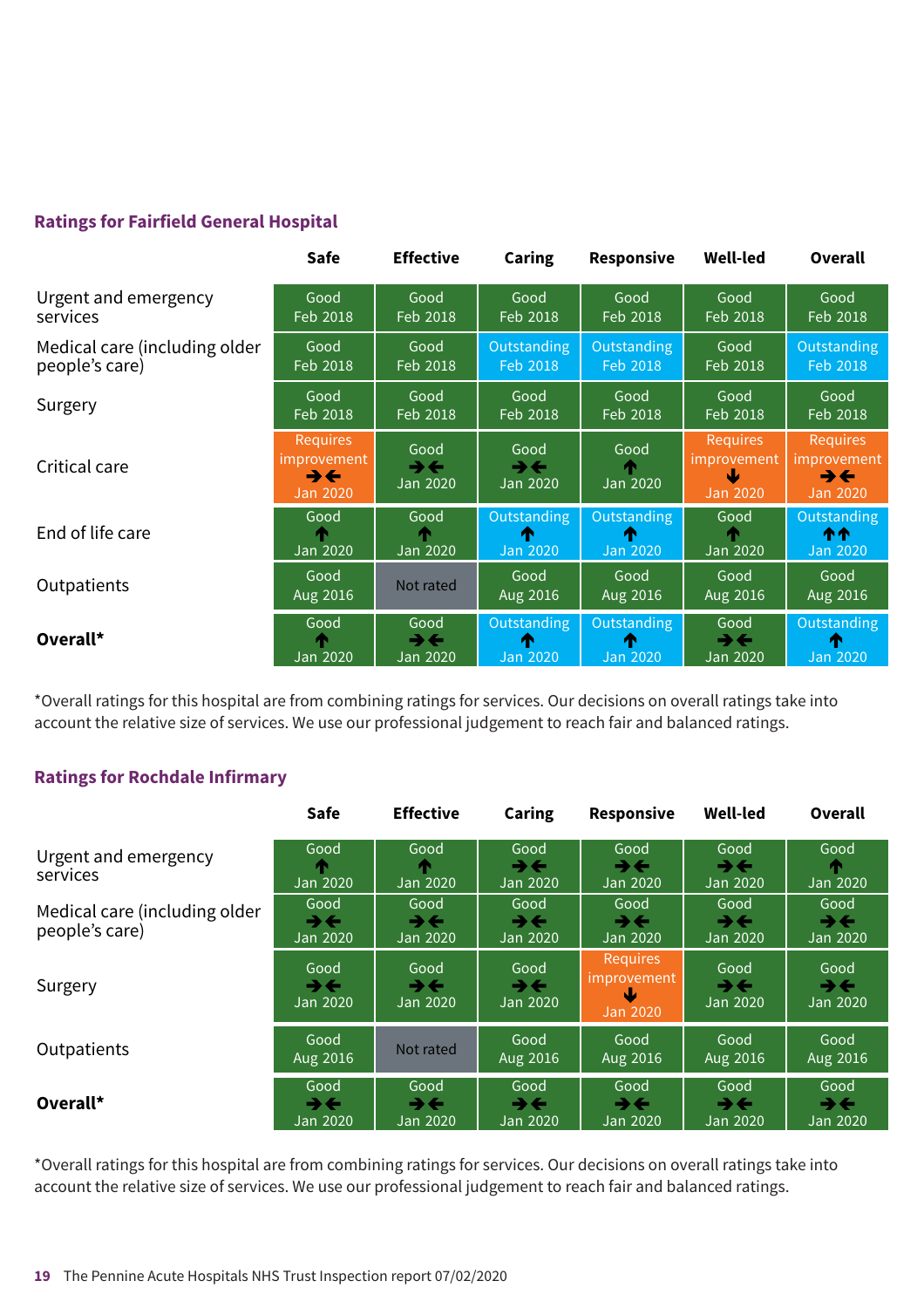### **Ratings for community health services**

|                                                               | <b>Safe</b>                                  | <b>Effective</b>                             | Caring                                       | <b>Responsive</b>                            | <b>Well-led</b>        | Overall                                      |
|---------------------------------------------------------------|----------------------------------------------|----------------------------------------------|----------------------------------------------|----------------------------------------------|------------------------|----------------------------------------------|
| Community health services                                     | Good                                         | Good                                         | Good                                         | Good                                         | Good                   | Good                                         |
| for adults                                                    | Aug 2016                                     | Aug 2016                                     | Aug 2016                                     | Aug 2016                                     | Aug 2016               | Aug 2016                                     |
| Community health services<br>for children and young<br>people | Good<br>Aug 2016                             | Good<br>Aug 2016                             | Good<br>Aug 2016                             | Good<br>Aug 2016                             | Good<br>Aug 2016       | Good<br>Aug 2016                             |
| Community health inpatient<br>services                        | Good<br>$\rightarrow \leftarrow$<br>Jan 2020 | Good<br>$\rightarrow \leftarrow$<br>Jan 2020 | Good<br>$\rightarrow \leftarrow$<br>Jan 2020 | Good<br>$\rightarrow \leftarrow$<br>Jan 2020 | Good<br>→←<br>Jan 2020 | Good<br>$\rightarrow \leftarrow$<br>Jan 2020 |
| Community end of life care                                    | Good                                         | Good                                         | Outstanding                                  | Good                                         | Good                   | Good                                         |
|                                                               | Aug 2016                                     | Aug 2016                                     | Aug 2016                                     | Aug 2016                                     | Aug 2016               | Aug 2016                                     |
| Overall*                                                      | Good                                         | Good                                         | Good                                         | Good                                         | Good                   | Good                                         |
|                                                               | $\rightarrow \leftarrow$                     | $\rightarrow$ $\leftarrow$                   | $\rightarrow \leftarrow$                     | →←                                           | →←                     | $\rightarrow \leftarrow$                     |
|                                                               | Jan 2020                                     | Jan 2020                                     | <b>Jan 2020</b>                              | Jan 2020                                     | Jan 2020               | Jan 2020                                     |

\*Overall ratings for community health services are from combining ratings for services. Our decisions on overall ratings take into account the relative size of services. We use our professional judgement to reach fair and balanced ratings.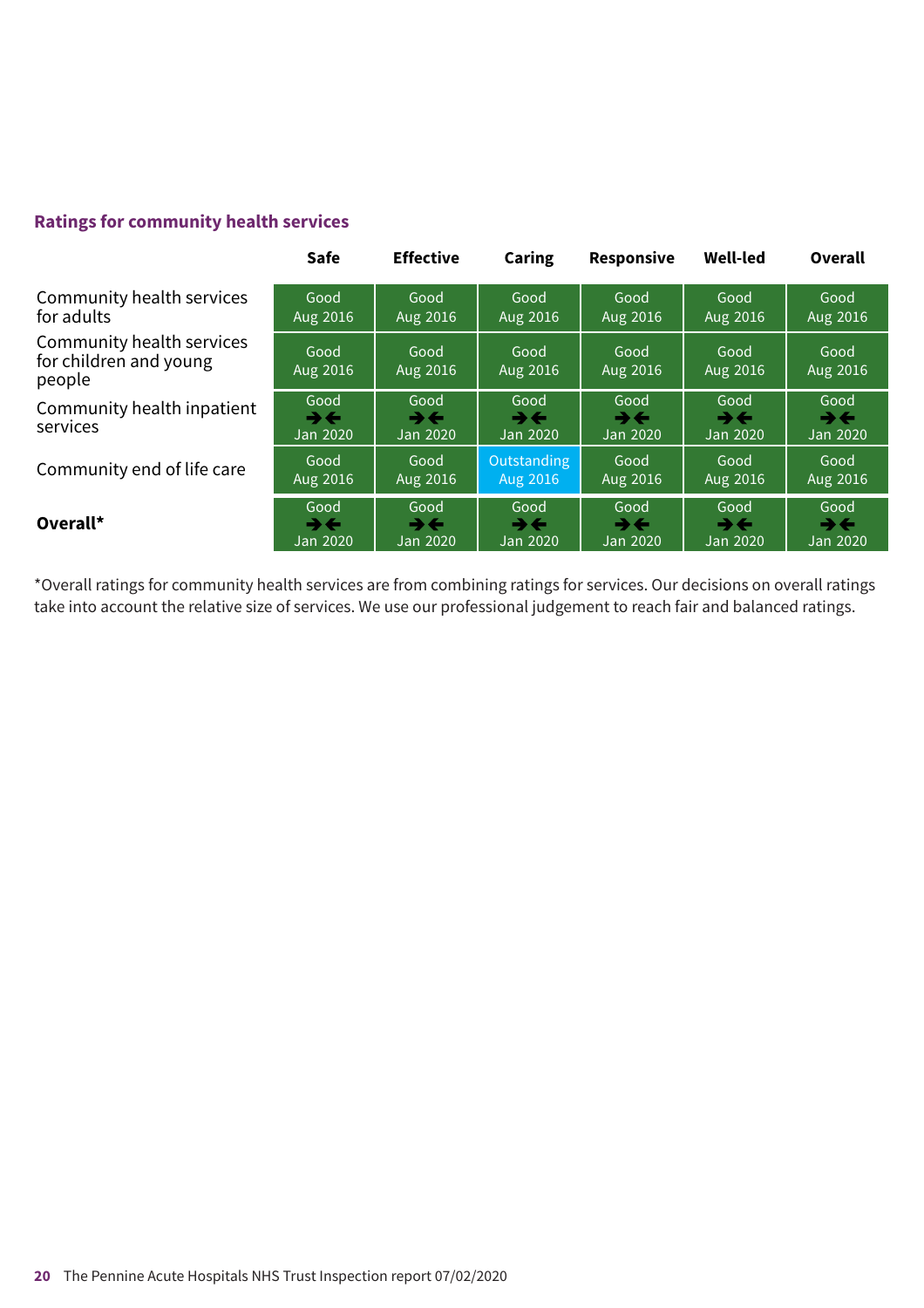

# Acute health services

### Background to acute health services

The Pennine Acute Hospitals NHS Trust provides a range of elective, emergency, district general services, some specialist services and operates from four sites: North Manchester General Hospital, The Royal Oldham Hospital, Fairfield General Hospital and Rochdale Infirmary.

The trust provides services in the following specialties: urgent and emergency care, medicine, surgery, women and children, diagnostics, specialist services and community services. The major services are on two sites at North Manchester General Hospital and The Royal Oldham Hospital, each serving a population of approximately 400,000.

### Summary of acute services

Our rating of these services improved. We rated them as good because:

• Taking into account the ratings from this inspection and previous inspections, services were requires improvement for two of our five key questions (safe and responsive) and good for the other three (caring, effective and well-led).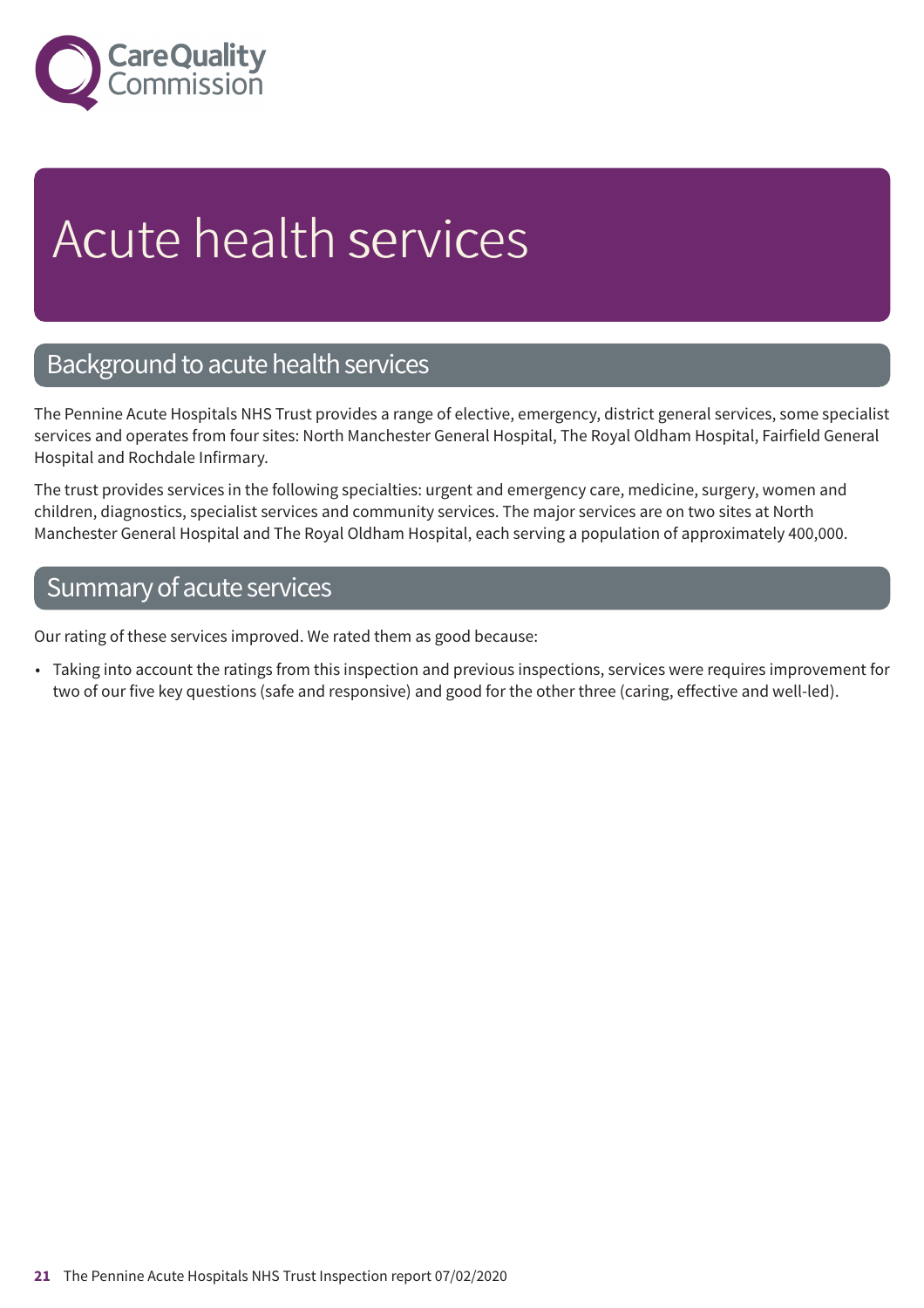

# Fairfield General Hospital

Rochdale Old Road Bury Lancashire BL9 7TD Tel: 01616240420 www.pat.nhs.uk

### Key facts and figures

Fairfield General Hospital is situated in Bury and is one of the four acute hospitals that form part of Pennine Acute Hospital Trust, which looks after a population of approximately 820,000 people. There are approximately 236 inpatient beds on the site.

The hospital hosts an Accident and Emergency department.

Medical care services at the hospital provide care and treatment for a wide range of medical conditions, including general medicine, cardiology, respiratory and gastroenterology. The surgical services carry out a range of surgical procedures such as elective day case surgery including Gynaecology and ENT. Alongside Orthopaedic and ENT elective and non-elective surgery, the hospital is one of three primary stroke units in Greater Manchester.

The critical care unit is a closed, consultant-led unit with the ability to change between level three intensive care beds and level two high dependency beds as required. The critical care unit is located on Ward 10. The hospital also has four commissioned level two beds that are on Ward 2. The unit had 415 admissions between April 2018 to March 2019.

End of life care encompasses all care given to patients who are approaching the end of their life and following death. The end of life care service supports patients with life-limiting illnesses and is based on a multi-disciplinary model of care. Fairfield General Hospital provides a bereavement office and the service works alongside the mortuary services, helping to facilitate efficient death certification and HM Coroners cases. The trust had 2,558 deaths from February 2018 to January 2019.

We inspected critical care and end of life care services only during this visit.

### Summary of services at Fairfield General Hospital

### **Dutstanding**

Our rating of services improved. We rated it them as outstanding.

A summary of our findings about this location appears in the overall summary of the provider report.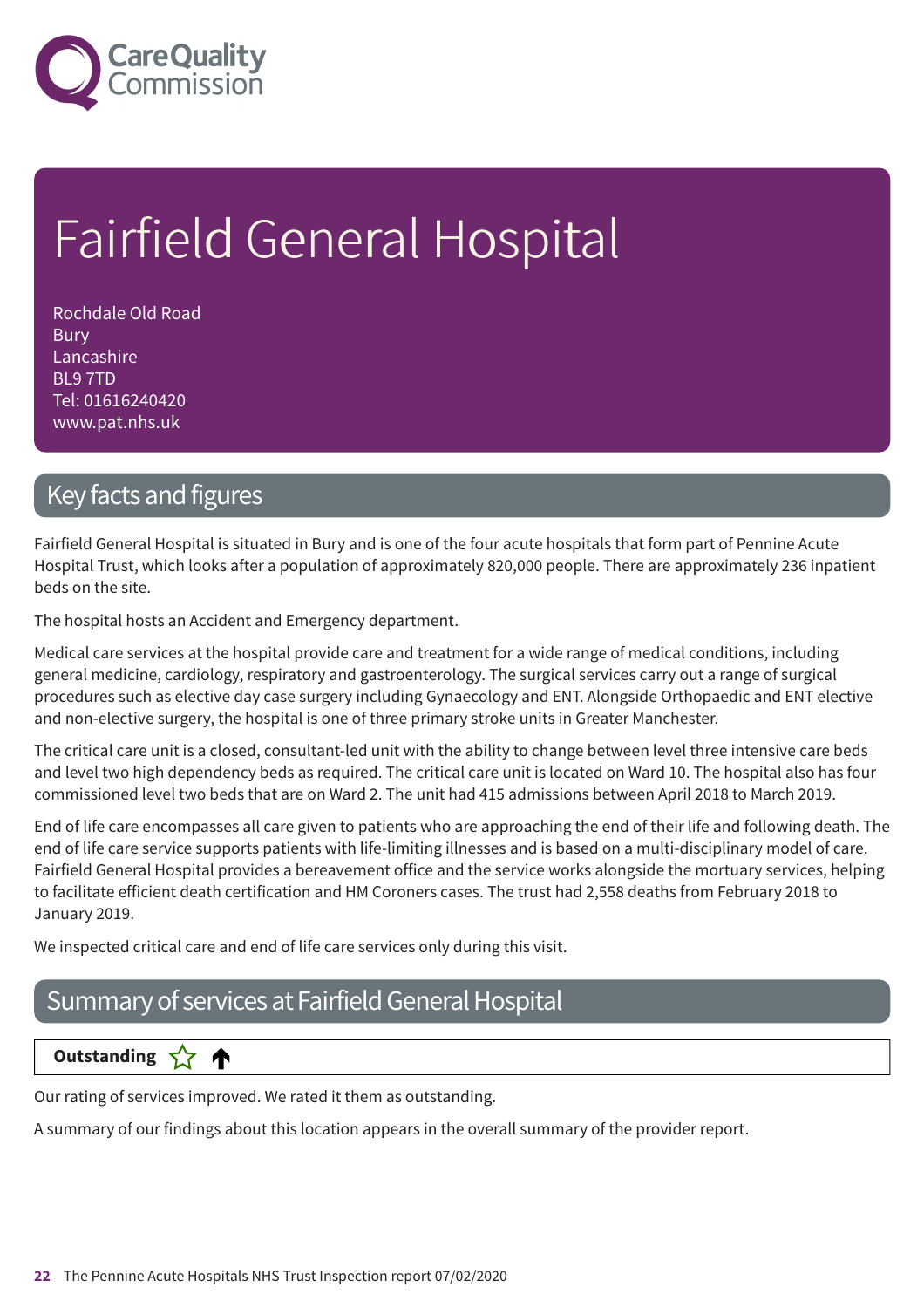#### **Requires improvement**  $\rightarrow$   $\leftarrow$

## Key facts and figures

Fairfield General Hospital has a flexible six to seven bedded critical care unit including a stabilisation bed. It is a closed unit with the ability to change between level three intensive care beds and level two high dependency beds as required. The unit has a dependency level of five. This meant the unit was able to flex its dependency levels dependant on case mix of level two and level three patients, for example the unit could occupy five beds all with level three patients or seven beds all with level two patients with the stabilisation bed available in either configuration. This was a consultant led service. The critical care unit was located on Ward 10. The hospital also had four commissioned level two beds that were on Ward 2. The unit had 415 admissions between April 2018 to March 2019.

### **Summary of this service**

Our rating of this service stayed the same. We rated it as requires improvement because:

- The service did not make sure medical staff completed mandatory training. The design of the unit did not meet national guidance. The service did not have enough allied health professionals with the right qualifications, skills, training and experience to provide the right care and treatment. The service did not manage patient safety incidents well. Staff frequently recognised and reported incidents and near misses.
- Doctors, nurses and other healthcare professionals worked together to benefit patients but there was limited participation in multidisciplinary working.
- Leaders did not always use systems to manage performance and risk.
- The service did not have a vision for what it wanted to achieve, and the governance arrangements were not robust. Processes were not in place to manage performance and risk. The service was not focused on the needs of the patient.

However:

- People could access the service when they needed it and received the right care promptly. Staff were caring and compassionate and relatives were involved in decision making processes.
- There were enough nursing staff to safely care for patients on the unit and mandatory training levels had been achieved. Safeguarding processes were in place and staff knew how to recognise and report abuse.

### **Is the service safe?**

#### **Requires improvement**

Our rating of safe stayed the same. We rated it as requires improvement because:

 $\rightarrow$   $\leftarrow$ 

- The service did not make sure medical staff completed mandatory training. Managers did not monitor mandatory training for medical staff and could not evidence that they alerted staff when they needed to update their training.
- There was not always a consultant led twice daily ward round.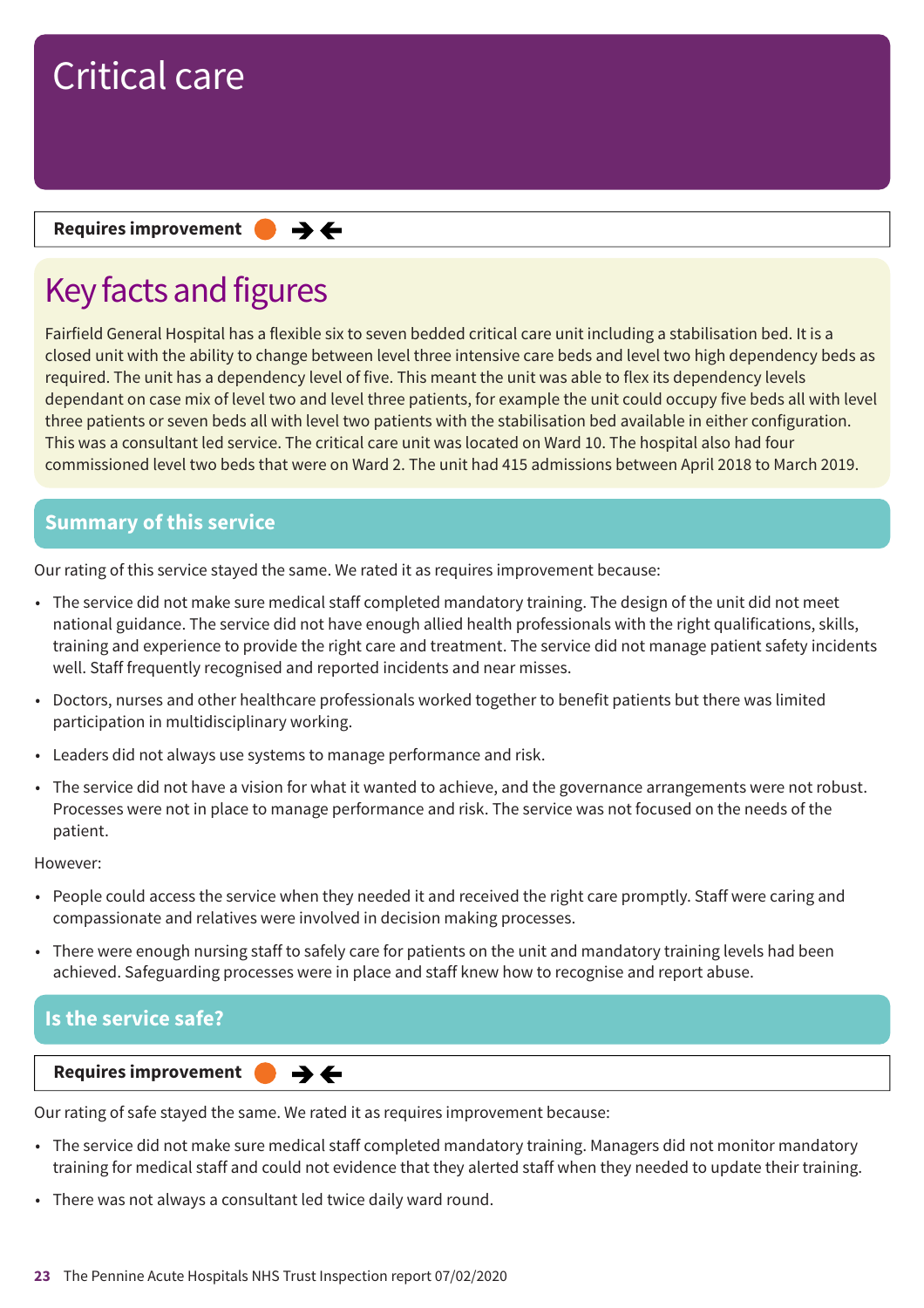- Consultant weekend cover was not in line with guidance, consultant cover was from 8am to 12noon. Then the unit was covered by on call. Service leads were not aware that consultant cover arrangements were different at the weekend.
- Consultant shifts were not in blocks due to staffing.
- The service did not have enough nursing staff with immediate life support training as required in the trust policy.
- The service did not have a critical care outreach team.
- The service did not have enough allied health professionals with the right qualifications, skills, training and experience to provide the right care and treatment.
- There were insufficient specialised critical care pharmacist hours to meet with best practice guidance. The pharmacy service was only provided during the week, with no plans for service expansion to cover weekends.

#### However:

- The service provided mandatory training in key skills to all staff and made sure nursing staff completed it.
- Staff understood how to protect patients. Staff had training on how to recognise and report abuse and they knew how to apply it.
- The service controlled infection risk well. Staff used equipment and control measures to protect patients, themselves and others from infection. They kept equipment and the premises visibly clean.
- The maintenance and use of facilities, premises and equipment kept people safe. Staff were trained to use them. Staff managed clinical waste well.
- Staff completed and updated risk assessments for each patient and removed or minimised risks. Staff identified patients at risk of deterioration and quickly took action to escalate their care.
- The service had enough nursing to keep patients safe. Managers regularly reviewed and adjusted staffing levels and skill mix, and gave bank and agency staff a full induction.
- The service had enough medical staff to keep patients safe, this was through high use of locum doctors.
- Staff kept detailed records of patients' care and treatment. Records were clear, up-to-date, stored securely and easily available to all staff providing care.
- The service used systems and processes to safely prescribe, administer, record and store medicines.
- When things went wrong, staff apologised and gave patients honest information and suitable support.
- The service managed patient safety incidents well. Staff recognised and reported incidents and near misses. However, not all staff were trained in using the incident reporting system
- The service used monitoring results well to improve safety. Staff collected safety information and shared it with staff, patients and visitors.

### **Is the service effective?**

#### **Same–––rating Good –––**  $\rightarrow$   $\leftarrow$

Our rating of effective stayed the same. We rated it as good because: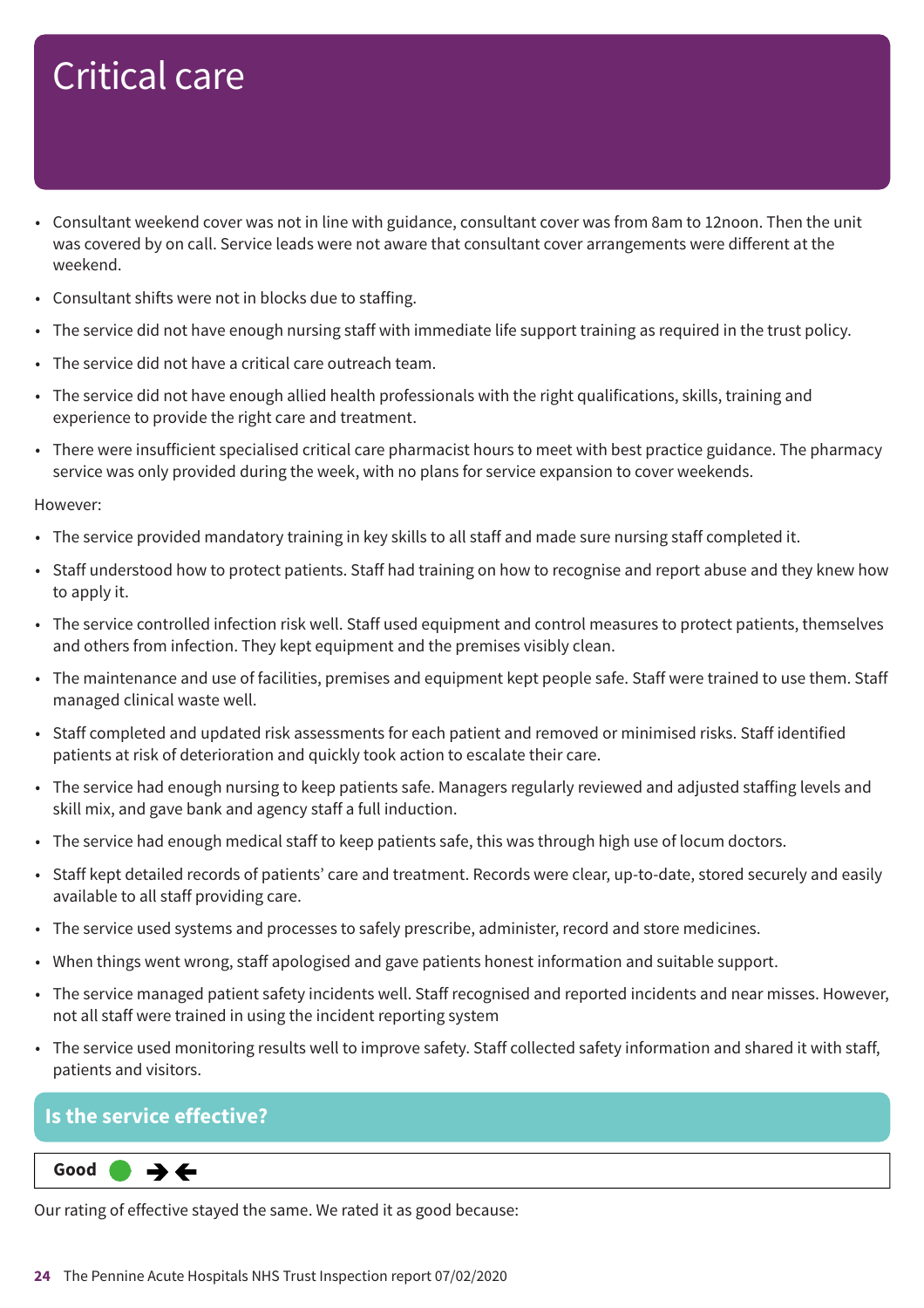- The service provided care and treatment based on national guidance and evidence-based practice. Managers checked to make sure staff followed guidance. Staff protected the rights of patients subject to the Mental Health Act 1983.
- Staff gave patients enough food and drink to meet their needs and improve their health. They used special feeding and hydration techniques when necessary.
- Staff assessed and monitored patients regularly to see if they were in pain and gave pain relief in a timely way. They supported those unable to communicate using suitable assessment tools and gave additional pain relief to ease pain.
- The service made sure nursing staff were competent for their roles. Managers appraised nursing staff's work performance and held supervision meetings with them to provide support and development.
- The unit was open 24 hours a day, seven days a week to support timely patient care.
- Staff supported patients to make informed decisions about their care and treatment. They followed national guidance to gain patients' consent. They knew how to support patients who lacked capacity to make their own decisions or were experiencing mental ill health. They used agreed personalised measures that limit patients' liberty appropriately.

However,

- Doctors, nurses and other healthcare professionals worked together to benefit patients but there was limited participation in multidisciplinary working.
- There was a multidisciplinary safety huddle in the morning when certain consultants were on shift, this was not established across all shifts with all consultants.

### **Is the service caring?**



Our rating of caring stayed the same. We rated it as good because:

- Staff treated patients with compassion and kindness, respected their privacy and dignity, and took account of their individual needs.
- Staff provided emotional support to patients, families and carers to minimise their distress. They understood patients' personal, cultural and religious needs.
- Staff supported patients, families and carers to understand their condition and make decisions about their care and treatment.

### **Is the service responsive?**



Our rating of responsive stayed the same. We rated it as good because:

- The service planned and provided care in a way that met the needs of local people and the communities served. It also worked with others in the wider system and local organisations to plan care.
- The service was inclusive and took account of patients' individual needs and preferences. Staff made reasonable adjustments to help patients access services. They coordinated care with other services and providers.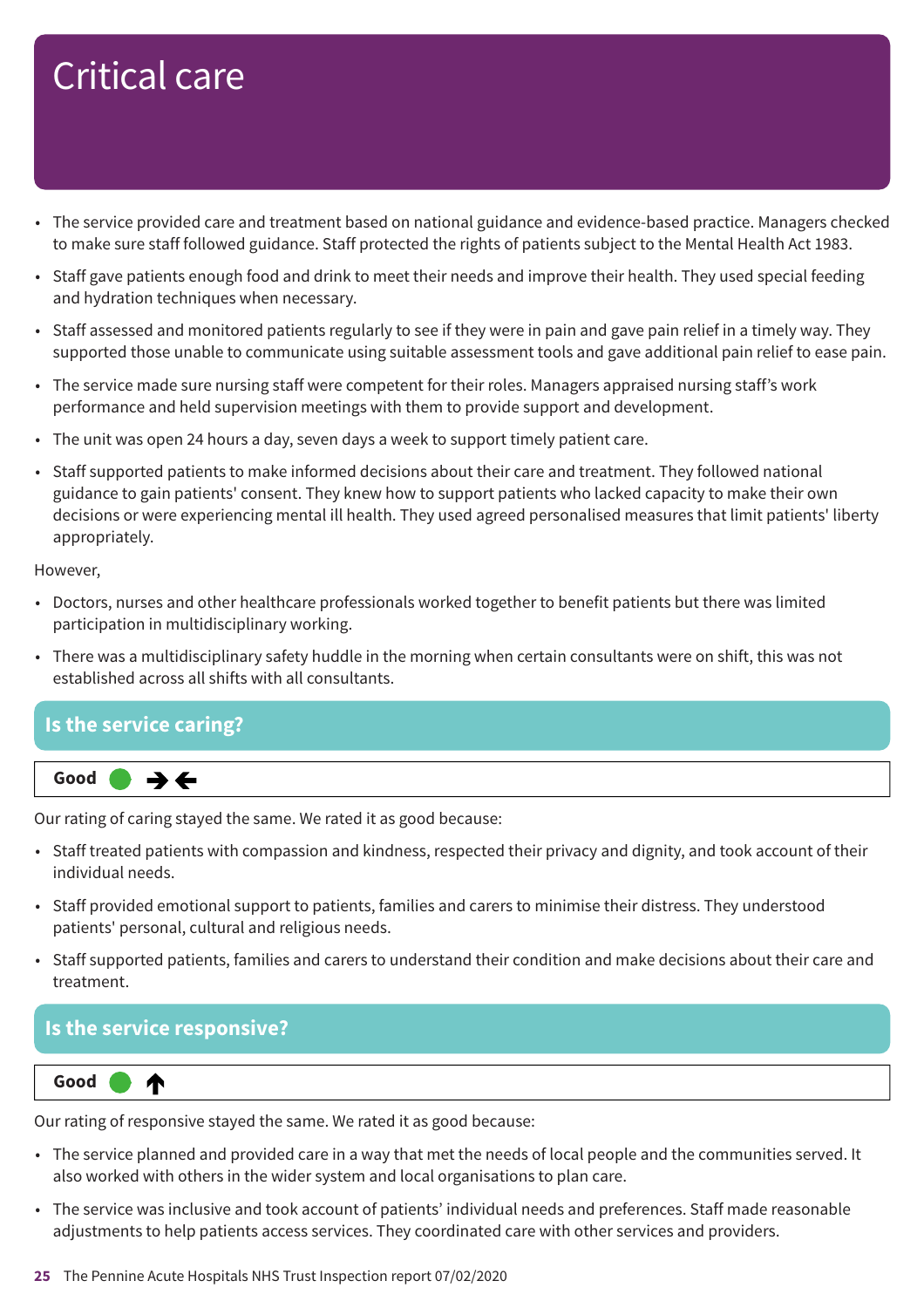- People could access the service when they needed it and received the right care promptly. The service admitted and treated patients in line with national standards.
- People were able to give feedback and raise concerns about care received. The service treated concerns and complaints seriously, investigated them and shared lessons learned with all staff.

#### However,

• The service did not have a follow-up clinic in place.

### **Is the service well-led?**



Our rating of well-led went down. We rated it as requires improvement because:

- The leadership for critical care was mostly new in post and still in the process of being embedded. They understood and managed some priorities and issues the service faced.
- Necessary improvements lacked pace. The service did not have a vision for what it wanted to achieve or a strategy to turn it into action.
- The service was not always focused on the needs of patients receiving care. Clinicians did not always work cohesively. Ward rounds were done independently and not as a multidisciplinary approach. There did not appear to be a visible consultant presence on the unit.
- The arrangements for governance and performance management were not fully clear and did not always operate effectively. Staff were not always clear about their roles, what they were accountable for, and to whom. There were no effective structures, processes or systems in place to monitor medical staff training or appraisals.
- Leaders and teams did not always use systems to manage performance and risk. They were able to identify and escalate some risks and issues.
- Managers could not evidence medical staff appraisal data or provide assurance that they had held supervision meetings with them to provide support.
- The service did not have an action plan in place based on the Intensive Care National Audit and Research Centre (ICNARC) data to improve services.
- The service held monthly mortality and morbidity meetings, but these were sometimes cancelled due to staffing capacity.

#### However:

- Staff felt respected, supported and valued. The service promoted equality and diversity in daily work and provided opportunities for career development. The service had an open culture where patients, their families and staff could raise concerns without fear.
- The service collected reliable data and analysed it. Staff could find the data they needed, in easily accessible formats, to understand performance, make decisions and improvements. The information systems were integrated and secure. Data or notifications were consistently submitted to external organisations as required.
- Leaders and staff actively and openly engaged with patients, staff, equality groups, the public and local organisations to plan and manage services. They collaborated with partner organisations to help improve services for patients.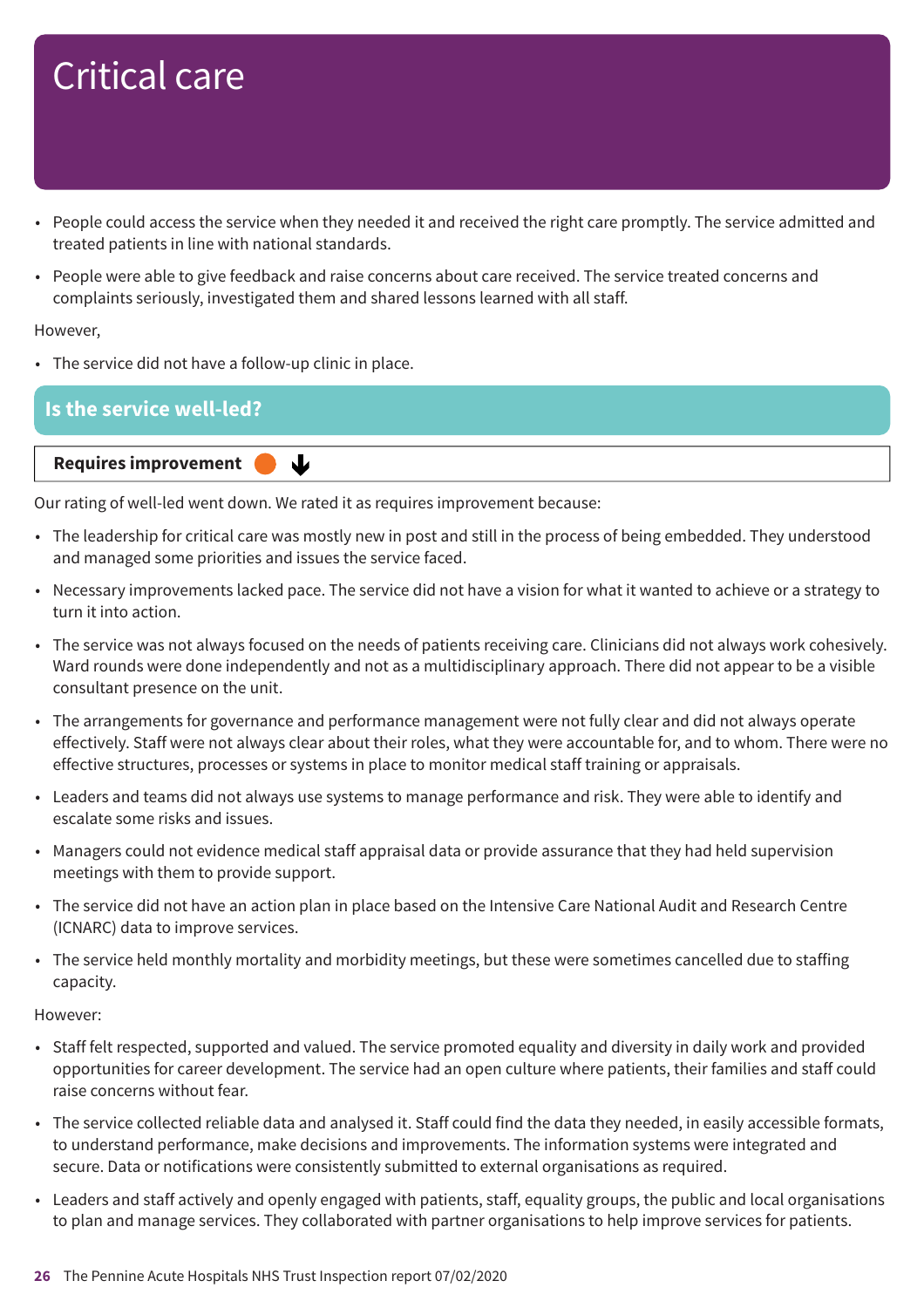• All staff were committed to continually learning. They had a good understanding of quality improvement methods and the skills to use them. Leaders encouraged innovation and participation in research.

## **Outstanding practice**

We found examples of outstanding practice in this service. See the Outstanding practice section in our provider report.

### Areas for improvement

We found areas for improvement in this service. See the Areas for Improvement section in our provider report.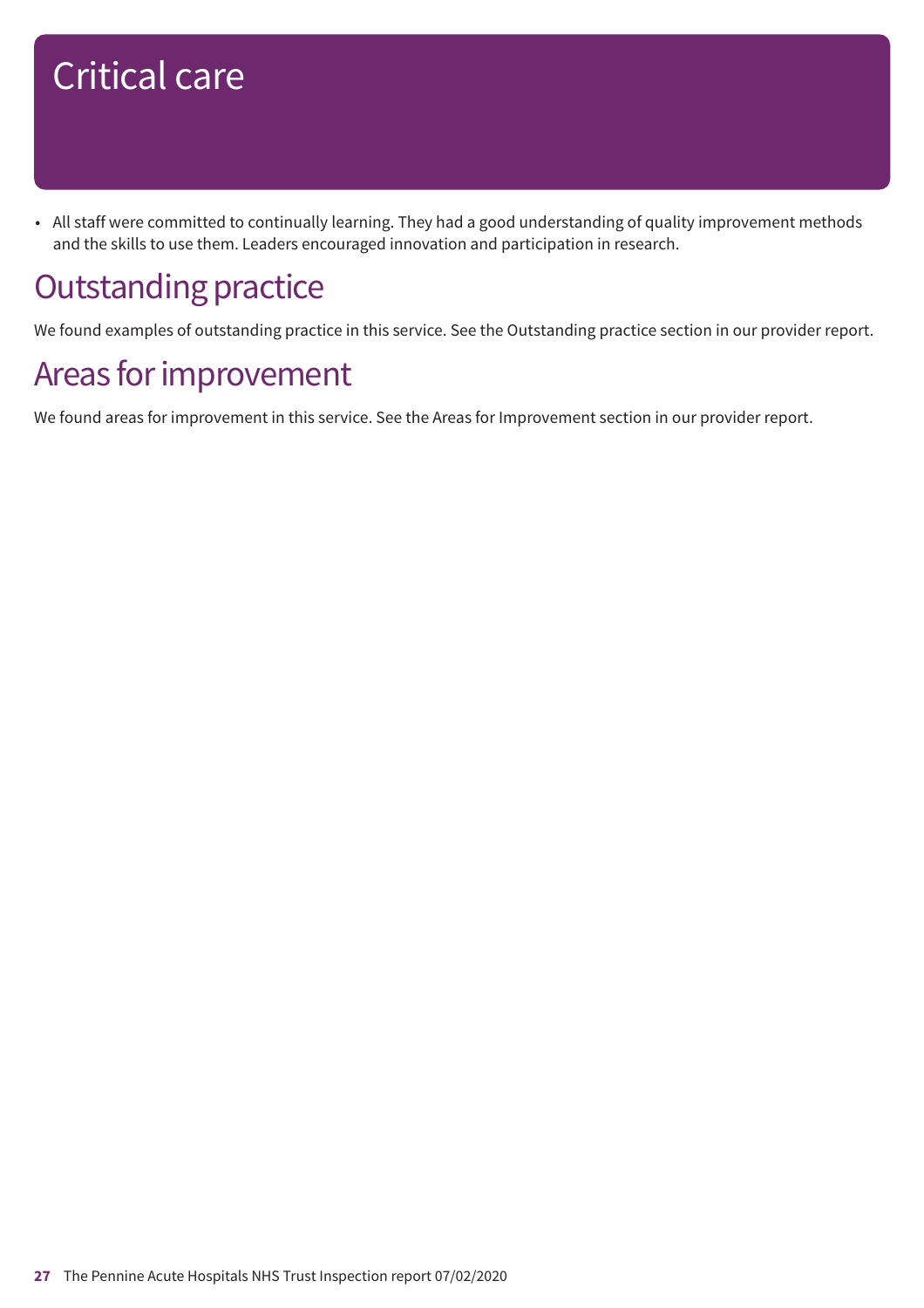### **Up––– two ratings Outstanding**

## Key facts and figures

End of life care encompasses all care given to patients who are approaching the end of their life and following death. It may be given on any ward or within any service in a trust. It includes aspects of essential nursing care, specialist palliative care, spiritual care, bereavement support and mortuary services.

The end of life care team covers all the acute care services within the trust. The service aims to improve end of life care practices across the trust and implement standards that have measurable outcomes, to give the best quality of care and compassion to each patient at end of life.

The specialist palliative care service sits across all three care organisations. The service supports patients with lifelimiting illnesses and is based on a multi-disciplinary model of care.

Advice, guidance, education and treatment is provided by these teams to support patients with complex pain and symptom needs, including complex social and psychological needs. The trust also works in partnership with the Macmillan service based at Fairfield General Hospital.

Fairfield General Hospital provides a bereavement office which is an office based service providing practical help, advice and support for death registration. The service works alongside the mortuary services, helping to facilitate efficient death certification and HM Coroners cases.

There is a chaplaincy service which aims to help facilitate the spiritual care of patients and their visitors, and to meet any religious needs. The chaplaincy service consists of chaplains from various faiths and helps with the spiritual care of patients and visitors. A chaplain is available 24 hours-a-day, seven-days a week.

The trust had 2,558 deaths from February 2018 to January 2019.

Our inspection was unannounced (staff did not know we were coming) to enable us to observe routine activity. The inspection took place over three days and during this time we spoke to 24 staff members, inclusive of senior leaders, managers, medics, nurses and chaplaincy staff. We also reviewed patient feedback in the form of thank you cards and messages, as there were no relatives or carers available to speak to us at the time of inspection. We reviewed a total of 13 patient records and observed daily activity and clinical practice within the service. We also reviewed data relevant to the department that we received before and after the inspection which was provided by the trust.

### **Summary of this service**

Our rating of this service improved. We rated it as outstanding because:

- Patients and families were truly respected and valued as individuals and empowered as partners in their care, practically and emotionally, by an exceptional and distinctive service. Staff consistently went the extra mile to ensure that patients received individualised care that took account of their needs and preferences in the last days and hours of their lives and that their relatives were supported practically and emotionally.
- Services were tailored to meet the needs of individual people and delivered in a way to ensure flexibility and choice. Staff actively engaged with local patient groups and communities to tailor services to meet their needs. Decisions which affected the service were made with patients and their families at the centre.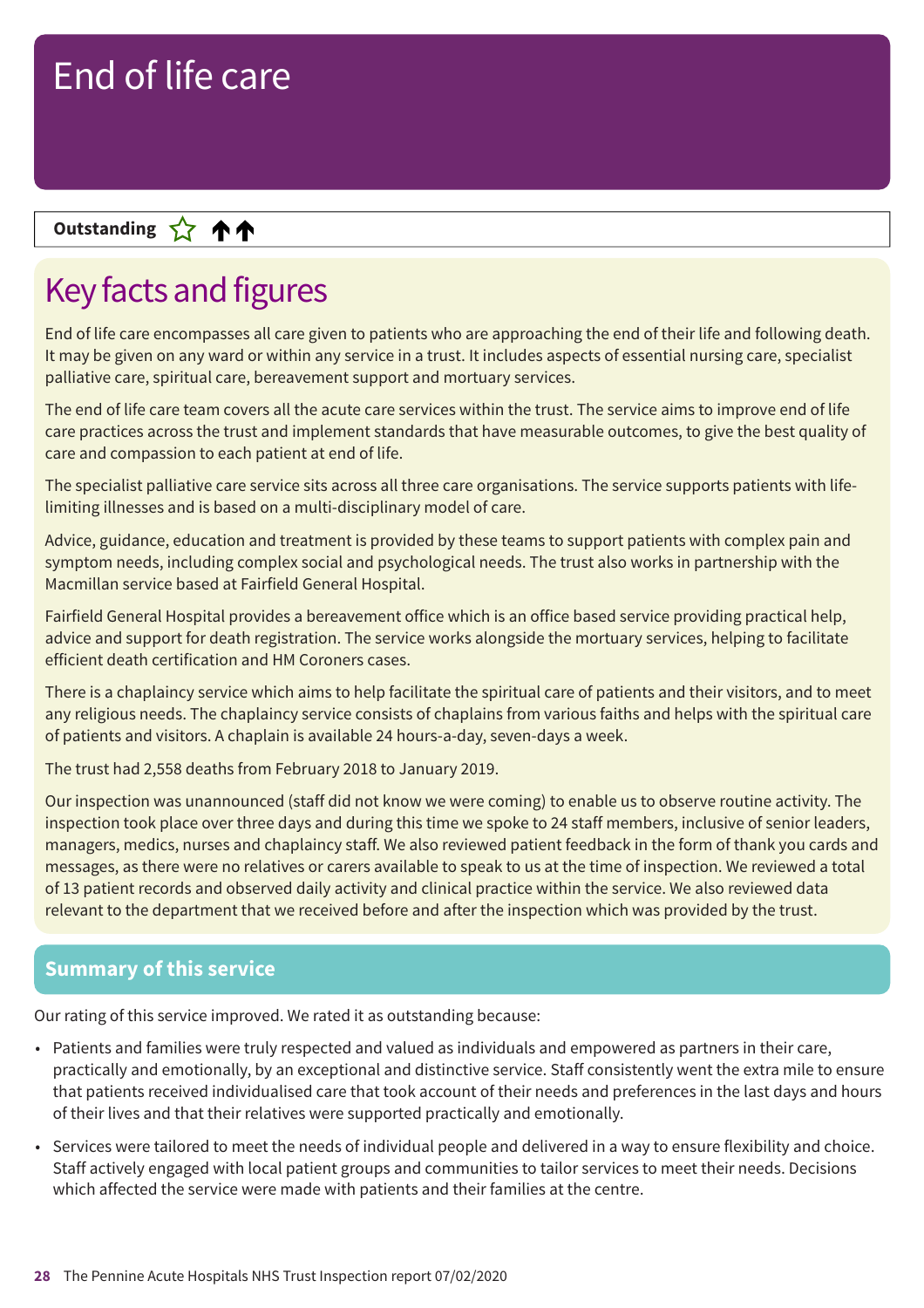- The service had enough staff to care for patients and keep them safe. Staff had training in key skills and understood how to protect patients from abuse. The service controlled infection risk well. Staff assessed risks to patients, acted on them and kept good care records. They managed medicines well. The service managed safety incidents well and learned lessons from them.
- Staff provided good care and treatment, gave patients enough to eat and drink, and gave them pain relief when they needed it. Managers monitored the effectiveness of the service and made sure staff were competent. Staff worked well together for the benefit of patients, supported them to make decisions about their care, and had access to good information. Key services were available seven days a week.
- Services were delivered flexibly and were accessible to people when they needed it. There was a bereavement nurse working within the local coroner's office to provide bereavement advice and support to people who would otherwise have to actively seek this out themselves.
- Managers and staff continually engaged with religious communities to tailor services to meet their needs. Staff had worked together to carry out people's religious and spiritual wishes after they had died such as preserving the integrity of the body and facilitating vigils or religious ceremonies.
- Leaders had an inspiring shared purpose and strived to deliver and motivate staff to succeed. Staff understood the service's vision and values, and how to apply them in their work. Staff felt respected, supported and valued. They were focused on the needs of patients receiving care. Staff were clear about their roles and accountabilities. The service engaged well with patients and the community to plan and manage services and all staff were committed to improving services continually.

#### However

- The service did not have its own palliative care consultant, although staff had access to specialist palliative care advice and support 24 hours a day, seven days a week.
- We did find one policy that was out of date, although this had been reviewed and was awaiting final sign off.
- Not all IT services allowed easy access to data.

### **Is the service safe?**

**Up one rating Good –––**

Our rating of safe improved. We rated it as good because:

- The service provided mandatory training in key skills to all staff, most staff had completed it.
- Staff understood how to protect patients from abuse and the service worked well with other agencies to do so. Staff had training on how to recognise and report abuse, and they knew how to apply it.
- Staff used infection control measures when visiting patients on wards and transporting patients after death.
- The design, maintenance and use of facilities, premises and equipment kept people safe. Staff were trained to use them. Staff managed clinical waste well.
- Staff completed and updated risk assessments for each patient and removed or minimised risks. Risk assessments considered patients who were deteriorating and in the last days or hours of their life.
- The service had enough nursing staff with the right qualifications, skills, training and experience to keep patients safe from avoidable harm and to provide the right care and treatment.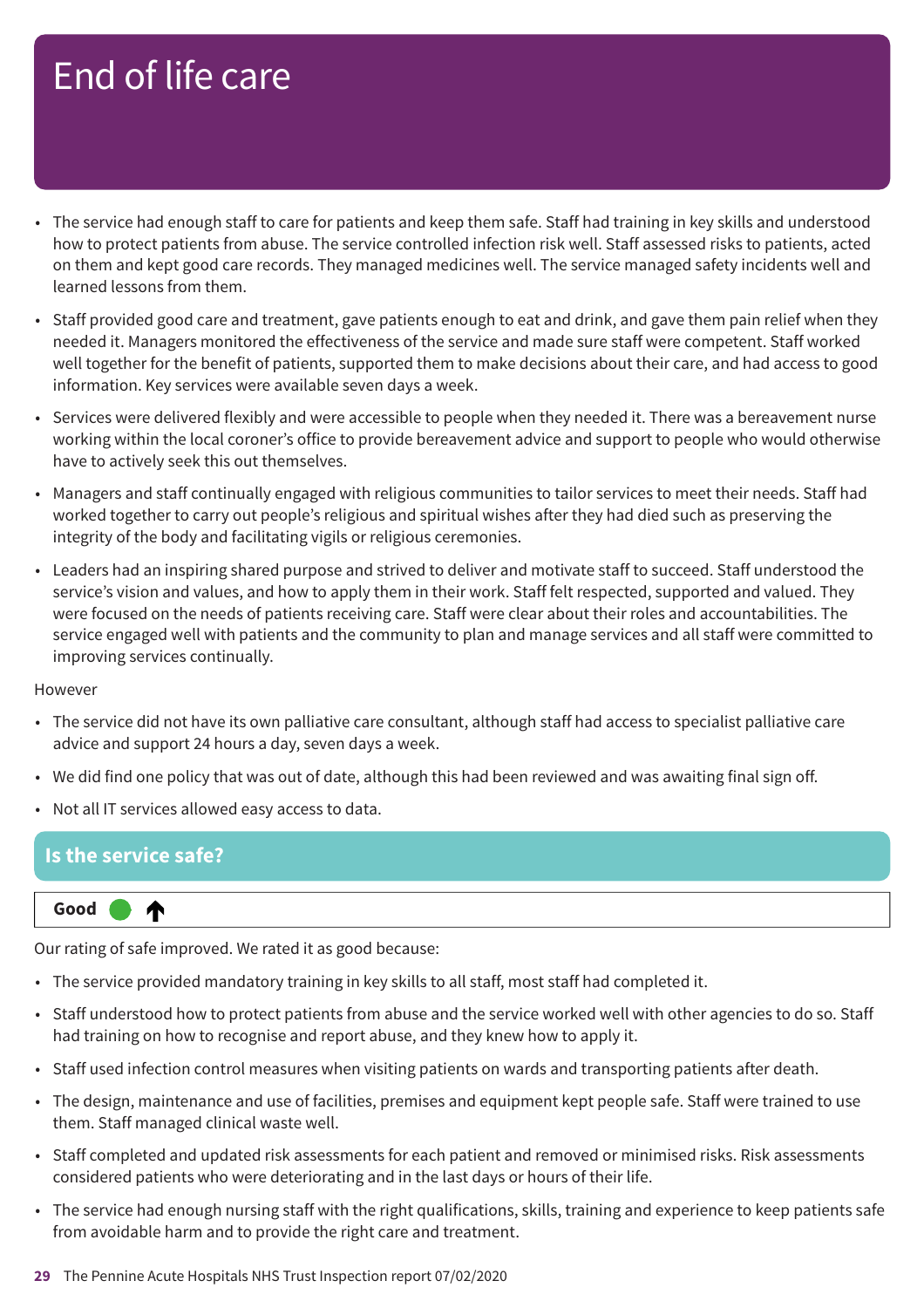- The service had access to medical staff with the right qualifications, skills, training and experience to keep patients safe from avoidable harm and to provide the right care and treatment. Managers regularly reviewed and adjusted staffing levels and skill mix and gave locum staff a full induction.
- Staff kept detailed records of patients' care and treatment. Records were clear, up-to-date, stored securely and easily available to all staff providing care.
- The service used systems and processes to safely prescribe, administer, record and store medicines.
- The service managed patient safety incidents well. Staff recognised and reported incidents and near misses. Managers investigated incidents and shared lessons learned with the whole team and the wider service. When things went wrong, staff apologised and gave patients honest information and suitable support. Managers ensured that actions from patient safety alerts were implemented and monitored.
- The service used monitoring results well to improve safety. Staff collected safety information and shared it with staff, patients and visitors.

However:-

• The service did not have its own palliative care consultant, although staff had access to specialist palliative care advice and support 24 hours a day, seven days a week.

| <b>Is the service effective?</b> |
|----------------------------------|
|----------------------------------|

**Up one rating Good –––**

⋔

Our rating of effective improved. We rated it as good because:

- The service provided care and treatment based on national guidance and evidence-based practice. Managers checked to make sure staff followed guidance. Staff protected the rights of patient's subject to the Mental Health Act 1983.
- Staff gave patients enough food and drink to meet their needs and improve their health. They used special feeding and hydration techniques when necessary. The service adjusted for patients' religious, cultural and other needs.
- Staff assessed and monitored patients regularly to see if they were in pain and gave pain relief in a timely way. They supported those unable to communicate using suitable assessment tools and gave additional pain relief to ease pain.
- Staff monitored the effectiveness of care and treatment. They used the findings to make improvements and achieved good outcomes for patients.
- The service made sure staff were competent for their roles. Managers appraised staff's work performance and held supervision meetings with them to provide support and development.
- Doctors, nurses and other healthcare professionals worked together as a team to benefit patients. They supported each other to provide good care.
- Key services were available seven days a week to support timely patient care.
- Staff gave patients practical support to help them live well until they died.
- Staff supported patients to make informed decisions about their care and treatment. They followed national guidance to gain patients' consent. They knew how to support patients who lacked capacity to make their own decisions or were experiencing mental ill health. They used agreed personalised measures that limit patients' liberty.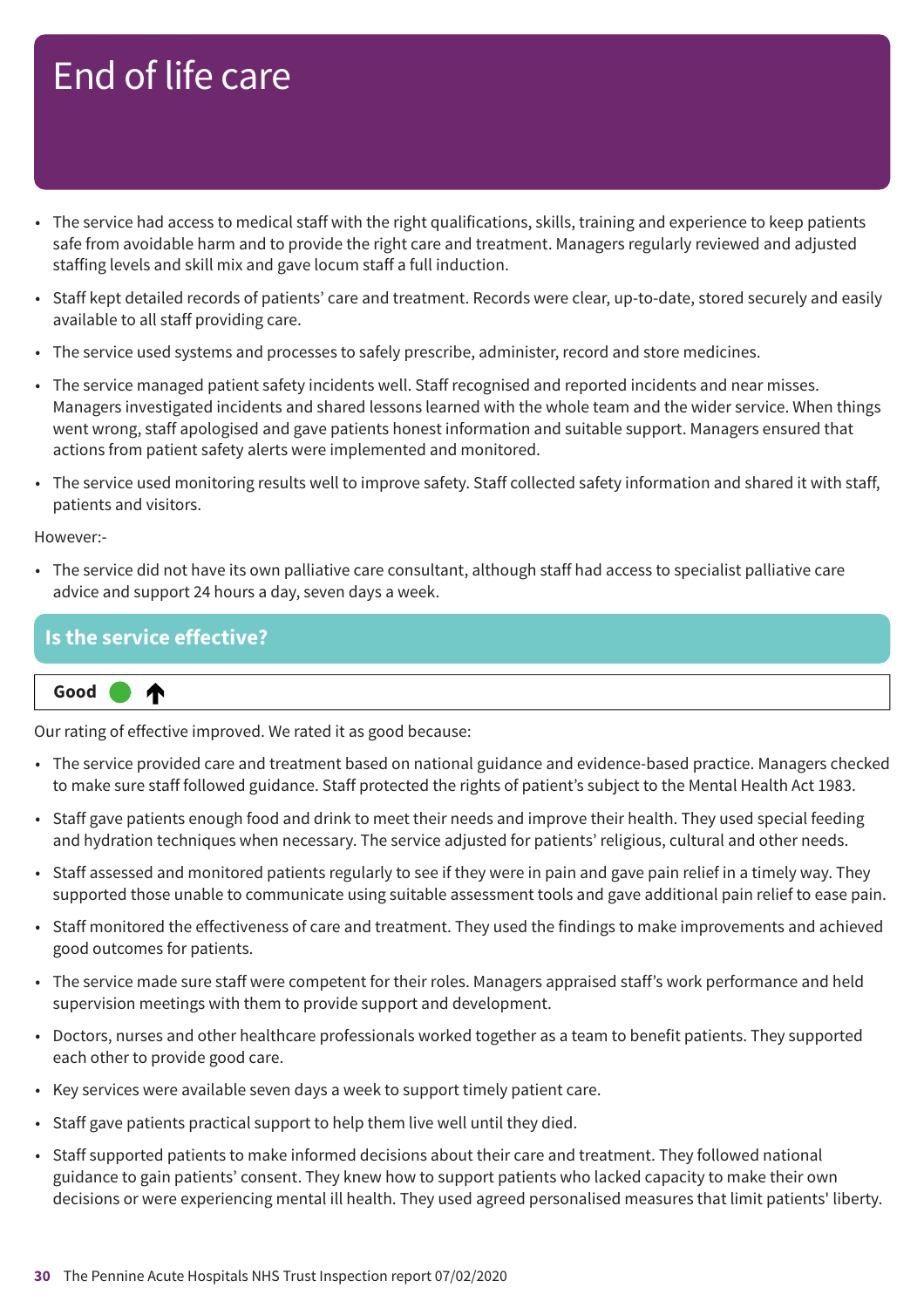• Staff always had access to up-to-date, accurate and comprehensive information on patients' care and treatment. All staff had access to an electronic records system that they could all update.

However:

• We did find one policy that was out of date, although this had been reviewed and was awaiting final sign off.

### **Is the service caring?**

**Dutstanding** 

Our rating of caring improved. We rated it as outstanding because:

- Patients and their families were at the centre of everything the staff and service did.
- There was a strong, visible person-centred culture. Staff were highly motivated and inspired to offer care that was kind and promoted people's dignity.
- Staff always treated patients and relatives with compassion and kindness, respected their privacy and dignity, and took account of their individual needs.
- Relationships between people who used the service, those close to them and staff was strong, caring, respectful and supportive. These relationships were highly valued by staff and promoted by leaders.
- Feedback from people who used the service and those who were close to them was continually positive about the way staff treated them.
- Staff were able to provide numerous examples of where they had gone the extra mile to ensure patient's needs were met in the last days and hours of their lives. This was part of the day to day provision of end of life care such that outstanding care had become the expected standard.
- Patients and their loved ones always received a high level of emotional support to minimise their distress.
- Staff recognised and respected the totality of people's needs. They always took people's personal, cultural, social and religious needs into account, and found innovative ways to meet them.
- People's emotional and social needs were seen as being as important as their physical needs.
- Staff supported and involved patients, families and carers to understand their condition and make decisions about their care and treatment.
- We saw evidence that the compassionate and person-centred culture was embedded across all of the wards and departments we visited within the hospital.

### **Is the service responsive?**

**Letter Cone Extending** 

Our rating of responsive improved. We rated it as outstanding because:

• The service planned and provided care in a way that met the needs of local people and the communities served. It also worked with others in the wider system and local organisations to plan care.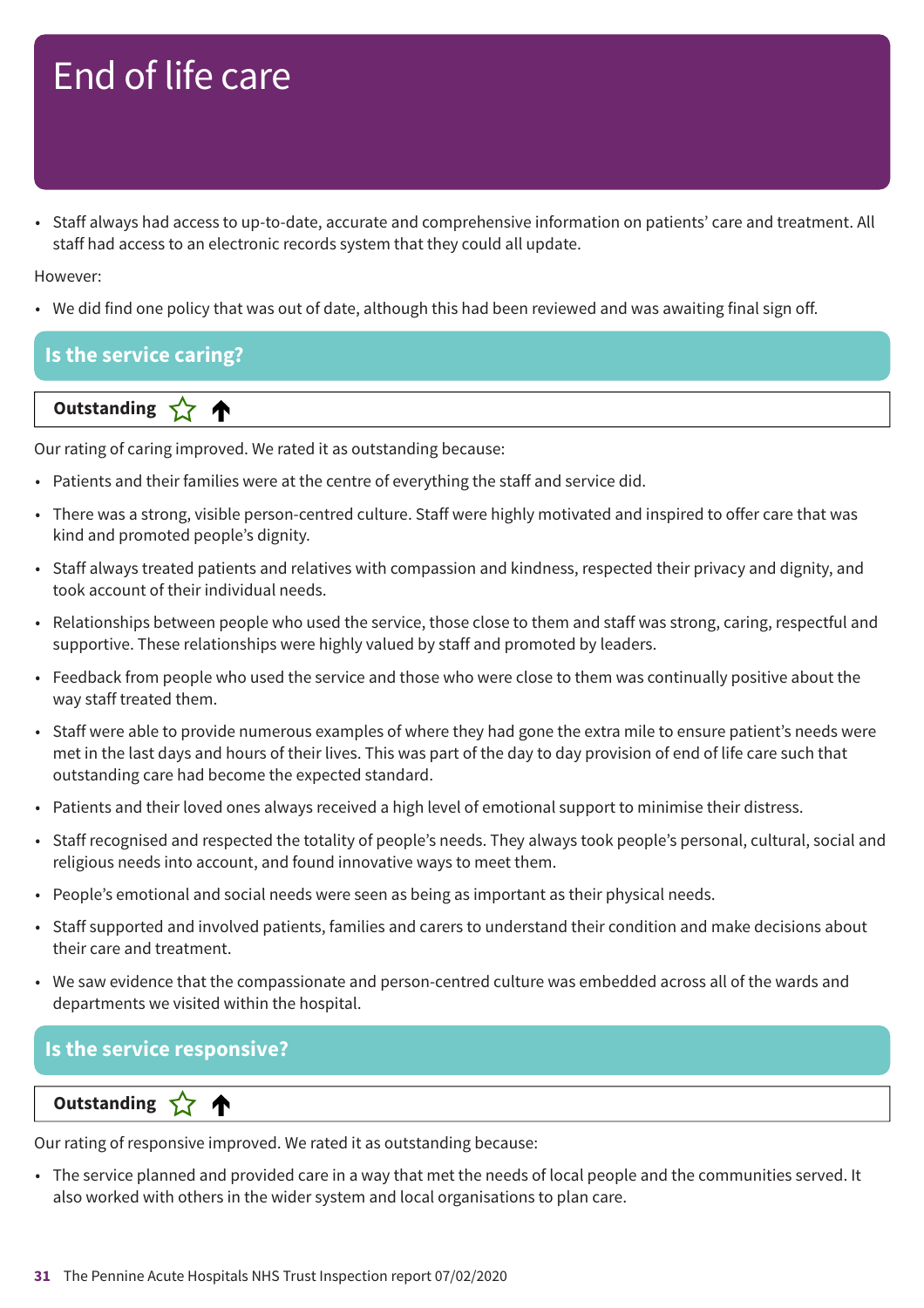- Facilities and premises were innovative and designed to meet the needs of a range of people who used the service. The Swan suite had been developed as a space away from the main hospital where relatives could attend to receive bereavement support.
- The Swan symbol was used to identify patients who were at the end of their life and this was extended to indicate bereaved relatives through the use of the symbol on patient belongings bags.
- The visitor areas of the mortuary had been designed with input from different faith groups to ensure that these were suitable for people of different faiths. There was a private courtyard at the mortuary for visitors to use.
- Services were tailored to meet the needs of individual people and were delivered in a way that ensured flexibility, choice and continuity of care.
- Patients could access the specialist palliative care service when they needed it. Waiting times from referral to achievement of preferred place of care and death were in line with good practice. There were processes in place to ensure a rapid discharge when needed and this was demonstrated when, during our inspection, a patient had been discharged within six hours of admission to their preferred place to die.
- The service was taking part in a pilot which placed a bereavement nurse in the local coroner's office so that bereaved relatives could access support even when their loved one had died outside of hospital.
- It was easy for people to give feedback and raise concerns about care received. The service treated concerns and complaints seriously, investigated them and shared lessons learned with all staff. The service included patients in the investigation of their complaint.

### **Is the service well-led?**



Our rating of well-led improved. We rated it as good because:

- Leaders had the skills and abilities to run the service. They understood and managed the priorities and issues the service faced. They were visible and approachable in the service for patients and staff. They supported staff to develop their skills and take on more senior roles.
- The service had a vision for what it wanted to achieve and a strategy to turn it into action, developed with all relevant stakeholders.
- Staff felt respected, supported and valued. They were focused on the needs of patients receiving care. The service promoted equality and diversity in daily work and provided opportunities for career development. The service had an open culture where patients, their families and staff could raise concerns without fear.
- Leaders operated effective governance processes, throughout the service and with partner organisations. Staff at all levels were clear about their roles and accountabilities and had regular opportunities to meet, discuss and learn from the performance of the service.
- Leaders and teams used systems to manage performance effectively. They identified and escalated relevant risks and issues and identified actions to reduce their impact. They had plans to cope with unexpected events. Staff contributed to decision-making to help avoid financial pressures compromising the quality of care.
- The service collected data and analysed it. Staff could find the data they needed to understand performance, make decisions and improvements.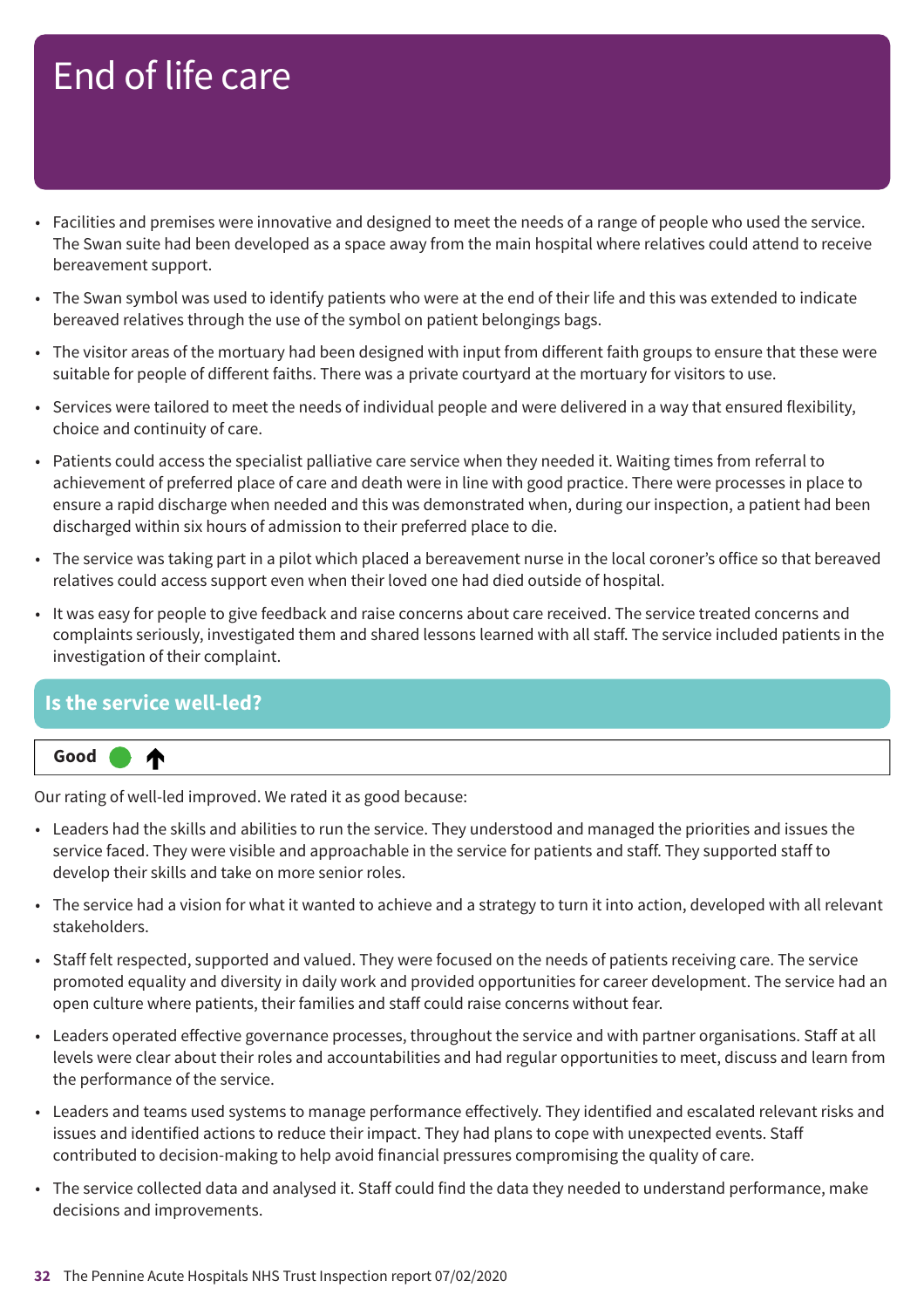- Leaders and staff actively and openly engaged with patients, staff, equality groups, the public and local organisations to plan and manage services. They collaborated with partner organisations to help improve services for patients.
- All staff were committed to continually learning and improving services. They had a good understanding of quality improvement methods and the skills to use them. Leaders encouraged innovation and participation in research.

However:

• Not all the IT systems allowed easy access to data.

### **Outstanding practice**

We found examples of outstanding practice in this service. See the Outstanding practice section in our provider report.

### Areas for improvement

We found areas for improvement in this service. See the Areas for Improvement section in our provider report.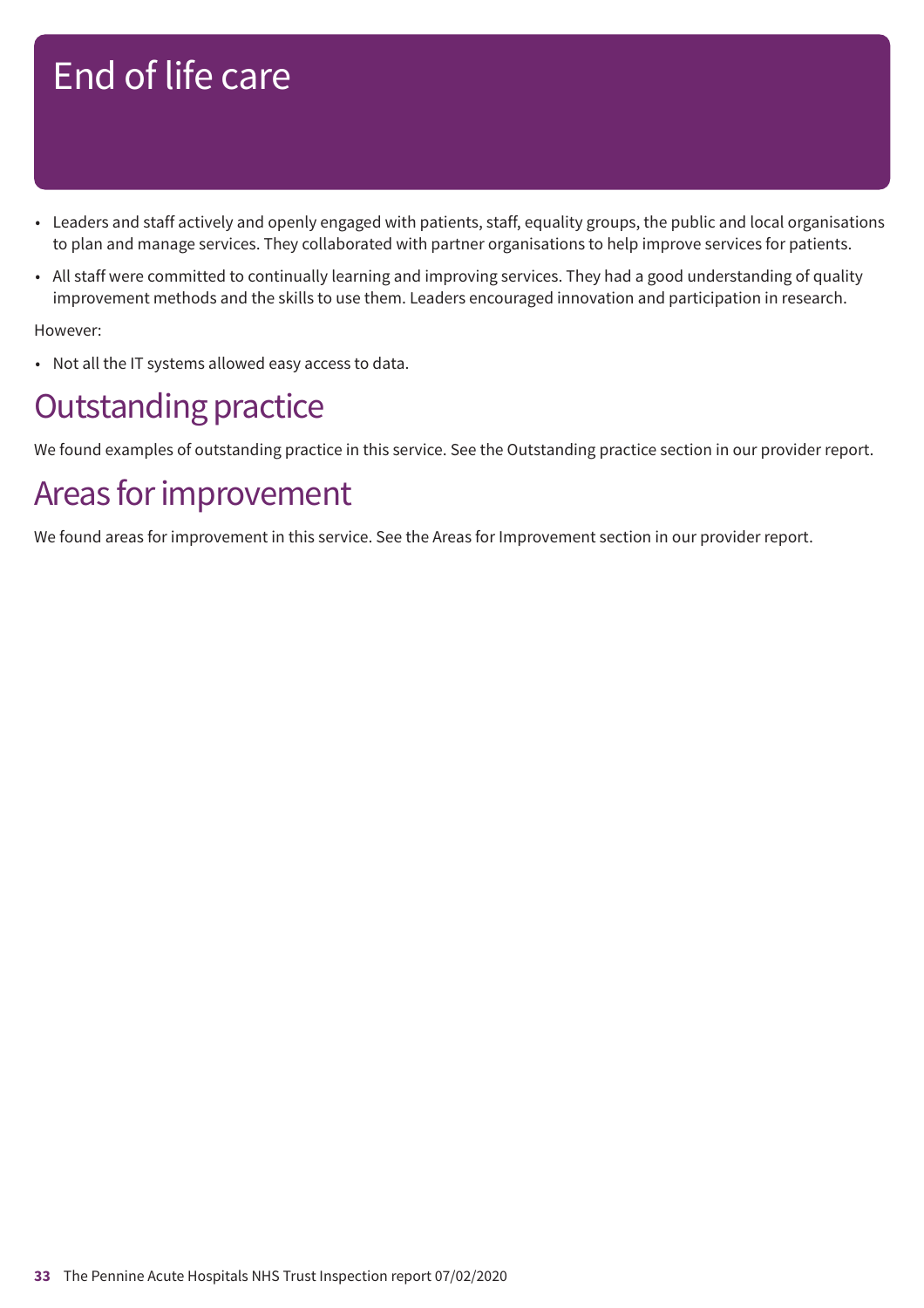

# The Royal Oldham Hospital

Rochdale Road Oldham Greater Manchester OL1 2JH Tel: 01616240420 www.pat.nhs.uk

### Key facts and figures

The Royal Oldham Hospital serves a population of approximately 230,000 people. There are approximately 445 inpatient beds on the site.

The emergency department at The Royal Oldham Hospital provides emergency care and treatment to both adults and children 24 hours a day seven days a week. The department is also the major trauma unit for the population of Oldham.

There are 34 cubicles within the department which include an ambulatory major treatment area, a major's area, a paediatric department and resuscitation space, with one cubicle dedicated to children and another one for trauma. There was also an urgent treatment service operating 24 hours a day as well as an eight bedded short stay emergency department ward. The departments saw 110,000 patients between April 2018 and March 2019. Of these, 28000 were children.

Medical care services at the hospital provide care and treatment for a wide range of medical conditions, including general medicine, cardiology, respiratory and gastroenterology. The surgical services at The Royal Oldham Hospital carry out a range of surgical procedures such as trauma and orthopaedics, urology, colorectal surgery, vascular surgery and general surgery (such as gastro-intestinal surgery).

Royal Oldham Hospital provides level two and level three critical care to patients via 18 mixed level beds, located in two areas; Pod A (eight beds) and Pod B (10 beds). This is a closed unit with the ability to change between level two high dependency and level three intensive care beds as required.

Maternity and gynaecology services provided at The Royal Oldham Hospital included offering pregnant women and their families antenatal, delivery and postnatal care. The Royal Oldham Hospital is now one of three specialist regional neonatal centres providing the highest level of intensive care to the smallest and most vulnerable babies. The Neonatal Intensive Care Unit consists of 37 cots with 9 intensive care, 9 high dependency and 19 special care cots.

The specialist end of life care team covers all Pennine Acute care organisations. End of life care encompasses all care given to patients who are approaching the end of their life and following death. It may be given on any ward or within any service in a trust. It includes aspects of essential nursing care, specialist palliative care, spiritual care, and bereavement support and mortuary services. The trust had 2,558 deaths from February 2018 to January 2019.

We inspected urgent and emergency care, medical care, surgery, critical care and end of life care services only during this visit.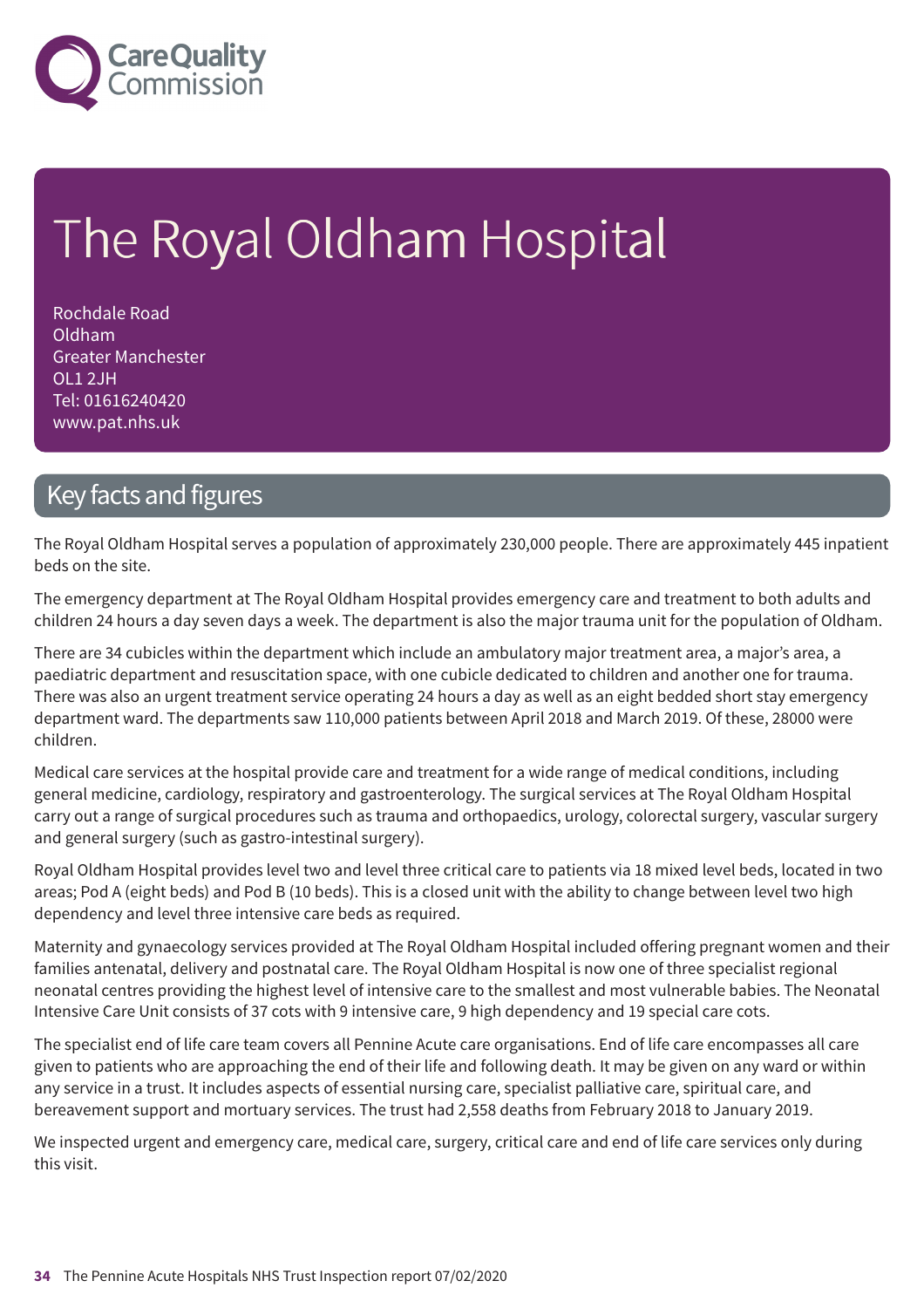### Summary of services at The Royal Oldham Hospital

**Requires improvement**  $\rightarrow$   $\leftarrow$ 

Our rating of services stayed the same. We rated it them as requires improvement:

A summary of our findings about this location appears in the overall summary of the provider report.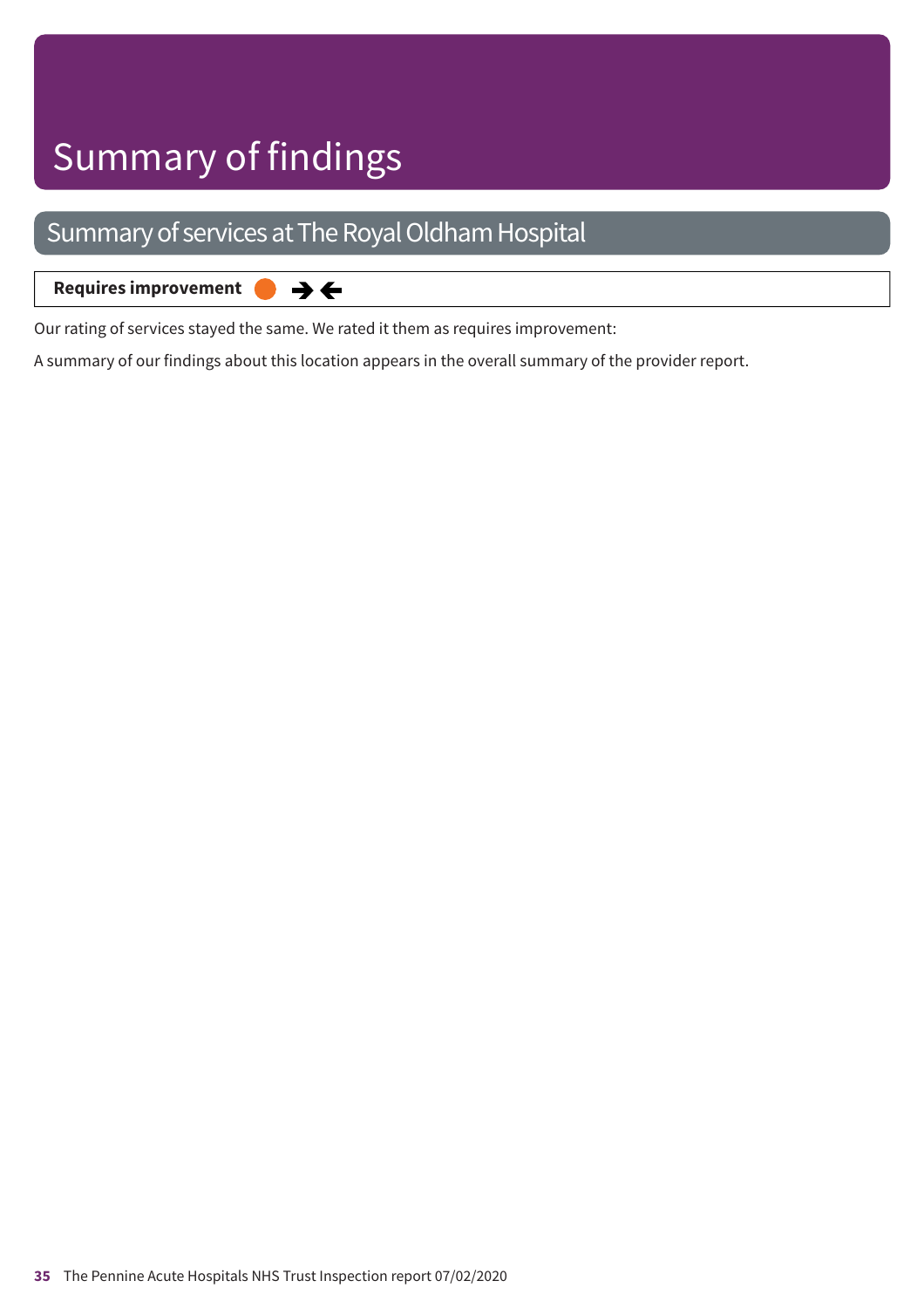## Urgent and emergency services

### **Same–––rating Good –––**

### Key facts and figures

The emergency department at The Royal Oldham Hospital provides emergency care and treatment to both adults and children 24 hours a day seven days a week. The department is also the major trauma unit for the population of Oldham.

There are 34 cubicles within the department which include an ambulatory major treatment area, a major's area, a paediatric department and resuscitation space, with one cubicle dedicated to children and another one for trauma. There was also an urgent treatment service operating 24 hours a day as well as an eight bedded short stay emergency department ward.

The departments saw 110,000 patients between April 2018 and March 2019. Of these, 28000 were children.

We carried out an inspection of the department between the 3 and 5 of September 2019. Our inspection was unannounced (staff did not know we were coming) to enable us to observe routine activity.

Before the inspection visit, we reviewed information that we held about this service and information requested from the trust.

During the inspection visit, the inspection team:

- Spoke with six patients who were using the service and two carers
- Spoke with the managers for the department
- Spoke with 13 other members of staff; including matrons, doctors and nurses
- Observed three board rounds, two bed meetings and one safety huddle
- Reviewed four patient records.

### **Summary of this service**

Our rating of this service stayed the same. We rated it as good because:

- The department had enough registered nursing staff to care for patients and keep them safe. Staff had training in key skills, understood how to protect patients from abuse, and managed safety well. The department controlled infection risk well. Staff assessed risks to patients, acted on them and kept good care records. They managed medicines well. Safety incidents were well managed and lessons learned from them. Staff collected safety information and used it to improve the service.
- Staff provided good care and treatment, gave patients enough to eat and drink, and gave them pain relief when they needed it. Managers monitored the effectiveness of the department and made sure staff were competent. Staff worked well together for the benefit of patients, supported them to make decisions about their care, and had access to good information. Key services were available seven days a week.
- Staff treated patients with compassion and kindness, respected their privacy and dignity, took account of their individual needs, and helped them understand their conditions. They provided emotional support to patients, families and carers.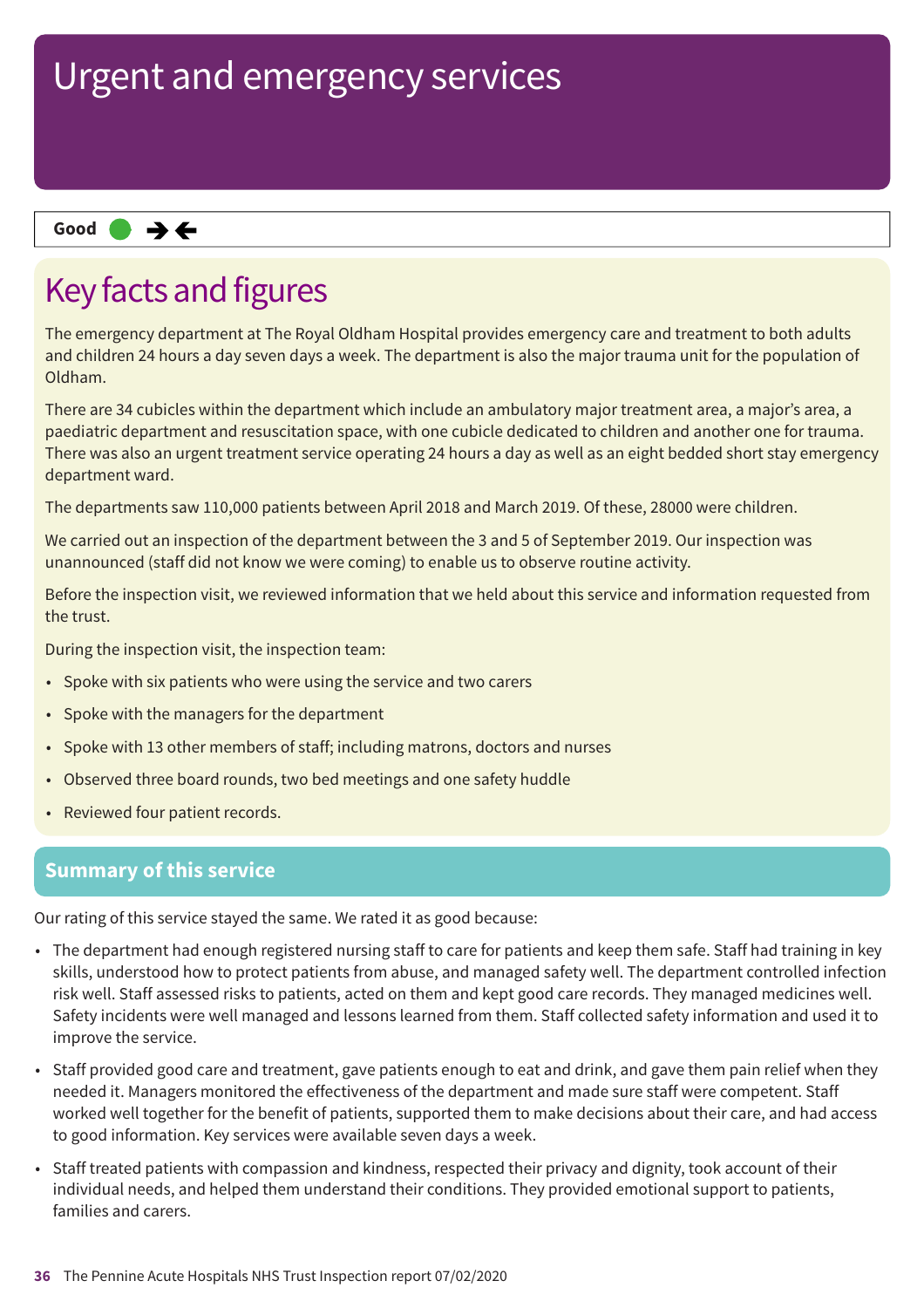- The department planned care to meet the needs of local people, took account of patients' individual needs and made it easy for people to give feedback.
- Leaders ran services well using reliable information systems and supported staff to develop their skills. Staff understood the service's vision and values, and how to apply them in their work. Staff felt respected, supported and valued. They were focused on the needs of patients receiving care. Staff were clear about their roles and accountabilities. The department engaged well with patients and the community to plan and manage services and all staff were committed to continually improving services.

#### **Is the service safe?**



Our rating of safe stayed the same. We rated it as good because:

- The department provided mandatory training in key skills including the highest level of life support training to all staff and made sure everyone completed it.
- Staff understood how to protect patients from abuse and the department worked well with other agencies to do so.
- The design, maintenance and use of facilities, premises and equipment kept people safe. Staff were trained to use them. Staff managed clinical waste well.
- The department controlled infection risk well. Staff used equipment and control measures to protect patients, themselves and others from infection. They kept equipment and the premises visibly clean.
- Staff completed risk assessments for each patient swiftly. They removed or minimised risks and updated the assessments. Staff identified and quickly acted upon patients at risk of deterioration.
- The department had enough nursing and support staff with the right qualifications, skills, training and experience to keep patients safe from avoidable harm and to provide the right care and treatment. Managers regularly reviewed and adjusted staffing levels and skill mix, and gave bank and agency staff a full induction.
- The department had medical staff with skills, training and experience to provide the right care and treatment. Managers regularly reviewed staffing levels and skill mix by various methods and used different types of medical staff to support patient care. They also gave locum staff a full induction.
- Staff kept detailed records of patients' care and treatment. Records were clear, up-to-date, stored securely and easily available to all staff providing care.
- The department used systems and processes to safely prescribe, administer, record and store medicines.
- The department managed patient safety incidents well. Staff recognised and reported incidents and near misses. Managers investigated incidents and shared lessons learned with the whole team and the wider service. When things went wrong, staff apologised and gave patients honest information and suitable support. Managers ensured that actions from patient safety alerts were implemented and monitored.
- The department used monitoring results well to improve safety. Staff collected safety information and shared it with staff, patients and visitors.

#### However,

• Not all medical staff met the required training level for safeguarding children level three however, there was 24-hour access to members of staff with level three training.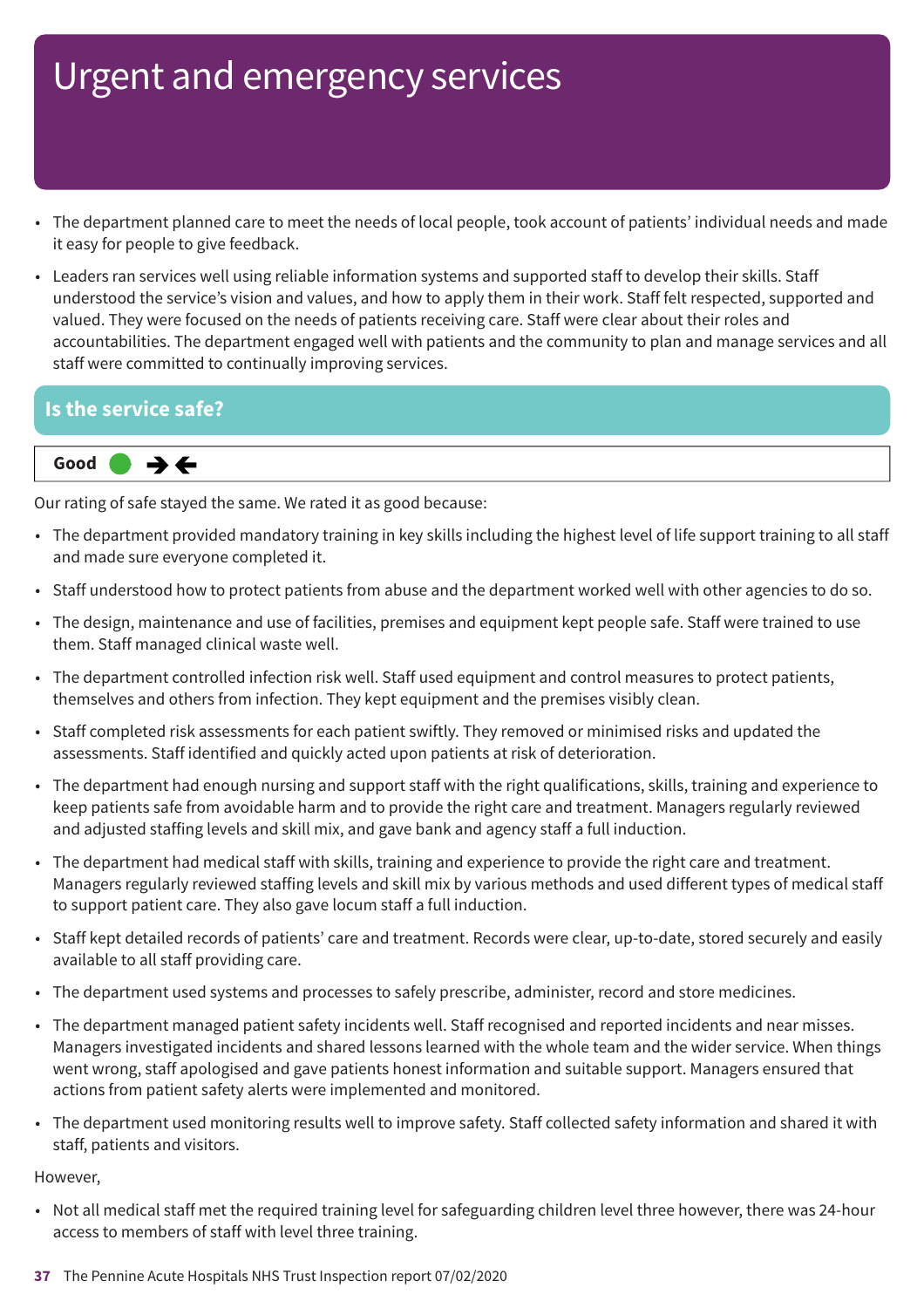• Three consumable items were found to be out of date and fridge temperatures were outside of the required range.

### **Is the service effective?**



Our rating of effective stayed the same. We rated it as good because:

- The department provided care and treatment based on national guidance and evidence-based practice. Staff protected the rights of patient's subject to the Mental Health Act 1983.
- Staff gave patients enough food and drink to meet their needs. The department made adjustments for patients' religious, cultural and other needs.
- Staff assessed and monitored patients regularly to see if they were in pain and gave pain relief in a timely way. They supported those unable to communicate using suitable assessment tools and gave additional pain relief to ease pain.
- Staff monitored the effectiveness of care and treatment. They used the findings to make improvements.
- The department made sure staff were competent for their roles. Managers appraised staff's work performance and held supervision meetings with them to provide support and development.
- Doctors, nurses and other healthcare professionals worked together as a team to benefit patients. They supported each other to provide good care.
- Key departments were available seven days a week to support timely patient care.
- Staff supported patients to make informed decisions about their care and treatment. They followed national guidance to gain patients' consent. They knew how to support patients who lacked capacity to make their own decisions or were experiencing mental ill health. They used agreed personalised measures that limit patients' liberty.
- Staff always had access to up-to-date, accurate and comprehensive information on patients' care and treatment. All staff had access to an electronic records system that they could all update.

#### However

• The department failed to meet the Royal College of Emergency Medicine national clinical standards however there was significant work underway including the management of the deteriorating patient and sepsis that was having a positive effect. The service's recent re-audit indicated improvement. The unplanned reattendance rate to the unit was higher than expected this had resulted in the trust acting to improve. This included mandatory senior review for set categories of patients, dedicated consultant rota time to review unplanned reattending patients and the introduction of an emergency department reattenders forum led by a consultant.

#### **Is the service caring?**

**Same–––rating Good –––** ⇛⇐

Our rating of caring stayed the same. We rated it as good because:

• Staff treated patients with compassion and kindness, respected their privacy and dignity, and took account of their individual needs.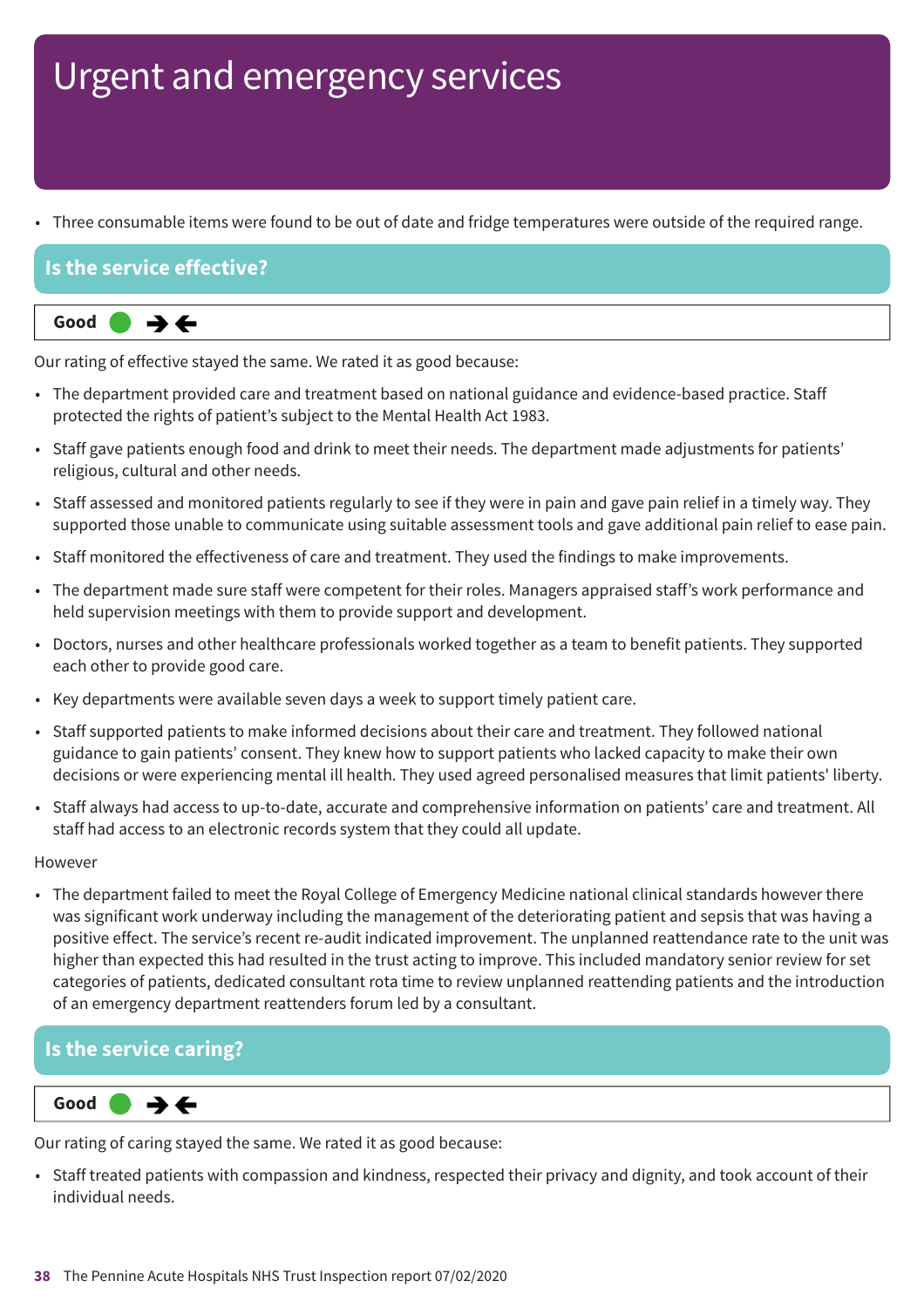- Staff provided emotional support to patients, families and carers to minimise their distress. They understood patients' personal, cultural and religious needs.
- Staff supported and involved patients, families and carers to understand their condition and make decisions about their care and treatment.

### **Is the service responsive?**



Our rating of responsive stayed the same. We rated it as requires improvement because:

• People could not always access the service when they needed it and therefore did not always receive the right care promptly. Waiting times from referral to treatment and arrangements to admit, treat and discharge patients were not in line with national standards.

#### However,

- The department planned and provided care in a way that met the needs of local people and the communities served. It also worked with others in the wider system and local organisations to plan care.
- The department was inclusive and took account of patients' individual needs and preferences. Staff made reasonable adjustments to help patients access services. They coordinated care with other services and providers.
- It was easy for people to give feedback and raise concerns about care received. The department treated concerns and complaints seriously, investigated them and shared lessons learned with all staff. The department included patients in the investigation of their complaint.

#### **Is the service well-led?**



Our rating of well-led stayed the same. We rated it as good because:

- Leaders had the skills and abilities to run the department. They understood and managed the priorities and issues the department faced including an active approach to address medical shortfalls. They were visible and approachable in the department for patients and staff. They supported staff to develop their skills and take on more senior roles.
- The department had a vision for what it wanted to achieve and a strategy to turn it into action, developed with all relevant stakeholders. The vision and strategy were focused on sustainability of services and aligned to local plans within the wider health economy. Leaders and staff understood and knew how to apply them and monitor progress.
- Staff felt respected, supported and valued. They were focused on the needs of patients receiving care. The department provided opportunities for career development and had an open culture where patients, their families and staff could raise concerns without fear.
- Leaders operated effective governance processes, throughout the department and with partner organisations. Staff at all levels were clear about their roles and accountabilities and had regular opportunities to meet, discuss and learn from the performance of the department.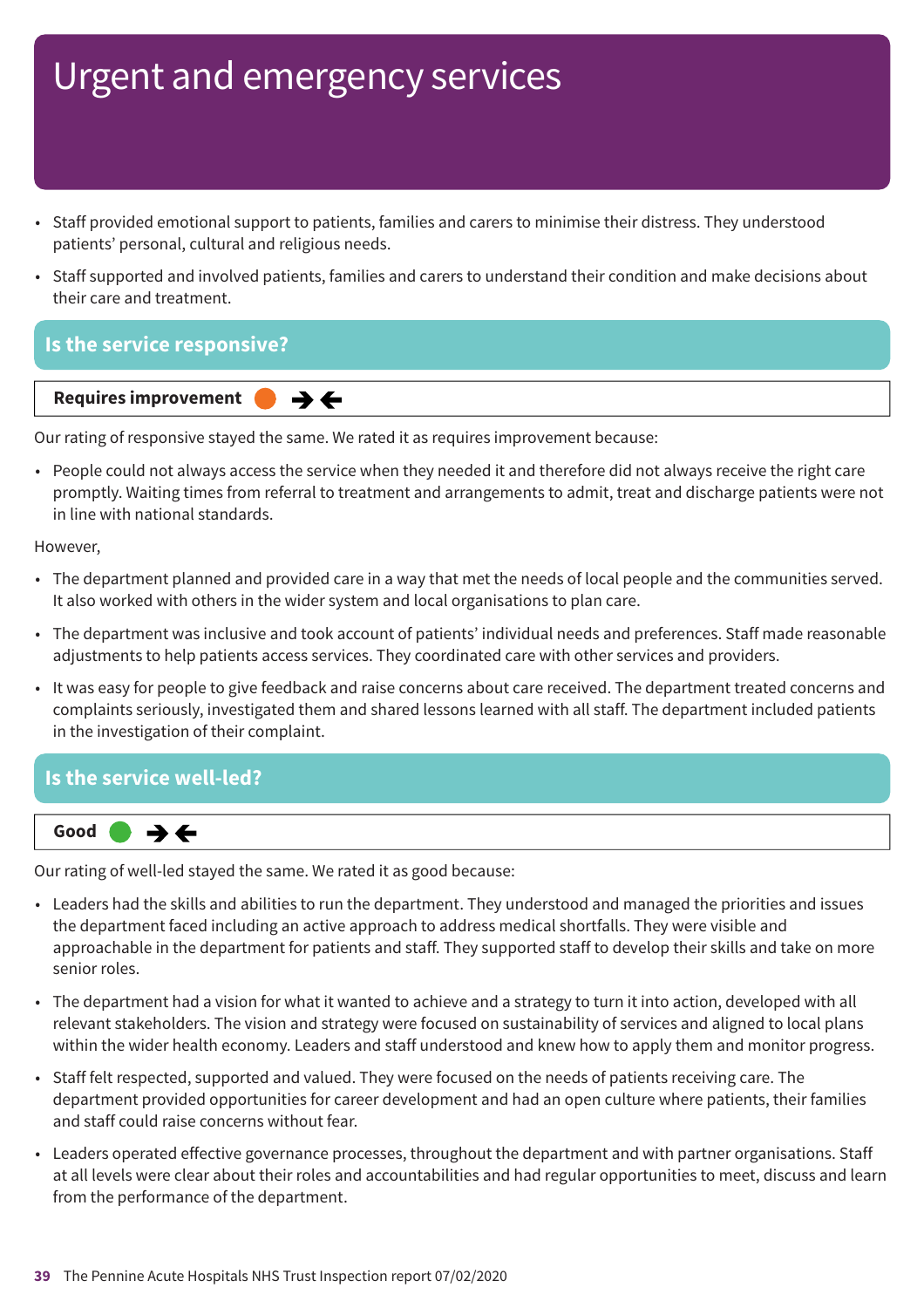- Leaders and teams used systems to manage performance. They identified and escalated relevant risks and issues and identified actions to reduce their impact. They had plans to cope with unexpected events. Staff contributed to decision-making to help avoid financial pressures compromising the quality of care.
- The department collected reliable data and analysed it. Staff could find the data they needed, in easily accessible formats, to understand performance, make decisions and improvements. The information systems were integrated and secure. Data or notifications were consistently submitted to external organisations as required.
- Leaders and staff actively and openly engaged with patients, staff, equality groups, the public and local organisations to plan and manage services. They collaborated with partner organisations to help improve services for patients.
- All staff were committed to continually learning and improving services. They had a good understanding of quality improvement methods and the skills to use them. Leaders encouraged innovation and participation in research.

## **Outstanding practice**

We found examples of outstanding practice in this service. See the Outstanding practice section in our provider report.

## Areas for improvement

We found areas for improvement in this service. See the Areas for Improvement section in our provider report.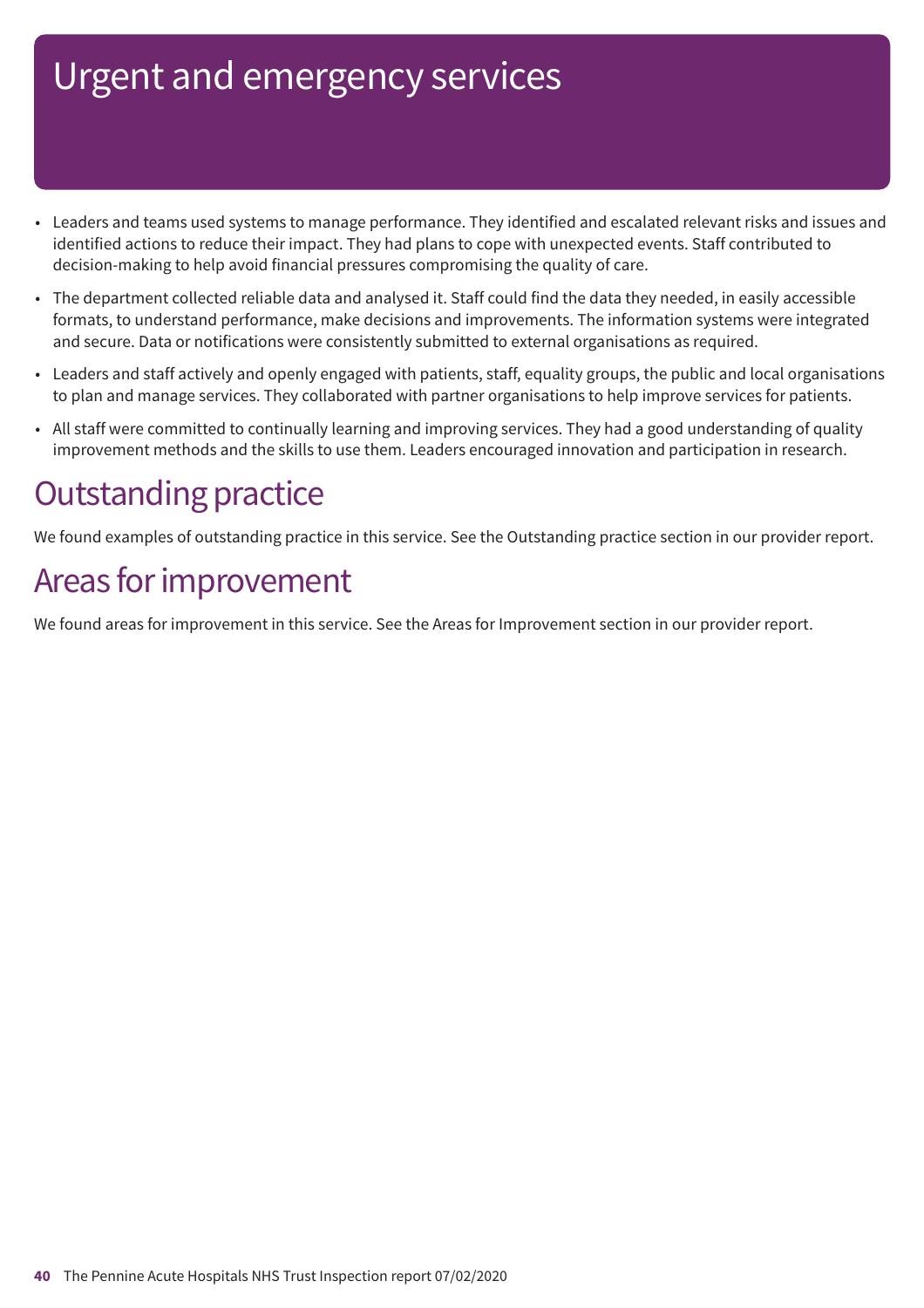#### ₳ **Up one rating Good –––**

## Key facts and figures

Royal Oldham Hospital provides medical care and covers a range of specialities which include cardiology, coronary care, respiratory, diabetes/endocrinology, general medicine and care of the older person. Additionally, there is a discharge ward and discharge lounge. There is an ambulatory care unit and an acute medical unit.

The service has about 95,000 admissions every year and 55% of these are emergency admissions.

We inspected the hospital on the 10 to 12 September 2019. We reviewed evidence before the inspection and we spoke with staff, patients and carers during the inspection. We met with senior managers and visited wards across the medical directorate of the hospital. We looked at hospital policies, standard operating procedures and patient records as part of the inspection.

During the inspection we spoke with six consultants, six ward managers, two healthcare assistants, eight nurses, two ward clerks, an advanced nurse practitioner, a pharmacist, a pharmacy technician, a student nurse and an occupational therapy manager. We met with the divisional clinical director, the divisional nursing director and the divisional managing director, we attended a patient flow meeting, a multidisciplinary team meeting in the acute medical unit and we met with the nurse managers from across the division.

We spoke with nine patients and three carers and we reviewed seven nursing care records and ten prescription records.

### **Summary of this service**

Our rating of this service improved. We rated it as good because:

- Staff understood how to protect patients from abuse and the service worked well with other agencies to do so. Staff had training on how to recognise and report abuse, and they knew how to apply it. The service had enough staff with the right qualifications, skills, training and experience to keep patients safe from avoidable harm and to provide the right care and treatment. Staff risk assessed patients, identified and quickly acted upon patients at risk of deterioration.
- The service provided care and treatment based on national guidance and evidence-based practice. Staff assessed and monitored patients regularly to see if they were in pain and gave pain relief in a timely way and patients received enough food and drink to meet their needs and improve their health.
- The service made sure staff were competent for their roles. Managers appraised staff's work performance and held supervision meetings with them to provide support and development and there was good multidisciplinary working. Staff gave patients practical support and advice to lead healthier lives.
- Staff respected patients' privacy and dignity and provided emotional support to patients, families and carers to minimise their distress. They understood patients' personal, cultural and religious needs.
- The service planned and provided care in a way that met the needs of local people and the communities served. It also worked with others in the wider system and local organisations to plan care. People could access the service when they needed it and received the right care promptly and staff made reasonable adjustments to help patients access services.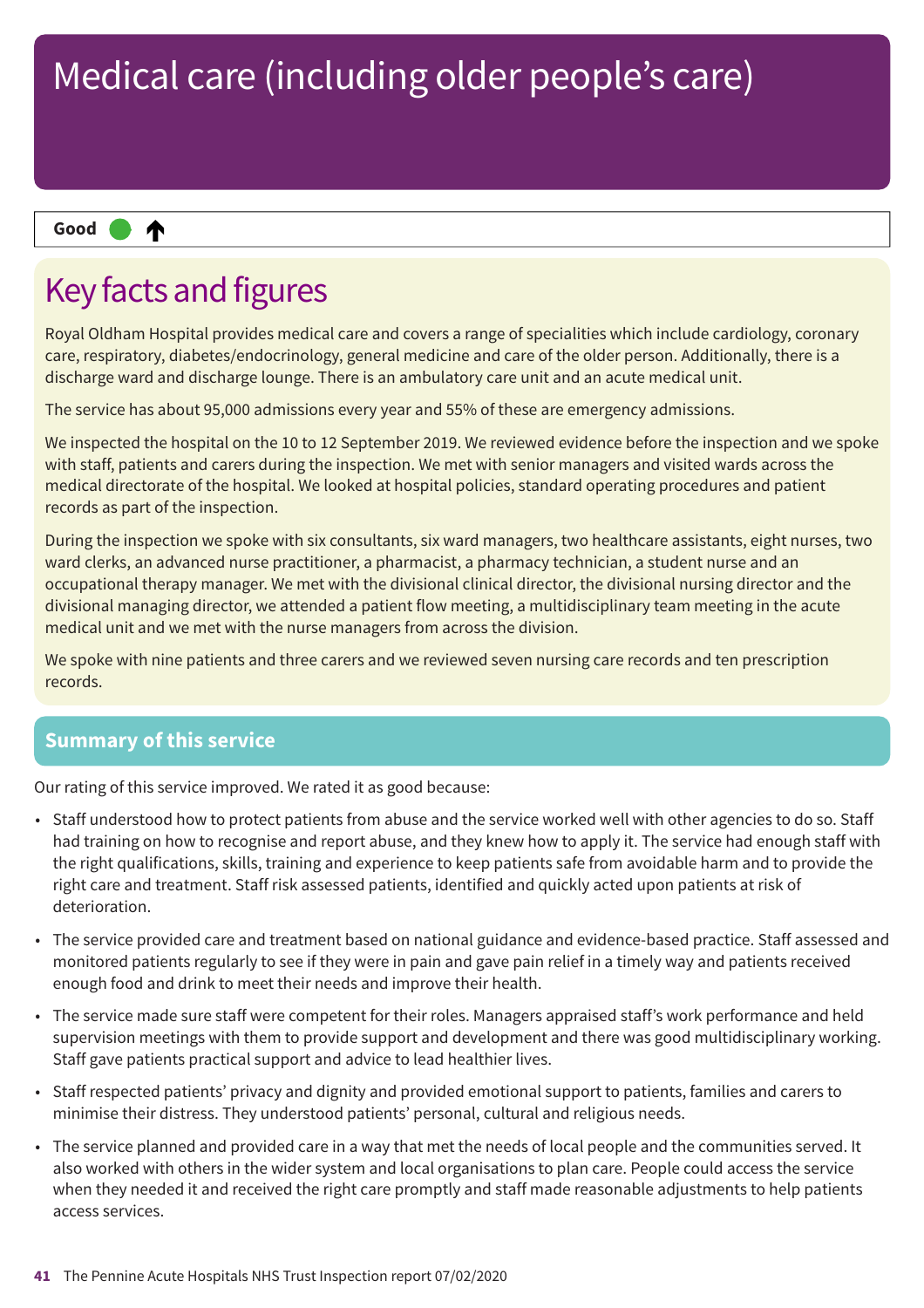• Leaders had the skills and abilities to run the service. The service had a vision for what it wanted to achieve and a strategy to turn it into action. Staff felt respected, supported and valued. Leaders and teams used systems to manage performance effectively and leaders operated effective governance processes.

# **Is the service safe?**



Our rating of safe improved. We rated it as good because:

- Staff understood how to protect patients from abuse and the service worked well with other agencies to do so. Staff had training on how to recognise and report abuse, and they knew how to apply it.
- The service controlled infection risk well. Staff used equipment and control measures to protect patients, themselves and others from infection. They kept equipment and the premises visibly clean.
- The design, maintenance and use of facilities, premises and equipment kept people safe. Staff were trained to use them. Staff managed clinical waste well.
- Staff completed and updated risk assessments for each patient and removed or minimised risks. Staff identified and quickly acted upon patients at risk of deterioration.
- The service had enough staff with the right qualifications, skills, training and experience to keep patients safe from avoidable harm and to provide the right care and treatment. Managers regularly reviewed and adjusted staffing levels and skill mix.
- The service managed patient safety incidents well. Staff recognised and reported incidents and near misses. Managers investigated incidents and shared lessons learned with the whole team and the wider service. When things went wrong, staff apologised and gave patients honest information and suitable support. Managers ensured that actions from patient safety alerts were implemented and monitored.

#### However

- The service did not always use systems and processes to safely prescribe, administer, record and store medicines.
- Not all staff had completed mandatory training.

### **Is the service effective?**



Our rating of effective improved. We rated it as good because:

- The service provided care and treatment based on national guidance and evidence-based practice. Managers checked to make sure staff followed guidance.
- Staff monitored the effectiveness of care and treatment. The findings were used to make improvements to achieve good outcomes for patients.
- Staff gave patients enough food and drink to meet their needs and improve their health. They used special feeding and hydration techniques when necessary. The service made adjustments for patients' religious, cultural and other needs.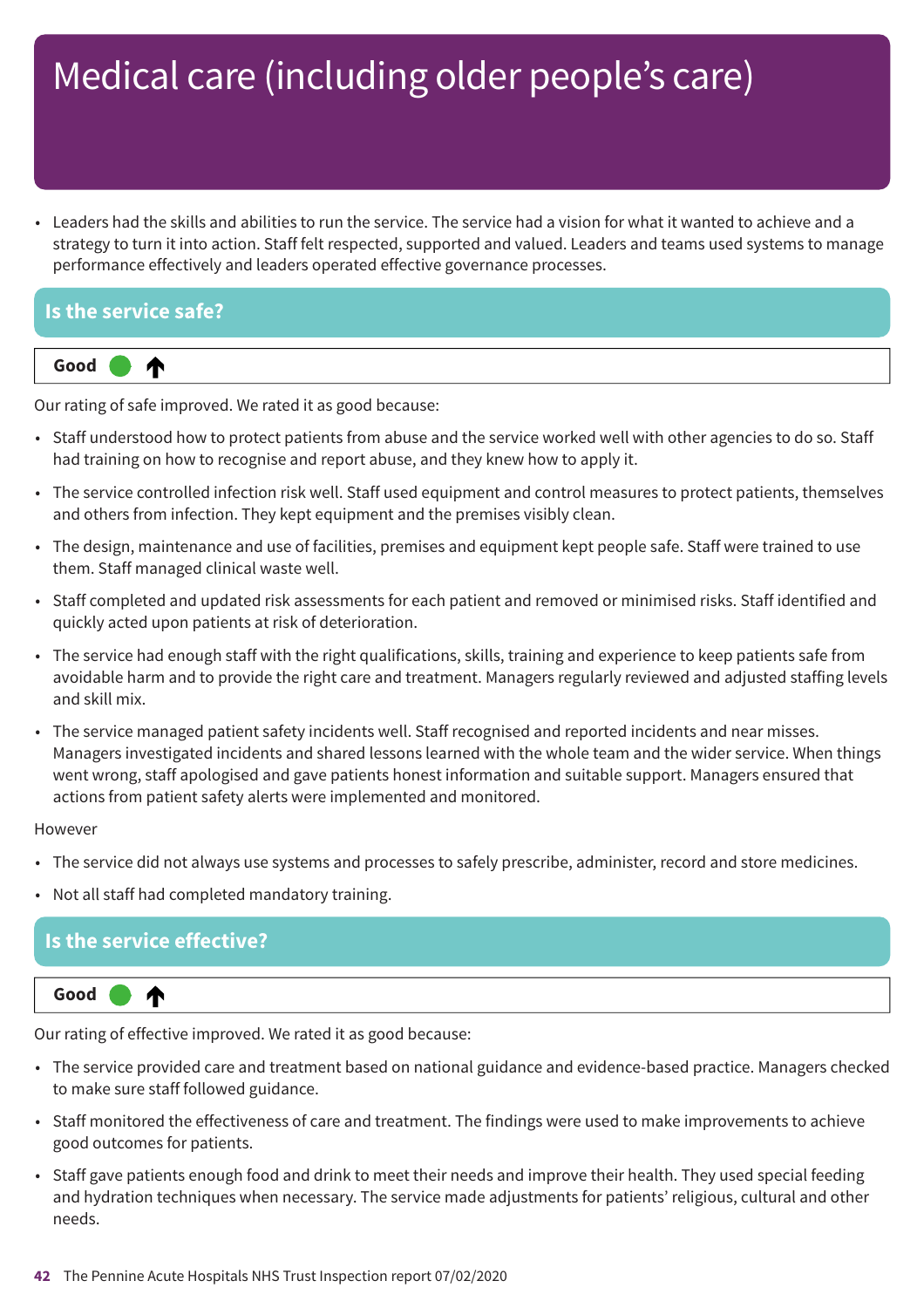- Staff assessed and monitored patients regularly to see if they were in pain and gave pain relief in a timely way. They supported those unable to communicate using suitable assessment tools and gave additional pain relief to ease pain.
- The service made sure staff were competent for their roles. Managers appraised staff's work performance and held supervision meetings with them to provide support and development.
- Doctors, nurses and other healthcare professionals worked together as a team to benefit patients. They supported each other to provide good care.

#### However

• Not all documentation for DNACPR decisions were fully completed.

### **Is the service caring?**



Our rating of caring stayed the same. We rated it as good because:

- Staff treated patients with compassion and kindness, respected their privacy and dignity, and took account of their individual needs.
- Staff provided emotional support to patients, families and carers to minimise their distress. They understood patients' personal, cultural and religious needs.
- Staff supported and involved patients, families and carers to understand their condition and make decisions about their care and treatment.

#### **Is the service responsive?**



Our rating of responsive improved. We rated it as good because:

- The service planned and provided care in a way that met the needs of local people and the communities served. It also worked with others in the wider system and local organisations to plan care.
- The service was inclusive and took account of patients' individual needs and preferences. Staff made reasonable adjustments to help patients access services. They coordinated care with other services and providers.
- People could access the service when they needed it and received the right care promptly. Waiting times from referral to treatment and arrangements to admit, treat and discharge patients were in line with national standards.
- It was easy for people to give feedback and raise concerns about care received. The service treated concerns and complaints seriously, investigated them and shared lessons learned with all staff. The service included patients in the investigation of their complaint.

#### **Is the service well-led?**

**Up one rating Good –––** ₳

Our rating of well-led improved. We rated it as good because:

**43** The Pennine Acute Hospitals NHS Trust Inspection report 07/02/2020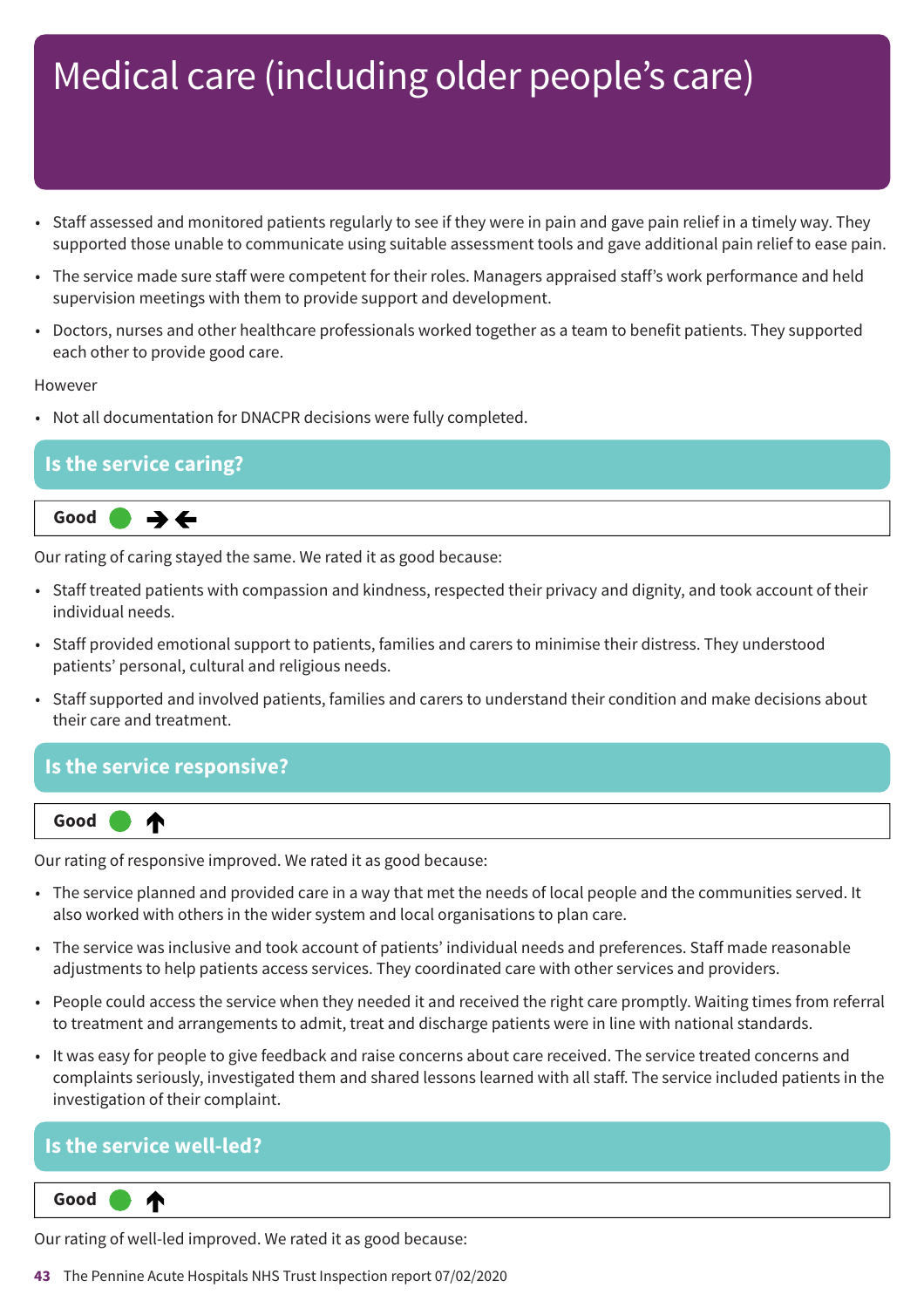- Leaders had the skills and abilities to run the service. They understood and managed the priorities and issues the service faced. They were visible and approachable in the service for patients and staff. They supported staff to develop their skills and take on more senior roles.
- The service had a vision for what it wanted to achieve and a strategy to turn it into action, developed with all relevant stakeholders. The vision and strategy were focused on sustainability of services and aligned to local plans within the wider health economy. Leaders and staff understood and knew how to apply them and monitor progress.
- Staff felt respected, supported and valued. They were focused on the needs of patients receiving care. The service promoted equality and diversity in daily work and provided opportunities for career development. The service had an open culture where patients, their families and staff could raise concerns without fear.
- Leaders operated effective governance processes, throughout the service and with partner organisations. Staff at all levels were clear about their roles and accountabilities and had regular opportunities to meet, discuss and learn from the performance of the service.
- Leaders and teams used systems to manage performance effectively. They identified and escalated relevant risks and issues and identified actions to reduce their impact. They had plans to cope with unexpected events. Staff contributed to decision-making to help avoid financial pressures compromising the quality of care.
- Leaders and staff actively and openly engaged with patients, staff, equality groups, the public and local organisations to plan and manage services. They collaborated with partner organisations to help improve services for patients.

### **Outstanding practice**

We found examples of outstanding practice in this service. See the Outstanding practice section in our provider report.

## Areas for improvement

We found areas for improvement in this service. See the Areas for Improvement section in our provider report.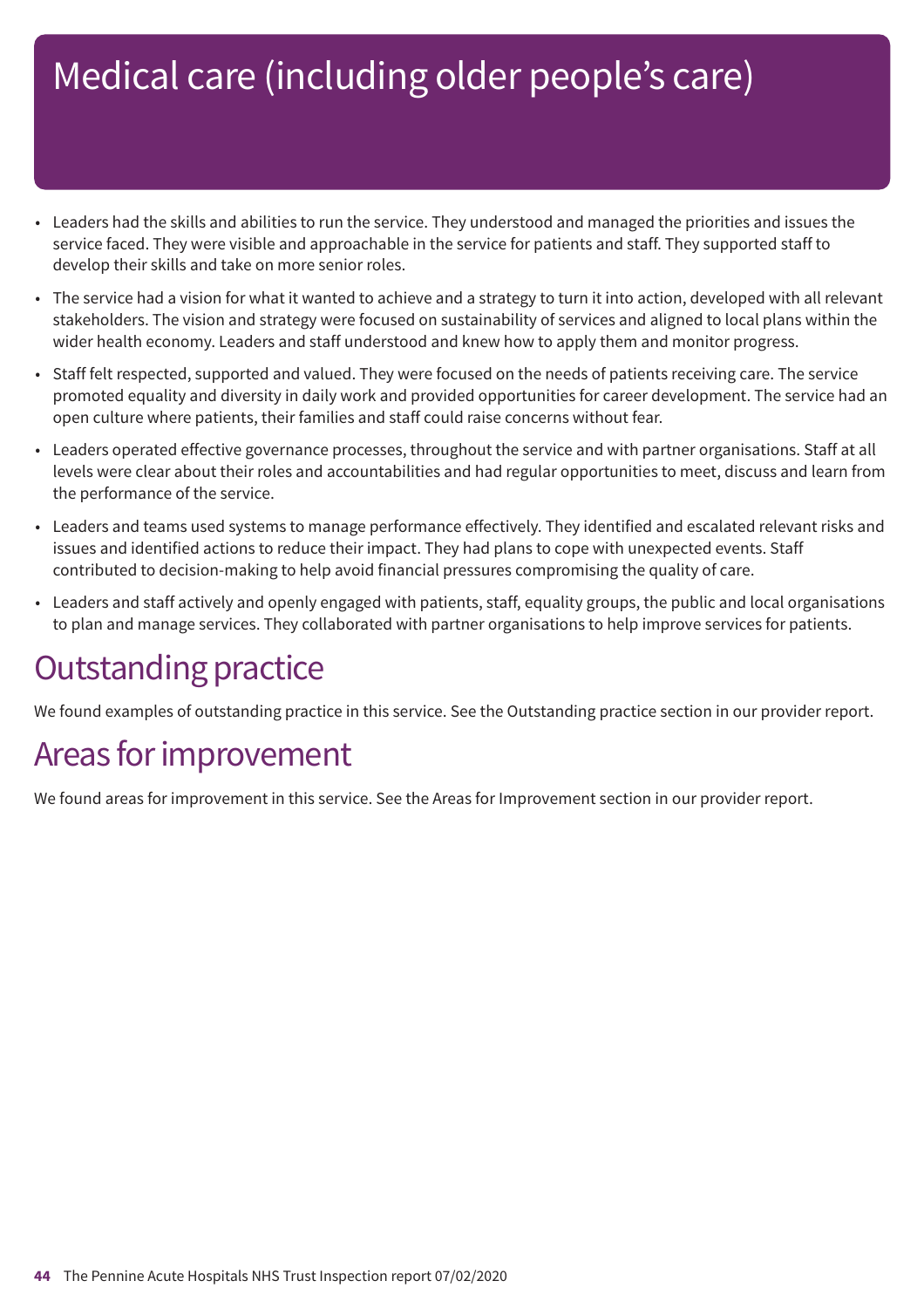

## Key facts and figures

Royal Oldham Hospital provides general surgery, orthopaedic trauma, vascular, and gastroenterology services. Oldham Care Organisation is the hosted service for colorectal & general surgery across the Pennine acute trust providing a full range of elective and emergency services. The Surgical Triage Unit (STU) has 26 beds and two assessment trollies and is in close proximity to the emergency department, critical care services and theatres.

Royal Oldham Hospital has nine wards, T2 (10 beds), T5 colorectal inpatient ward (25 beds), T6 elective surgical ward / hospital theatre admissions lounge (19 beds), T3 vascular inpatient surgery unit (28 beds), T4 surgical triage, emergency short stay and GP (26 beds), T7 trauma & orthopaedic unit (32 beds), G2 gastroenterology (25 beds).

The service had 20,525 surgical admissions between September 2018 and August 2019. Emergency admissions accounted for 10,715 (52.2%), 7,096 (34.6%) were day case, and the remaining 2,714 (13.2%) were elective and other.

We plan our inspections based on everything we know about services including whether they appear to be getting better or worse.

We inspected surgery as part of an unannounced inspection between 10 September and 12 September 2019. Our inspection was unannounced (staff did not know we were coming) to enable us to observe routine activity. At the last inspection we rated caring, responsive and well-led for the service as good and we rated safe and effective as requires improvement. We re-inspected all five key questions. As part of the inspection we reviewed information provided by the trust about staffing, training and monitoring of performance.

During our inspection we visited all surgical wards, theatres and the pre-operative assessment clinic.

We carried out focus groups with staff including nurses and managers. We spoke with 38 members of staff including senior managers, ward sisters and managers as well as registered nurses, student nurses, allied health professionals, doctors and health care assistants. We also spoke to six patients and five relatives.

We observed care and treatment and looked at 11 patient care records and four prescription charts, as well as service performance data.

### **Summary of this service**

Our rating of this service improved. We rated it as good because:

- At our previous inspection in 2017 we rated the service as requires improvement, we rated safe and effective as requires improvement and responsive, caring and well-led as good. At this inspection we rated safe, effective, caring and well-led as good and responsive as requires improvement
- At the last inspection we told the service it must improve compliance with completion of the World Health Organisation surgical safety checklist and ensure theatre staff were trained in appropriate levels of resuscitation training. During this inspection we saw the service had made improvements in both these areas and though not all required staff had received paediatric life support training the service had acted to mitigate the risk and ensure all staff received training by December 2019.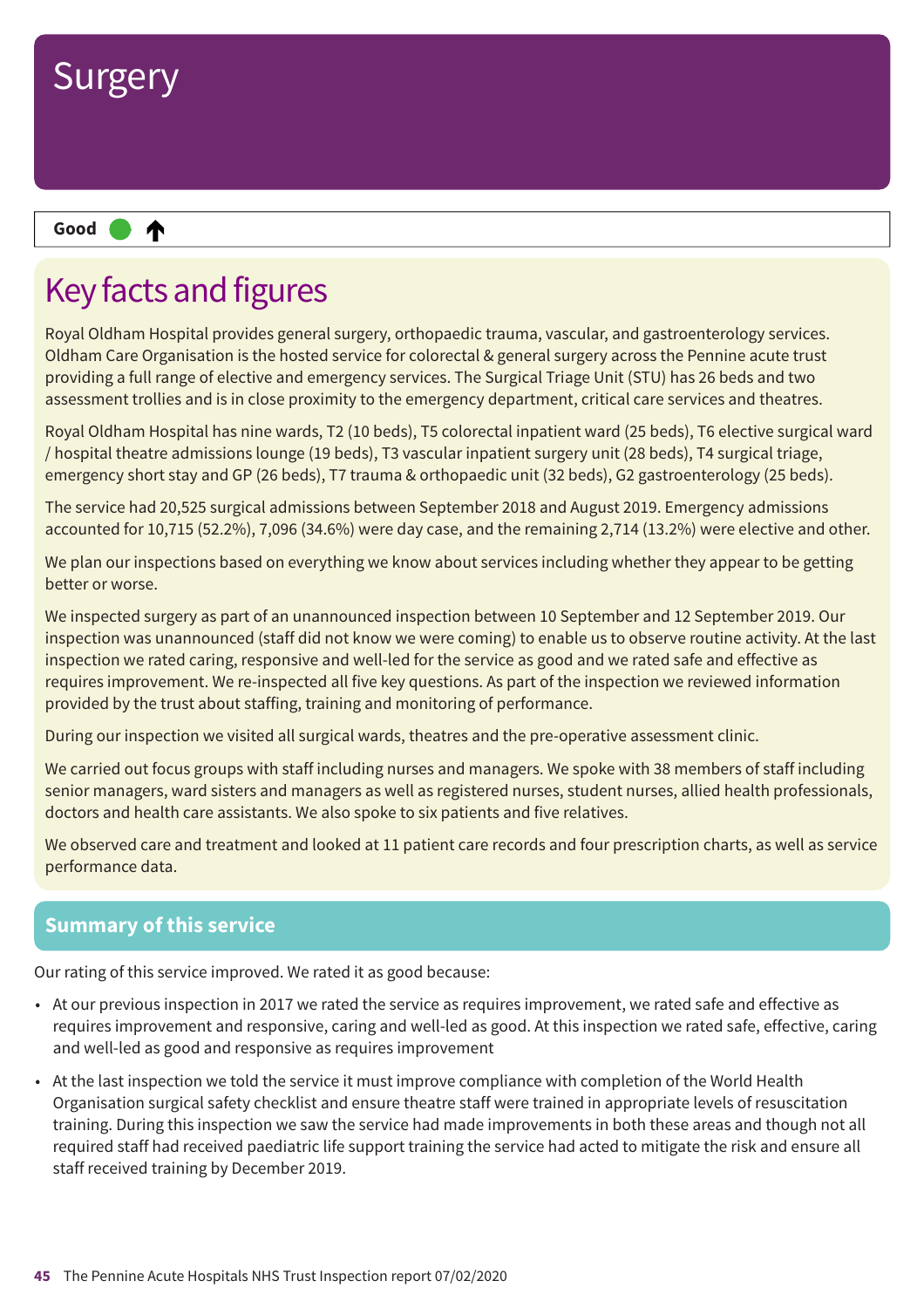- We also saw the service had improved staff reporting of incidents, the monitoring of surgical site infections and provision of patient information. The service had improved the maintenance of the environment and equipment in theatres. Managers had acted to ensure staff received training in sepsis and staffing levels were maintained in line with national guidelines.
- The service had enough staff to care for patients and keep them safe. Staff had training in key skills, understood how to protect patients from abuse, and managed safety well. The service controlled infection risk well. Staff assessed risks to patients, acted on them and kept good care records. They managed medicines well. The service managed safety incidents well and learned lessons from them. Staff collected safety information and used it to improve the service.
- Staff provided good care and treatment, gave patients enough to eat and drink, and gave them pain relief when they needed it. Managers monitored the effectiveness of the service and made sure staff were competent. Staff worked well together for the benefit of patients, advised them on how to lead healthier lives, supported them to make decisions about their care, and had access to good information. Key services were available seven days a week.
- Staff treated patients with compassion and kindness, respected their privacy and dignity, took account of their individual needs, and helped them understand their conditions. They provided emotional support to patients, families and carers.
- The service planned care to meet the needs of local people, took account of patients' individual needs, and made it easy for people to give feedback. Cancer waiting times were improving across the service.
- Leaders ran services well using reliable information systems and supported staff to develop their skills. Staff understood the service's vision and values, and how to apply them in their work. Staff felt respected, supported and valued. They were focused on the needs of patients receiving care. Staff were clear about their roles and accountabilities. The service engaged well with patients and the community to plan and manage services and all staff were committed to improving services continually.

#### However,

- We found low levels of compliance with paediatric intermediate life support training for theatre staff. However, the service had a plan to address this and acted to ensure there was also one appropriately trained member of staff available in theatre when children were operated on.
- The service did not have a system to track and monitor staff compliance with deprivation of liberty safeguards legislation. We found at our last inspection that assessments of mental capacity were not always completed appropriately and at this inspection we found staff had not consistently assessed patients' capacity before applying for deprivation of liberty safeguards.
- Staffing issues in theatres led to cancelled operations and low theatre utilisation rates. Between April 2018 and March 2019, the service cancelled 91 operations where the patient was not treated within 28 days. Referral to treatment performance was consistently below the England average in some specialities.

### **Is the service safe? Up one rating Good –––** ⋔

Our rating of safe improved. We rated it as good because: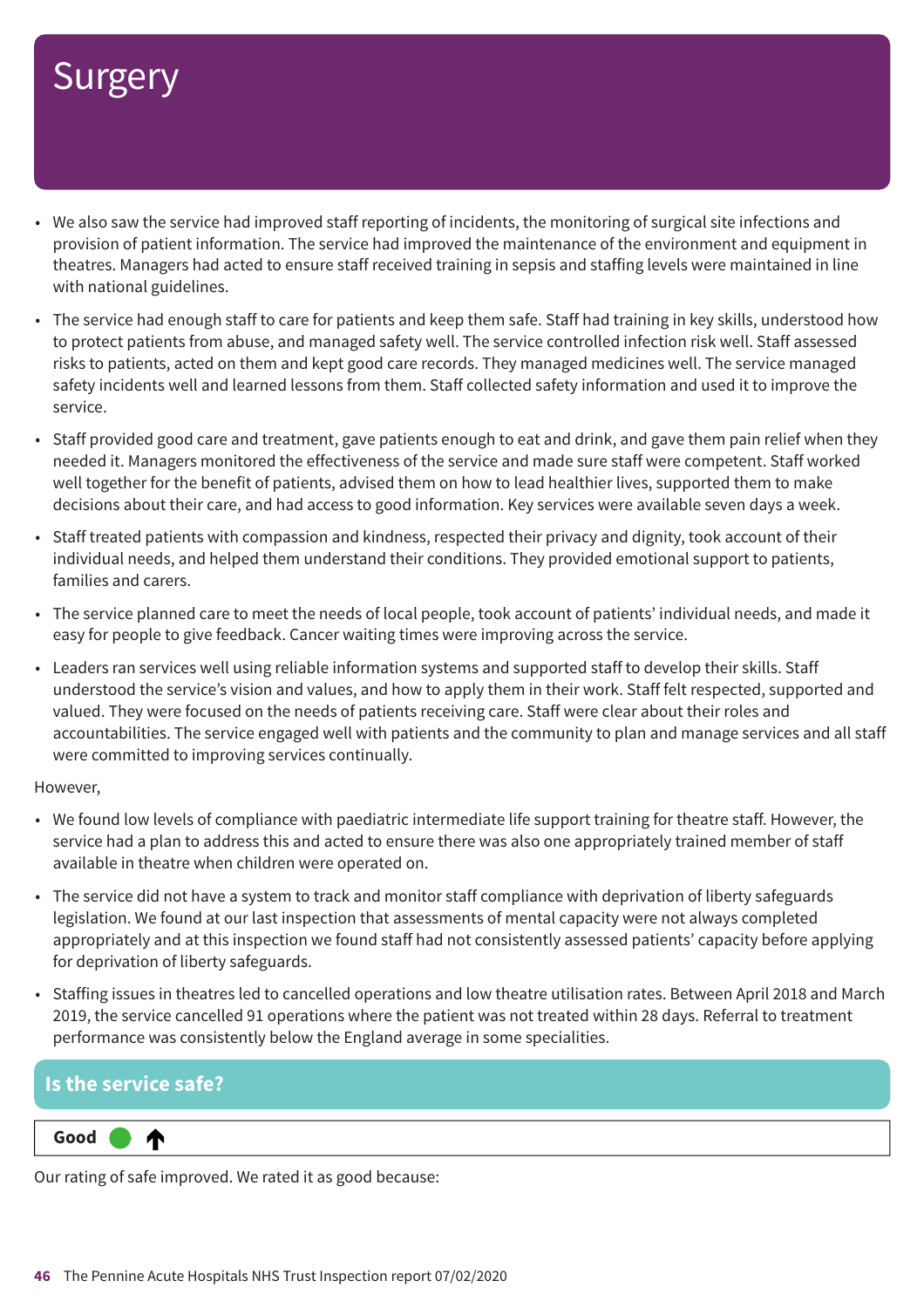- The service provided mandatory training in key skills to all staff and made sure everyone completed it. The trust set a stretch target of 90% mandatory training completion and 88.7% of staff in surgical services had completed this at the time of our inspection.
- Staff understood how to protect patients from abuse and the service worked well with other agencies to do so. Staff had training on how to recognise and report abuse and they knew how to apply it. Staff received training on how to recognise abuse and 87.9% of staff had completed the required safeguarding training at the time of our inspection.
- The service controlled infection risk well. The service used systems to identify and prevent surgical site infections. Staff used equipment and control measures to protect patients, themselves and others from infection. They kept equipment and the premises visibly clean. At our last inspection we told the service they should monitor rates of surgical site infections. The service now had systems to review surgical site infections and antimicrobial stewardship.
- The design, maintenance and use of facilities, premises and equipment kept people safe. Staff were trained to use them. This was an improvement from our last inspection when we found the equipment and premises in theatres were not consistently maintained or fit for purpose.
- Staff completed and updated risk assessments for each patient and removed or minimised risks. Staff identified and quickly acted upon patients at risk of deterioration.
- Managers monitored when patient observations were due using an electronic display board near the nursing station. This meant they ensured staff carried out any due or overdue observations.
- The service generally had enough staff with the right qualifications, skills, training and experience to keep patients safe from avoidable harm and to provide the right care and treatment. Managers regularly reviewed and adjusted staffing levels and skill mix, and gave bank, agency and locum staff a full induction.
- Staff kept detailed records of patients' care and treatment. Records were clear, up-to-date, stored securely and easily available to all staff providing care.
- The service used systems and processes to safely prescribe, administer, record and store medicines.
- The service managed patient safety incidents well. Staff recognised and reported incidents and near misses. Managers investigated incidents and shared lessons learned with the whole team and the wider service. When things went wrong, staff apologised and gave patients honest information and suitable support. Managers ensured that actions from patient safety alerts were implemented and monitored.
- The service used monitoring results well to improve safety. Staff collected safety information and shared it with staff, patients and visitors. The service monitored outcomes and standards on wards using a nationally recognised accreditation scheme.

- In theatres only 45% of eligible staff had completed paediatric life support training. However, the service had acted to address low compliance and training was booked for all staff to have completed by the end of December 2019. The service ensured there was a member of staff who had completed the training available when children were operated on.
- At the time of our inspection the service did not have a formal on call system if a second emergency theatre team was required. Managers had acted to address this and the funding had been agreed for a second team.
- In theatres, staffing shortages led to staff moving sites or operations being cancelled.
- Though the service had access to a weekend pharmacy service, 24-hour medicines reconciliation rates were low.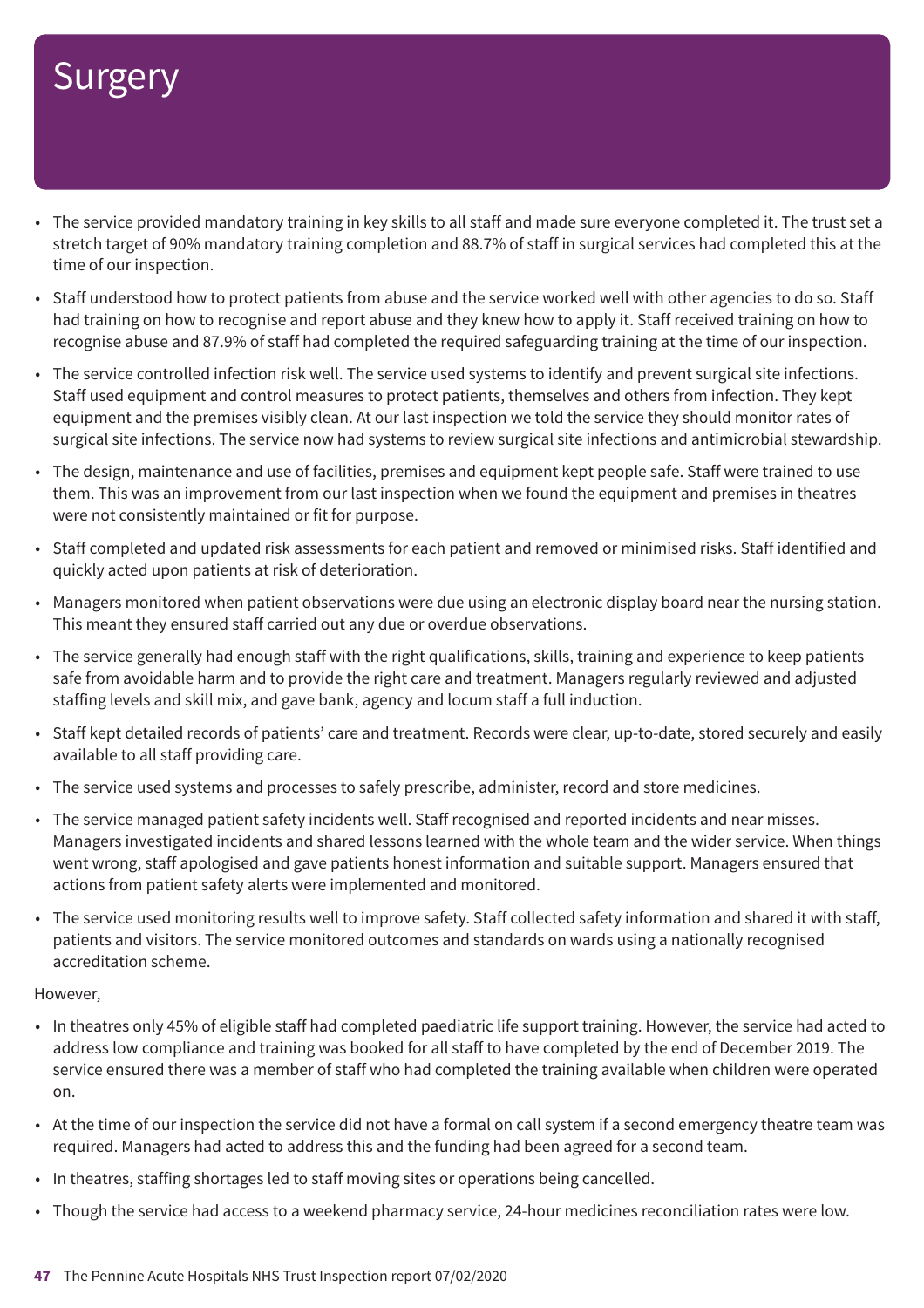### **Is the service effective?**

#### **Up one rating Good –––** ⋔

Our rating of effective improved. We rated it as good because:

- The service provided care and treatment based on some national guidance and evidence-based practice. Managers checked to make sure staff followed guidance.
- Staff gave patients enough food and drink to meet their needs and improve their health. They used special feeding and hydration techniques when necessary. The service made adjustments for patients' religious, cultural and other needs.
- Staff assessed and monitored patients regularly to see if they were in pain and gave pain relief in a timely way. They supported those unable to communicate using suitable assessment tools and gave additional pain relief to ease pain.
- Staff monitored the effectiveness of care and treatment. They used the findings to make improvements and generally achieved good outcomes for patients.
- Managers appraised staff's work performance and held supervision meetings with them to provide support and development. Since our last inspection the service had employed practice based educators who supported the learning and development needs of staff. Overall appraisal rates for the service were 77.9%.
- Doctors, nurses and other healthcare professionals worked together as a team to benefit patients. They supported each other to provide good care.
- Key services were available seven days a week to support timely patient care.
- Staff gave patients practical support and advice to lead healthier lives. Patients were given practical support to maximise their health before their operation through nursing and therapy staff led 'surgery school'.
- Staff supported patients to make informed decisions about their care and treatment. They followed national guidance to gain patients' consent. They knew how to support patients who lacked capacity to make their own decisions or were experiencing mental ill health.
- Staff always had access to up-to-date, accurate and comprehensive information on patients' care and treatment. All staff had access to paper and electronic records systems that they could all update.

- General surgery patients had a higher expected risk of emergency readmission for elective and non-elective admissions than the England average.
- The service performed worse than the national average for number of patients having surgery the day or day after admission in the national hip fracture database. This was the same as the previous inspection.
- The number of patients treated with curative intent in the Cancer Alliance as reported in the National Oesophago-Gastric Cancer Audit 2018 was significantly lower than the national average.
- Appraisals rates for medical staff were low, data supplied before the inspection showed 0.8% of medical staff had received an appraisal. On inspection, staff told us medical staff did receive appraisals but information provided by the trust following the inspection did not include rates for medical staff. This meant we were not assured all medical staff had received an appraisal.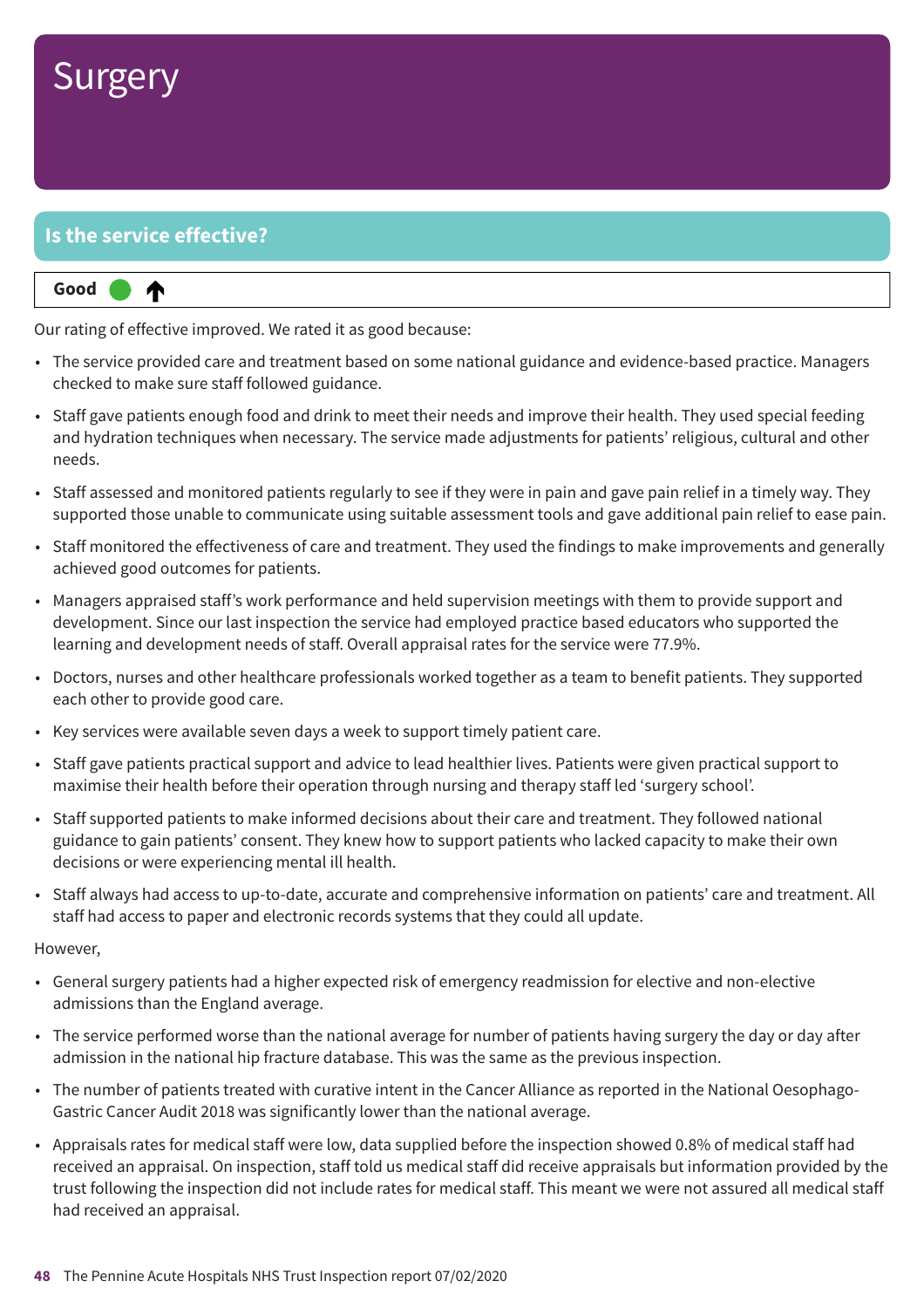• Staff did not consistently complete mental capacity assessments, we found one record where the patient was under a deprivation of liberty safeguard and there was no capacity assessment.

### **Is the service caring?**



Our rating of caring stayed the same. We rated it as good because:

- Staff treated patients with compassion and kindness, respected their privacy and dignity, and took account of their individual needs
- Staff provided emotional support to patients, families and carers to minimise their distress. They understood patients' personal, cultural and religious needs.
- Staff supported and involved patients, families and carers to understand their condition and make decisions about their care and treatment.

### **Is the service responsive?**

**Requires improvement** 业

Our rating of responsive went down. We rated it as requires improvement because:

- People could not always access the service when they needed it and did not consistently receive the right care promptly. Waiting times from referral to treatment for some specialities were not in line with national standards.
- From June 2018 to May 2019 the trust's referral to treatment time for admitted pathways for surgery was continuously below the England average. Five specialities were below the England average for referral to treatment times within 18 weeks.
- From April 2017 to March 2019, the percentage of cancelled operations was slightly higher than the England average. From January 2018 to March 2019, the percentage of patients whose operation was cancelled and were not treated within 28 days was worse than the England average. Between April 2018 and March 2019, the service cancelled 91 operations where the patient was not treated within 28 days.
- Theatre utilisation rates were low with an average use of 74.4% between September 2017 and March 2019.

- The service worked with others in the wider system and local organisations to plan care.
- The service was inclusive and took account of patients' individual needs and preferences. Staff made reasonable adjustments to help patients access services. They coordinated care with other services and providers.
- Managers and staff worked to make sure patients did not stay longer than they needed to. The average length of stay for elective and non-elective surgery was similar to the England average. Cancer waiting times were improving across the service.
- It was easy for people to give feedback and raise concerns about care received. The service treated concerns and complaints seriously, investigated them and shared lessons learned with all staff. The service included patients in the investigation of their complaint.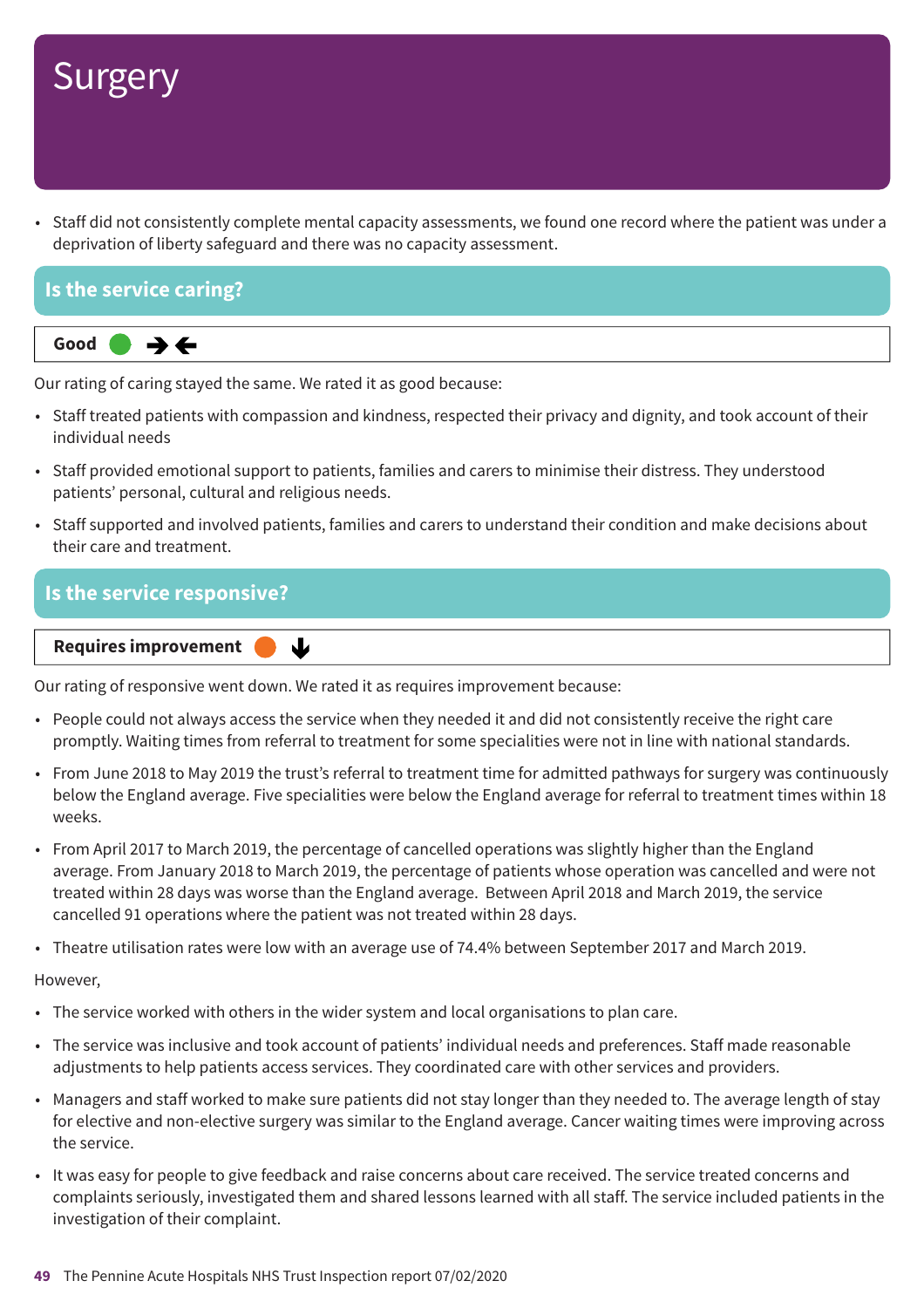

### **Is the service well-led?**



Our rating of well-led stayed the same. We rated it as good because:

- Leaders had the skills and abilities to run the service. They understood and managed the priorities and issues the service faced. They were visible and approachable in the service for patients and staff.
- The service had a vision for what it wanted to achieve and a strategy to turn it into action, developed with all relevant stakeholders. The vision and strategy were focused on sustainability of services and aligned to local plans within the wider health economy. Leaders and staff understood and knew how to apply them and monitor progress.
- Staff felt respected, supported and valued. They were focused on the needs of patients receiving care. The service had an open culture where patients, their families and staff could raise concerns without fear.
- Leaders operated effective governance processes, throughout the service and with partner organisations. Staff at all levels were clear about their roles and accountabilities and had regular opportunities to meet, discuss and learn from the performance of the service.
- Leaders and teams used systems to manage performance effectively. They identified and escalated relevant risks and issues and identified actions to reduce their impact. They had plans to cope with unexpected events.
- The service collected reliable data and analysed it. Staff could find the data they needed, in easily accessible formats, to understand performance, make decisions and improvements. The information systems were integrated and secure.
- Leaders and staff actively and openly engaged with patients, staff, equality groups, the public and local organisations to plan and manage services. They collaborated with partner organisations to help improve services for patients.

#### However,

- Staff could not consistently access all required electronic information systems due to performance problems with the information technology infrastructure.
- The service did not have a system to track and monitor compliance with deprivation of liberty safeguards.

### **Outstanding practice**

We found examples of outstanding practice in this service. See the Outstanding practice section in our provider report.

### Areas for improvement

We found areas for improvement in this service. See the Areas for Improvement section in our provider report.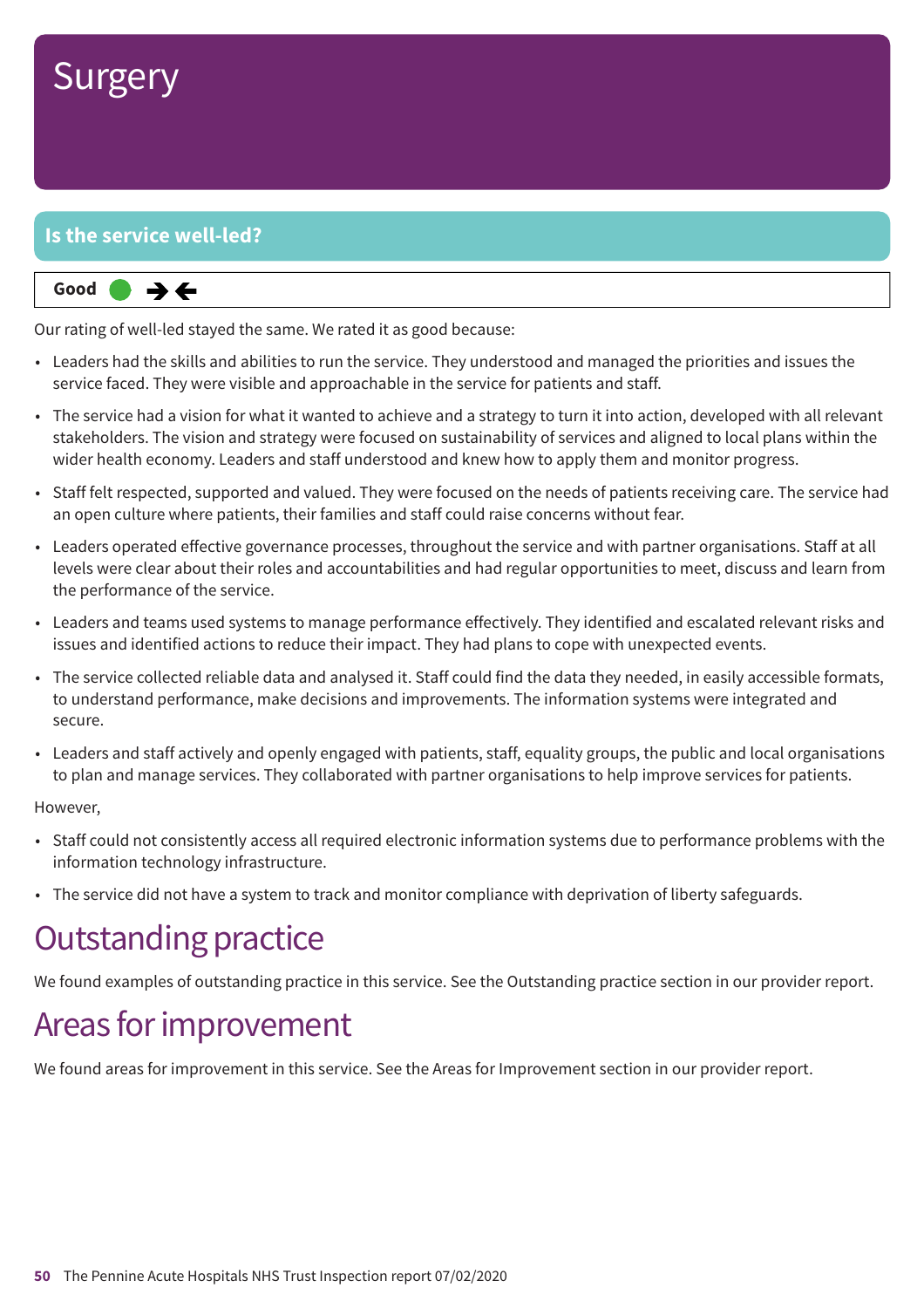

## Key facts and figures

Adult Critical Care (CCU) is provided at The Royal Oldham Hospital.

Royal Oldham Hospital provides level two and level three care to patients via 18 mixed level beds, located in two areas; Pod A (eight beds) and Pod B (10 beds). This is a closed unit with the ability to change between level two high dependency and level three intensive care beds as required.

We visited the units at Royal Oldham Hospital as part of our unannounced inspection on 3 to 5 September 2019.

As part of our inspection, we visited Pod A and Pod B critical care units. We reviewed the environment and staffing levels and we looked at seven sets of patient records. We spoke with one patient and one family member. We spoke with 33 staff of different grades, including nurses, health care assistants, doctors and consultants, physiotherapists, pharmacists, practice based educators, administrative staff and the senior managers who were responsible for the critical care services at The Royal Oldham Hospital. We also attended a quality improvement meeting, attended by five staff; a follow-up clinic planning meeting, attended by nine staff from across the care alliance and a mortality and morbidity meeting attended by 30 staff from the unit.

### **Summary of this service**

Our rating of this service improved. We rated it as good because:

- The service had enough staff to care for patients and keep them safe. Staff had training in key skills, understood how to protect patients from abuse, and managed safety well. The service controlled infection risk well. Staff assessed risks to patients, acted on them and kept good care records. They managed medicines well. The service managed safety incidents well and learned lessons from them. Staff collected safety information and used it to improve the service.
- Staff provided good care and treatment, gave patients enough to eat and drink, and gave them pain relief when they needed it. Managers monitored the effectiveness of the service and made sure staff were competent. Staff worked well together for the benefit of patients, advised them on how to lead healthier lives, supported them to make decisions about their care, and had access to good information. Key services were available seven days a week.
- Staff treated patients with compassion and kindness, respected their privacy and dignity, took account of their individual needs, and helped them understand their conditions. They provided emotional support to patients, families and carers.
- The service planned care to meet the needs of local people, took account of patients' individual needs, and made it easy for people to give feedback. People could access the service when they needed it and did not have to wait too long for treatment.
- Leaders ran services well using reliable information systems and supported staff to develop their skills. Staff understood the service's vision and values, and how to apply them in their work. Staff felt respected, supported and valued. They were focused on the needs of patients receiving care. Staff were clear about their roles and accountabilities. The service engaged well with patients and the community to plan and manage services and all staff were committed to improving services continually.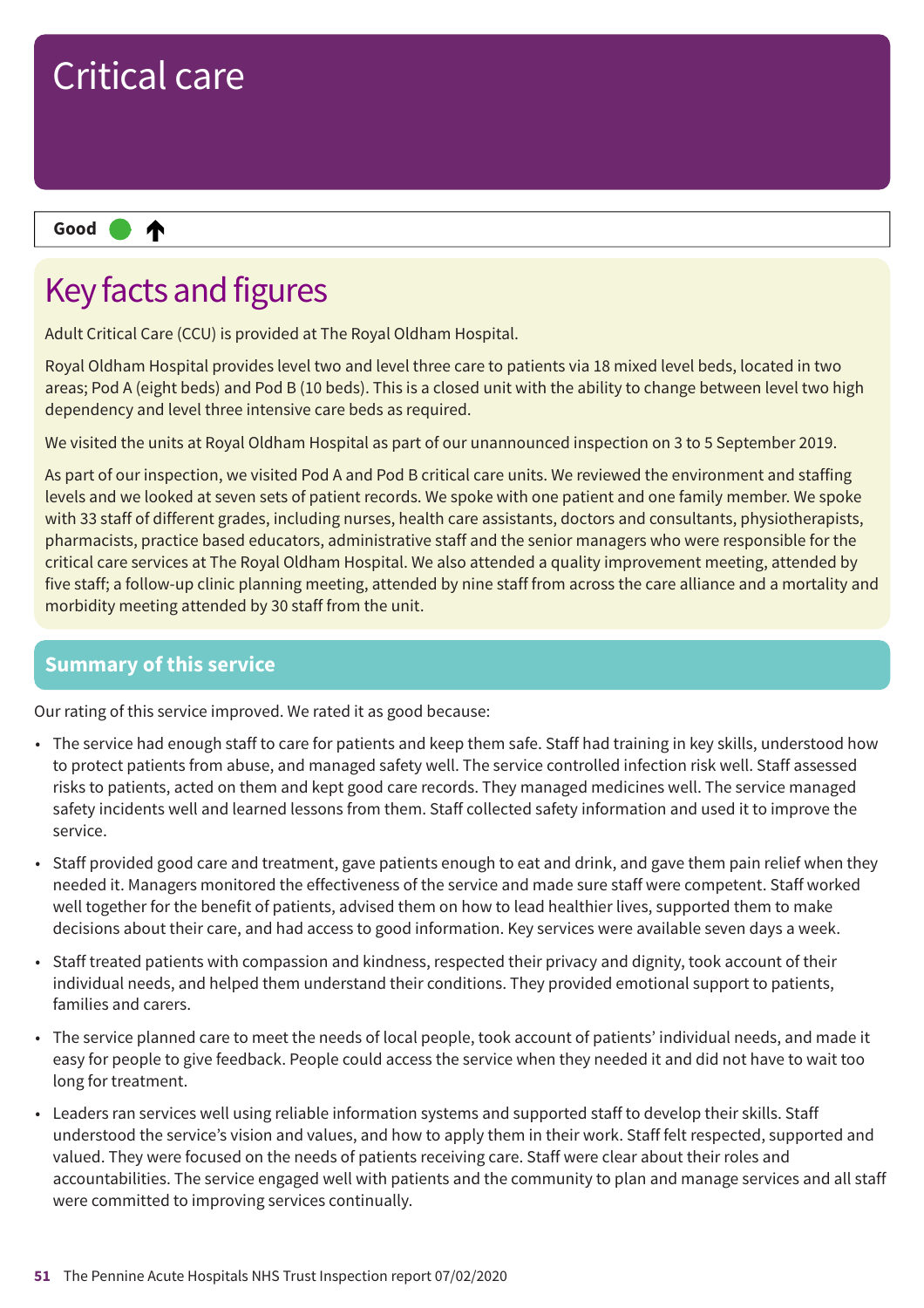# Critical care

### **Is the service safe?**

⋔

#### **Up one rating Good –––**

Our rating of safe improved. We rated it as good because:

- The service provided mandatory training in key skills to all staff and monitored completion of the training.
- Staff understood how to protect patients from abuse and the service worked well with other agencies to do so. Staff had training on how to recognise and report abuse and they knew how to apply it.
- The service controlled infection risk well. Staff used equipment and control measures to protect patients, themselves and others from infection.
- The design, maintenance and use of facilities, premises and equipment kept people safe. Staff were trained to use them. Staff managed clinical waste well.
- Staff completed and updated risk assessments for each patient and removed or minimised risks. Staff identified and quickly acted upon patients at risk of deterioration.
- The service had enough nursing and support staff with the right qualifications, skills, training and experience to keep patients safe from avoidable harm and to provide the right care and treatment. Managers regularly reviewed and adjusted staffing levels and skill mix, and gave bank and agency staff a full induction.
- The service had enough medical staff with the right qualifications, skills, training and experience to keep patients safe from avoidable harm and to provide the right care and treatment. Managers regularly reviewed and adjusted staffing levels and skill mix, and gave locum staff a full induction.
- Staff kept detailed records of patients' care and treatment. Records were clear, up-to-date, stored securely and easily available to all staff providing care.
- The service managed patient safety incidents well. Staff recognised and reported incidents and near misses. Managers investigated incidents and shared lessons learned with the whole team and the wider service. When things went wrong, staff apologised and gave patients honest information and suitable support. Managers ensured that actions from patient safety alerts were implemented and monitored.
- The service used monitoring results well to improve safety. Staff collected safety information and shared it with staff, patients and visitors.

#### However:

- Although numbers of allied health professionals working on the unit had increased since our last inspection, the unit remained non-compliant with Guidelines for the Provision of Intensive Care Services (GPICS) Core Standards in numbers of allied health professionals (AHPs) in some disciplines.
- Although the service used systems and processes to safely prescribe, administer and record medicines, not all medicines were stored safely.

### **Is the service effective?**

**Up one rating Good –––** ⋔

Our rating of effective improved. We rated it as good because:

**52** The Pennine Acute Hospitals NHS Trust Inspection report 07/02/2020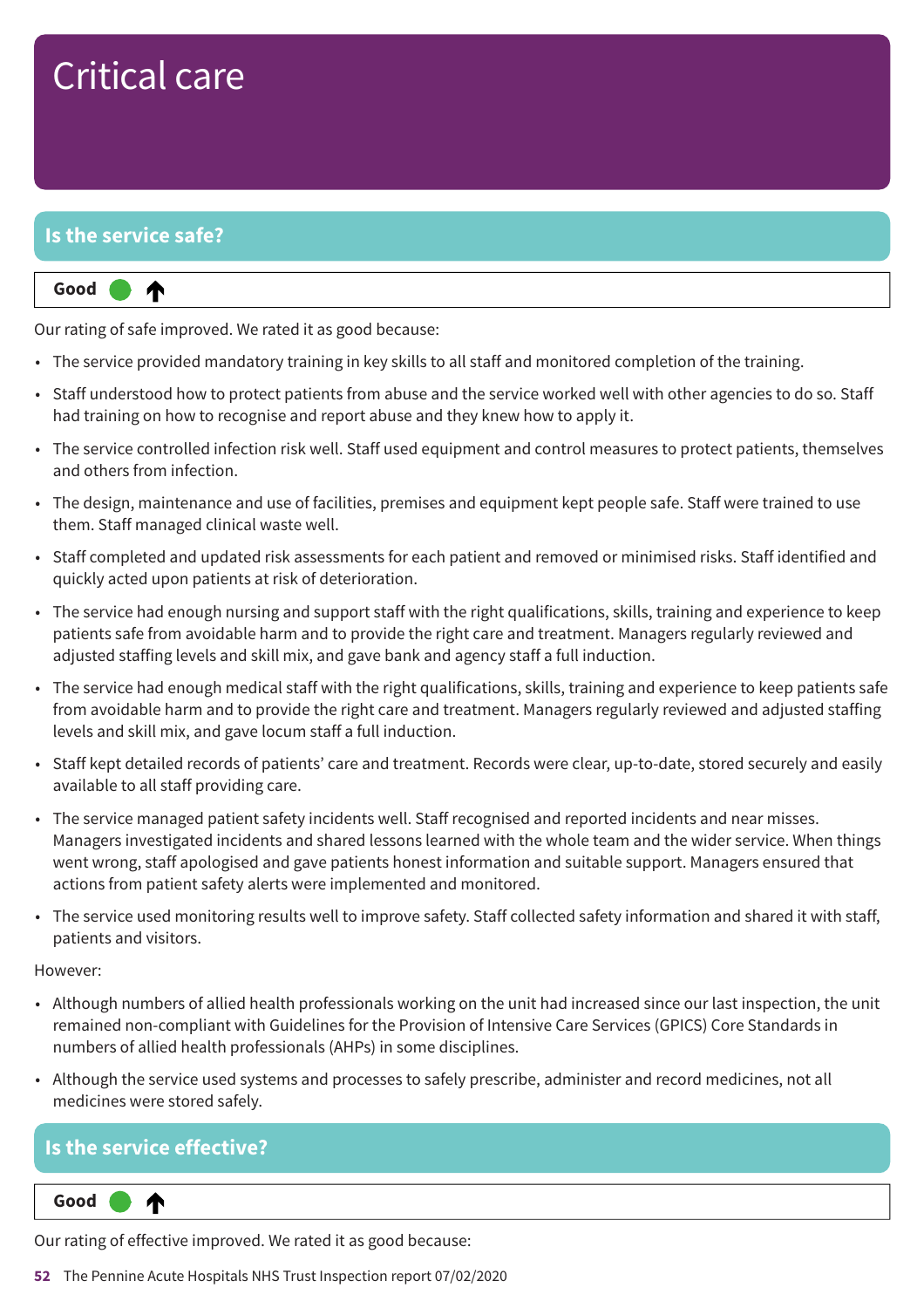# Critical care

- The service provided care and treatment based on national guidance and evidence-based practice. Managers checked to make sure staff followed guidance. Staff protected the rights of patient's subject to the Mental Health Act 1983.
- Staff gave patients enough food and drink to meet their needs and improve their health. They used special feeding and hydration techniques when necessary. The service made adjustments for patients' religious, cultural and other needs.
- Staff assessed and monitored patients regularly to see if they were in pain and gave pain relief in a timely way. They supported those unable to communicate using suitable assessment tools and gave additional pain relief to ease pain.
- Staff monitored the effectiveness of care and treatment. They used the findings to make improvements and achieved good outcomes for patients.
- The service made sure staff were competent for their roles. Managers appraised staff's work performance and held supervision meetings with them to provide support and development.
- Doctors, nurses and other healthcare professionals worked together as a team to benefit patients. They supported each other to provide good care.
- Key services were available seven days a week to support timely patient care.
- Staff supported patients to make informed decisions about their care and treatment. They followed national guidance to gain patients' consent. They knew how to support patients who lacked capacity to make their own decisions or were experiencing mental ill health. They used agreed personalised measures that limit patients' liberty.
- Staff always had access to up-to-date, accurate and comprehensive information on patients' care and treatment.

### **Is the service caring?**



Our rating of caring stayed the same. We rated it as good because:

- Staff treated patients with compassion and kindness, respected their privacy and dignity, and took account of their individual needs.
- Staff provided emotional support to patients, families and carers to minimise their distress. They understood patients' personal, cultural and religious needs.
- Staff supported and involved patients, families and carers to understand their condition and make decisions about their care and treatment.

### **Is the service responsive?**



Our rating of responsive improved. We rated it as good because:

- The service planned and provided care in a way that met the needs of local people and the communities served. It also worked with others in the wider system and local organisations to plan care.
- The service was inclusive and took account of patients' individual needs and preferences. Staff made reasonable adjustments to help patients access services. They coordinated care with other services and providers.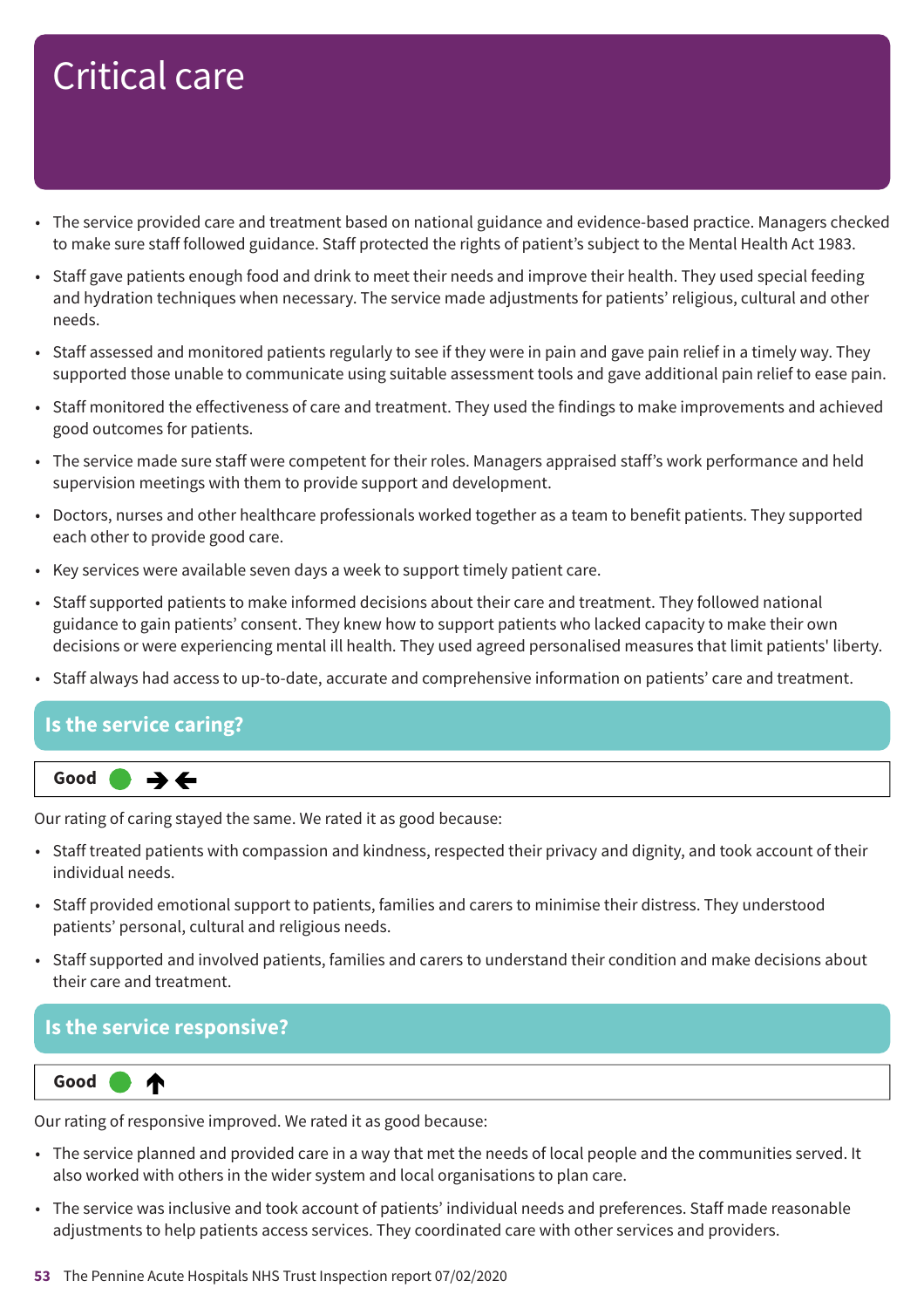# Critical care

- People could access the service when they needed it and received the right care promptly. The service admitted, treated and discharged patients in line with national standards.
- It was easy for people to give feedback and raise concerns about care received. The service treated concerns and complaints seriously, investigated them and shared lessons learned with all staff. The service included patients in the investigation of their complaint.

### **Is the service well-led?**



Our rating of well-led improved. We rated it as good because:

- Leaders had the integrity, skills and abilities to run the service. They understood and managed the priorities and issues the service faced. They were visible and approachable in the service for patients and staff. They supported staff to develop their skills and take on more senior roles.
- The service had a vision for what it wanted to achieve and a strategy to turn it into action, developed with all relevant stakeholders. The vision and strategy were focused on sustainability of services and aligned to local plans within the wider health economy. Leaders and staff understood and knew how to apply them and monitor progress.
- Staff felt respected, supported and valued. They were focused on the needs of patients receiving care. The service promoted equality and diversity in daily work, and provided opportunities for career development. The service had an open culture where patients, their families and staff could raise concerns without fear.
- Leaders operated effective governance processes, throughout the service and with partner organisations. Staff at all levels were clear about their roles and accountabilities and had regular opportunities to meet, discuss and learn from the performance of the service.
- Leaders and teams used systems to manage performance effectively. They identified and escalated relevant risks and issues and identified actions to reduce their impact. They had plans to cope with unexpected events. Staff contributed to decision-making to help avoid financial pressures compromising the quality of care.
- The service collected reliable data and analysed it. Staff could find the data they needed, in easily accessible formats, to understand performance, make decisions and improvements. The information systems were integrated and secure. Data or notifications were consistently submitted to external organisations as required.
- Leaders and staff actively and openly engaged with patients, staff, equality groups, the public and local organisations to plan and manage services. They collaborated with partner organisations to help improve services for patients.
- All staff were committed to continually learning and improving services. They had a good understanding of quality improvement methods and the skills to use them. Leaders encouraged innovation and participation in research.

## **Outstanding practice**

We found examples of outstanding practice in this service. See the Outstanding practice section in our provider report.

### Areas for improvement

We found areas for improvement in this service. See the Areas for Improvement section in our provider report.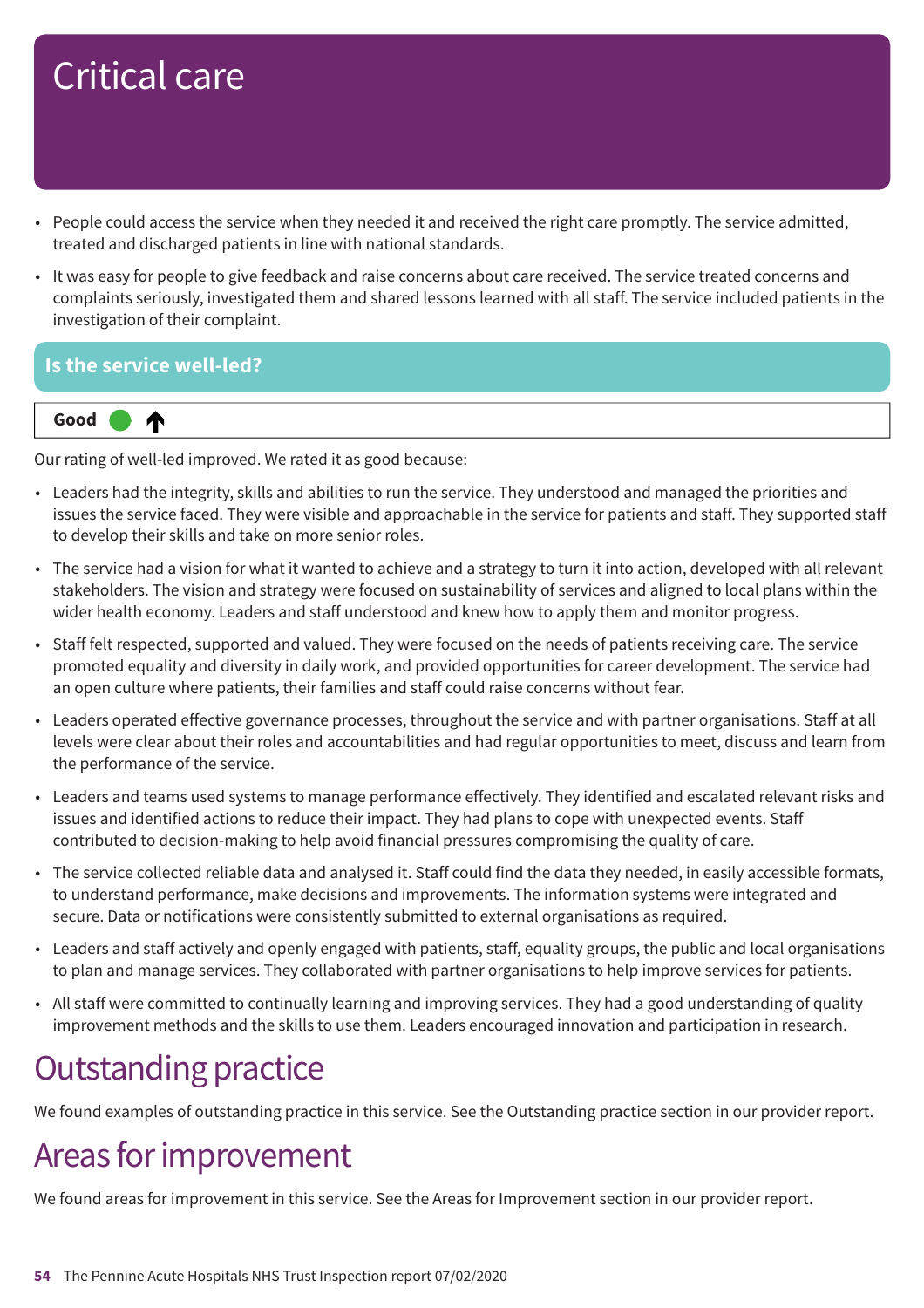### **Up––– two ratings Outstanding**

## Key facts and figures

The specialist palliative care service sits across all three care organisations. The service supports patients with lifelimiting illnesses and is based on a multi-disciplinary model of care.

The end of life care team covers all Pennine Acute care organisations. The service aims to improve end of life care practices across the trust and implement standards that have measurable outcomes, to give the best quality of care and compassion to each patient at end of life.

End of life care encompasses all care given to patients who are approaching the end of their life and following death. It may be given on any ward or within any service in a trust. It includes aspects of essential nursing care, specialist palliative care, spiritual care, bereavement support and mortuary services.

The trust had 2,558 deaths from February 2018 to January 2019.

Our inspection was unannounced. During our inspection we reviewed the records of nine patients who were receiving end of life care and reviewed 36 completed do not attempt resuscitation forms. We spoke with 22 members of staff across nine areas including; the mortuary, discharge lounge, emergency department, acute medical unit, respiratory ward, haematology ward, the spiritual care department and general medical wards.

### **Summary of this service**

Our rating of this service improved. We rated it as outstanding because:

- Patients and families were truly respected and valued as individuals and empowered as partners in their care, practically and emotionally, by an exceptional and distinctive service. Staff consistently went the extra mile to ensure that patients received individualised care that took account of their needs and preferences in the last days and hours of their lives and that their relatives were supported practically and emotionally.
- Services were tailored to meet the needs of individual people and delivered in a way to ensure flexibility and choice. Staff actively engaged with local patient groups and communities to tailor services to meet their needs. Decisions which affected the service were made with patients and their families at the centre.
- The service had enough staff to care for patients and keep them safe. Staff had training in key skills and understood how to protect patients from abuse. The service controlled infection risk well. Staff assessed risks to patients, acted on them and kept good care records. They managed medicines well. The service managed safety incidents well and learned lessons from them.
- Staff provided good care and treatment, gave patients enough to eat and drink, and gave them pain relief when they needed it. Managers monitored the effectiveness of the service and made sure staff were competent. Staff worked well together for the benefit of patients, supported them to make decisions about their care, and had access to good information. Key services were available seven days a week.
- Services were delivered flexibly and were accessible to people when they needed it. There was a bereavement nurse working within the local coroner's office to provide bereavement advice and support to people who would otherwise have to actively seek this out themselves.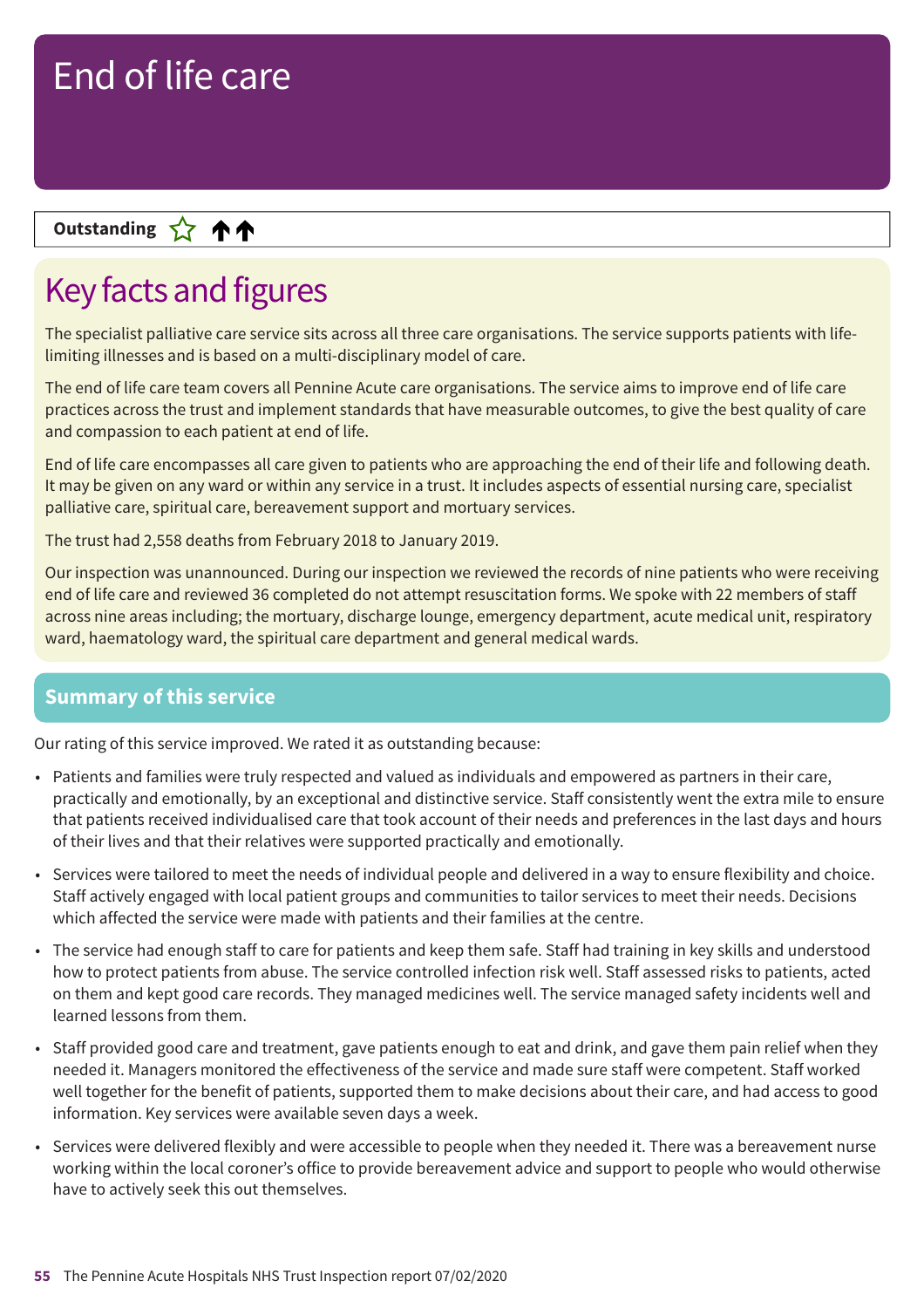• Leaders had an inspiring shared purpose and strived to deliver and motivate staff to succeed. Staff understood the service's vision and values, and how to apply them in their work. Staff felt respected, supported and valued. They were focused on the needs of patients receiving care. Staff were clear about their roles and accountabilities. The service engaged well with patients and the community to plan and manage services and all staff were committed to improving services continually.

#### **Is the service safe?**



Our rating of safe stayed the same. We rated it as good because:

- The service provided mandatory training in key skills to all staff and made sure everyone completed it.
- Staff understood how to protect patients from abuse and the service worked well with other agencies to do so. Staff had training on how to recognise and report abuse and they knew how to apply it.
- Staff used infection control measures when transporting patients after death.
- The design, maintenance and use of facilities, premises and equipment kept people safe. Staff were trained to use them.
- Staff completed and updated risk assessments for each patient taking into account patients who were deteriorating and in the last days or hours of their life.
- The service had enough nursing and support staff with the right qualifications, skills, training and experience to provide high quality end of life care.
- There was a specialist palliative care consultant working within the service.
- Staff kept detailed records of patients' care and treatment. Records were clear, up-to-date, stored securely and easily available to all staff providing care.
- The service used systems and processes to safely prescribe, administer and record the use of medicines.
- The service managed patient safety incidents well. Staff recognised and reported incidents and near misses. Managers investigated incidents and shared lessons learned with the whole team and the wider service. When things went wrong, staff apologised and gave patients honest information and suitable support.

### **Is the service effective?**



Our rating of effective improved. We rated it as good because:

- The service provided care and treatment based on national guidance and evidence-based practice. Managers checked to make sure staff followed guidance. Staff protected the rights of patients subject to the Mental Health Act 1983.
- Staff gave patients enough food and drink to meet their needs. They used special feeding and hydration techniques when necessary. The service made adjustments for patients' religious, cultural and other needs.
- Staff assessed and monitored patients regularly to see if they were in pain, and gave pain relief in a timely way. They supported those unable to communicate using suitable assessment tools and gave additional pain relief to ease pain.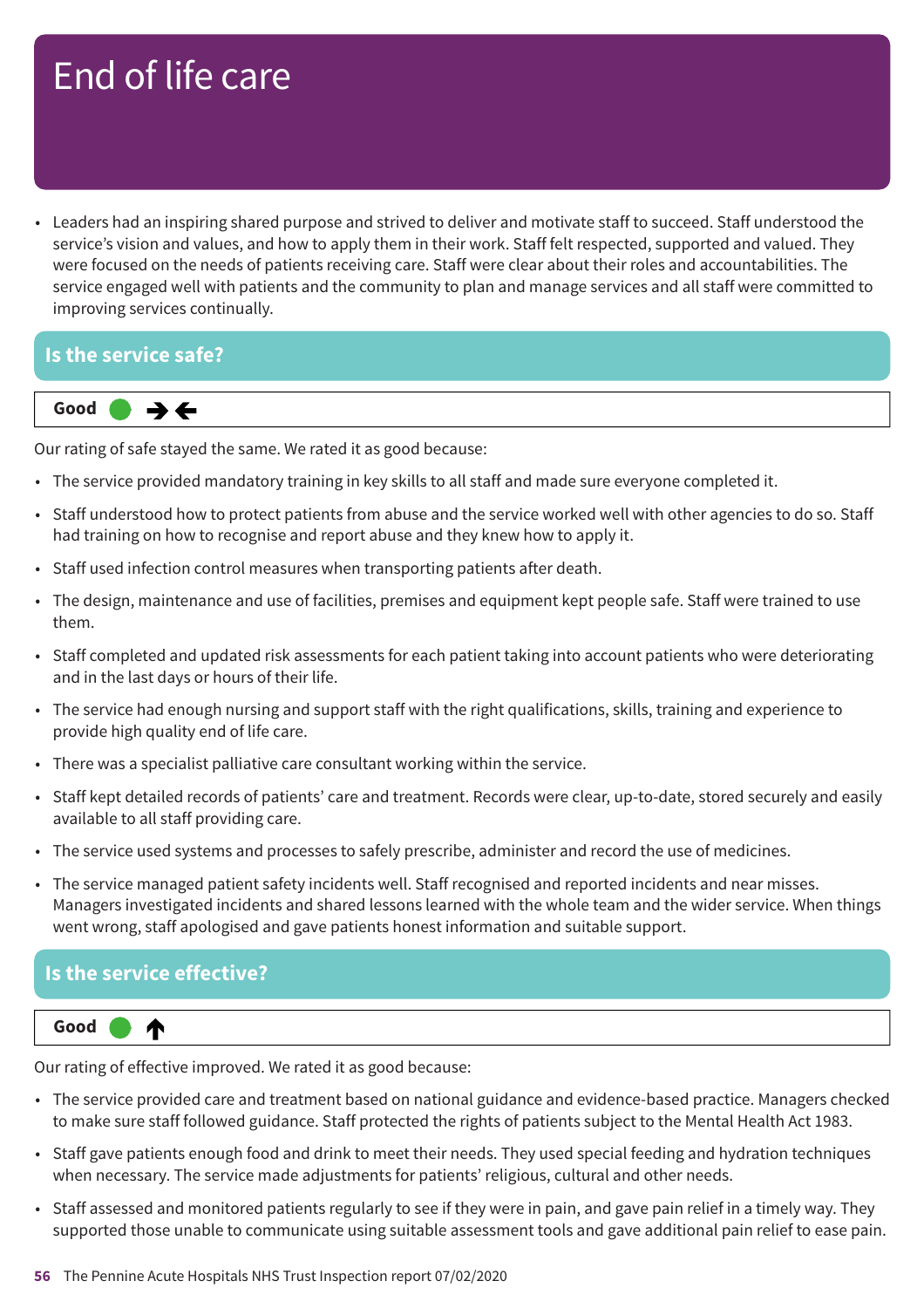- Staff monitored the effectiveness of care of patients at end of life and their families. Managers used the findings to make improvements to the service.
- The service made sure staff were competent for their roles. Managers appraised staff's work performance and held supervision meetings with them to provide support and development.
- Doctors, nurses and other healthcare professionals worked together as a team to benefit patients. They supported each other to provide good care.
- Key services were available seven days a week to support timely patient care.
- Staff gave patients practical support to help them live well until they died.
- Staff supported patients to make informed decisions about their care and treatment. They followed national guidance to gain patients' consent. They knew how to support patients who lacked capacity to make their own decisions or were experiencing mental ill health.

#### **Is the service caring?**

### **Letter Cone Extending**

Our rating of caring improved. We rated it as outstanding because:

- There was a strong, visible person-centred culture. Staff were highly motivated and inspired to offer care that was kind and promoted people's dignity.
- Staff always treated patients and relatives with compassion and kindness, respected their privacy and dignity, and took account of their individual needs.
- Relationships between people who used the service, those close to them and staff was strong, caring, respectful and supportive. These relationships were highly valued by staff and promoted by leaders. Feedback from people who used the service and those who were close to them was continually positive about the way staff treated them.
- Staff were able to provide numerous examples of where they had gone the extra mile to ensure patient's needs were met in the last days and hour of their lives. This was part of the day to day provision of end of life care such that outstanding care had become the expected standard.
- Staff provided emotional support to patients, families and carers to minimise their distress.
- Staff recognised and respected the totality of people's needs. They always took people's personal, cultural, social and religious needs into account, and found innovative ways to meet them.
- People's emotional and social needs were seen as being as important as their physical needs.
- Staff supported and involved patients, families and carers to understand their condition and make decisions about their care and treatment.

### **Is the service responsive?**

**Letter Cone Extending** 

Our rating of responsive improved. We rated it as outstanding because: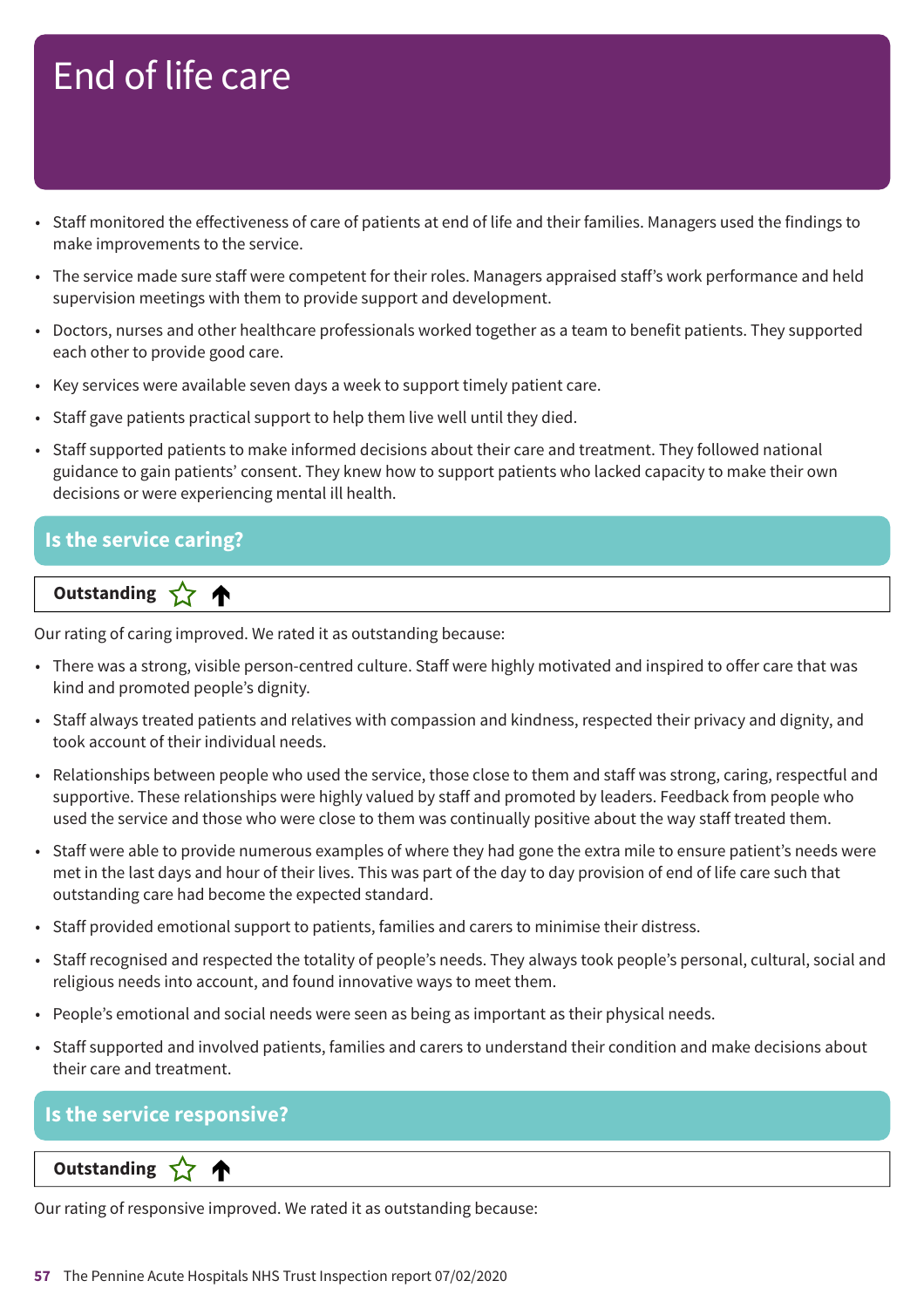- The service planned and provided care in a way that met the needs of local people and the communities served. It also worked with others in the wider system and local organisations to plan care.
- Facilities and premises were innovative and designed to meet the needs of a range of people who used the service. The Swan suite had been developed as a space away from the main hospital where relatives could attend to receive bereavement support.
- The Swan symbol was used to identify patients who were at the end of their life and this was extended to indicate bereaved relatives through the use of the symbol on patient belongings bags.
- The visitor areas of the mortuary had been designed with input from different faith groups to ensure that these were suitable for people of different faiths. There was a private courtyard at the mortuary for visitors to use.
- The service was inclusive and took account of patients' individual needs and preferences. Staff made reasonable adjustments to help patients access services. They coordinated care with other services and providers.
- Patients could access the specialist palliative care service when they needed it. Waiting times from referral to achievement of preferred place of care and death were in line with good practice. There were processes in place to ensure a rapid discharge when needed and this was demonstrated when, during our inspection, a patient had been discharged within six hours of admission to their preferred place to die.
- The service was taking part in a pilot which placed a bereavement nurse in the local coroner's office so that bereaved relatives could access support even when their loved one had died outside of hospital.
- It was easy for people to give feedback and raise concerns about care received. The service treated concerns and complaints seriously, investigated them and shared lessons learned with all staff.
- We found multiple examples of the service responding to feedback to improve and personalise the care provided to end of life care patients and those close to them.

### **Is the service well-led?**



Our rating of well-led improved. We rated it as good because:

- Leaders had the integrity, skills and abilities to run the service. They understood and managed the priorities and issues the service faced. They were visible and approachable in the service for patients and staff.
- The service had a vision for what it wanted to achieve and a strategy to turn it into action, developed with all relevant stakeholders. The vision and strategy were focused on sustainability of services and aligned to local plans within the wider health economy. Leaders and staff understood and knew how to apply them and monitor progress.
- Staff felt respected, supported and valued. They were focused on the needs of patients receiving care. The service promoted equality and diversity in daily work and provided opportunities for career development. The service had an open culture where patients, their families and staff could raise concerns without fear.
- Leaders operated effective governance processes, throughout the service and with partner organisations. Staff at all levels were clear about their roles and accountabilities and had regular opportunities to meet, discuss and learn from the performance of the service.
- Leaders and teams used systems to manage performance effectively. They identified and escalated relevant risks and issues and identified actions to reduce their impact. They had plans to cope with unexpected events. Staff contributed to decision-making to help avoid financial pressures compromising the quality of care.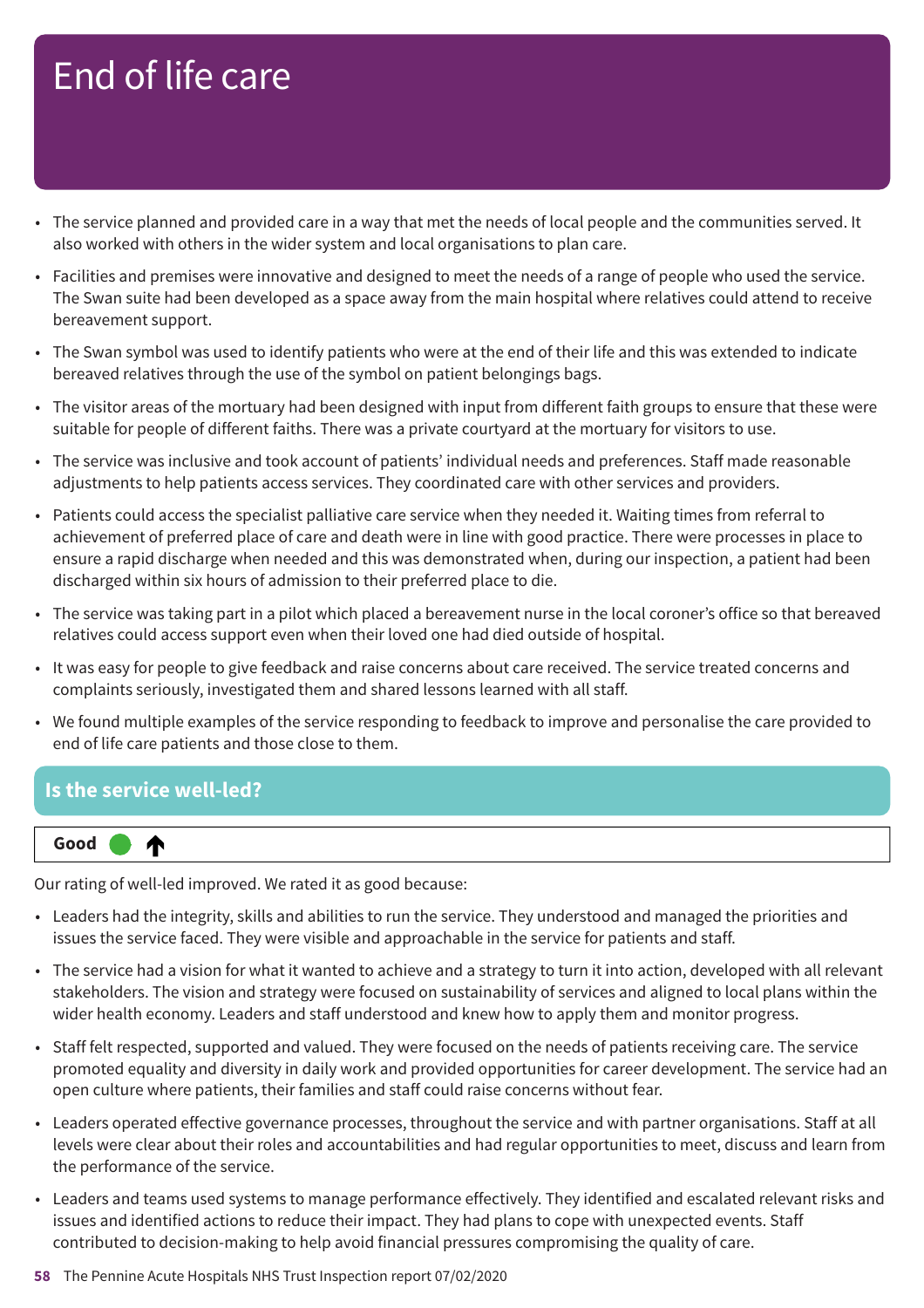- The service collected reliable data and analysed it. Staff could find the data they needed, in easily accessible formats, to understand performance, make decisions and improvements. The information systems were integrated and secure. Data or notifications were consistently submitted to external organisations as required.
- Leaders and staff actively and openly engaged with patients, staff, equality groups, the public and local organisations to plan and manage services. They collaborated with partner organisations to help improve services for patients.
- All staff were committed to continually learning and improving services. They had a good understanding of quality improvement methods and the skills to use them. Leaders encouraged innovation and participation in research.

### **Outstanding practice**

We found examples of outstanding practice in this service. See the Outstanding practice section in our provider report.

### Areas for improvement

We found areas for improvement in this service. See the Areas for Improvement section in our provider report.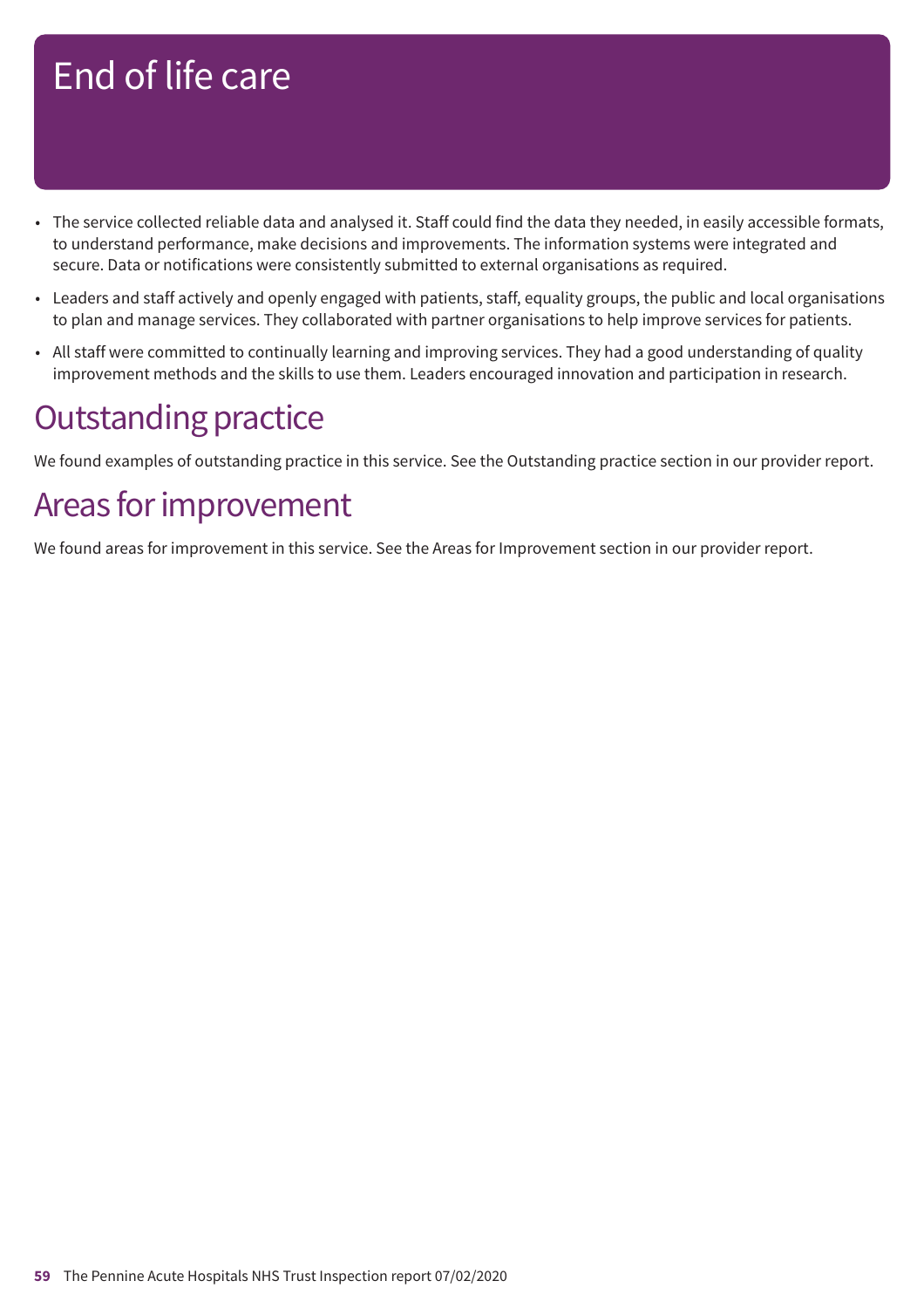

# North Manchester General Hospital

Delaunays Road **Crumpsall** Manchester Greater Manchester M8 5RB Tel: 01616240420 www.pat.nhs.uk

### Key facts and figures

North Manchester General Hospital is situated in Crumpsall Manchester. There are approximately 481 inpatient beds on the site.

The hospital hosts an Accident and Emergency department. Medical care services at the hospital provide care and treatment for a wide range of medical conditions, including general medicine, cardiology, respiratory and gastroenterology. Between March 2018 to April 2019 there were 104,259 attendances in the urgent and emergency care services at North Manchester General Hospital. This included 76,321 and 27,938 children attending the department during this period.

The surgical services carry out a range of surgical procedures such as trauma and orthopaedics, urology, ear, nose and throat and general surgery (such as gastro-intestinal surgery). The trust had 57,023 surgical admissions from February 2018 to January 2019. Emergency admissions accounted for 17,905 (31.4%) surgical cases; 32,974 (57.9%) were surgical day cases, and the remaining 6,144 (10.8 %) were elective surgery.

Maternity and gynaecology services provided at North Manchester General Hospital include offering pregnant women and their families antenatal, delivery and postnatal care.

Paediatric services provided at North Manchester General Hospital include a 19-cot neonatal unit based on the ground floor of the Women's unit. Most other services for children and young people under 16 are provided from the paediatric ward and in the Koala unit. The ward consists of 27 inpatient beds, one of which is a designated high dependency bed.

The specialist end of life care team provides services across all three of the trust's care organisations, and the North Manchester community service. The service supports patients with life-limiting illnesses and is based on a multidisciplinary model of care. End of life care encompasses all care given to patients who are approaching the end of their life and following death. It may be given on any ward or within any service in a trust. It includes aspects of essential nursing care, specialist palliative care, and bereavement support and mortuary services.

The trust had 2,558 deaths from February 2018 to January 2019.

We inspected urgent and emergency care, medical care, surgery, and end of life care services only during this visit.

### Summary of services at North Manchester General Hospital

**Requires improvement**  $\rightarrow$   $\leftarrow$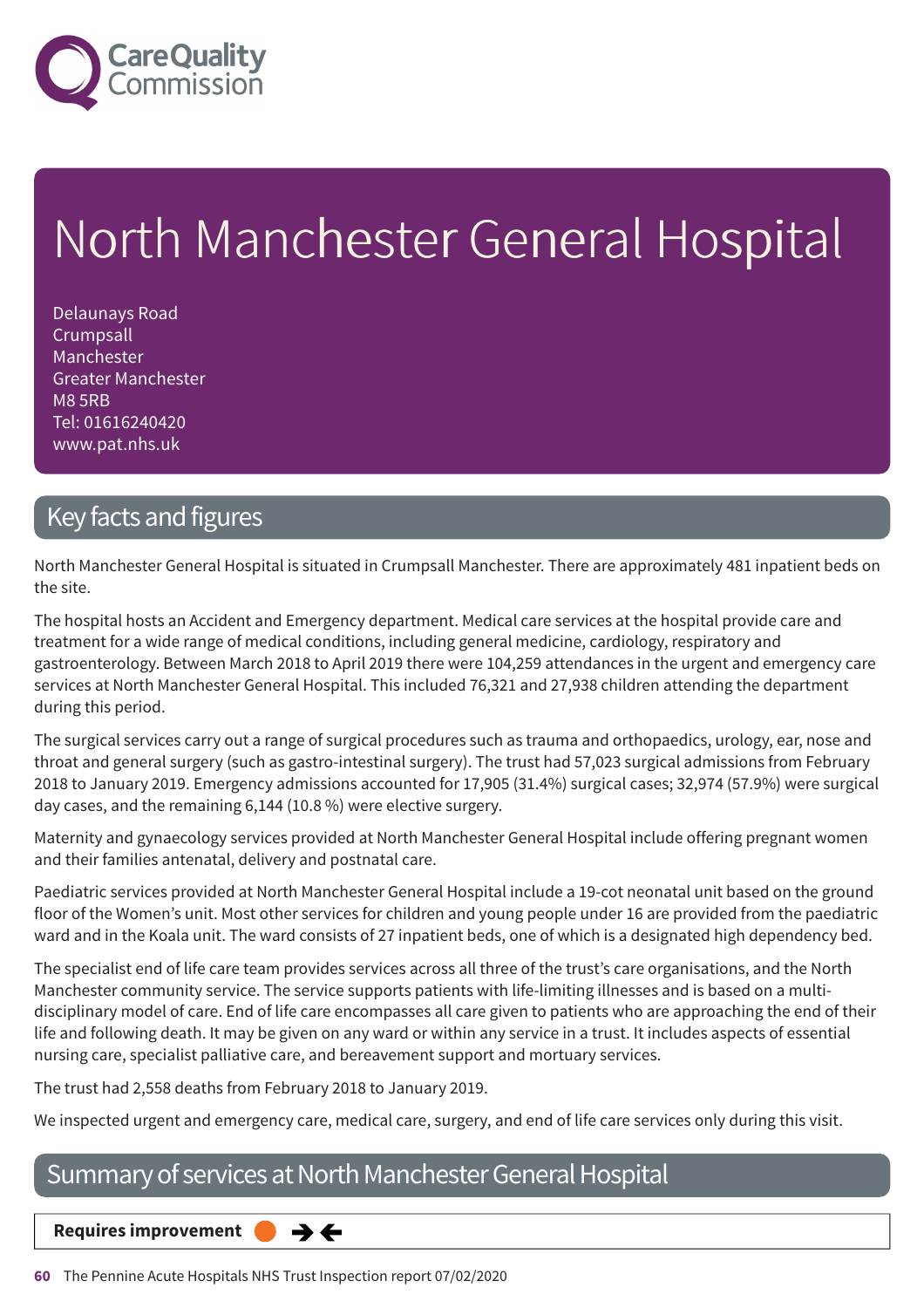# Summary of findings

Our rating of services stayed the same. We rated it them as requires improvement.

A summary of our findings about this location appears in the overall summary of the provider report.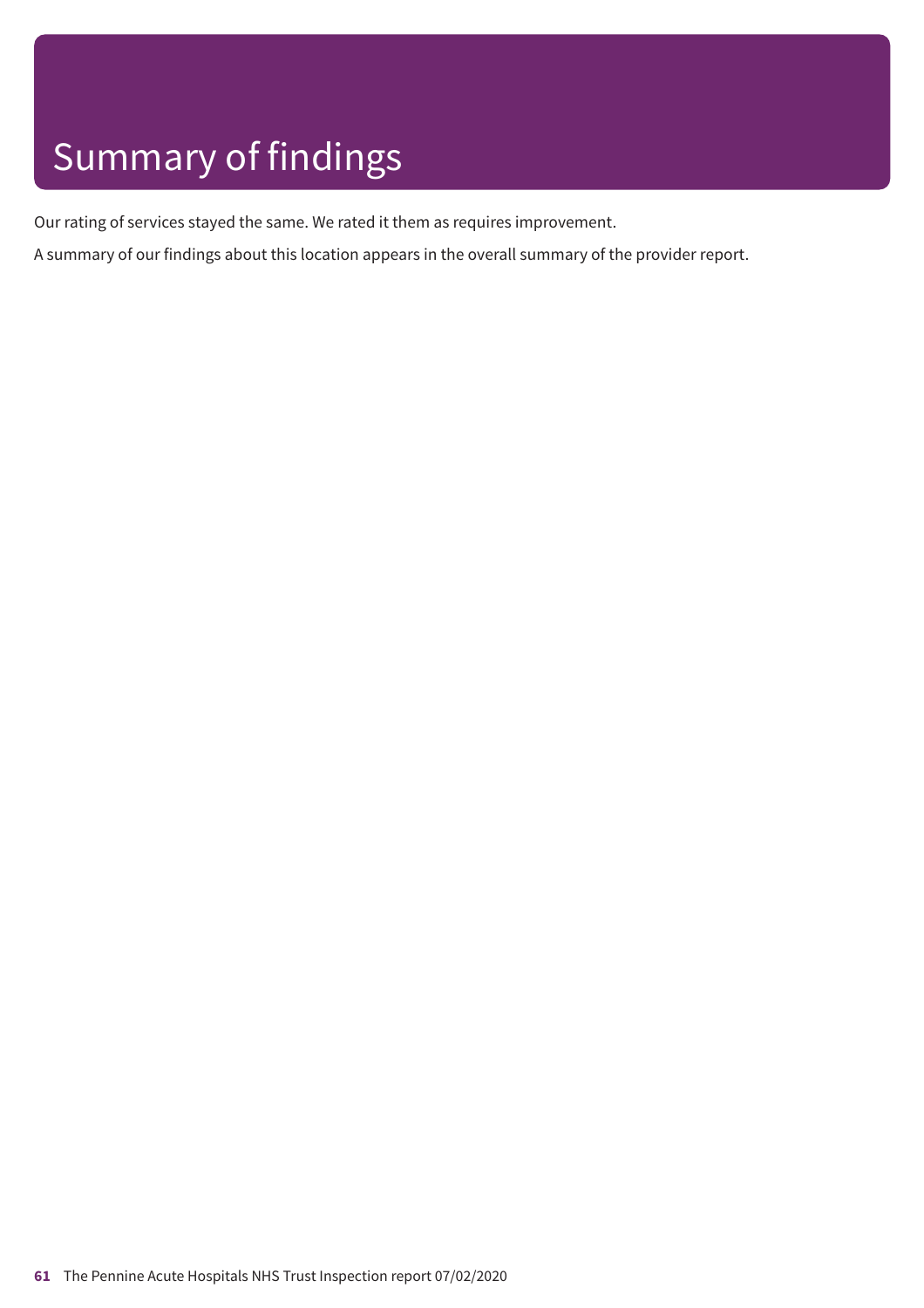#### **Same–––rating Good –––**

### Key facts and figures

From March 2018 to April 2019 there were 104,259 attendances in the urgent and emergency care services at North Manchester General Hospital. This included 76,321 and 27,938 children attending the department during this period.

North Manchester General Hospital consists of an adult and paediatric emergency department that is open 24 hours per day, seven days a week. The urgent and emergency services provide care and treatment for all patient types and medical conditions, including trauma patients and patients who require a mental health assessment.

The urgent care directorate has developed a same day care service model which accepts all self-presenting adults and then either treats in-situ or streams patients to the most appropriate service, including the main emergency department.

At the last inspection in March 2018, the urgent and emergency care service at North Manchester General Hospital was rated as good. The service was rated as good for being safe, effective, caring and well-led and requires improvement for being responsive to people's needs.

We inspected the whole core service across all key questions; is the service safe, effective, caring, responsive and well led? We determine which core services to inspect and when based on an assumption of risk from intelligence gathered during our monitoring phase which includes information from the public, whistle blowers, stakeholders and national data sources.

We visited the service as part of our unannounced inspection during 3 to 5 September 2019. We inspected the urgent and emergency care services at the hospital as part of the inspection. Our inspection was unannounced (staff did not know we were coming) to enable us to observe routine activity.

As part of the inspection, we spoke with eight patients and the relatives of seven patients. We observed care and treatment and looked at eight care records. We analysed information about the service which was provided by the trust.

We also spoke with 29 staff across a range of disciplines including staff nurses, senior nurses, junior doctors, middle grade doctors, consultants, care support workers, receptionists, an emergency nurse practitioner, the practice based educators, the divisional governance manager, the governance lead, the safeguarding leads for children and adults, alcohol liaison staff, mental health liaison staff, the divisional director of nursing, the assistant director of nursing, the lead nurse, the clinical director for urgent care and the directorate manager for urgent care.

### **Summary of this service**

Our rating of this service stayed the same. We rated it as good because:

• The service had enough staff to care for patients and keep them safe. Staff had training in key skills, understood how to protect patients from abuse, and managed safety well. The service controlled infection risk well. Staff assessed risks to patients, acted on them and kept good care records. They managed medicines well. The service managed safety incidents well and learned lessons from them. Staff collected safety information and used it to improve the service.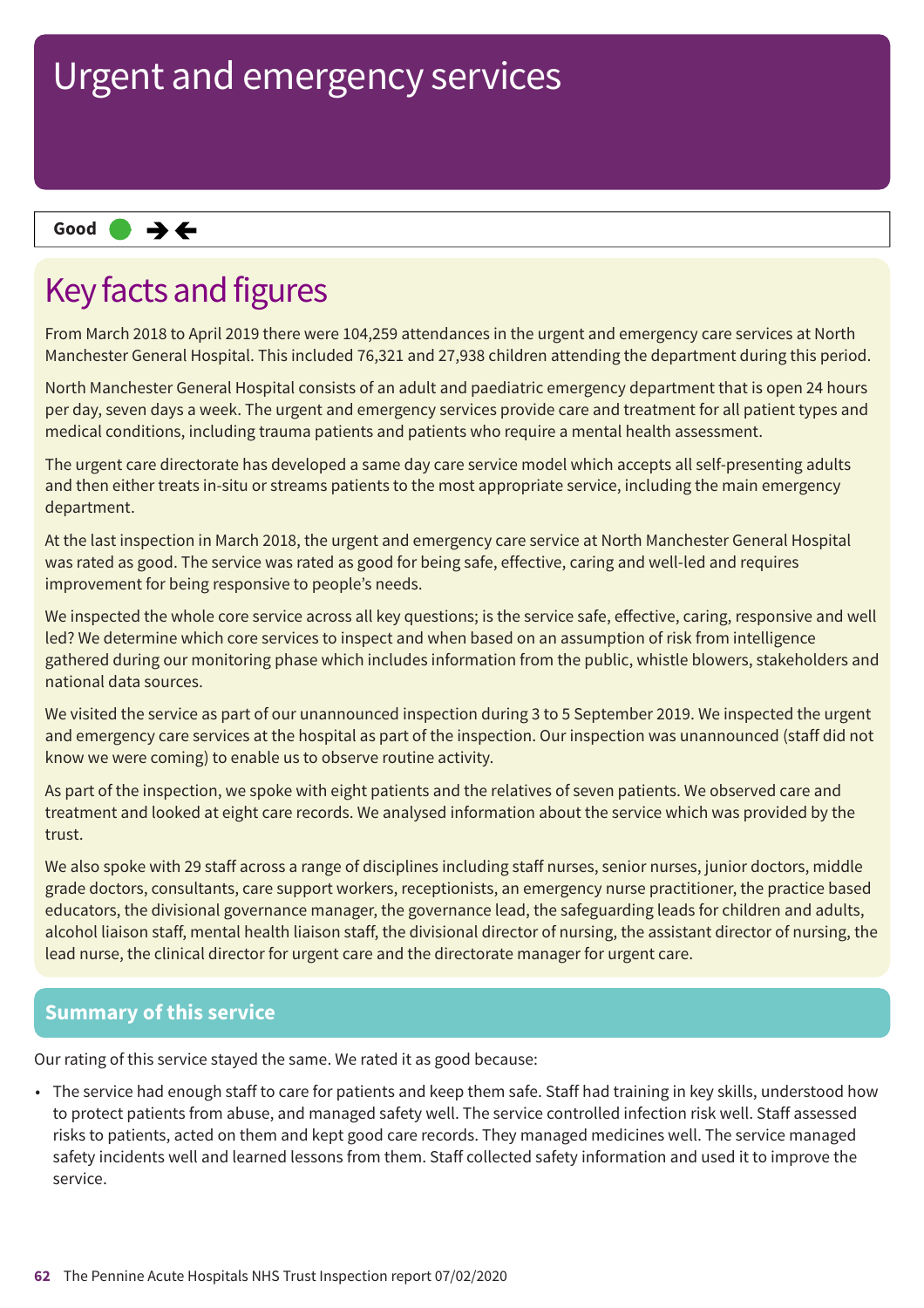- Staff provided good care and treatment, gave patients enough to eat and drink, and gave them pain relief when they needed it. Managers monitored the effectiveness of the service and made sure staff were competent. Staff worked well together for the benefit of patients, advised them on how to lead healthier lives, supported them to make decisions about their care, and had access to good information. Key services were available seven days a week.
- Staff treated patients with compassion and kindness, respected their privacy and dignity, took account of their individual needs, and helped them understand their conditions. They provided emotional support to patients, families and carers.
- The service planned care to meet the needs of local people, took account of patients' individual needs, and made it easy for people to give feedback.
- Leaders ran services well using reliable information systems and supported staff to develop their skills. Staff understood the service's vision and values, and how to apply them in their work. Staff felt respected, supported and valued. They were focused on the needs of patients receiving care. Staff were clear about their roles and accountabilities. The service engaged well with patients and the community to plan and manage services and all staff were committed to improving services continually.

#### However;

- The number of staff who completed mandatory training did not meet trust targets.
- The number of staff who completed safeguarding training did not meet trust targets.
- The service performed worse than the national average for unplanned patient re-attendance within seven days.
- The number of medical staff who completed appraisals did not meet trust targets.
- Whilst people could access the service when they needed it, waiting times from arrival to treatment were consistently worse than national expectations and there was a worsening trend in performance.
- The proportion of patients that received treatment within one hour and the proportion of patients that left the department without being seen were also worse than the national average.
- Whilst the service treated concerns and complaints seriously and investigated them, complaint responses were not always within trust targets.

### **Is the service safe?**



Our rating of safe stayed the same. We rated it as good because:

- The service provided mandatory training in key skills including the highest level of life support training to all staff.
- Staff understood how to protect patients from abuse and the service worked well with other agencies to do so. Staff had training on how to recognise and report abuse and they knew how to apply it.
- The service controlled infection risk well. Staff used equipment and control measures to protect patients, themselves and others from infection. They kept equipment and the premises visibly clean.
- The design, maintenance and use of facilities, premises and equipment kept people safe. Staff were trained to use them. Staff managed clinical waste well.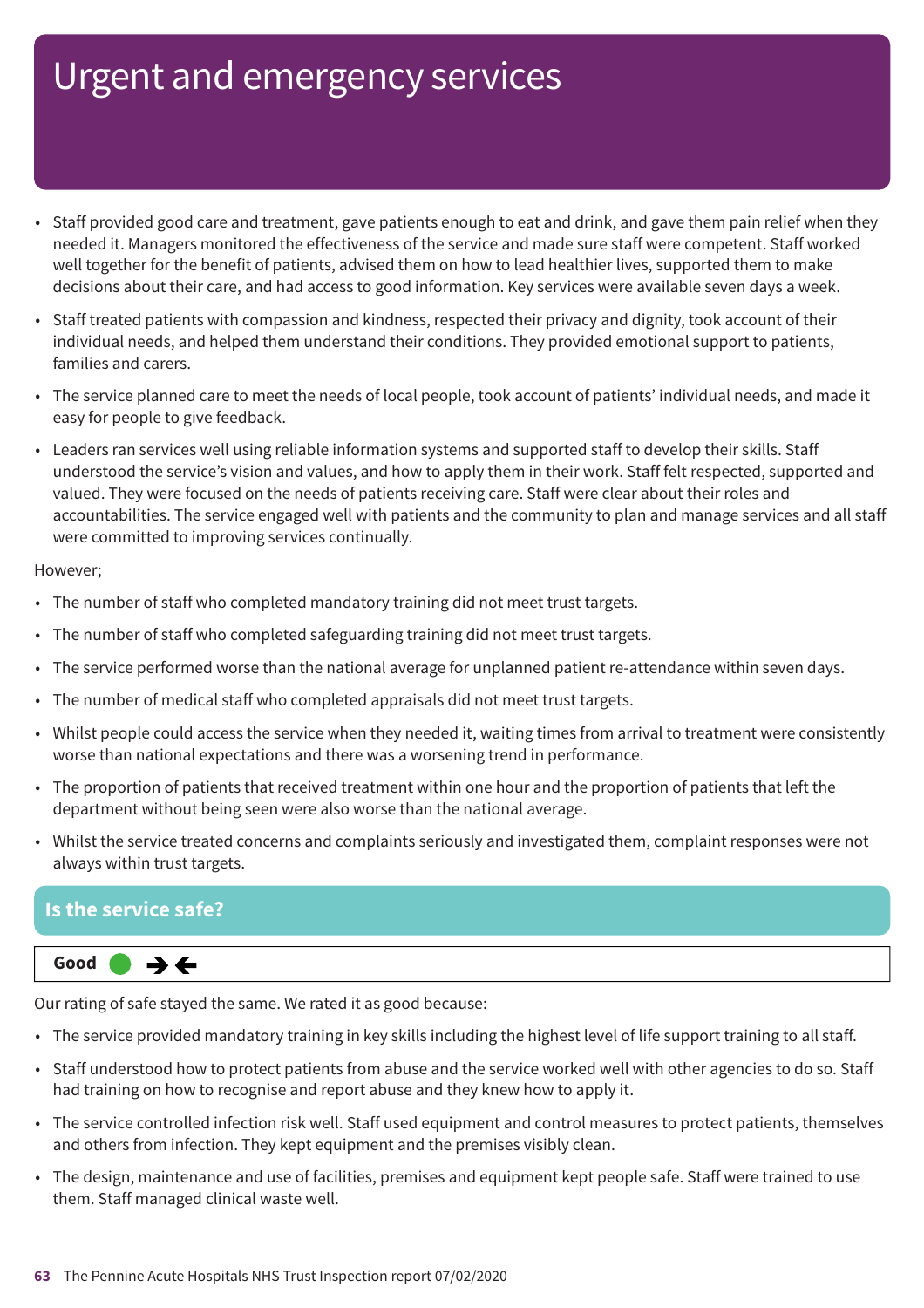- Staff completed risk assessments for each patient swiftly. They removed or minimised risks and updated the assessments. Staff identified and quickly acted upon patients at risk of deterioration.
- The service had enough nursing and support staff with the right qualifications, skills, training and experience to keep patients safe from avoidable harm and to provide the right care and treatment. Managers regularly reviewed and adjusted staffing levels and skill mix, and gave bank and agency staff a full induction.
- Whilst the service did not have enough substantive senior medical staff in post, improvements had been made through the recruitment of additional senior medical staff. There were sufficient numbers of medical staff to provide safe care and treatment through the use of locums. Managers regularly reviewed and adjusted staffing levels and skill mix and gave locum staff a full induction.
- Staff kept detailed records of patients' care and treatment. Records were clear, up-to-date, stored securely and easily available to all staff providing care.
- The service used systems and processes to safely prescribe, administer, record and store medicines.
- The service managed patient safety incidents well. Staff recognised and reported incidents and near misses. Managers investigated incidents and shared lessons learned with the whole team and the wider service. When things went wrong, staff apologised and gave patients honest information and suitable support. Managers ensured that actions from patient safety alerts were implemented and monitored.
- The service used monitoring results well to improve safety. Staff collected safety information and shared it with staff, patients and visitors.

However;

- The number of staff who completed mandatory training did not meet trust targets.
- The number of staff who completed safeguarding training did not meet trust targets.

### **Is the service effective?**



Our rating of effective stayed the same. We rated it as good because:

- The service provided care and treatment based on national guidance and evidence-based practice. Managers checked to make sure staff followed guidance. Staff protected the rights of patients subject to the Mental Health Act 1983.
- Staff gave patients enough food and drink to meet their needs and improve their health. They used special feeding and hydration techniques when necessary. The service made adjustments for patients' religious, cultural and other needs.
- Staff assessed and monitored patients regularly to see if they were in pain and gave pain relief in a timely way. They supported those unable to communicate using suitable assessment tools and gave additional pain relief to ease pain.
- Staff monitored the effectiveness of care and treatment. They used the findings to make improvements and achieved good outcomes for patients.
- The service made sure staff were competent for their roles. Managers appraised staff's work performance and held supervision meetings with them to provide support and development.
- Doctors, nurses and other healthcare professionals worked together as a team to benefit patients. They supported each other to provide good care.
- **64** The Pennine Acute Hospitals NHS Trust Inspection report 07/02/2020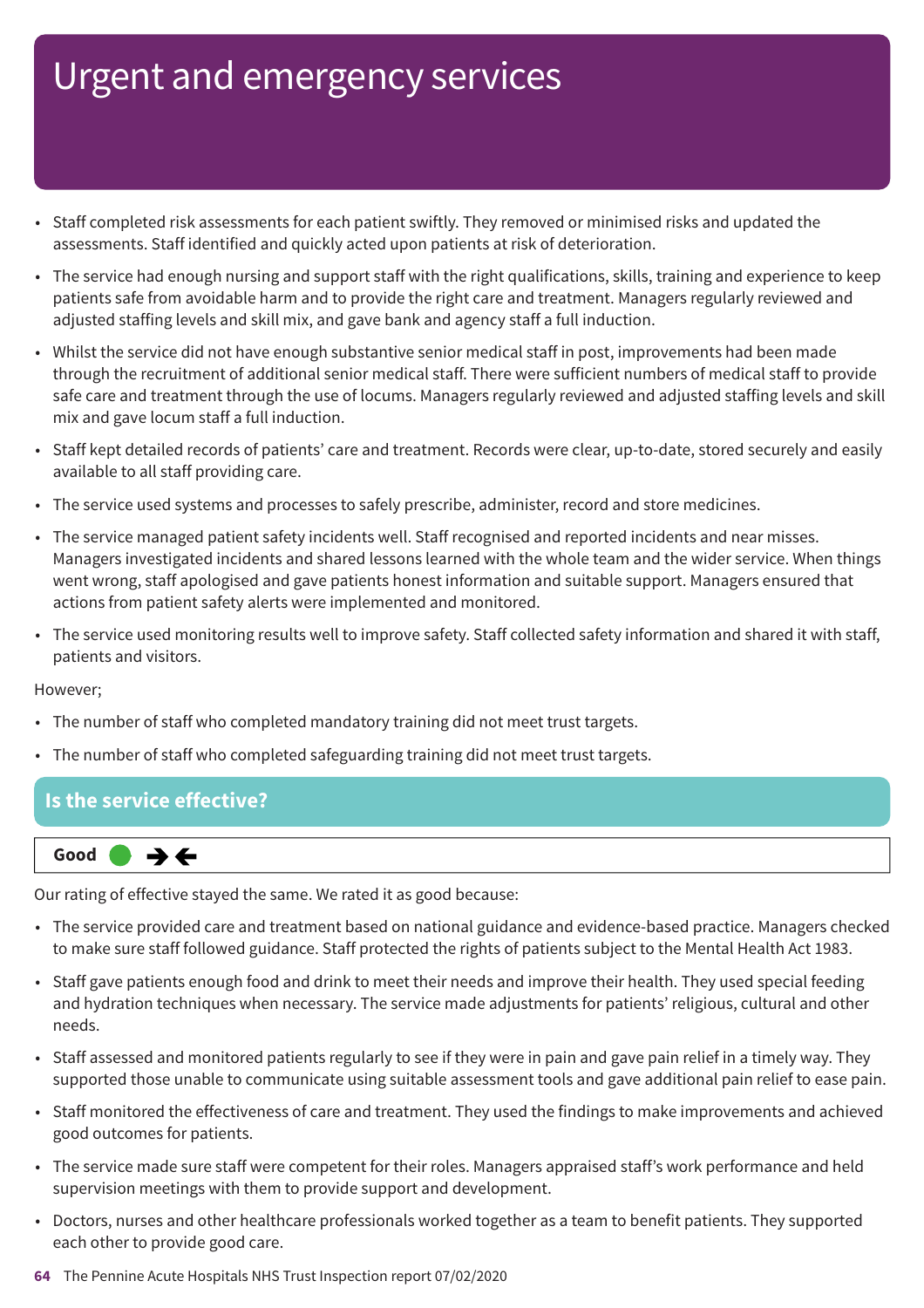- Key services were available seven days a week to support timely patient care.
- Staff gave patients practical support and advice to lead healthier lives.
- Staff supported patients to make informed decisions about their care and treatment. They followed national guidance to gain patients' consent. They knew how to support patients who lacked capacity to make their own decisions or were experiencing mental ill health. They used agreed personalised measures that limit patients' liberty.

#### However;

- The service performed worse than the national average for unplanned patient re-attendance within seven days.
- The number of medical staff who completed appraisals did not meet trust targets.

### **Is the service caring?**



Our rating of caring stayed the same. We rated it as good because:

- Staff treated patients with compassion and kindness, respected their privacy and dignity, and took account of their individual needs.
- Staff provided emotional support to patients, families and carers to minimise their distress. They understood patients' personal, cultural and religious needs.
- Staff supported and involved patients, families and carers to understand their condition and make decisions about their care and treatment.

### **Is the service responsive?**



Our rating of responsive stayed the same. We rated it as requires improvement because:

 $\rightarrow$   $\leftarrow$ 

- Whilst people could access the service when they needed it, waiting times from arrival to treatment were consistently worse than national expectations and there was a worsening trend in performance.
- The proportion of patients that received treatment within one hour and the proportion of patients that left the department without being seen were worse than the national average.
- Whilst the service treated concerns and complaints seriously and investigated them, complaint responses were not always within trust targets.

#### However;

- The service planned and provided care in a way that met the needs of local people and the communities served. It also worked with others in the wider system and local organisations to plan care.
- The service was inclusive and took account of patients' individual needs and preferences. Staff made reasonable adjustments to help patients access services. They coordinated care with other services and providers.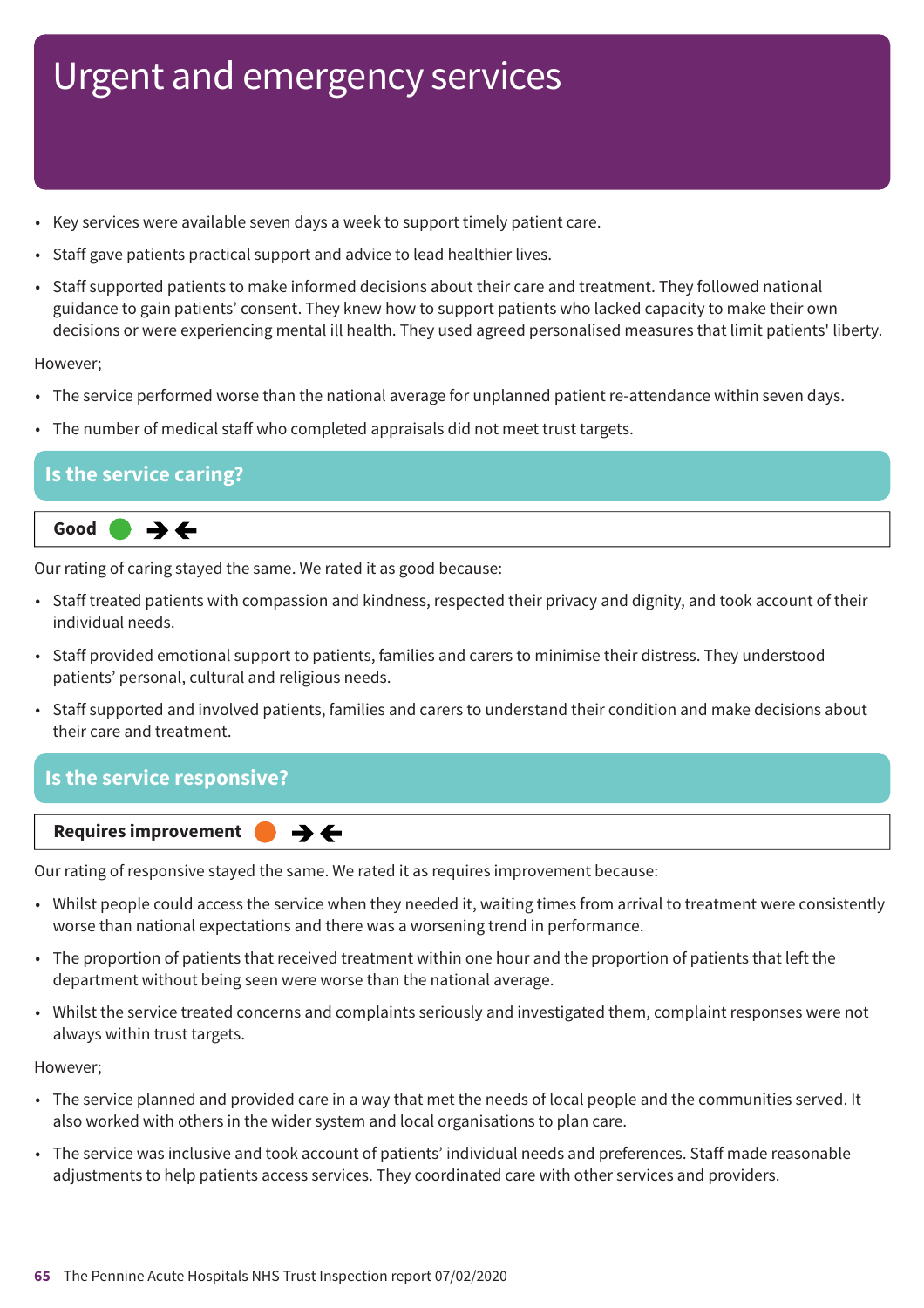### **Is the service well-led?**



Our rating of well-led stayed the same. We rated it as good because:

- Leaders had the integrity, skills and abilities to run the service. They understood and managed the priorities and issues the service faced. They were visible and approachable in the service for patients and staff. They supported staff to develop their skills and take on more senior roles.
- The service had a vision for what it wanted to achieve and a strategy to turn it into action, developed with all relevant stakeholders. The vision and strategy were focused on sustainability of services and aligned to local plans within the wider health economy. Leaders and staff understood and knew how to apply them and monitor progress.
- Staff felt respected, supported and valued. They were focused on the needs of patients receiving care. The service promoted equality and diversity in daily work, and provided opportunities for career development. The service had an open culture where patients, their families and staff could raise concerns without fear.
- Leaders operated effective governance processes, throughout the service and with partner organisations. Staff at all levels were clear about their roles and accountabilities and had regular opportunities to meet, discuss and learn from the performance of the service.
- Leaders and teams used systems to manage performance effectively. They identified and escalated relevant risks and issues and identified actions to reduce their impact. They had plans to cope with unexpected events. Staff contributed to decision-making to help avoid financial pressures compromising the quality of care.
- The service collected reliable data and analysed it. Staff could find the data they needed, in easily accessible formats, to understand performance, make decisions and improvements. The information systems were integrated and secure. Data or notifications were consistently submitted to external organisations as required.
- Leaders and staff actively and openly engaged with patients, staff, equality groups, the public and local organisations to plan and manage services. They collaborated with partner organisations to help improve services for patients.
- All staff were committed to continually learning and improving services. They had a good understanding of quality improvement methods and the skills to use them. Leaders encouraged innovation and participation in research.

### **Outstanding practice**

We found examples of outstanding practice in this service. See the Outstanding practice section in our provider report.

### Areas for improvement

We found areas for improvement in this service. See the Areas for Improvement section in our provider report.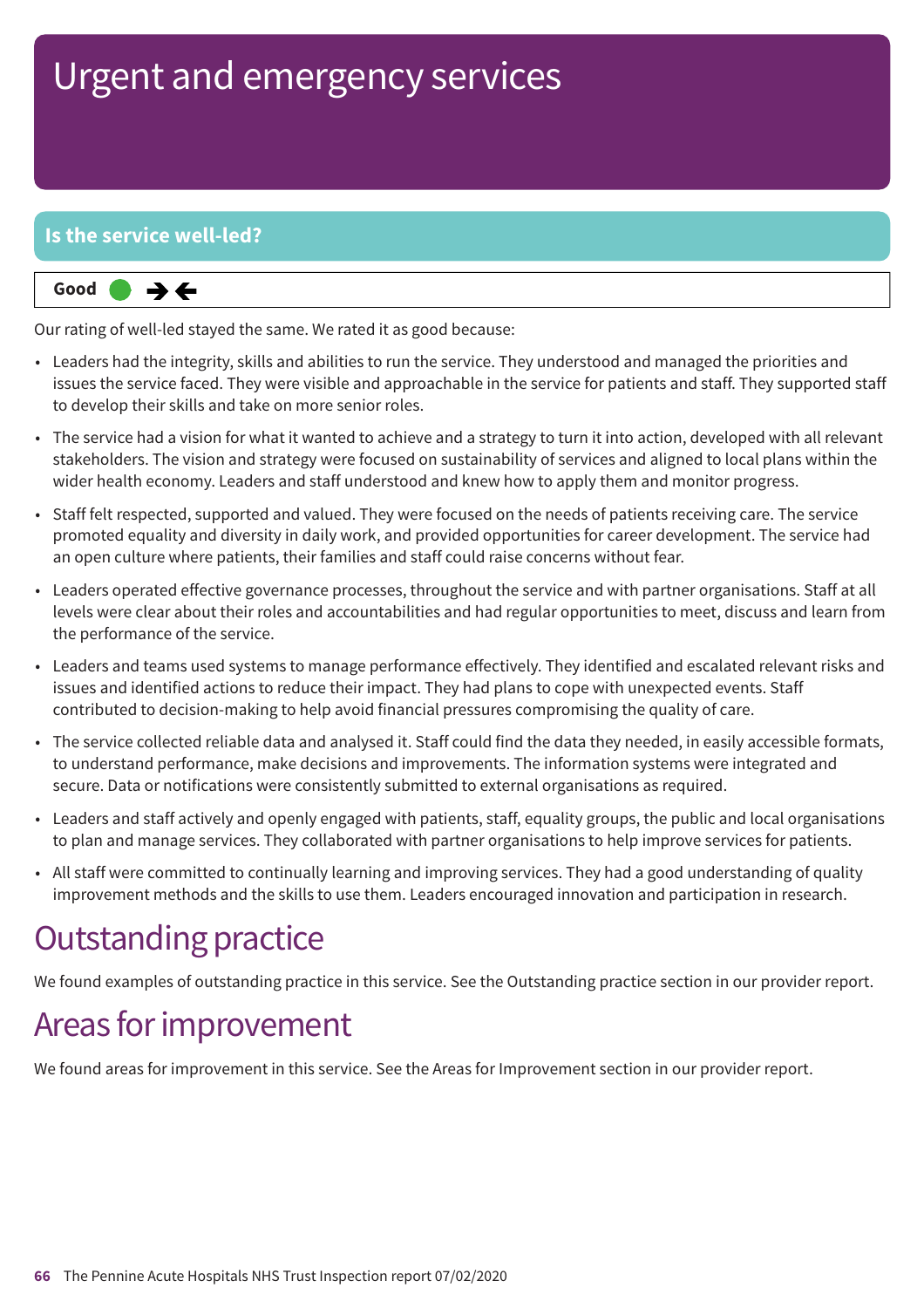#### ₼ **Up one rating Good –––**

## Key facts and figures

Medical care (including older people's care) is provided at North Manchester General Hospital and provides care and treatment for a wide range of medical conditions, including general medicine, cardiology, respiratory and infectious diseases. The hospital serves a population size of approximately 178,690.

We visited the hospital as part of our unannounced inspection on 3 to 5 September 2019.

As part of the inspection, we visited the ambulatory care unit, acute medical unit, cancer support unit, discharge ward, cardiac care unit and other medical wards including C5, C6, E3, F4, J3, J4 and J6.

We reviewed the environment and staffing levels and looked at 27 care records and 17 prescription charts. We spoke with seven patients, four family members, and 92 staff of different grades, including nurses, advanced nurse practitioners, health care assistants, domestic staff, physiotherapists, doctors, ward managers, pharmacists, pharmacy technicians, student nurses, social workers and the senior managers who were responsible for leadership of the medical services.

We observed daily practice and reviewed management arrangements. Prior to and following our inspection, we reviewed performance information about the trust and reviewed information provided to us from the trust.

### **Summary of this service**

Our rating of this service improved. We rated it as good because:

- The environment in areas such as the ambulatory care unit was found to be satisfactory.
- Nurses achieved 90.1% compliance for the mandatory training compliance and 93.7% compliance for their mandatory safeguarding training, both of which are above the trusts 90% target.
- The service used bank staff as and when needed to ensure that patient care was not adversely affected.
- Staff reported incidents and learning from incidents was shared with all staff in the medicine department.
- There was a good staff culture within the unit.
- Bed capacity was managed via the local and senior teams.
- Staff told us that the department was well led and that leaders at all levels were visible and approachable.

#### However:

- Patient records were not consistently completed in order to monitor the care provided. The records did not consistently contain completed forms used; for example, in discussing do not attempt cardiopulmonary resuscitation.
- The service did not store medicines well. We found several repeated instances where fridge and room temperatures were noted that had breached excessive temperatures. Staff in the clinical areas were reporting these breaches as they had been instructed to do and we were told that the estates department attended each time.
- We found medicines that had passed their expiry date.
- Medical staff only achieved 70.5% in their mandatory safeguarding training compliance and 62.9% mandatory training compliance, neither of which did not meet the trusts targets of 90%
- **67** The Pennine Acute Hospitals NHS Trust Inspection report 07/02/2020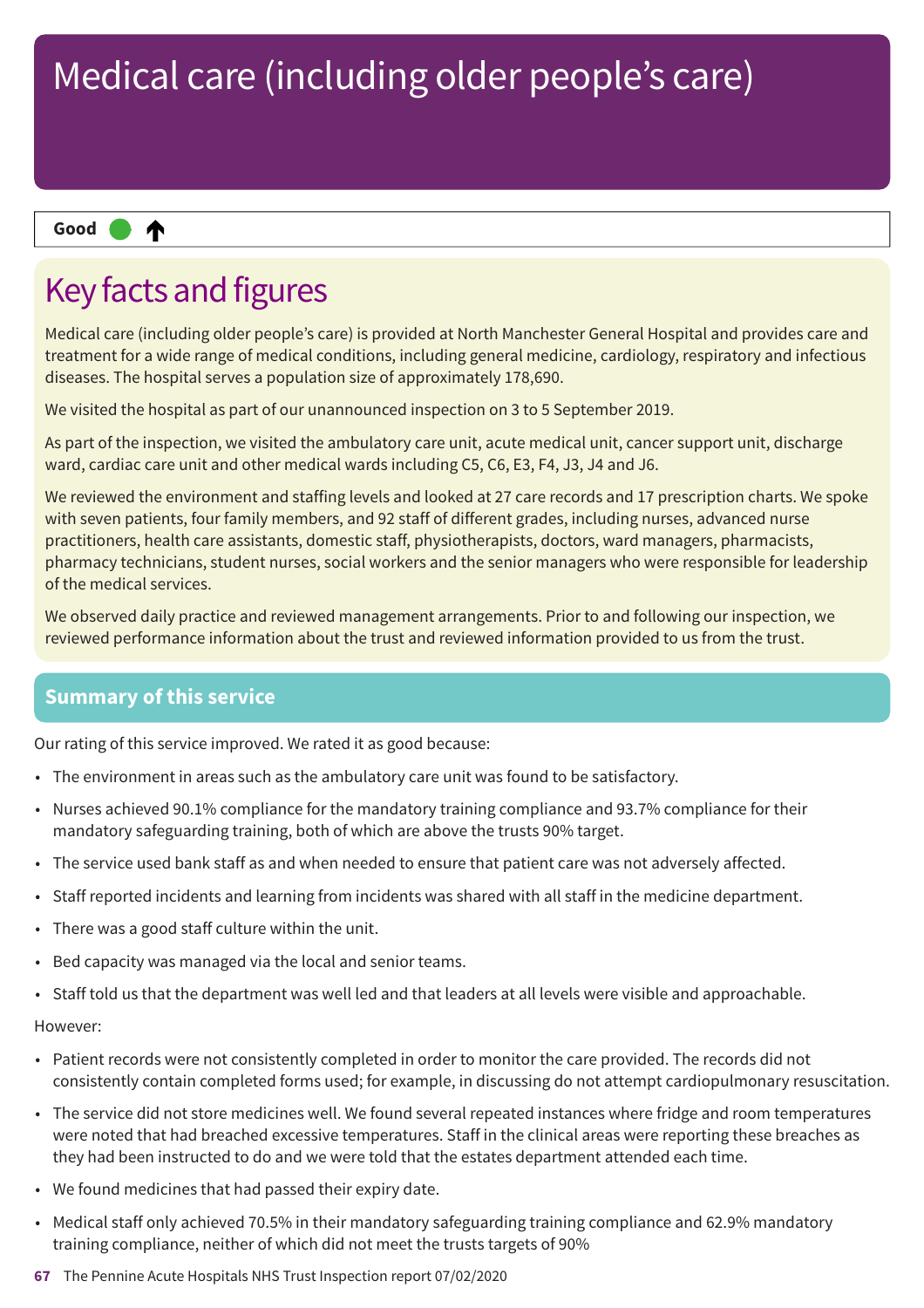### **Is the service safe?**

⋔

**Up one rating Good –––**

Our rating of safe improved. We rated it as good because:

- Nurses working within the department achieved 90.1% compliance with their mandatory training which is above the trusts target of 90%.
- Staff understood how to raise a safeguarding concern if they suspected one.
- The service managed patient safety incidents well. Staff could articulate what constituted and incident and how to report one.
- Staff received feedback and learning from incidents and complaints.
- The service controlled infection risks well. Staff kept themselves and all equipment and premises clean.
- Staff completed appropriate, documented risk assessments for all patients being cared for in their department.

#### However:

- The service did not consistently manage medicines safely. Medicines were stored in rooms where the ambient temperature had exceeded the maximum range and in fridges where the temperature had exceeded the maximum safe range. However, the individual departments were reporting these temperature breaches as per instructions.
- Medical staff only achieved 70.5% in their mandatory safeguarding training compliance and 62.9% mandatory training compliance, neither of which did not meet the trusts targets of 90%
- We found some medicines that had passed their expiry date in clinical areas.
- Staff did not consistently complete all appropriate parts of patient records and documentation, such as the do not attempt cardiopulmonary resuscitation forms.
- The service was not at full staffing. However, we observed that bank staff were used to ensure a safe service provision.

### **Is the service effective?**

⋔

#### **Up one rating Good –––**

Our rating of effective improved. We rated it as good because:

- The service provided care and treatment based on national guidance. The service carried out audits and evaluations to ensure the effectiveness of care provided and to benchmark their performance and highlight areas for improvement.
- Staff gave patient enough nutrition and hydration to meet their needs. The service made adjustments for religious and cultural preferences.
- Staff managed pain well. Patients had access to a variety of medication in a timely way.
- The service ensured that staff were mostly competent to carry out their roles.
- The service made sure staff were competent for their roles. Managers appraised staff's work performance and held supervision meetings with them to provide support and development.
- **68** The Pennine Acute Hospitals NHS Trust Inspection report 07/02/2020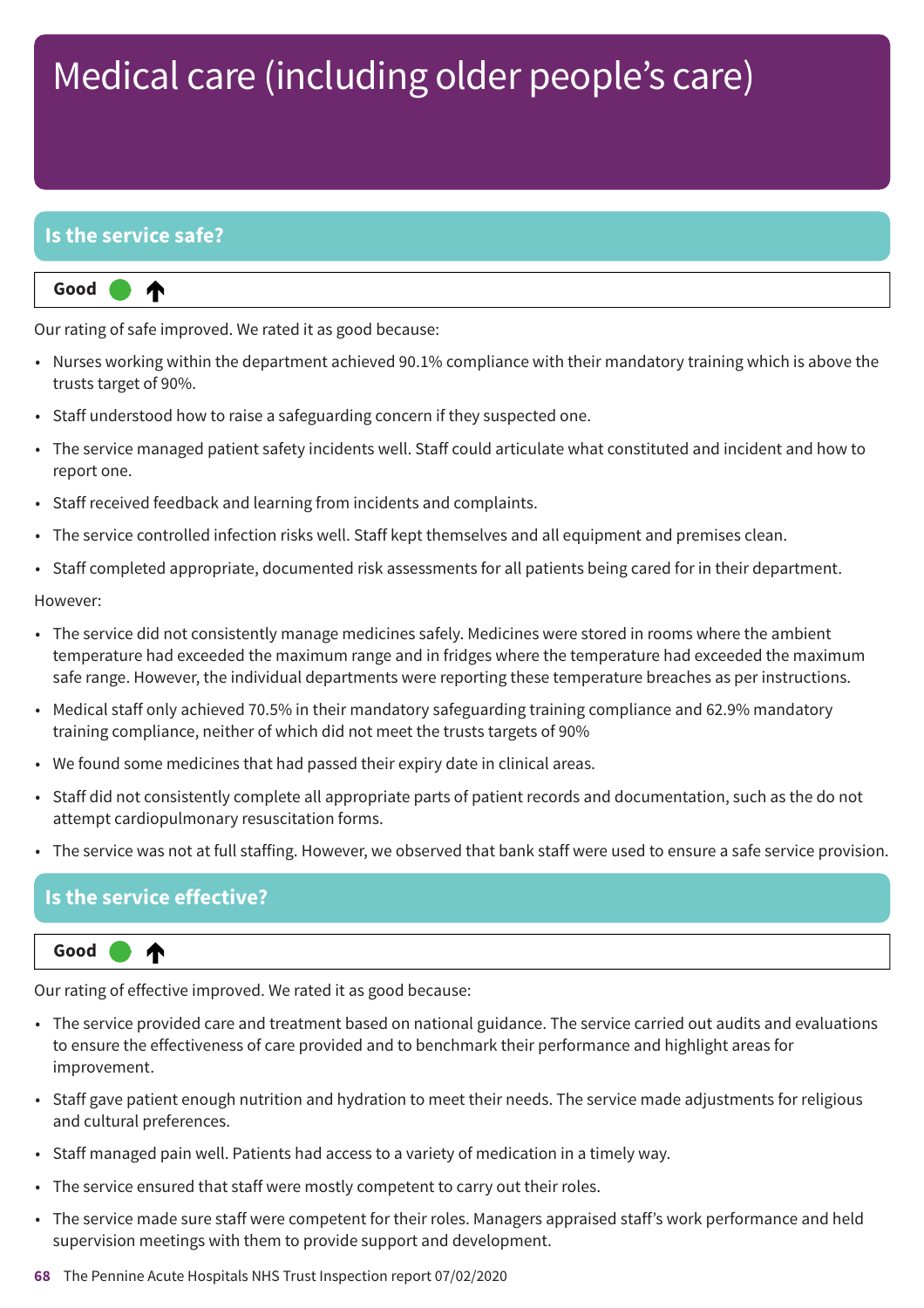- Staff of differing professions worked together for the benefits of optimised patient care.
- Medicines services were available at North Manchester seven days per week, 24 hours per day.
- Staff understood their roles and responsibilities under the Mental Health Act 1983 and the Mental Capacity Act 2005.

### **Is the service caring?**



Our rating of caring stayed the same. We rated it as good because:

- Staff cared for patients and their families with compassion. Feedback and observations confirmed that staff treated them well, with kindness and compassion. Patients and their relatives said, "the staff are really lovely; ready to do anything for you and so kind".
- Staff provided emotional support to patients and their relatives to minimise their distress.
- Staff involved patients and their relatives in decisions about their care and treatment. We observed staff interacting positively and compassionately with patients and their relatives.

#### **Is the service responsive?**

₳ **Up one rating Good –––**

Our rating of responsive improved. We rated it as good because:

- The service planned and provided services to meet the needs and wishes of the local population and the wider geographical area.
- The service took account of people's individual needs and tailored extra specialist support where required.
- Patients were able to access the service as and when they needed.
- The service treated complaints and concerns seriously, investigated them appropriately and shared lessons learnt with staff and, if appropriate, made changes to practices to improve care provision.

### **Is the service well-led?**



Our rating of well-led improved. We rated it as good because:

- Managers at all levels of the department had the correct skills and abilities to run a service providing high-quality sustainable care.
- The service had a vision for what it wanted to achieve and a strategy to achieve it.
- Managers across the service promoted a culture which supported and valued its staff, creating a sense of common purpose based on shared values.
- The service used a systematic approach to continually monitor and improve the quality of care provision within the department.
- **69** The Pennine Acute Hospitals NHS Trust Inspection report 07/02/2020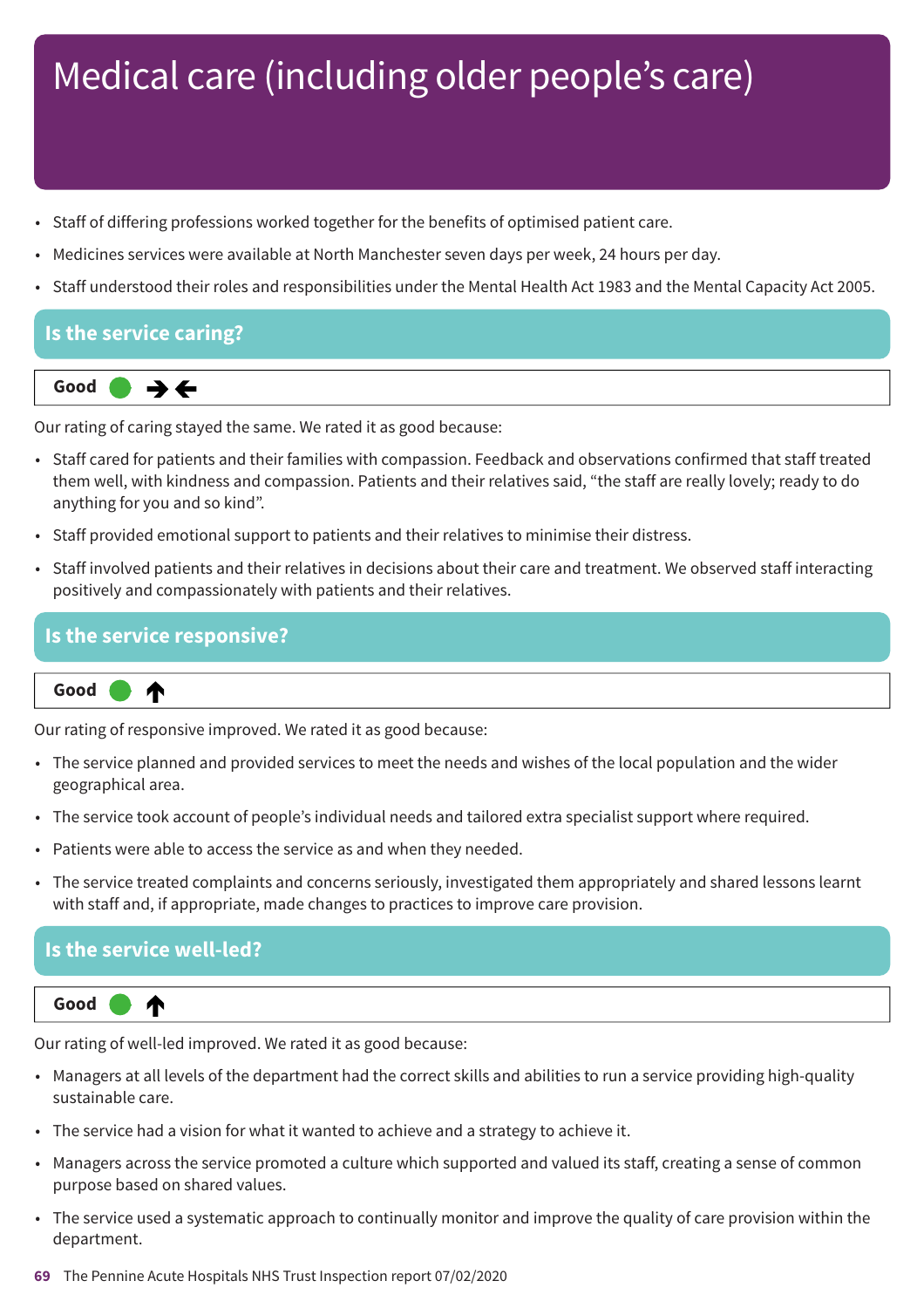- The service had effective systems and processes to identify, report and monitor risks.
- The service collated, analysed, managed and used information well to support all of its activities.
- The senior leaders in the department engaged well with their staff.

### Areas for improvement

We found areas for improvement in this service. See the Areas for Improvement section in our provider report.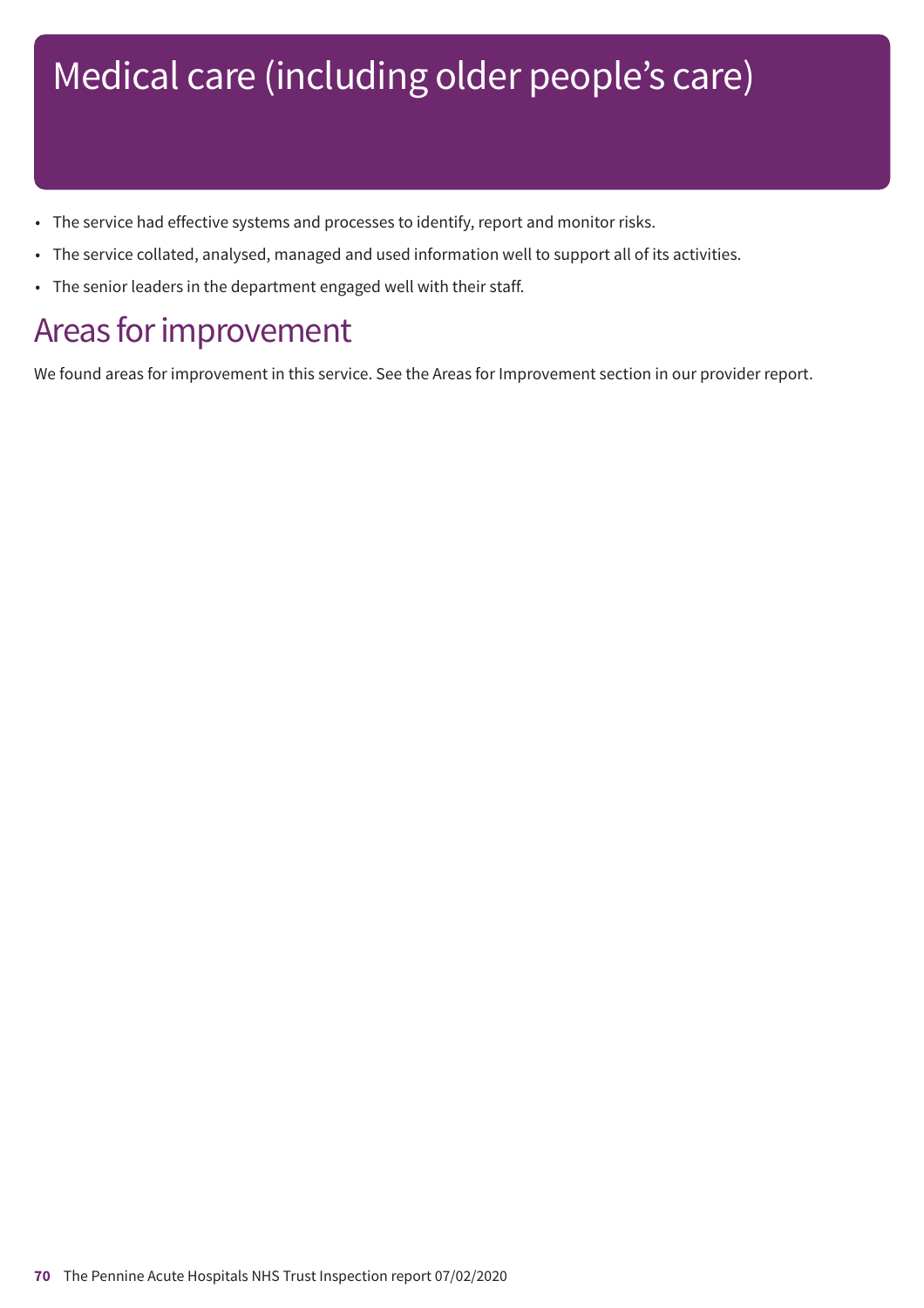

## Key facts and figures

North Manchester General Hospital provides general surgery, urology, breast (including gender re-assignment), oralmaxilla-facial, dental, head & neck, and orthopaedic trauma and elective surgical services in a mixture of longer stay and short-stay (six day) wards. There is also a Day Surgery Unit, Surgical Admissions Unit and an Endoscopy Unit.

*(Source: Routine Provider Information Request (RPIR) Acute)*

The trust has four main operating theatres covering across four sites:

- Fairfield General Hospital: Elective and non-elective services with a central hub for non-elective ear nose & throat, gynaecology and adult surgery.
- North Manchester General Hospital: elective and emergency theatre services. 13 operating theatres located across four areas of the site covering trauma, emergency surgery, surgery, urology, breast, oral and maxillofacial, general surgery, orthopaedics, ear nose & throat.
- Royal Oldham Hospital: Elective and emergency theatre complex.
- Rochdale Infirmary: Mixed surgery including urology, plastics, orthopaedic and general surgery. (22 beds).

North Manchester General Hospital has the following surgical wards: Wards F6, F5, F3, I5, D5, D6, C3 and C4. The trust did not submit the number of beds on each of these wards within the data submission.

*(Source: Routine Provider Information Request (RPIR) – Sites tab)*

The trust had 57,023 surgical admissions from February 2018 to January 2019. Emergency admissions accounted for 17,905 (31.4%), 32,974 (57.9%) were day case, and the remaining 6,144 (10.8 %) were elective.

#### *(Source: Hospital Episode Statistics)*

The inspection took place between 10 and 12 September 2019 and was unannounced. The inspection team comprised an inspection team lead, an assistant inspector, a medicines inspector and a specialist advisor.

We looked at most of the surgical wards and theatres. We spoke to 15 patients and 30 members of staff of different levels. We looked at 15 patient records and observed patient care and staff meetings.

### **Summary of this service**

Our rating of this service improved. We rated it as good because:

- Staff understood how to protect patients from abuse and the service worked well with other agencies to do so.
- Staff kept detailed records of patients' care and treatment. Staff completed and updated risk assessments for each patient and removed or minimised risks.
- The service had enough medical, nursing and support staff with the right qualifications, skills, training and experience to keep patients safe from avoidable harm and to provide the right care and treatment.
- The service provided care and treatment based on national guidance and evidence-based practice. Staff assessed and monitored patients regularly to see if they were in pain and gave pain relief in a timely way.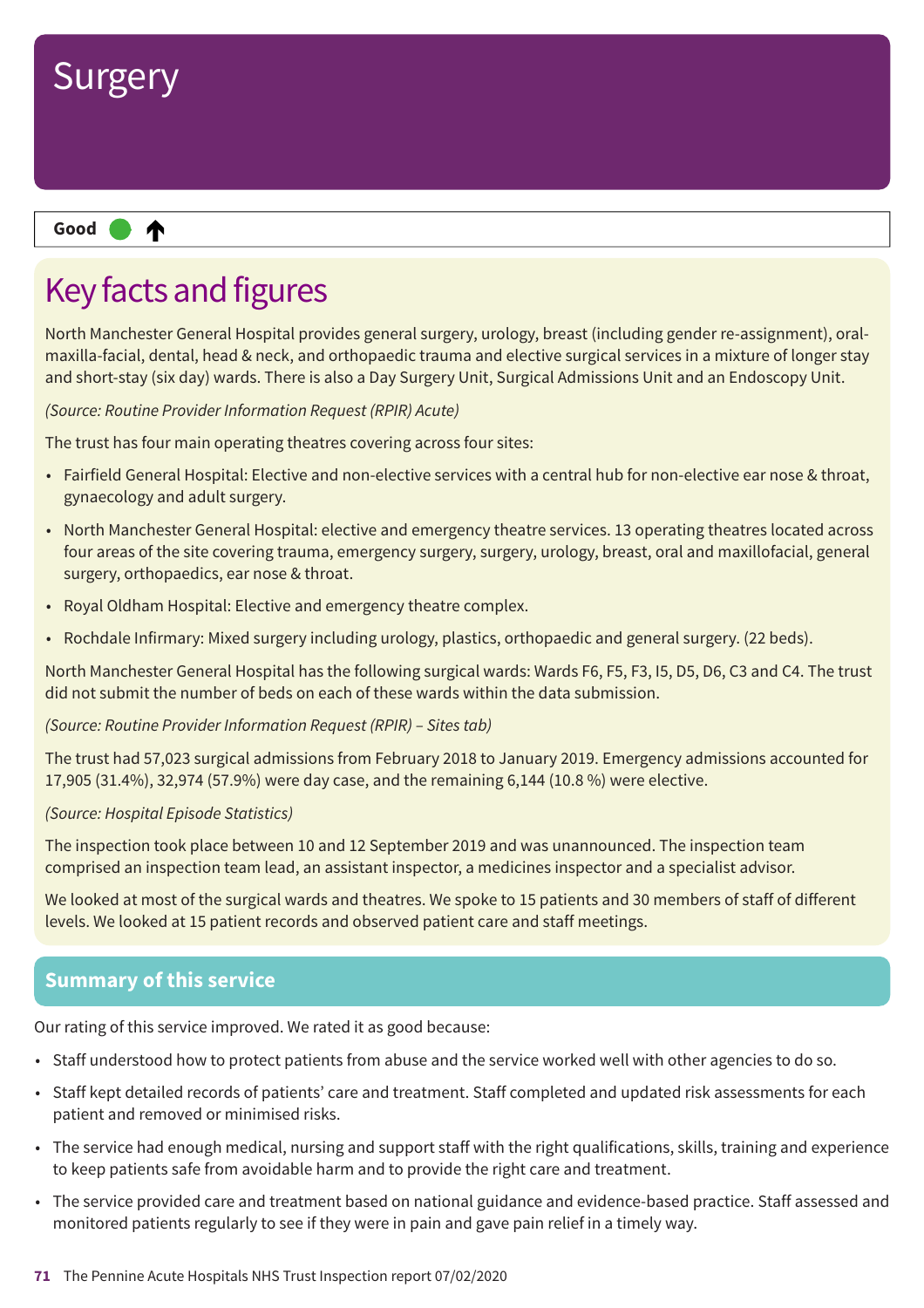- Cancer waiting times were improving across the service.
- Staff treated patients with compassion and kindness, supported their emotional needs, and included them in decisions about their care and treatment.
- Leaders had the skills and abilities to run the service. They had a vision of what they wanted to achieve and a strategy to do so, and they operated effective governance structures.

However,

- The trust did not have a policy to manage post-operative nausea and sickness.
- From February 2018 to January 2019, all patients had a higher than expected risk of emergency readmission for elective admissions when compared to the England average.
- Five out of seven specialties were below the England average for referral to treatment times. The trust was engaged in activities to improve, but this had not yet had full impact on the service.

### **Is the service safe?**



Our rating of safe improved. We rated it as good because:

- Staff understood how to protect patients from abuse and the service worked well with other agencies to do so. Staff had training on how to recognise and report abuse and they knew how to apply it.
- The service controlled infection risk well. The service used systems to identify and prevent surgical site infections. Staff used equipment and control measures to protect patients, themselves and others from infection. They kept equipment and the premises visibly clean.
- The design, maintenance and use of facilities, premises and equipment kept people safe. Staff were trained to use them. Staff managed clinical waste well.
- Staff completed and updated risk assessments for each patient and removed or minimised risks. Staff identified and quickly acted upon patients at risk of deterioration.
- The service had enough medical, nursing and support staff with the right qualifications, skills, training and experience to keep patients safe from avoidable harm and to provide the right care and treatment. Managers regularly reviewed and adjusted staffing levels and skill mix, and gave bank and agency staff a full induction.
- Staff kept detailed records of patients' care and treatment. Records were clear, up-to-date, stored securely and easily available to all staff providing care.
- The service managed patient safety incidents well. Staff recognised and reported incidents and near misses. Managers investigated incidents and shared lessons learned with the whole team and the wider service. When things went wrong, staff apologised and gave patients honest information and suitable support. Managers ensured that actions from patient safety alerts were implemented and monitored.
- The service used monitoring results well to improve safety. Staff collected safety information and shared it with staff, patients and visitors.

- The service did not always meet its own target for the provision of mandatory training.
- **72** The Pennine Acute Hospitals NHS Trust Inspection report 07/02/2020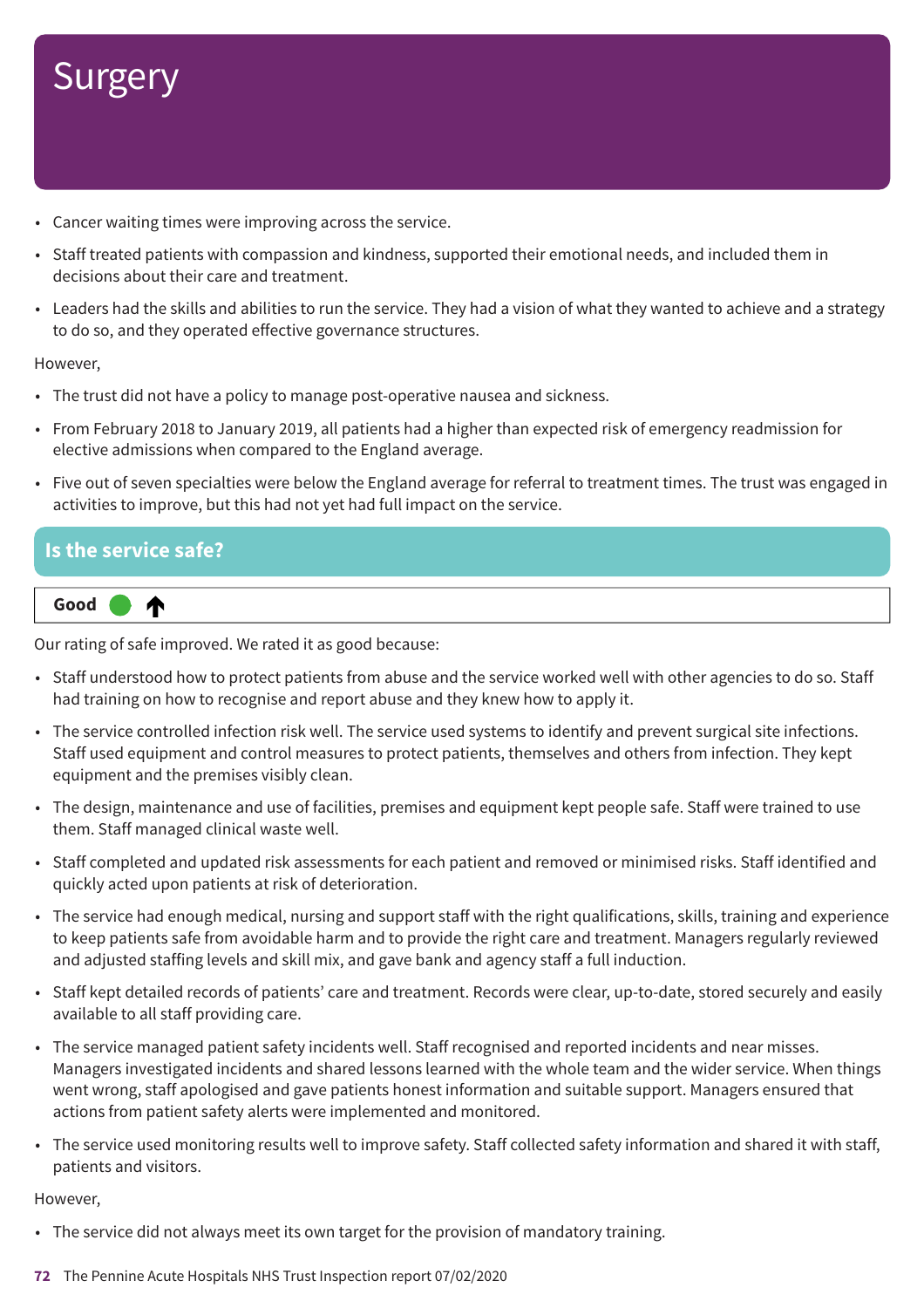## **Surgery**

- Fire exits on some wards were not always clutter free. We raised this with managers who addressed this immediately.
- Medicine reconciliation rates were low. Medicine fridge and room temperatures had consistently been out of range in the surgical assessment unit.

#### **Is the service effective?**

⋔



Our rating of effective improved. We rated it as good because:

- The service provided care and treatment based on national guidance and evidence-based practice. Staff managed the service in accordance with national guidelines and professional guidance.
- Staff gave patients enough food and drink to meet their needs and improve their health. They used special feeding and hydration techniques when necessary. Staff followed national guidelines to make sure patients fasting before surgery were not without food for long periods. The service made adjustments for patients' religious, cultural and other needs.
- Staff assessed and monitored patients regularly to see if they were in pain and gave pain relief in a timely way. They supported those unable to communicate using suitable assessment tools and gave additional pain relief to ease pain.

However,

- The trust did not have a policy to manage post-operative nausea and sickness.
- From February 2018 to January 2019, all patients had a higher than expected risk of emergency readmission for elective admissions when compared to the England average.
- There was evidence that the two-tier system for mental capacity assessments was not always working effectively. Staff were confused about its application.

#### **Is the service caring?**



Our rating of caring stayed the same. We rated it as good because:

- Staff treated patients with compassion and kindness, respected their privacy and dignity, and took account of their individual needs.
- Staff provided emotional support to patients, families and carers to minimise their distress. They understood patients' personal, cultural and religious needs.
- Staff supported and involved patients, families and carers to understand their condition and make decisions about their care and treatment.

#### **Is the service responsive?**

**Downloaf Bouldings Requires improvement** 

Our rating of responsive went down. We rated it as requires improvement because:

 $\mathbf{L}$ 

**73** The Pennine Acute Hospitals NHS Trust Inspection report 07/02/2020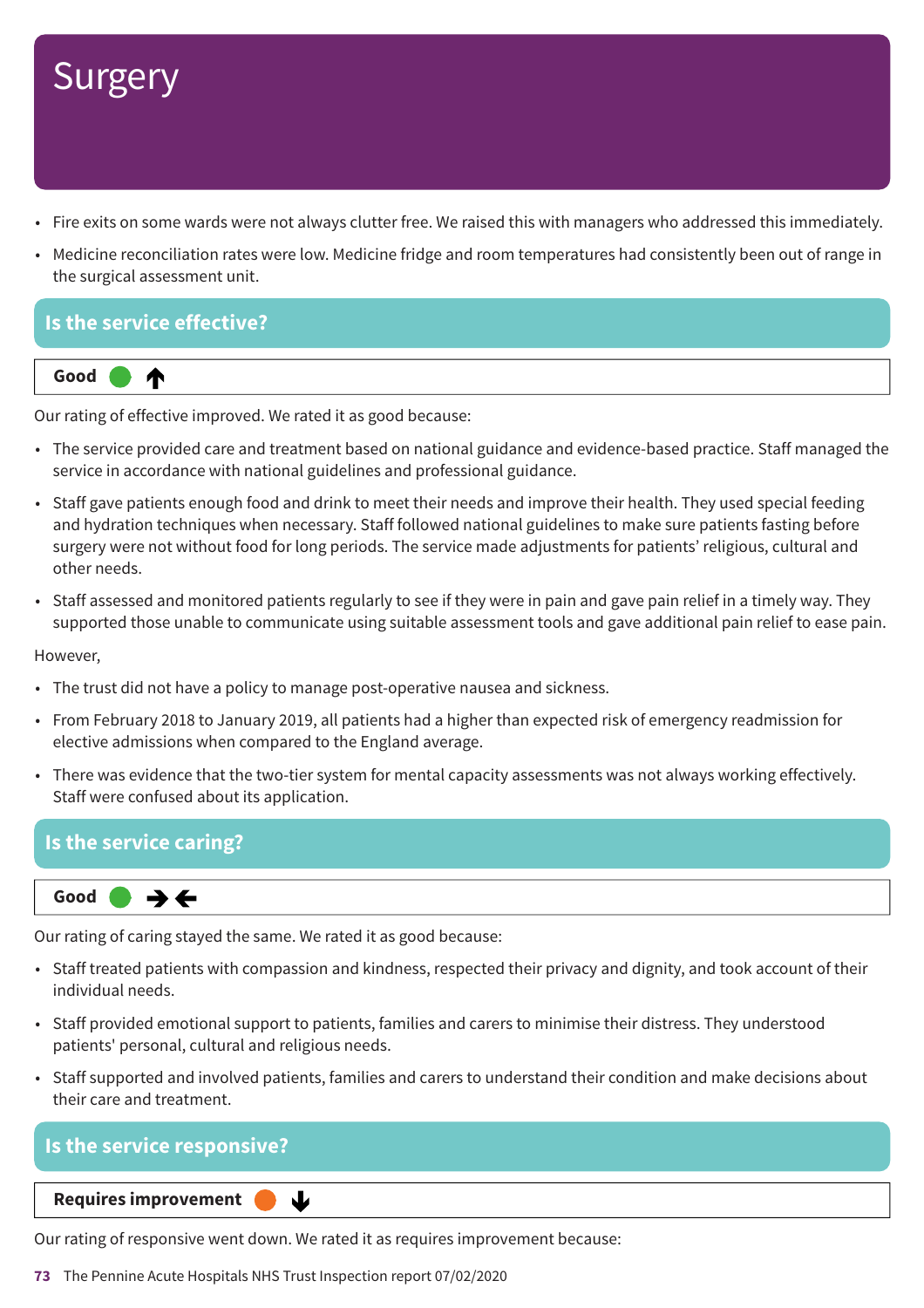## Surgery

• Five out of seven specialties were below the England average for referral to treatment times. The trust was engaged in activities to improve, but this had not yet had full impact on the service.

**However** 

- The service planned and provided care in a way that met the needs of local people and the communities served. It also worked with others in the wider system and local organisations to plan care.
- The service was inclusive and took account of patients' individual needs and preferences. Staff made reasonable adjustments to help patients access services. They coordinated care with other services and providers.
- Cancer waiting times were improving across the service.

#### **Is the service well-led?**



Our rating of well-led stayed the same. We rated it as good because:

- Leaders had the skills and abilities to run the service. They understood and managed the priorities and issues the service faced. They were visible and approachable in the service for patients and staff. They supported staff to develop their skills and take on more senior roles.
- The service had a vision for what it wanted to achieve and a strategy to turn it into action, developed with all relevant stakeholders. The vision and strategy were focused on sustainability of services and aligned to local plans within the wider health economy. Leaders and staff understood and knew how to apply them and monitor progress.
- Staff felt respected, supported and valued. They were focused on the needs of patients receiving care. The service promoted equality and diversity in daily work and provided opportunities for career development. The service had an open culture where patients, their families and staff could raise concerns without fear.
- Leaders operated effective governance processes, throughout the service and with partner organisations. Staff at all levels were clear about their roles and accountabilities and had regular opportunities to meet, discuss and learn from the performance of the service.
- Leaders and teams used systems to manage performance effectively. They identified and escalated relevant risks and issues and identified actions to reduce their impact. They had plans to cope with unexpected events. Staff contributed to decision-making to help avoid financial pressures compromising the quality of care.
- The service collected reliable data and analysed it. Staff could find the data they needed, in easily accessible formats, to understand performance, make decisions and improvements. The information systems were integrated and secure. Data or notifications were consistently submitted to external organisations as required.
- Leaders and staff actively and openly engaged with patients, staff, equality groups, the public and local organisations to plan and manage services. They collaborated with partner organisations to help improve services for patients.
- All staff were committed to continually learning and improving services. They had a good understanding of quality improvement methods and the skills to use them. Leaders encouraged innovation and participation in research.

#### However,

• The pace of change was slow. At the last inspection we found issues with the quality of mental capacity assessments and do not attempt cardiopulmonary resuscitation forms, and this had not improved.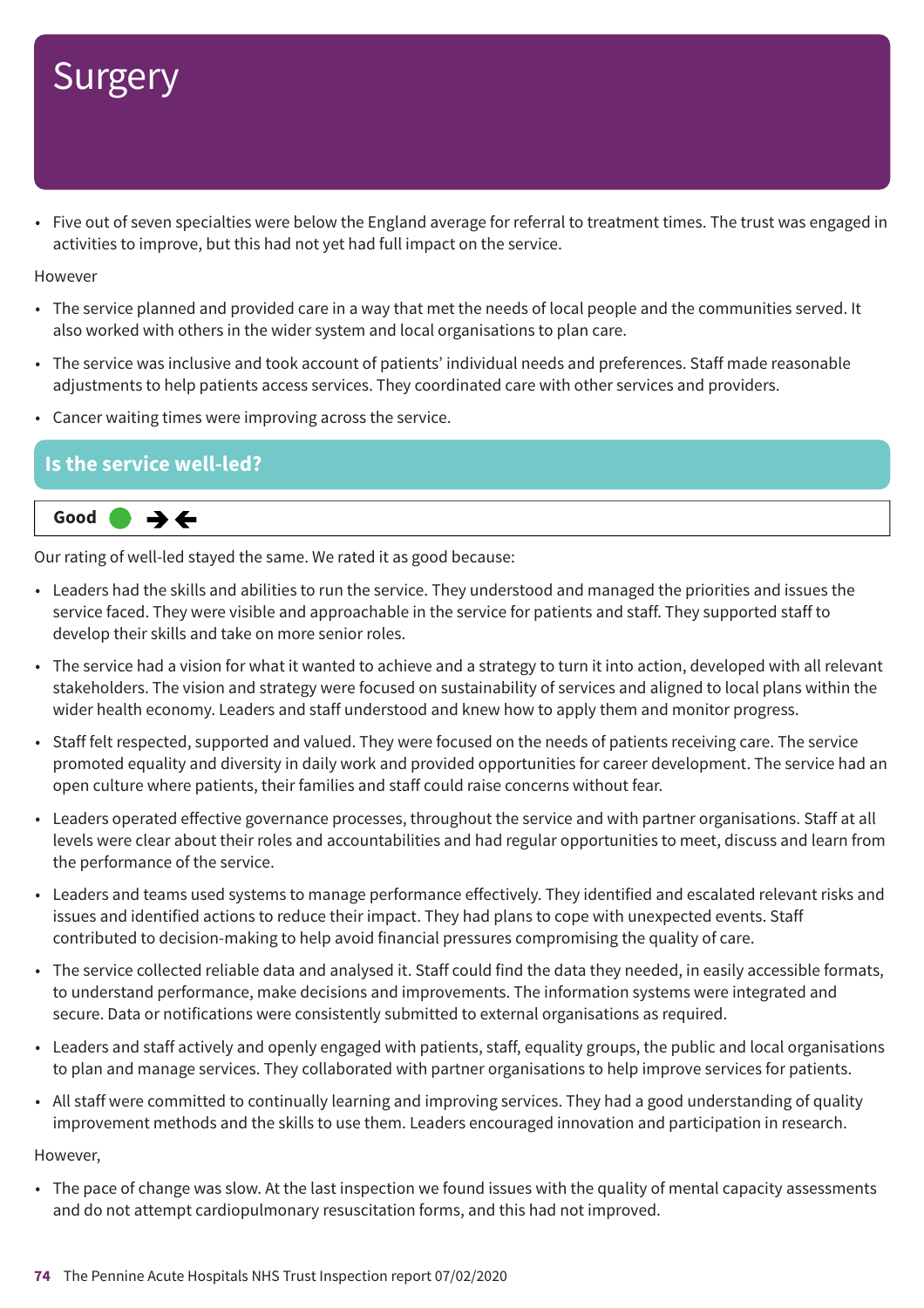### Areas for improvement

We found areas for improvement in this service. See the Areas for Improvement section in our provider report.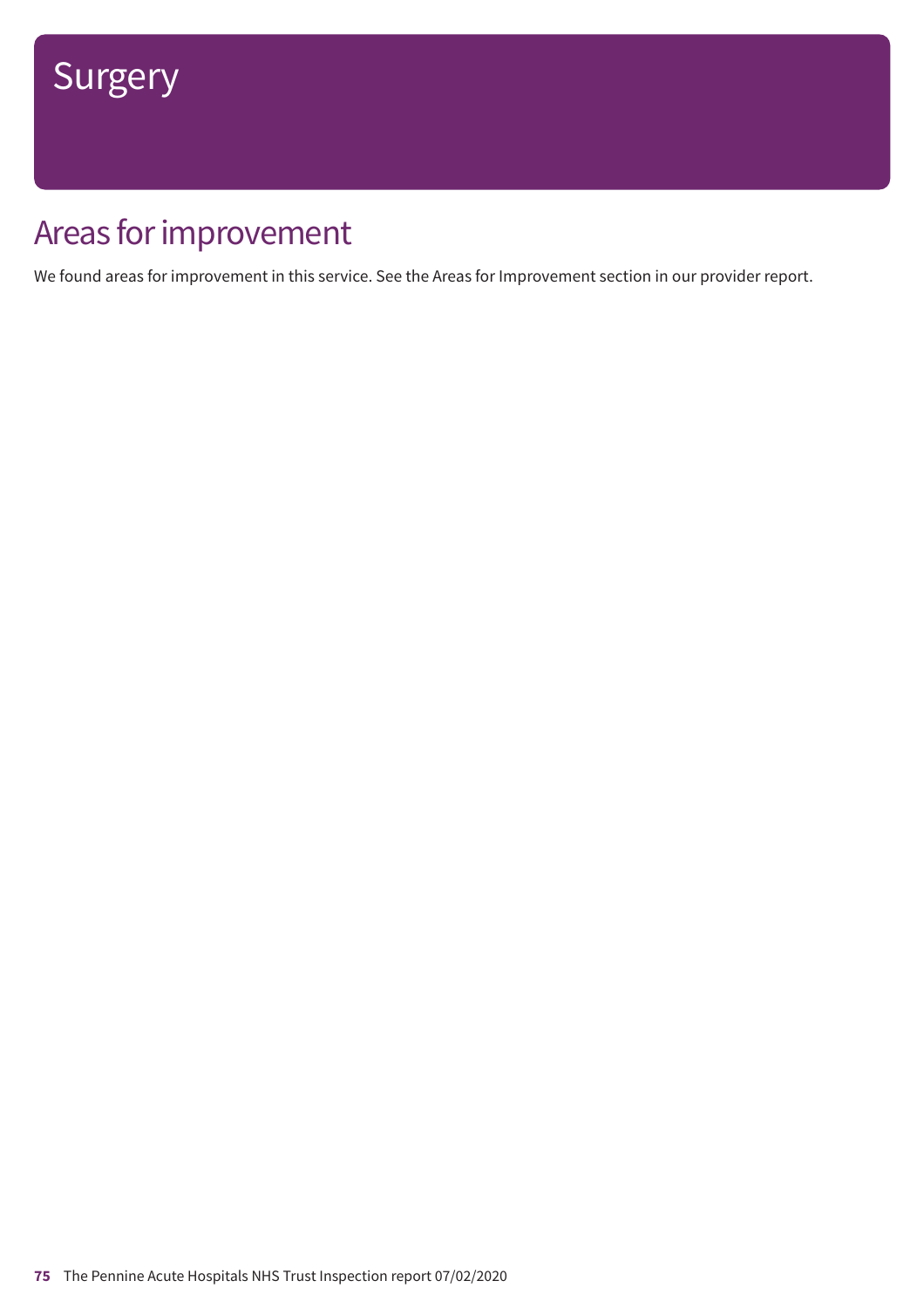### **Letter Cone Extending**

### Key facts and figures

The specialist palliative care team provides services across all three of the trust's care organisations. The service supports patients with life-limiting illnesses and is based on a multi-disciplinary model of care.

The end of life care team covers all Pennine acute care organisations. The service aims to improve end of life care practices across the trust and implement standards that have measurable outcomes, to give the best quality of care and compassion to each patient at end of life.

End of life care encompasses all care given to patients who are approaching the end of their life and following death. It may be given on any ward or within any service in a trust. It includes aspects of essential nursing care, specialist palliative care, spiritual care, and bereavement support and mortuary services.

The trust had 2,558 deaths from February 2018 to January 2019.

Our inspection was unannounced. During our inspection we reviewed the records of three patients who were receiving end of life care and reviewed two completed do not attempt resuscitation forms. We spoke with 27 staff across all disciplines, including members of the management team; medical, nursing and healthcare assistant staff; chaplains; bereavement nurses; and mortuary staff.

#### **Summary of this service**

Our rating of this service improved. We rated it as outstanding because:

- Patients and families were truly respected and valued as individuals and empowered as partners in their care, practically and emotionally, by an exceptional and distinctive service. Staff consistently went the extra mile to ensure that patients received individualised care that took account of their needs and preferences in the last days and hours of their lives and that their relatives were supported practically and emotionally.
- Services were tailored to meet the needs of individual people and delivered in a way to ensure flexibility and choice. Staff actively engaged with local patient groups and communities to tailor services to meet their needs. Decisions which affected the service were made with patients and their families at the centre.
- The service had enough staff to care for patients and keep them safe. Staff had training in key skills and understood how to protect patients from abuse. The service controlled infection risk well. Staff assessed risks to patients, acted on them and kept good care records. They managed medicines well. The service managed safety incidents well and learned lessons from them.
- Staff provided good care and treatment, gave patients enough to eat and drink, and gave them pain relief when they needed it. Managers monitored the effectiveness of the service and made sure staff were competent. Staff worked well together for the benefit of patients, supported them to make decisions about their care, and had access to good information. Key services were available seven days a week.
- Services were delivered flexibly and were accessible to people when they needed it. There was a bereavement nurse working within the local coroner's office to provide bereavement advice and support to people who would otherwise have to actively seek this out themselves.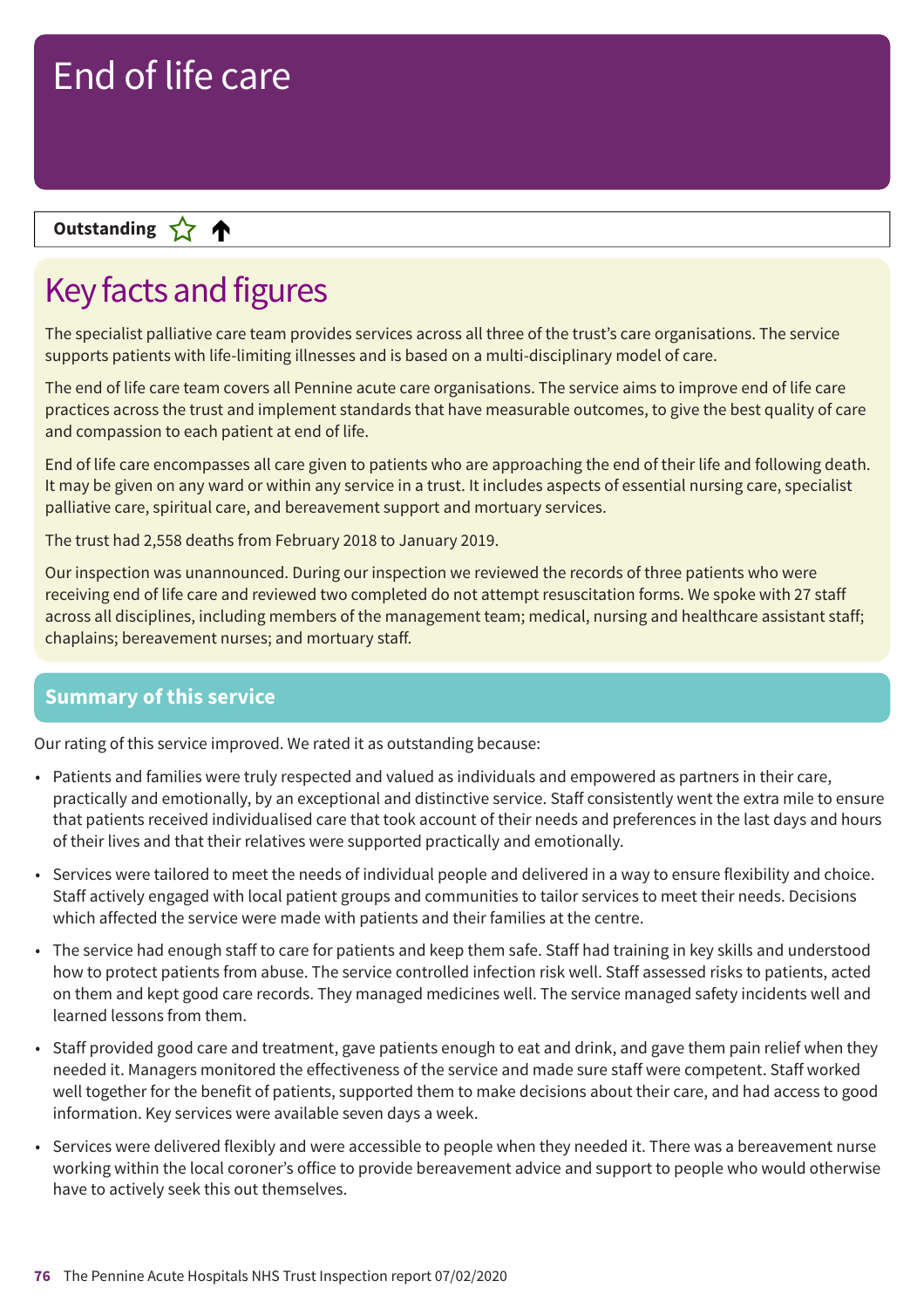• Leaders had an inspiring shared purpose and strived to deliver and motivate staff to succeed. Staff understood the service's vision and values, and how to apply them in their work. Staff felt respected, supported and valued. They were focused on the needs of patients receiving care. Staff were clear about their roles and accountabilities. The service engaged well with patients and the community to plan and manage services and all staff were committed to improving services continually.

#### **Is the service safe?**



- •
- Our rating of safe stayed the same. We rated it as good because:
- The service provided mandatory training in key skills to all staff and made sure everyone completed it.
- Staff understood how to protect patients from abuse and the service worked well with other agencies to do so. Staff had training on how to recognise and report abuse and they knew how to apply it.
- Staff used infection control measures when transporting patients after death.
- The design, maintenance and use of facilities, premises and equipment kept people safe. Staff were trained to use them.
- Staff completed and updated risk assessments for each patient taking into account patients who were deteriorating and in the last days or hours of their life.
- The service had enough nursing and support staff with the right qualifications, skills, training and experience to provide high quality end of life care.
- There was a specialist palliative care consultant working within the hospital.
- Staff kept detailed records of patients' care and treatment. Records were clear, up-to-date, stored securely and easily available to all staff providing care.
- The service used systems and processes to safely prescribe, administer and record the use of medicines.
- The service managed patient safety incidents well. Staff recognised and reported incidents and near misses. Managers investigated incidents and shared lessons learned with the whole team and the wider service. When things went wrong, staff apologised and gave patients honest information and suitable support.

#### **Is the service effective?**



Our rating of effective improved. We rated it as good because:

- The service provided care and treatment based on national guidance and evidence-based practice. Managers checked to make sure staff followed guidance. Staff protected the rights of patients subject to the Mental Health Act 1983.
- Staff gave patients enough food and drink to meet their needs. They used special feeding and hydration techniques when necessary. The service made adjustments for patients' religious, cultural and other needs.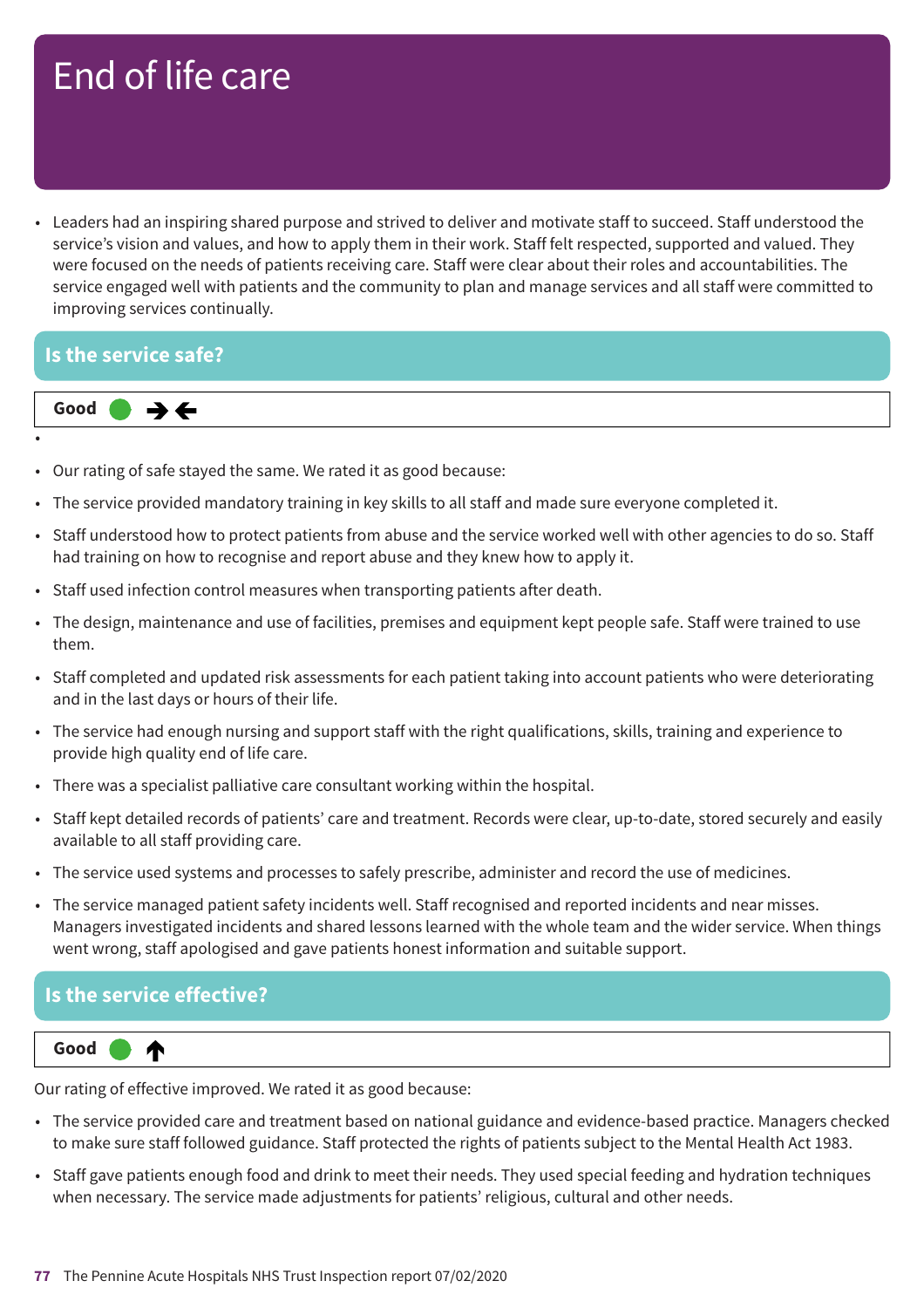- Staff assessed and monitored patients regularly to see if they were in pain, and gave pain relief in a timely way. They supported those unable to communicate using suitable assessment tools and gave additional pain relief to ease pain.
- Staff monitored the effectiveness of care of patients at end of life and their families. Managers used the findings to make improvements to the service.
- The service made sure staff were competent for their roles. Managers appraised staff's work performance and held supervision meetings with them to provide support and development.
- Doctors, nurses and other healthcare professionals worked together as a team to benefit patients. They supported each other to provide good care.
- Key services were available seven days a week to support timely patient care.
- Staff gave patients practical support to help them live well until they died.
- Staff supported patients to make informed decisions about their care and treatment. They followed national guidance to gain patients' consent. They knew how to support patients who lacked capacity to make their own decisions or were experiencing mental ill health.

#### **Is the service caring?**

**Letter Cone Extending** 

Our rating of caring improved. We rated it as outstanding because:

- There was a strong, visible person-centred culture. Staff were highly motivated and inspired to offer care that was kind and promoted people's dignity.
- Staff always treated patients and relatives with compassion and kindness, respected their privacy and dignity, and took account of their individual needs.
- Staff provided emotional support to patients, families and carers to minimise their distress.
- Staff recognised and respected the totality of people's needs. They always took people's personal, cultural, social and religious needs into account, and found innovative ways to meet them.
- People's emotional and social needs were seen as being as important as their physical needs.
- Staff supported and involved patients, families and carers to understand their condition and make decisions about their care and treatment.
- Staff were able to provide numerous examples of where they had gone the extra mile to ensure patients' needs were met in the last days and hours of their lives. This was part of the day to day provision of end of life care such that outstanding care had become the expected standard.

#### **Is the service responsive?**

**Dutstanding** 

Our rating of responsive improved. We rated it as outstanding because:

- The service planned and provided care in a way that met the needs of local people and the communities served. It also worked with others in the wider system and local organisations to plan care.
- **78** The Pennine Acute Hospitals NHS Trust Inspection report 07/02/2020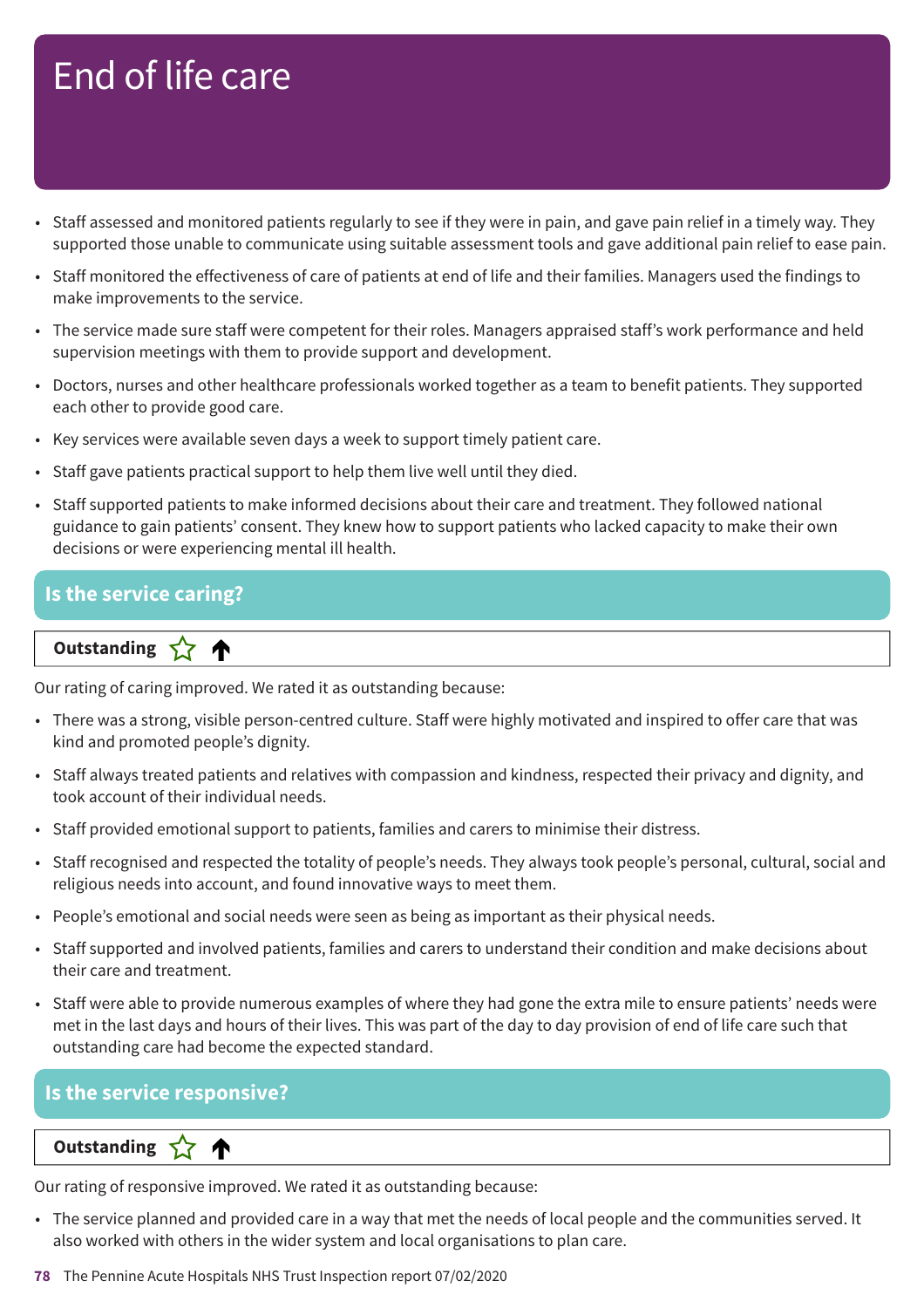- Facilities and premises were innovative and met the needs of a range of people who used the service. The hospital had the Swan suite; this was a quiet room located opposite the bereavement office on the ground floor of the hospital where relatives could receive bereavement support.
- The service was inclusive and took account of patients' individual needs and preferences. Staff made reasonable adjustments to help patients access services. They coordinated care with other services and providers.
- Staff in the service took a proactive approach, and encouraged other ward nursing and medical staff, to understanding the needs and preferences of different groups of people and to delivering care in a way that met those needs, which is accessible and promotes equality. This included people with protected characteristics under the Equality Act, people who may be approaching the end of their life, and people who are in vulnerable circumstances or who had complex needs.
- The service's staff had an engrained philosophy to make things happen for end of life care patients. Ward staff were encouraged to 'break the rules that don't exist' to make patients' final days and hours as compassionate, caring and individual as possible.
- Patients could access the specialist palliative care service when they needed it. Waiting times from referral to achievement of preferred place of care and death were in line with good practice. There were processes in place to ensure a rapid discharge when needed.
- The service was taking part in a pilot which placed a bereavement nurse in the local coroner's office so that bereaved relatives could access support even when their loved one had died outside of hospital.
- It was easy for people to give feedback and raise concerns about care received. The service treated concerns and complaints seriously, investigated them and shared lessons learned with all staff.

#### **Is the service well-led?**



Our rating of well-led stayed the same. We rated it as good because:

- Leaders had the integrity, skills and abilities to run the service. They understood and managed the priorities and issues the service faced. They were visible and approachable in the service for patients and staff.
- The service had a vision for what it wanted to achieve and a strategy to turn it into action, developed with all relevant stakeholders. The vision and strategy were focused on sustainability of services and aligned to local plans within the wider health economy. Leaders and staff understood and knew how to apply them and monitor progress.
- Staff felt respected, supported and valued. They were focused on the needs of patients receiving care. The service promoted equality and diversity in daily work, and provided opportunities for career development. The service had an open culture where patients, their families and staff could raise concerns without fear.
- Leaders operated effective governance processes, throughout the service and with partner organisations. Staff at all levels were clear about their roles and accountabilities and had regular opportunities to meet, discuss and learn from the performance of the service.
- Leaders and teams used systems to manage performance effectively. They identified and escalated relevant risks and issues and identified actions to reduce their impact. They had plans to cope with unexpected events. Staff contributed to decision-making to help avoid financial pressures compromising the quality of care.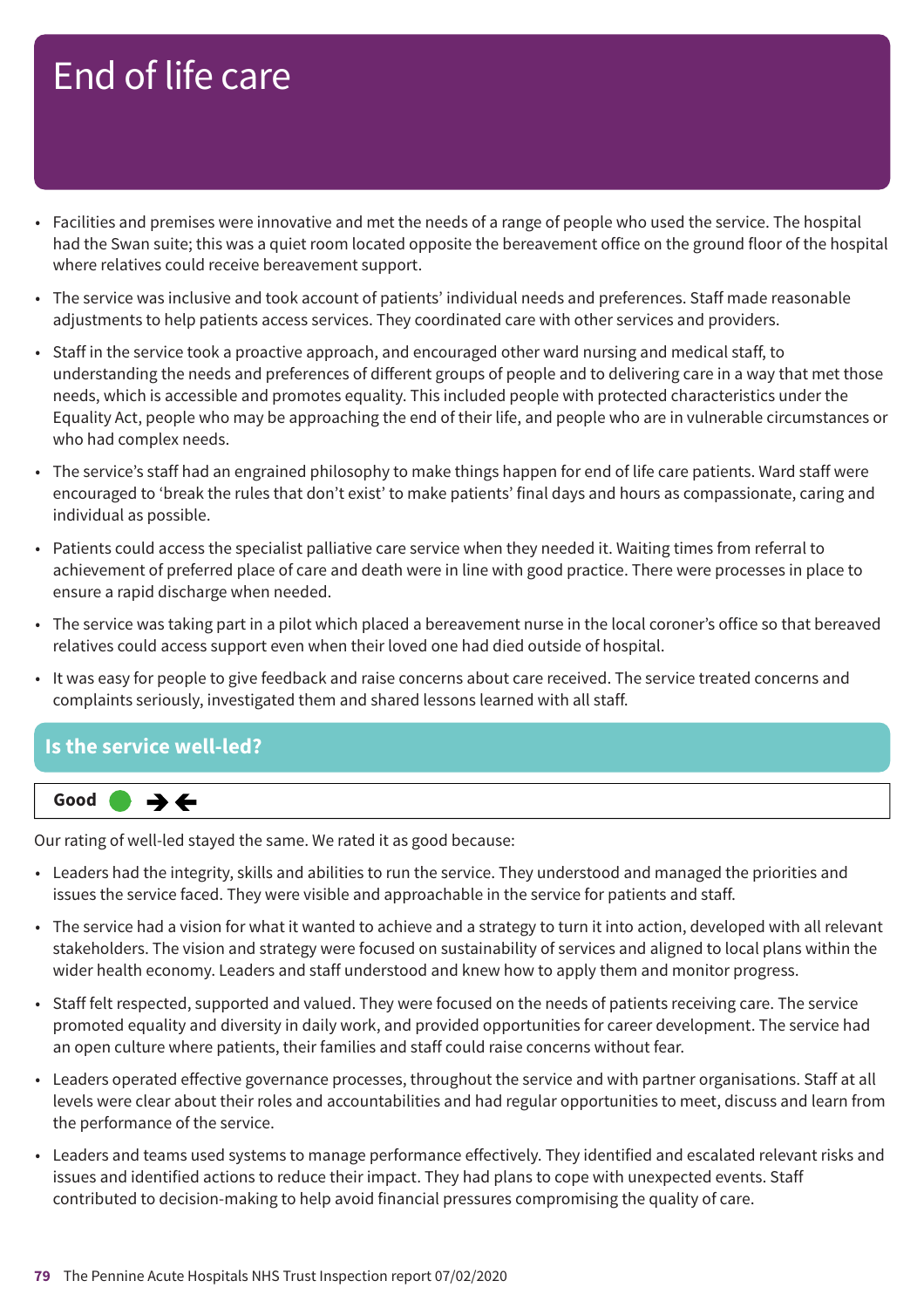- The service collected reliable data and analysed it. Staff could find the data they needed, in easily accessible formats, to understand performance, make decisions and improvements. The information systems were integrated and secure. Data or notifications were consistently submitted to external organisations as required.
- Leaders and staff actively and openly engaged with patients, staff, equality groups, the public and local organisations to plan and manage services. They collaborated with partner organisations to help improve services for patients.
- All staff were committed to continually learning and improving services. They had a good understanding of quality improvement methods and the skills to use them. Leaders encouraged innovation and participation in research.

### **Outstanding practice**

We found examples of outstanding practice in this service. See the Outstanding practice section in our provider report.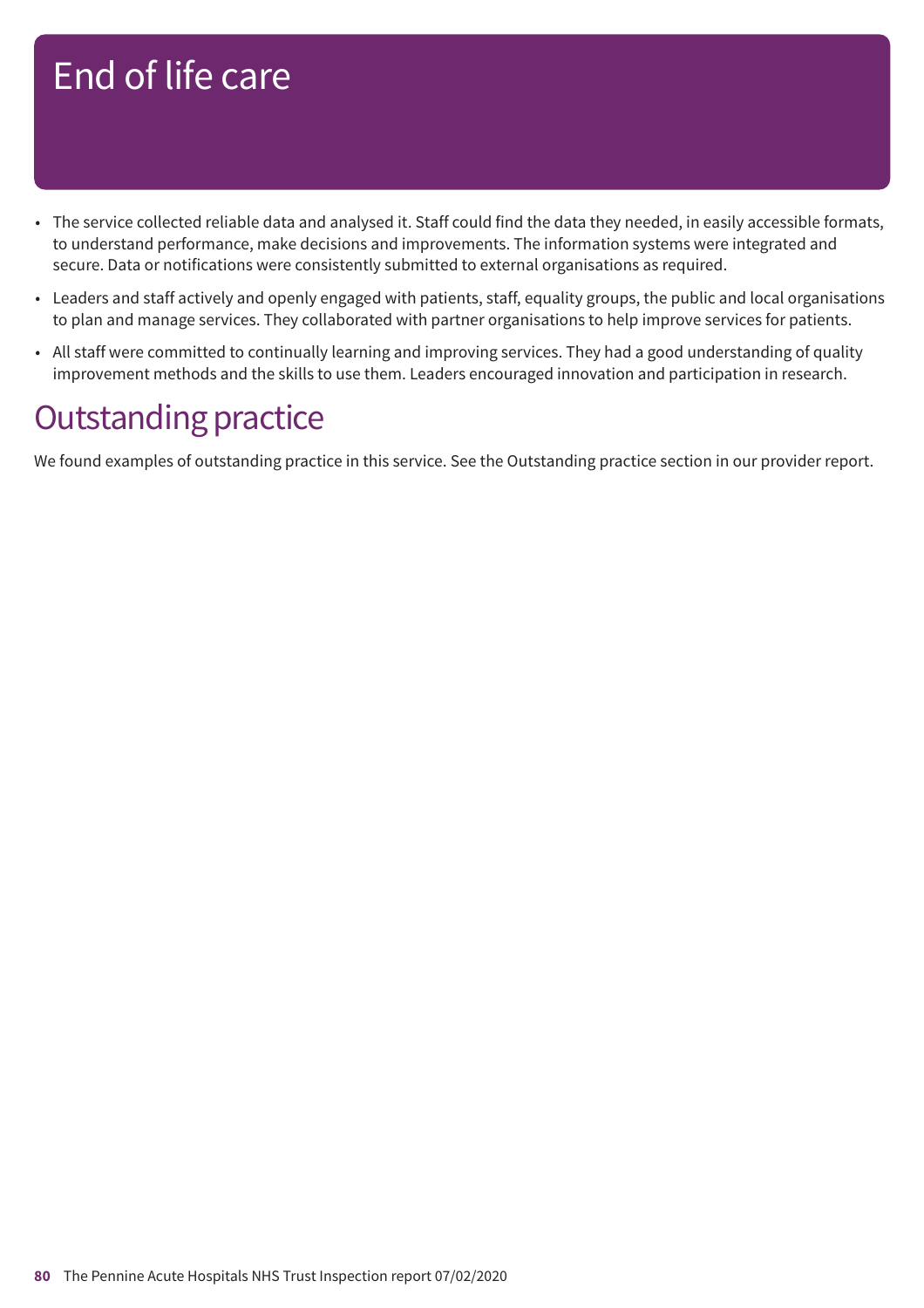

# Rochdale Infirmary

Whitehall Street Rochdale Lancashire OL12 0NB Tel: 01616240420 www.pat.nhs.uk

### Key facts and figures

Rochdale Infirmary is situated close to Rochdale town centre and lies 14 miles north east of Manchester. It is the smallest of the trust's four hospitals and forms part of the trust's Bury and Rochdale care organisation.

The urgent care centre provides non-emergency services to around 240,000 residents that live in the communities of Heywood, Middleton and Rochdale and is open 24 hours a day, seven days a week.

The hospital provides medical services including a programmed investigation unit providing medical day-case facilities which undertakes planned medical investigations and treatments for over 550 patients per month in 26 medical inpatient beds located across two wards.

In addition, medical services include two inpatient wards and an endoscopy department. The short stay clinical assessment unit (CAU) provides rapid assessment, diagnosis and treatment of patients with acute medical conditions. The unit has 16 inpatient beds and patients are referred by either general practitioners (GP) or from the urgent care centre or following transfer from other trust sites.

The Oasis Unit, a 10 bed specialist dementia ward, offers acute medical treatment to patients with a diagnosis of dementia or delirium.

The Rochdale endoscopy service is one of the four dedicated endoscopy units across the trust. The service provides a comprehensive range of diagnostic and therapeutic upper and lower GI endoscopy procedures. The endoscopy unit provides low risk endoscopy procedures to outpatients or inpatients in the event of an urgent scope being required. There are two endoscopy suites with a two-stage recovery area, the first stage containing nine recovery pods and a chaired area for second stage recovery.

Rochdale Infirmary provides elective 23-hour services for gynaecology, ophthalmology, vascular, endoscopy and pain management services, orthopaedic, urology, general surgery and plastics. The service currently operated five days per week with additional services made available. There is also a day case surgical and theatre ophthalmology suite.

The trust had 57,023 surgical admissions from February 2018 to January 2019. Emergency admissions accounted for 17,905 (31.4%), 32,974 (57.9%) were day case, and the remaining 6,144 (10.8 %) were elective.

We inspected urgent and emergency, medical and surgical services only during this visit.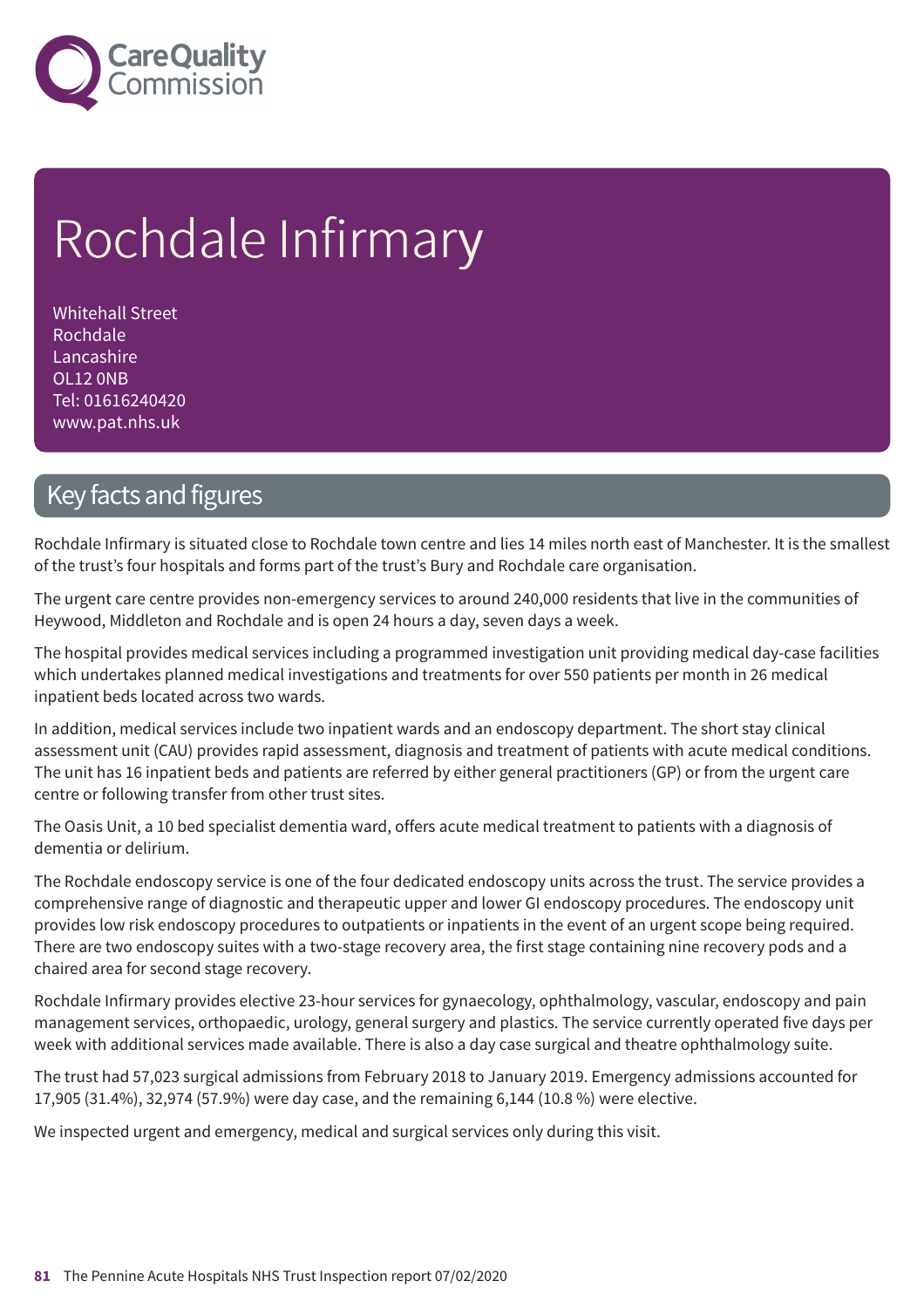# Summary of findings

### Summary of services at Rochdale Infirmary



Our rating of services stayed the same. We rated them as good.

A summary of our findings about this location appears in the overall summary of the provider report.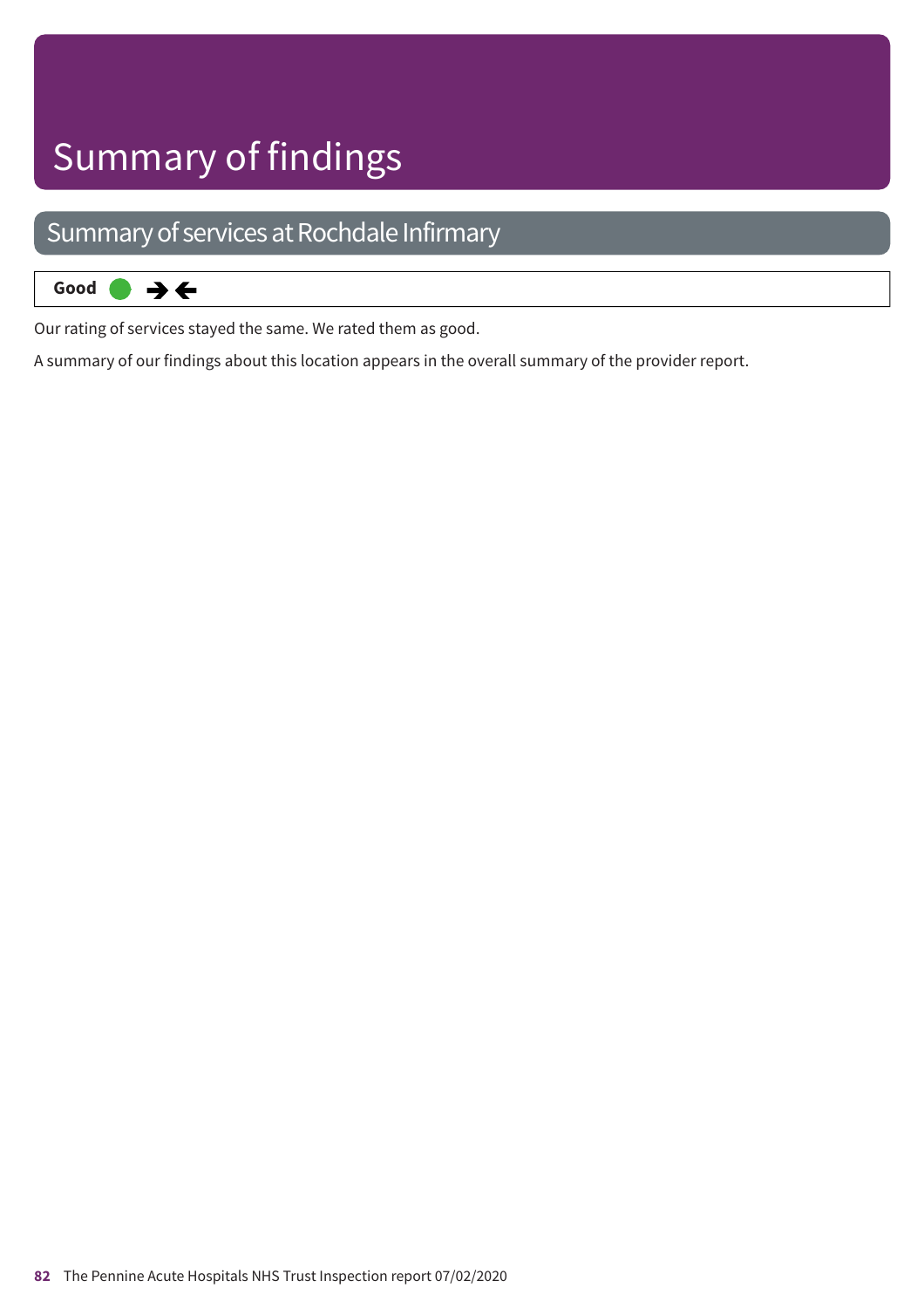#### ₳ **Up one rating Good –––**

### Key facts and figures

Rochdale Urgent Care Centre is part of The Pennine Acute Hospitals NHS Trust. The trust provides general and specialist hospital services to around 820,000 residents across the north east of Greater Manchester in Bury, Prestwich, North Manchester, Middleton, Heywood, Oldham, Rochdale and parts of East Lancashire.

The department provides non-emergency services to around 240,000 residents that live in the communities of Heywood, Middleton and Rochdale and is open 24 hours a day, seven days a week.

A variety of professions work within the urgent care centre including paramedics, GPs, nurses, nurse associates, and there are links with the local mental health services, community teams, the integrated neighbourhood teams for district nursing, social work, safeguarding and tissue viability services.

The department has separate waiting areas for adults and children. In the main area of the department there are seven designated adult cubicles, one of which is equipped to provide plastering services, one to take patient ECGs and one to provide resuscitation. There are four separate designated cubicles for children, each decorated with jungle animals by a local artist. A designated room is provided for the assessment and treatment of those people with poor mental health.

There is a room that can be used as an isolation room and as a minor injury treatment clinic, a well-equipped clinical education room, a staff hub office space, further staff areas and a room that is used for ophthalmology.

There is access to x-ray facilities between the hours of 8.30am and midnight seven days a week and there is an ophthalmology service which sees patients within normal working hours, however there is 24-hour on call access if needed.

We inspected this service on 5 September 2019. Our inspection was unannounced (staff did not know we were coming) to enable us to observe routine activity. The service was inspected by two inspectors and a specialist advisor.

As part of the inspection we spoke to patients and relatives, we observed the daily practice of staff providing care and treatment to patients, and reviewed patient records.

We also spoke with a range of staff from various grades including managers, nurses and doctors

Prior to, and following the inspection we reviewed further information provided by the trust.

#### **Summary of this service**

Our rating of this service improved. We rated it as good because:

- The service generally had enough staff with the right qualifications, skills, training and experience to keep patients safe from avoidable harm and to provide the right care and treatment.
- Risks to patients were well-managed; staff had developed safe systems to manage the frequent failure of trust online electronic systems.
- The service had 24-hour access to mental health liaison and specialist mental health support (if staff were concerned about a patient's mental health) although this support was not always timely.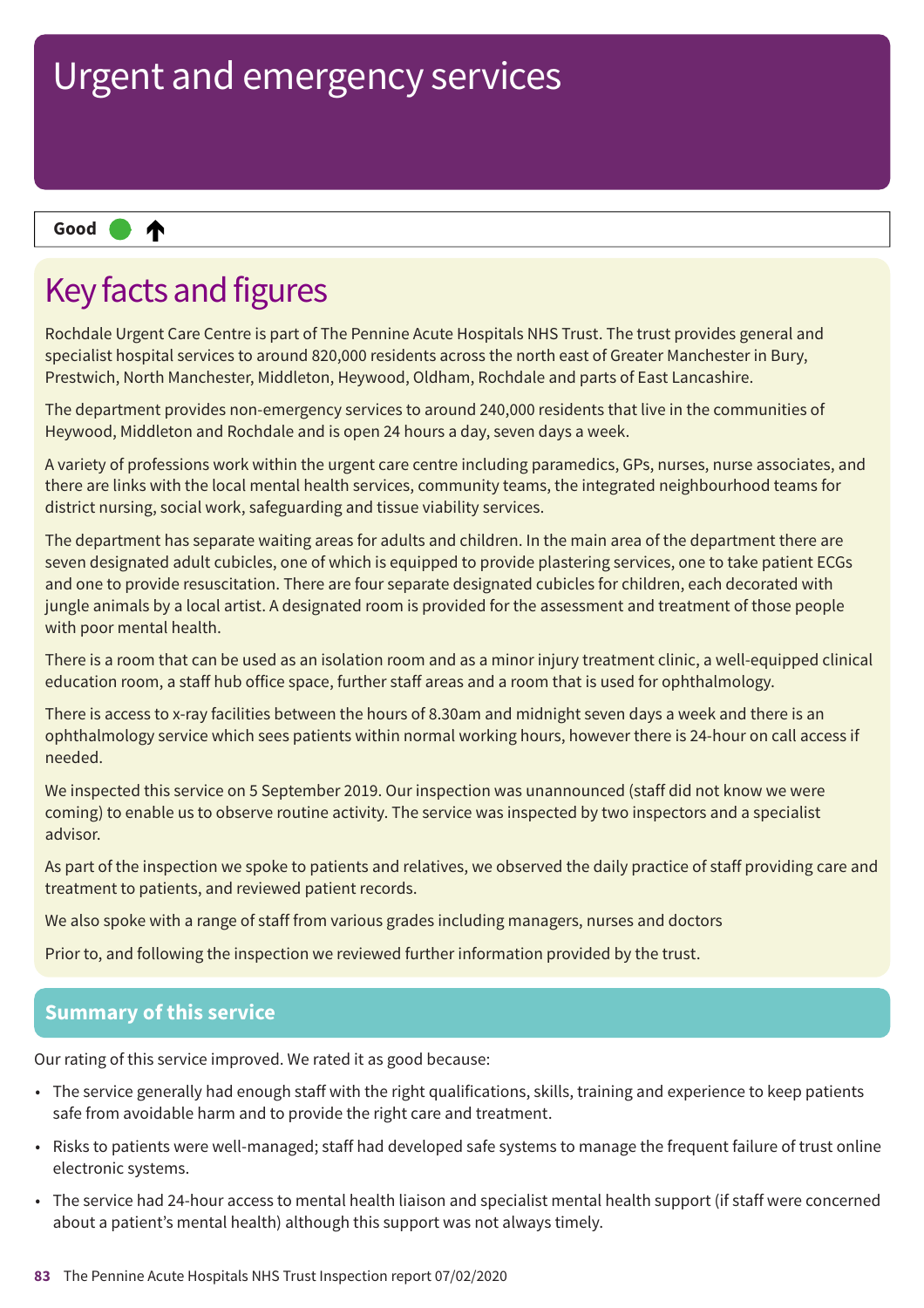- The service managed patient safety incidents well. Managers investigated incidents and shared lessons learned with the whole team and the wider service.
- The service made sure staff were competent for their roles. Managers appraised staff's work performance and held supervision meetings with them to provide support and development.
- Doctors, nurses and other healthcare professionals worked together as a team to benefit patients. They supported each other to provide good care.
- The service provided care and treatment based on national guidance and evidence-based practice. Managers checked to make sure staff followed guidance. Staff protected the rights of patient's subject to the Mental Health Act 1983.
- Staff treated patients with compassion and kindness, respected their privacy and dignity, and took account of their individual needs.
- Patients said staff treated them well and with kindness.
- The service was inclusive and took account of patients' individual needs and preferences. Staff made reasonable adjustments to help patients access services. They coordinated care with other services and providers.
- Staff made sure patients living with mental health problems, learning disabilities and dementia, received the necessary care to meet all their needs.
- Leaders had the integrity, skills and abilities to run the service. They understood and managed the priorities and issues the service faced. They were visible and approachable in the service for patients and staff. They supported staff to develop their skills and take on more senior roles.
- Leaders and staff actively and openly engaged with patients, staff, equality groups, the public and local organisations to plan and manage services. They collaborated with partner organisations to help improve services for patients.
- All staff were committed to continually learning and improving services. They had a good understanding of quality improvement methods and the skills to use them.

#### However

- Staff did not always assess and monitor patients regularly to see if they were in pain and give pain relief in a timely way.
- Patients could not always access services when needed and receive treatment within agreed timeframes and national targets.
- The service did not have a hearing loop for patients with a hearing problem.

#### **Is the service safe?**

∧



Our rating of safe improved. We rated it as good because:

- Staff received and kept up-to-date with their mandatory training.
- Staff understood how to protect patients from abuse and the service worked well with other agencies to do so. Staff had training on how to recognise and report abuse, and they knew how to apply it.
- Staff followed infection control principles including the use of personal protective equipment.
- **84** The Pennine Acute Hospitals NHS Trust Inspection report 07/02/2020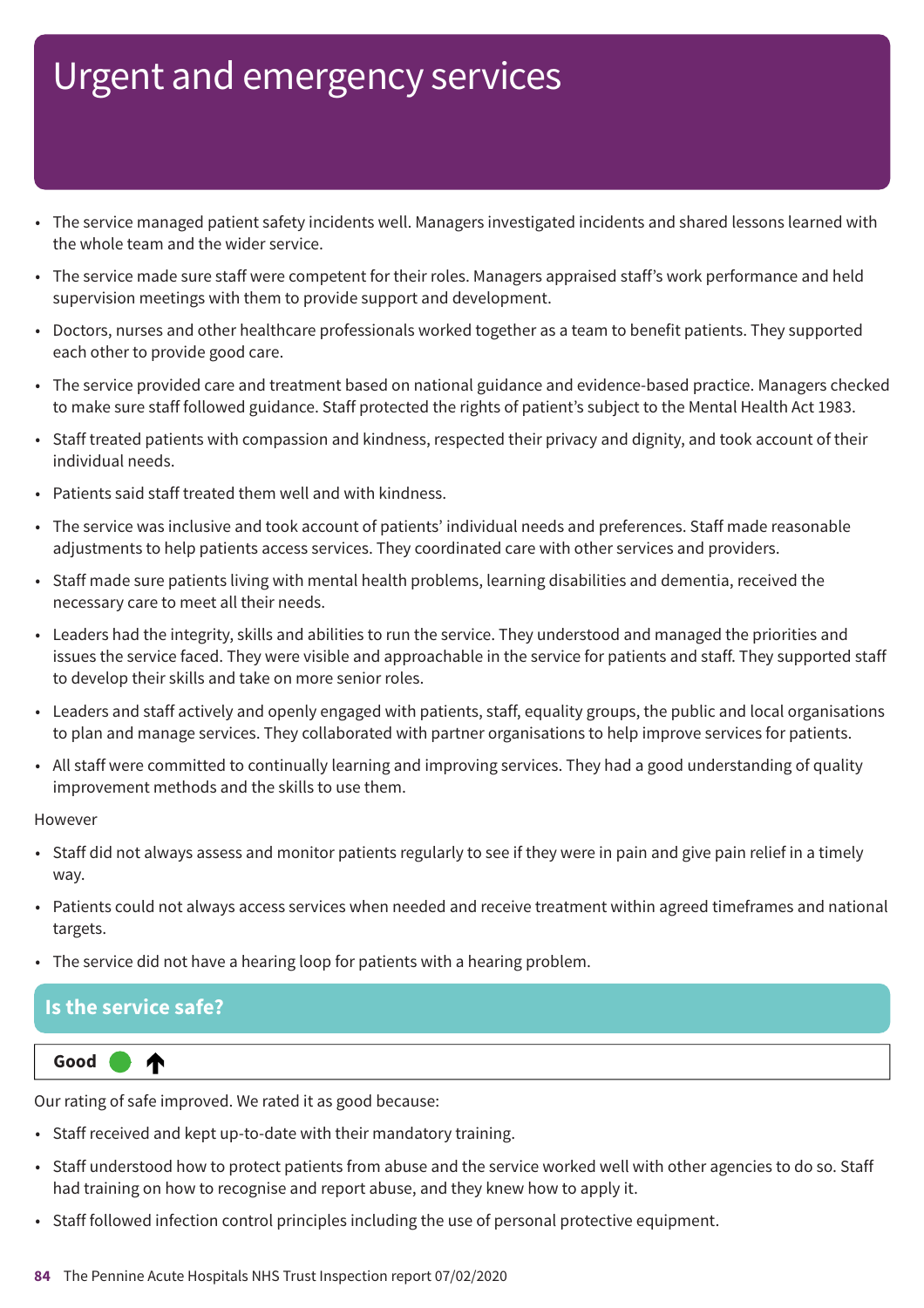- The design, maintenance and use of facilities, premises, and equipment kept people safe. Staff were trained to use them. Staff managed clinical waste well.
- Staff used a nationally recognised tool to identify deteriorating patients and escalated them appropriately.
- The service generally had enough staff with the right qualifications, skills, training and experience to keep patients safe from avoidable harm and to provide the right care and treatment. Managers regularly reviewed and adjusted staffing levels and skill mix, and gave bank, agency and locum staff a full induction.
- The service used systems and processes to safely prescribe, administer, record and store medicines.
- The service managed patient safety incidents well. Staff recognised and reported incidents and near misses and reported them appropriately. Managers investigated incidents and shared lessons learned with the whole team and the wider service. When things went wrong, staff apologised and gave patients honest information and suitable support. Managers ensured that actions from patient safety alerts were implemented and monitored.

#### **Is the service effective?**



Our rating of effective improved. We rated it as good because:

- All pathways and guidance were available on the trust intranet system. When new guidance and guidelines came out, this was reviewed and passed to the clinicians for implementation.
- The service participated in all relevant national clinical audits. The service performed well in national clinical outcome audits and managers use the results to improve services further.
- Staff monitored the effectiveness of care and treatment. They used the findings to make improvements and achieved good outcomes for patients.
- Staff supported patients to make informed decisions about their care and treatment. They followed national guidance to gain patients' consent. They knew how to support patients who lacked capacity to make their own decisions or were experiencing mental ill health.
- Key services were available seven days a week to support patient care.
- Staff held regular and effective multidisciplinary meetings to discuss patients and improve their care.

However

• Staff did not always assess and monitor patients regularly to see if they were in pain and gave pain relief in a timely way.

#### **Is the service caring?**

 $\rightarrow$   $\leftarrow$ **Same–––rating Good –––**

Our rating of caring stayed the same. We rated it as good because:

- Staff treated patients with compassion and kindness, respected their privacy and dignity, and took account of their individual needs.
- Patients said staff treated them well and with dignity and respect.
- **85** The Pennine Acute Hospitals NHS Trust Inspection report 07/02/2020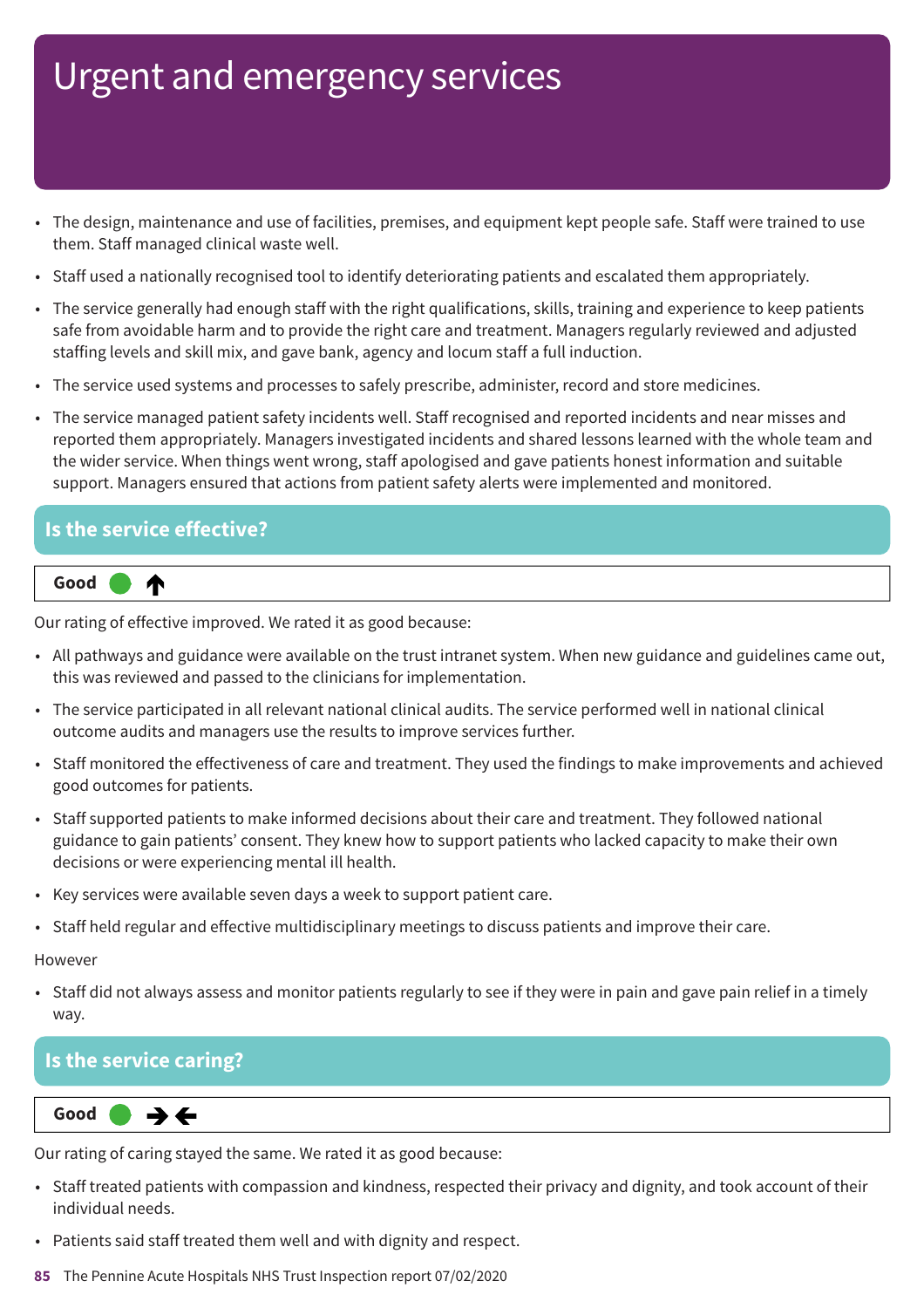- Staff gave patients and those close to them help, emotional support and advice when they needed it.
- Staff supported and involved patients, families and carers to understand their condition and make decisions about their care and treatment.

#### **Is the service responsive?**



Our rating of responsive stayed the same. We rated it as good because:

- The service was inclusive and took account of patients' individual needs and preferences. They coordinated care with other services and providers.
- The service had 24-hour access to mental health liaison and specialist mental health support (if staff were concerned about a patient's mental health) although this support was not always timely.
- Staff made sure patients living with mental health problems, learning disabilities and dementia, received the necessary care to meet all their needs.
- It was easy for people to give feedback and raise concerns about care received. The service treated concerns and complaints seriously, investigated them and shared lessons learned with all staff. The service included patients in the investigation of their complaint
- Managers monitored waiting times and made sure patients could access services when needed and received treatment.

#### However

- Patients could not always access services within agreed timeframes and national targets.
- The service did not have a hearing loop for patients with a hearing problem.

#### **Is the service well-led?**



Our rating of well-led stayed the same. We rated it as good because:

- Leaders had the integrity, skills and abilities to run the service. They understood and managed the priorities and issues the service faced. They were visible and approachable in the service for patients and staff. They supported staff to develop their skills and take on more senior roles.
- The service had a vision for what it wanted to achieve and a strategy to turn it into action, developed with all relevant stakeholders. The vision and strategy were focused on sustainability of services and aligned to local plans within the wider health economy. Leaders and staff understood and knew how to apply them and monitor progress.
- Leaders and staff actively and openly engaged with patients, staff, the public and local organisations to plan and manage services. They collaborated with partner organisations to help improve services for patients.
- All staff were committed to continually learning and improving services. They had a good understanding of quality improvement methods and the skills to use them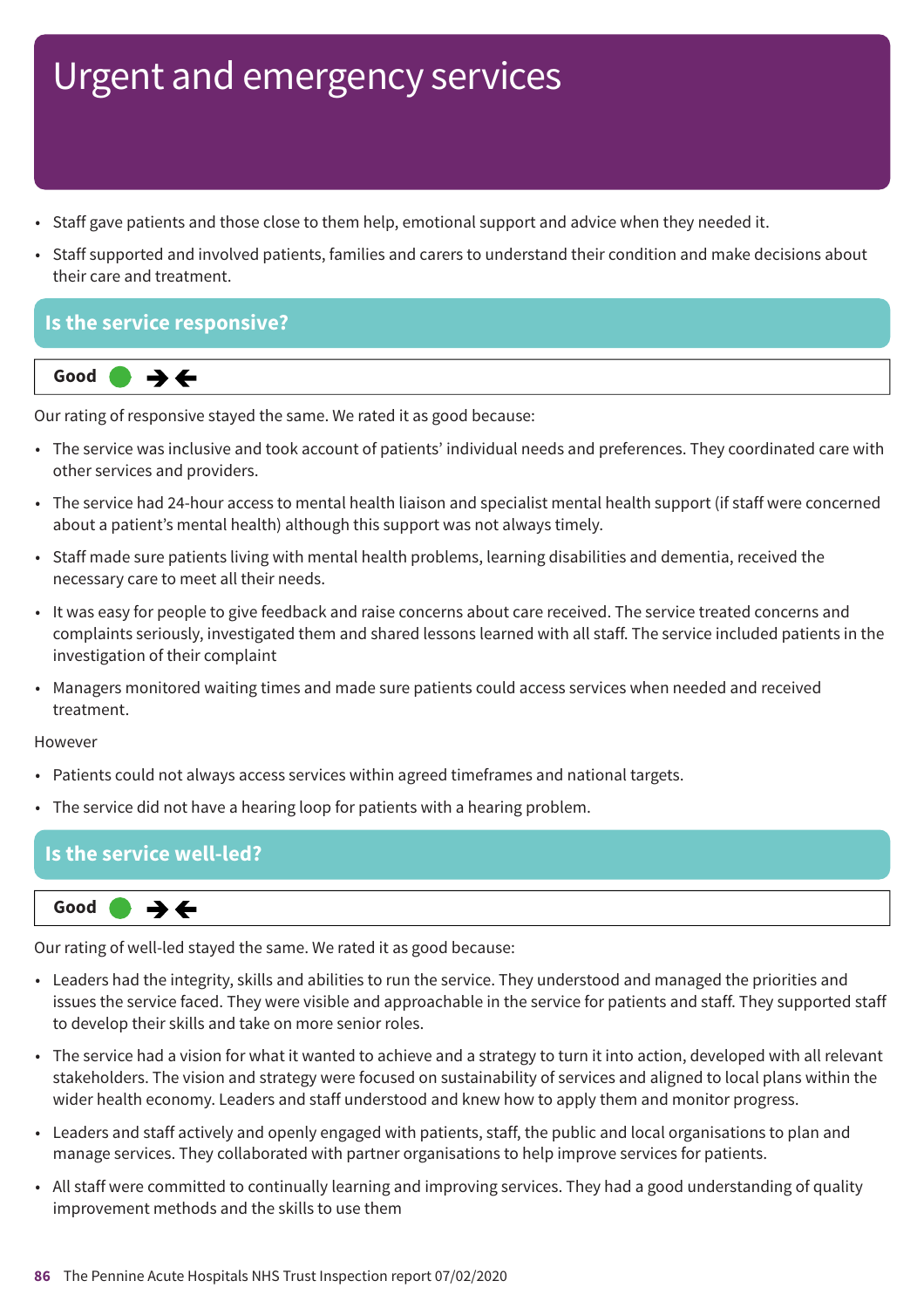• The service collected reliable data and analysed it. Staff could find the data they needed, in easily accessible formats, to understand performance, make decisions and improvements. However, staff had developed their own spreadsheets to record staff training as trust online systems were unreliable. Managers had introduced failsafe systems to manage situations when trust online systems failed. Data or notifications were consistently submitted to external organisations as required.

### Areas for improvement

We found areas for improvement in this service. See the Areas for Improvement section in our provider report.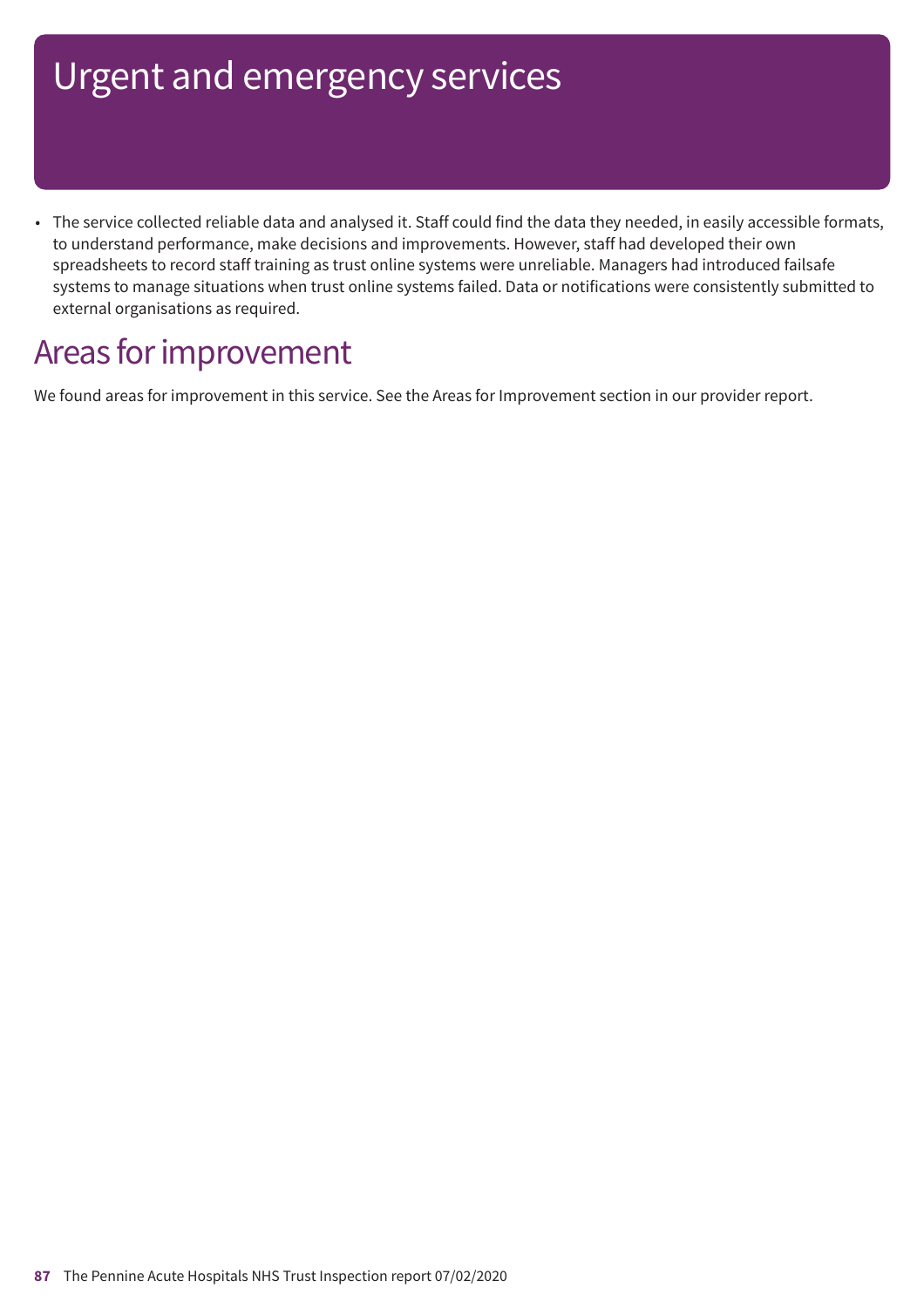#### **Same–––rating Good –––**

### Key facts and figures

Rochdale Infirmary has medical services that include a programmed investigation unit (PIU) providing medical daycase facilities which undertakes planned medical investigations and treatments for approximately 450 patients per month. It is open five days a week, Monday to Friday. There are 26 medical inpatient beds located across two wards.

In addition, medical services at Rochdale Infirmary include two inpatient wards and an endoscopy department. The short stay clinical assessment unit (CAU) provides rapid assessment, diagnosis and treatment of patients with acute medical conditions. It enables patients to be assessed and observed by medical and nursing teams reducing the pressure on the urgent care centre.

The unit consists of 16 inpatient beds and operates a single sex accommodation policy. Patients are referred by either general practitioners (GP) or from the urgent care centre or following transfer from other trust sites.

The second inpatient ward is the Oasis Unit, a 10 bed specialist dementia ward, offering acute medical treatment to patients with a diagnosis of dementia or delirium.

The Rochdale endoscopy service is one of the four dedicated endoscopy units across the trust. The service provides a comprehensive range of diagnostic and therapeutic upper and lower GI endoscopy procedures. The endoscopy unit provides low risk endoscopy procedures to outpatients or inpatients in the event of an urgent scope being required. There are two endoscopy suites with a two-stage recovery area, the first stage containing nine recovery pods and a chaired area for second stage recovery.

We visited the hospital as part of our unannounced inspection on 3 to 5 September 2019.

As part of the inspection, we visited the clinical assessment unit, Oasis unit, endoscopy service and the programmed investigation unit.

We reviewed the environment and staffing levels and looked at 26 care records. We spoke with 10 patients, five family members, and 29 staff of different grades and professions including nurses, advanced nurse practitioners, health care assistants, domestic staff, physiotherapists, occupational therapists, doctors, ward managers, pharmacists, pharmacy technicians, student nurses, social workers and the senior managers who were responsible for medical services.

We observed daily practice and reviewed management arrangements. Prior to and following our inspection, we reviewed performance information about the trust and reviewed information provided to us from the trust.

#### **Summary of this service**

Our rating of this service stayed the same. We rated it as good because:

• The service had enough staff to care for patients and keep them safe. Staff had training in key skills, understood how to protect patients from abuse, and managed safety well. The service controlled infection risk well. Staff assessed risks to patients, acted on them and kept good care records. They managed medicines well. The service managed safety incidents well and learned lessons from them. Staff collected safety information and used it to improve the service.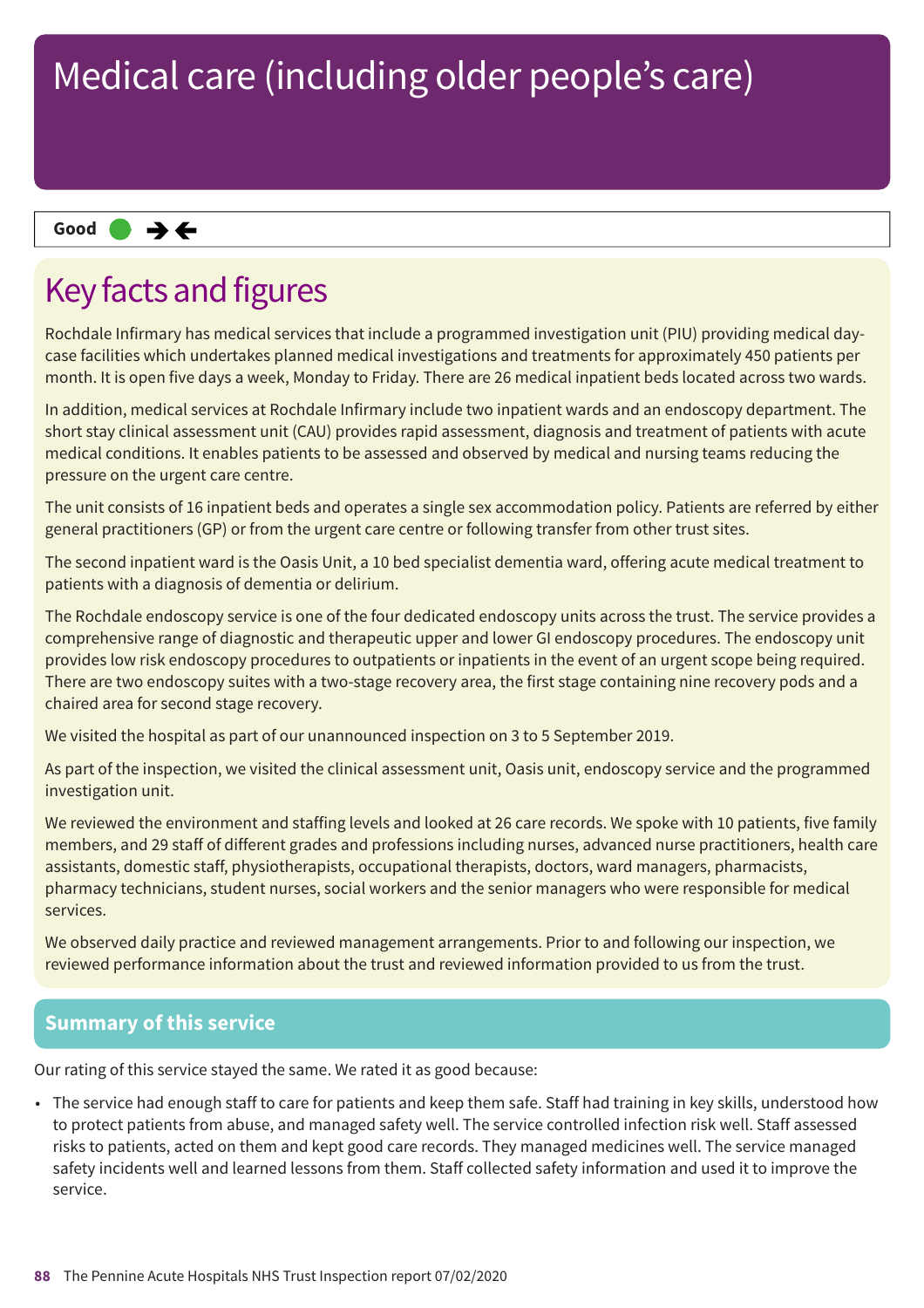- Staff provided good care and treatment, gave patients enough to eat and drink, and gave them pain relief when they needed it. Managers monitored the effectiveness of the service and made sure staff were competent. Staff worked well together for the benefit of patients, advised them on how to lead healthier lives, supported them to make decisions about their care, and had access to good information. Key services were available seven days a week.
- Staff treated patients with compassion and kindness, respected their privacy and dignity, took account of their individual needs and helped them understand their conditions. They provided emotional support to patients, families and carers.
- The service planned care to meet the needs of local people, took account of patients' individual needs, and made it easy for people to give feedback. People could access the service when they needed it and did not have to wait too long for treatment.
- Leaders ran services well using reliable information systems and supported staff to develop their skills. Staff understood the service's vision and values, and how to apply them in their work. Staff felt respected, supported and valued. They were focused on the needs of patients receiving care. Staff were clear about their roles and accountabilities. The service engaged well with patients and the community to plan and manage services and all staff were committed to improving services continually.

#### **Is the service safe?**



Our rating of safe stayed the same. We rated it as good because:

- The service provided mandatory training in key skills to all staff and made sure everyone completed it.
- Staff understood how to protect patients from abuse and the service worked well with other agencies to do so. Staff had training on how to recognise and report abuse, and they knew how to apply it.
- The service controlled infection risk well. Staff used equipment and control measures to protect patients, themselves and others from infection. They kept equipment and the premises visibly clean.
- The design, maintenance and use of facilities, premises and equipment kept people safe. Staff were trained to use them. Staff managed clinical waste well.
- Staff completed and updated risk assessments for each patient and removed or minimised risks. Staff identified and quickly acted upon patients at risk of deterioration.
- The service had enough staff with the right qualifications, skills, training and experience to keep patients safe from avoidable harm and to provide the right care and treatment. Managers regularly reviewed and adjusted staffing levels and skill mix, and gave bank, agency and locum staff a full induction.
- Staff kept detailed records of patients' care and treatment. Records were clear, up-to-date, stored securely and easily available to all staff providing care.
- The service used systems and processes to safely prescribe, administer, record and store medicines.
- The service managed patient safety incidents well. Staff recognised and reported incidents and near misses. Managers investigated incidents and shared lessons learned with the whole team and the wider service. When things went wrong, staff apologised and gave patients honest information and suitable support. Managers ensured that actions from patient safety alerts were implemented and monitored.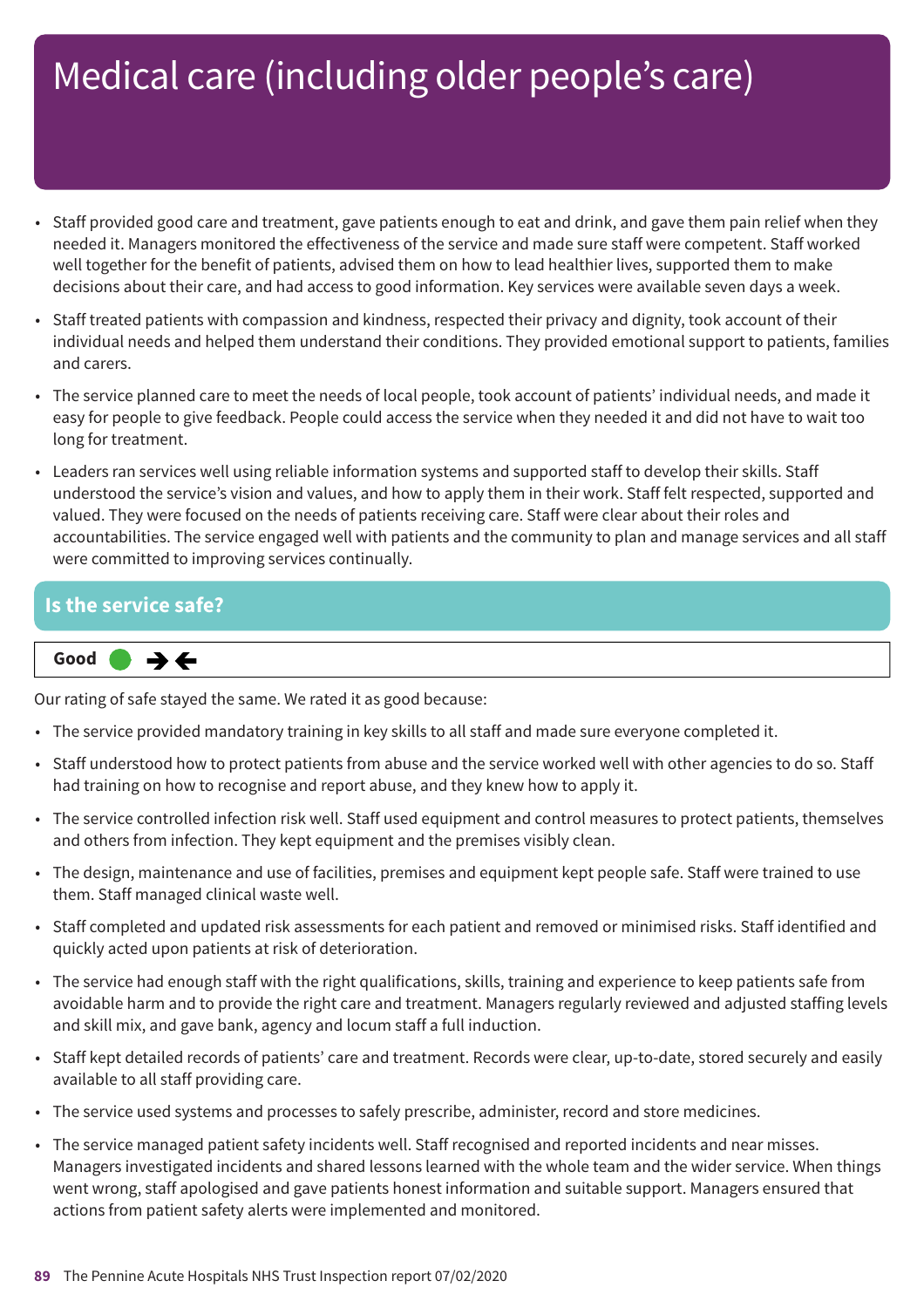• The service used monitoring results well to improve safety. Staff collected safety information and shared it with staff, patients and visitors.

#### **Is the service effective?**



Our rating of effective stayed the same. We rated it as good because:

- The service provided care and treatment based on national guidance and evidence-based practice. Managers checked to make sure staff followed guidance. Staff protected the rights of patient's subject to the Mental Health Act 1983.
- Staff gave patients enough food and drink to meet their needs and improve their health. They used special feeding and hydration techniques when necessary. The service made adjustments for patients' religious, cultural and other needs.
- Staff monitored the effectiveness of care and treatment. They used the findings to make improvements and achieved good outcomes for patients. The service had been accredited under Joint Advisory group on gastrointestinal endoscopy clinical accreditation schemes.
- The service made sure staff were competent for their roles. Managers appraised staff's work performance and held supervision meetings with them to provide support and development.
- Doctors, nurses and other healthcare professionals worked together as a team to benefit patients. They supported each other to provide good care.
- Key services were available seven days a week to support timely patient care.
- Staff gave patients practical support and advice to lead healthier lives.
- Staff supported patients to make informed decisions about their care and treatment. They followed national guidance to gain patients' consent. They knew how to support patients who lacked capacity to make their own decisions or were experiencing mental ill health. They used agreed personalised measures that limit patients' liberty.
- Staff always had access to up-to-date, accurate and comprehensive information on patients' care and treatment. All staff had access to an electronic records system that they could all update.

#### However;

The provider should ensure there is a plan for the dates scheduled for staff to be trained in their new competencies in the endoscopy unit.

#### **Is the service caring?**



Our rating of caring stayed the same. We rated it as good because:

- Staff treated patients with compassion and kindness, respected their privacy and dignity, and took account of their individual needs.
- Staff provided emotional support to patients, families and carers to minimise their distress. They understood patients' personal, cultural and religious needs.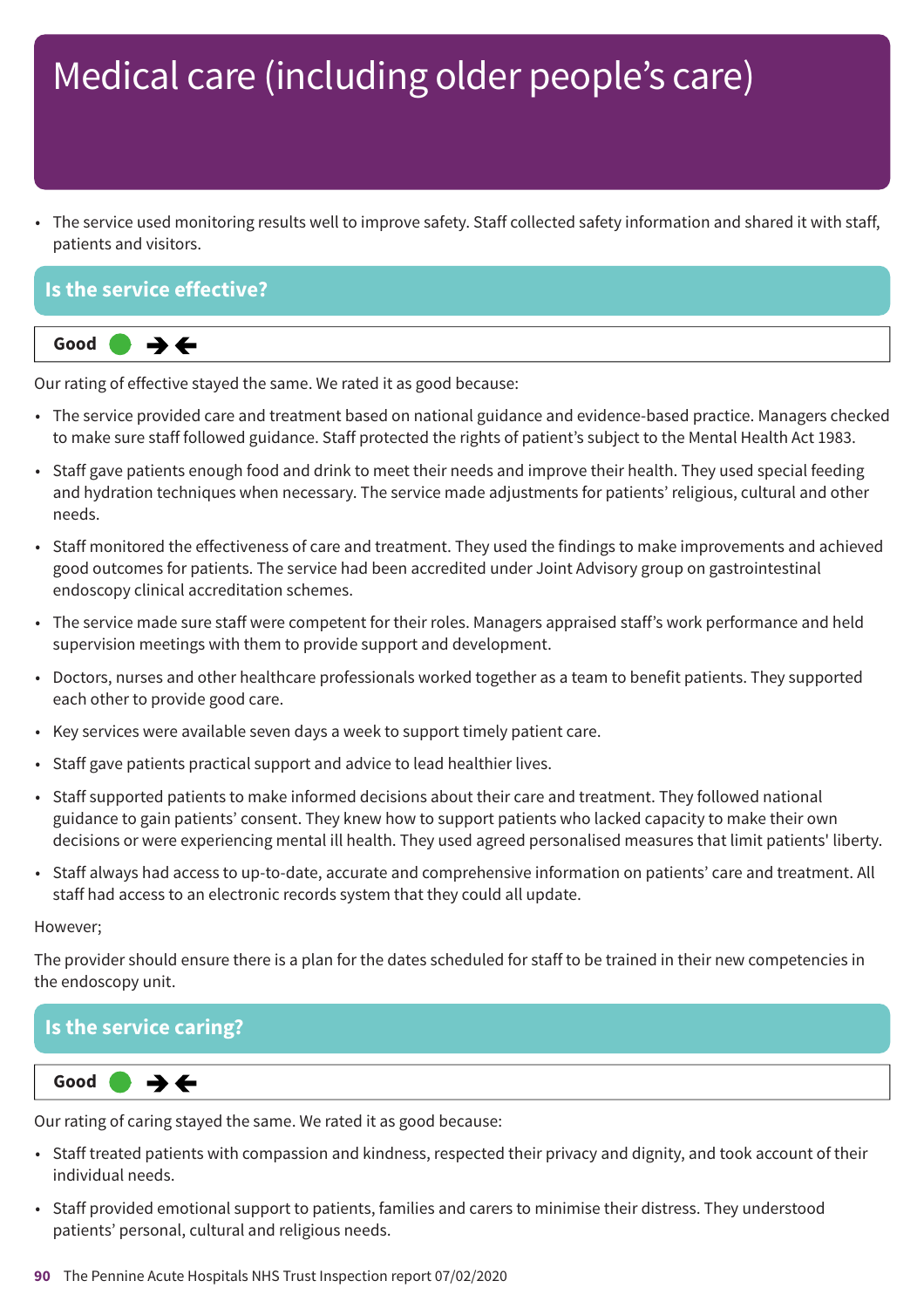• Staff supported and involved patients, families and carers to understand their condition and make decisions about their care and treatment.

#### **Is the service responsive?**



Our rating of responsive stayed the same. We rated it as good because:

- The service planned and provided care in a way that met the needs of local people and the communities served. It also worked with others in the wider system and local organisations to plan care. The Oasis Unit provided patients with facilities and premises that were innovative to meet the needs of people who used the service in a safe 'dementia friendly' environment.
- The service was inclusive and took account of patients' individual needs and preferences. Staff made reasonable adjustments to help patients access services. They coordinated care with other services and providers, providing a service offering flexibility, informed choice and ensuring continuity of care.
- People could access the service when they needed it and received the right care promptly. Waiting times from referral to treatment and arrangements to admit, treat and discharge patients were in line with national standards. There were processes in place to ensure effective patient discharge, this was demonstrated via the 'discharge to assesshome in a day' team and the discharge nurse assessor's role.
- It was easy for people to give feedback and raise concerns about care received. The service treated concerns and complaints seriously, investigated them and shared lessons learned with all staff. The service included patients in the investigation of their complaint.

#### **Is the service well-led?**



Our rating of well-led stayed the same. We rated it as good because:

- Leaders had the skills and abilities to run the service. They understood and managed the priorities and issues the service faced. They were visible and approachable in the service for patients and staff. They supported staff to develop their skills and take on more senior roles.
- The service had a vision for what it wanted to achieve and a strategy to turn it into action, developed with all relevant stakeholders. The vision and strategy were focused on sustainability of services and aligned to local plans within the wider health economy. Leaders and staff understood and knew how to apply them and monitor progress.
- Staff felt respected, supported and valued. They were focused on the needs of patients receiving care. The service promoted equality and diversity in daily work and provided opportunities for career development. The service had an open culture where patients, their families and staff could raise concerns without fear.
- Leaders operated effective governance processes, throughout the service and with partner organisations. Staff at all levels were clear about their roles and accountabilities and had regular opportunities to meet, discuss and learn from the performance of the service.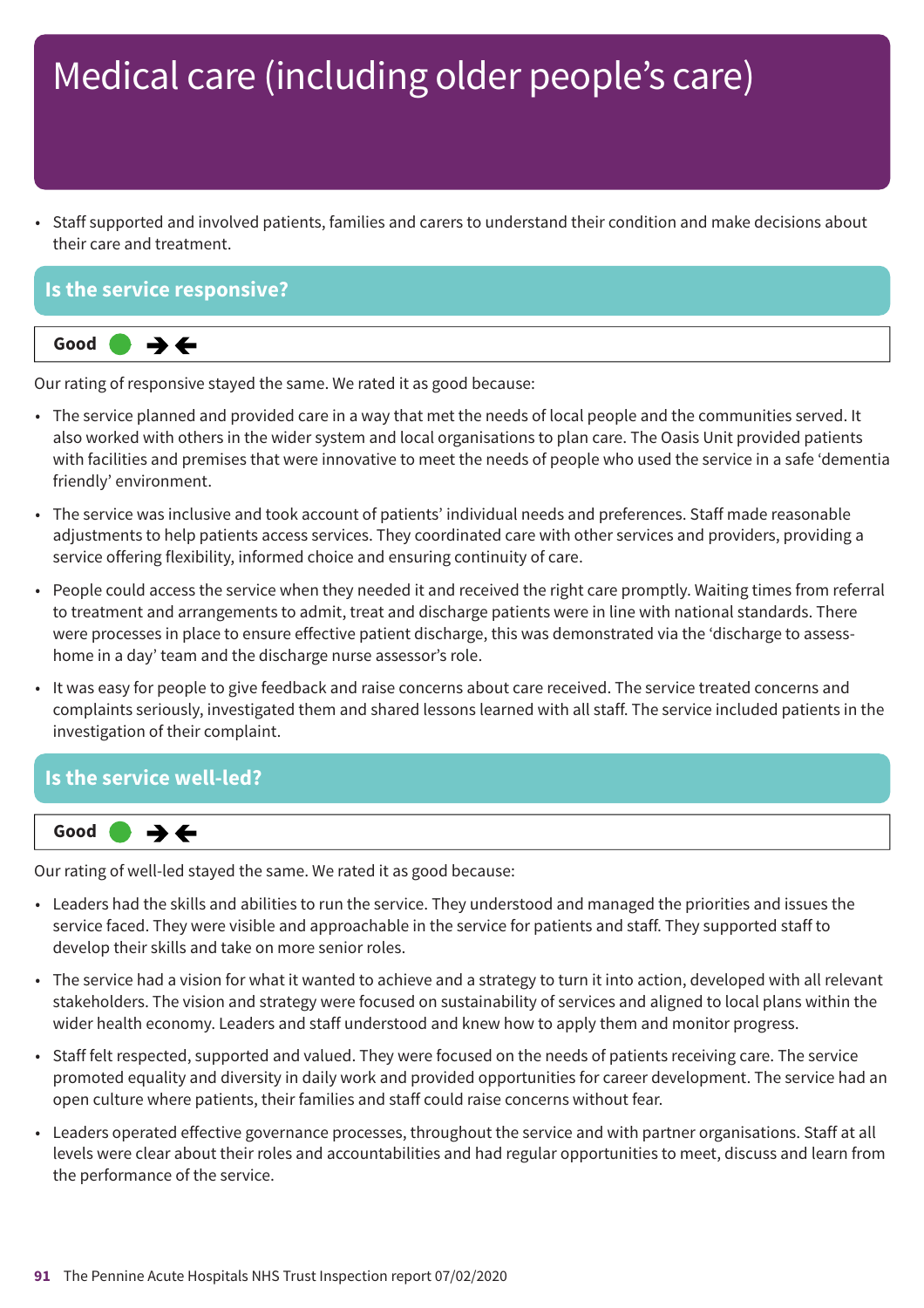- Leaders and teams used systems to manage performance effectively. They identified and escalated relevant risks and issues and identified actions to reduce their impact. They had plans to cope with unexpected events. Staff contributed to decision-making to help avoid financial pressures compromising the quality of care.
- The service collected reliable data and analysed it. Staff could find the data they needed, in easily accessible formats, to understand performance, make decisions and improvements. The information systems were integrated and secure. Data or notifications were consistently submitted to external organisations as required.
- Leaders and staff actively and openly engaged with patients, staff, equality groups, the public and local organisations to plan and manage services. They collaborated with partner organisations to help improve services for patients.
- All staff were committed to continually learning and improving services. They had a good understanding of quality improvement methods and the skills to use them. Leaders encouraged innovation and participation in research.

### **Outstanding practice**

We found examples of outstanding practice in this service. See the Outstanding practice section in our provider report.

### Areas for improvement

We found areas for improvement in this service. See the Areas for Improvement section in our provider report.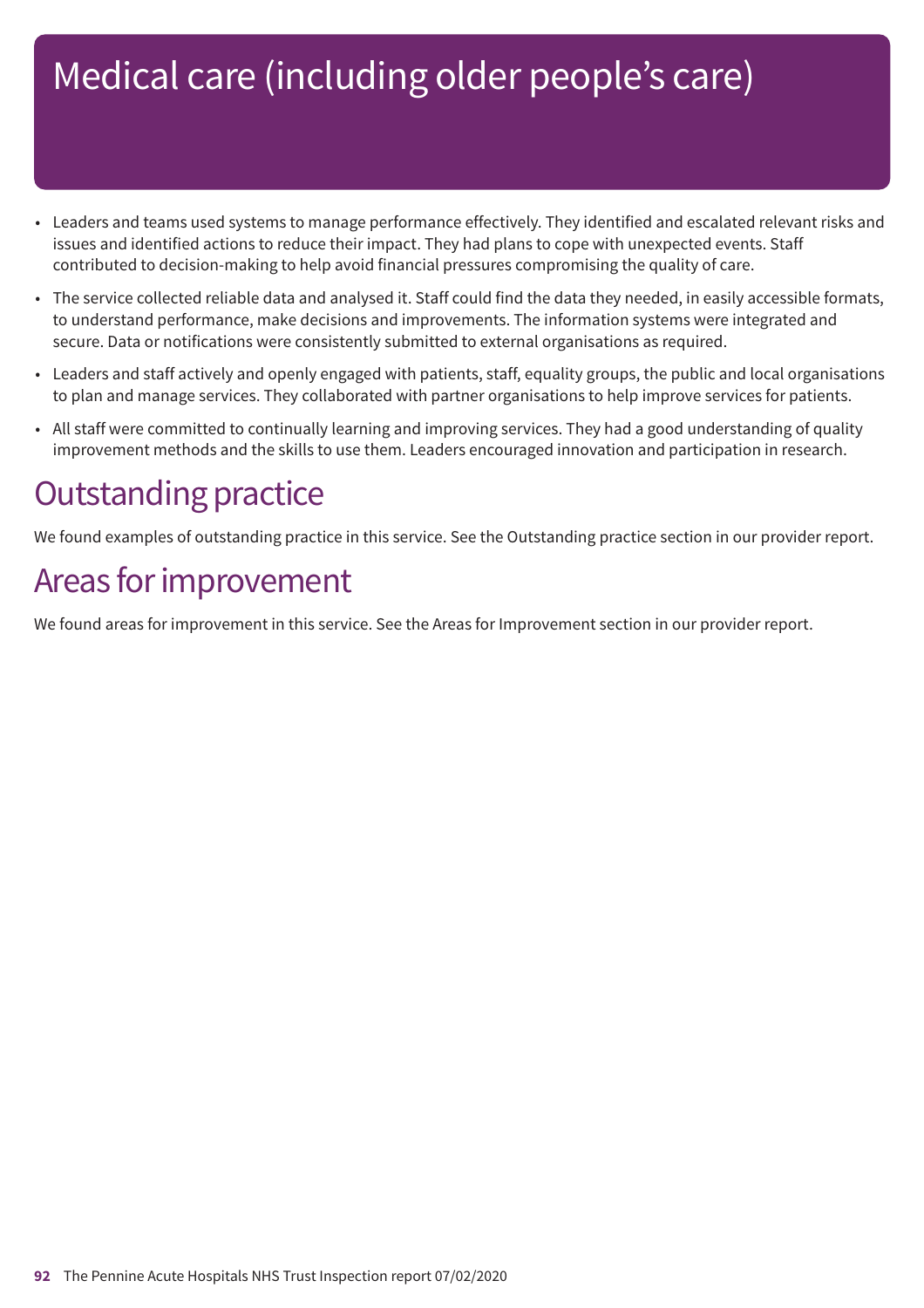

#### **Same–––rating Good –––**

### Key facts and figures

Rochdale Infirmary provides elective 23-hour services for gynaecology, dental, orthopaedic, urology, general surgery and plastics, day case surgery for oral and maxillofacial surgery, ophthalmology, vascular, endoscopy and pain management services. The service currently operates five days per week with additional services made available. There is also a day case surgical and theatre ophthalmology suite.

The trust has four main operating theatres covering across four sites:

- Fairfield General Hospital: Elective and non-elective services with a central hub for non-elective ear nose & throat, gynaecology and adult surgery.
- North Manchester General Hospital: elective and emergency theatre services. 13 operating theatres located across four areas of the site covering trauma, emergency surgery, surgery, urology, breast, oral and maxillofacial, general surgery, orthopaedics, ear nose & throat.
- Royal Oldham Hospital: Elective and emergency theatre complex.
- Rochdale Infirmary: Mixed surgery including urology, plastics, orthopaedic and general surgery. (22 beds)

*(Source: Routine Provider Information Request (RPIR) – Sites tab)*

The surgical service compromises of eight theatres, two recovery areas, day case surgery ward and eye ward. There are 23 surgical trolley spaces on the ward accommodating up to three patients each on a daily basis. The ophthalmology unit has six trolley spaces and 30 chairs.

The trust had 57,023 surgical admissions from February 2018 to January 2019. Emergency admissions accounted for 17,905 (31.4%), 32,974 (57.9%) were day case, and the remaining 6,144 (10.8 %) were elective.

During the inspection we visited the following areas:

- Theatres and recovery
- Day case surgery ward
- Eye unit
- Pre-admissions area

We visited several theatres, the recovery areas, anaesthetic room, the eye unit and the day case surgery ward.

We spoke with 20 members of staff including senior managers, ward sisters, and managers as well as registered nurses, student nurses, doctors and health care assistants. We also spoke to 15 patients and five relatives.

We observed care and treatment and looked at 10 patient care records and five preoperative assessment proformas.

The service was last inspected in February 2016, with the report published in August 2017. Surgery was previously rated good.

#### **Summary of this service**

Our rating of this service stayed the same. We rated it as good because:

**93** The Pennine Acute Hospitals NHS Trust Inspection report 07/02/2020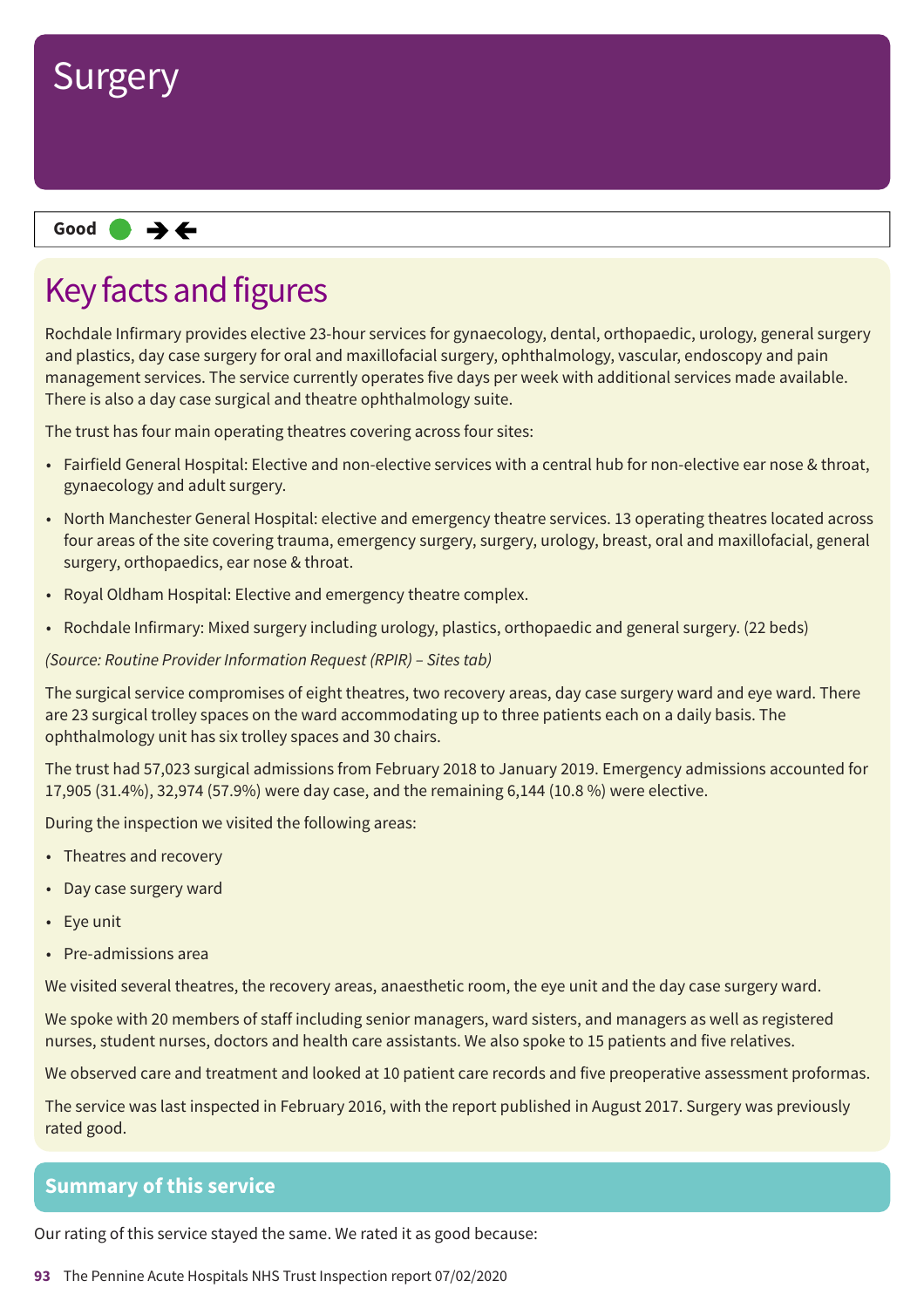## Surgery

- Staff had training in key skills, understood how to protect patients from abuse, and managed safety well. The service controlled infection risk well. Staff assessed risks to patients, acted on them and kept good care records. The service managed safety incidents well and learned lessons from them. Staff collected safety information and used it to improve the service.
- Staff provided good care and treatment, gave patients enough to eat and drink, and gave them pain relief when they needed it. Managers monitored the effectiveness of the service and made sure staff were competent. Staff worked well together for the benefit of patients, advised them on how to lead healthier lives, supported them to make decisions about their care, and had access to good information. Key services were available seven days a week.
- Staff treated patients with compassion and kindness, respected their privacy and dignity, took account of their individual needs, and helped them understand their conditions. They provided emotional support to patients, families and carers.
- Leaders ran services well using reliable information systems and supported staff to develop their skills. Staff understood the service's vision and values, and how to apply them in their work. Staff felt respected, supported and valued. They were focused on the needs of patients receiving care. Staff were clear about their roles and accountabilities. The service engaged well with patients and the community to plan and manage services and all staff were committed to improving services continually.

However,

- Not all staff stored medicines correctly; the fridge on the ward was not checked on a daily basis and we saw no actions taken when the temperature was out of range.
- We found the service did not always plan care to meet the needs of children and those with additional needs.

#### **Is the service safe?**



Our rating of this service stayed the same. We rated it as good because:

- The service provided mandatory training in key skills to all staff and made sure everyone completed it.
- Staff understood how to protect patients from abuse and the service worked well with other agencies to do so. Staff had training on how to recognise and report abuse, and they knew how to apply it.
- The service controlled infection risk well. The service used systems to identify and prevent surgical site infections. Staff used equipment and control measures to protect patients, themselves and others from infection. They kept equipment and the premises visibly clean.
- The service used systems and processes to safely prescribe, administer and record medicines.
- The design, maintenance and use of facilities, premises and equipment kept people safe. Staff were trained to use them. Staff managed clinical waste well.
- Staff completed and updated risk assessments for each patient and removed or minimised risks. Staff identified and quickly acted upon patients at risk of deterioration.
- Staff kept detailed records of patients' care and treatment. Records were clear, up-to-date, and easily available to all staff providing care.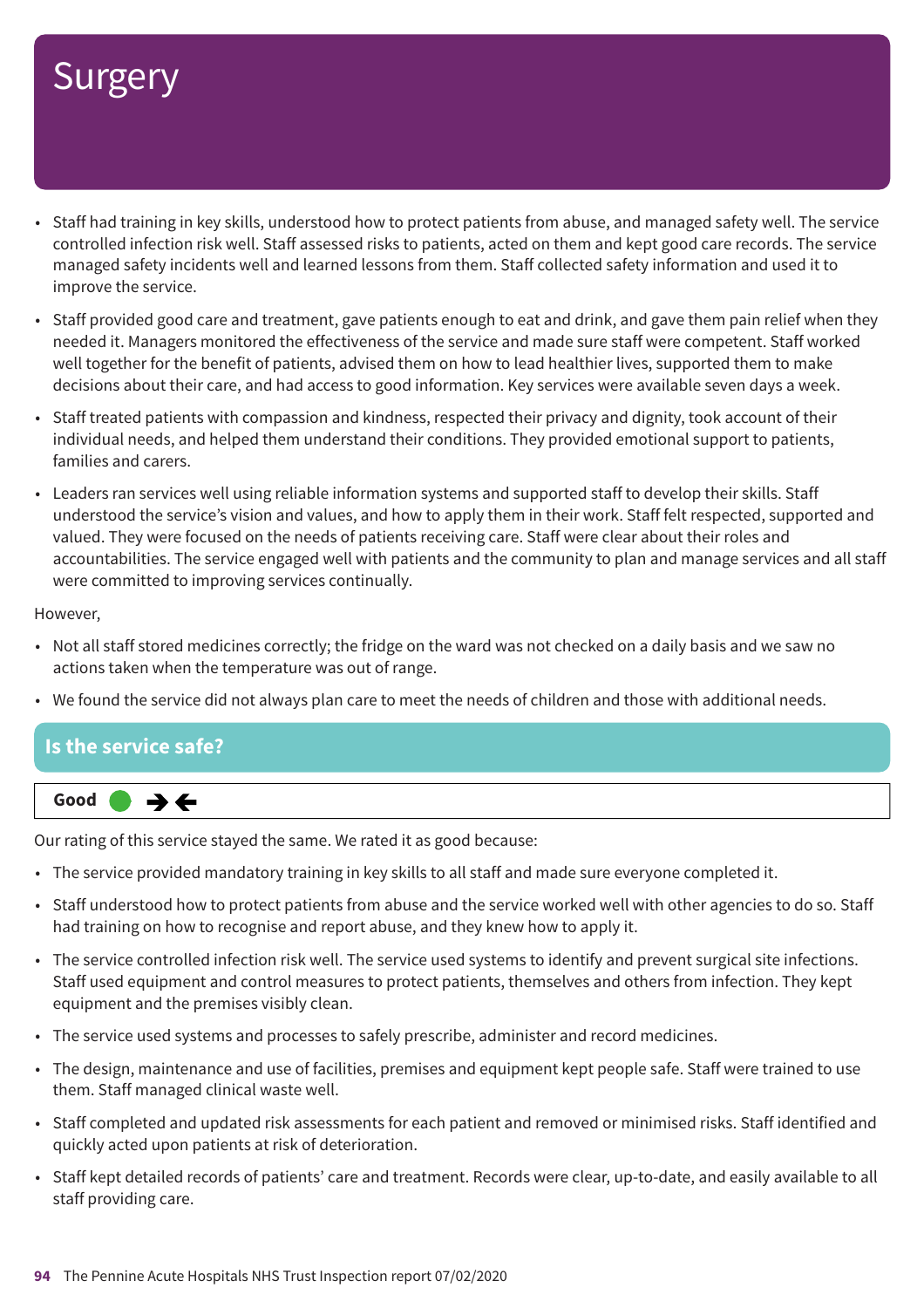## **Surgery**

- Managers investigated incidents and shared lessons learned with the whole team and the wider service. When things went wrong, staff apologised and gave patients honest information and suitable support. Managers ensured that actions from patient safety alerts were implemented and monitored.
- The service used monitoring results well to improve safety. Staff collected safety information and shared it with staff, patients and visitors.

#### However

- The service did not deploy enough medical staff and therefore surgical lists were continuously being cancelled.
- Not all staff stored medicines correctly; the fridge on the ward was not checked on a daily basis and we saw no actions taken when the temperature was out of range.
- Staff did not always report incidents and near misses.
- Records were not always stored securely

#### **Is the service effective?**



Our rating of this service stayed the same. We rated it as good because:

- The service provided care and treatment based on national guidance and evidence-based practice. Managers checked to make sure staff followed guidance. Staff protected the rights of patient's subject to the Mental Health Act 1983.
- Staff gave patients enough food and drink to meet their needs and improve their health. The service made adjustments for patients' religious, cultural and other needs. Staff followed national guidelines to make sure patients fasting before surgery were not without food for long periods.
- Staff assessed and monitored patients regularly to see if they were in pain and gave pain relief in a timely way. However, did not have aids to support those unable to communicate using suitable assessment tools.
- Staff monitored the effectiveness of care and treatment. They used the findings to make improvements.
- The service made sure staff were competent for their roles. Managers appraised staff's work performance and held supervision meetings with them to provide support and development.
- Doctors, nurses and other healthcare professionals worked together as a team to benefit patients. They supported each other to provide good care.
- Staff gave patients practical support and advice to lead healthier lives.
- Staff supported patients to make informed decisions about their care and treatment. They followed national guidance to gain patients' consent. They knew how to support patients who lacked capacity to make their own decisions or were experiencing mental ill health. They used agreed personalised measures that limit patients' liberty.
- Staff always had access to up-to-date, accurate and comprehensive information on patients' care and treatment. All staff had access to an electronic records system that they could all update.

However,

• When staff were asked to cover at one of the other hospital locations they did not always receive a local induction and therefore were unfamiliar with the facilities.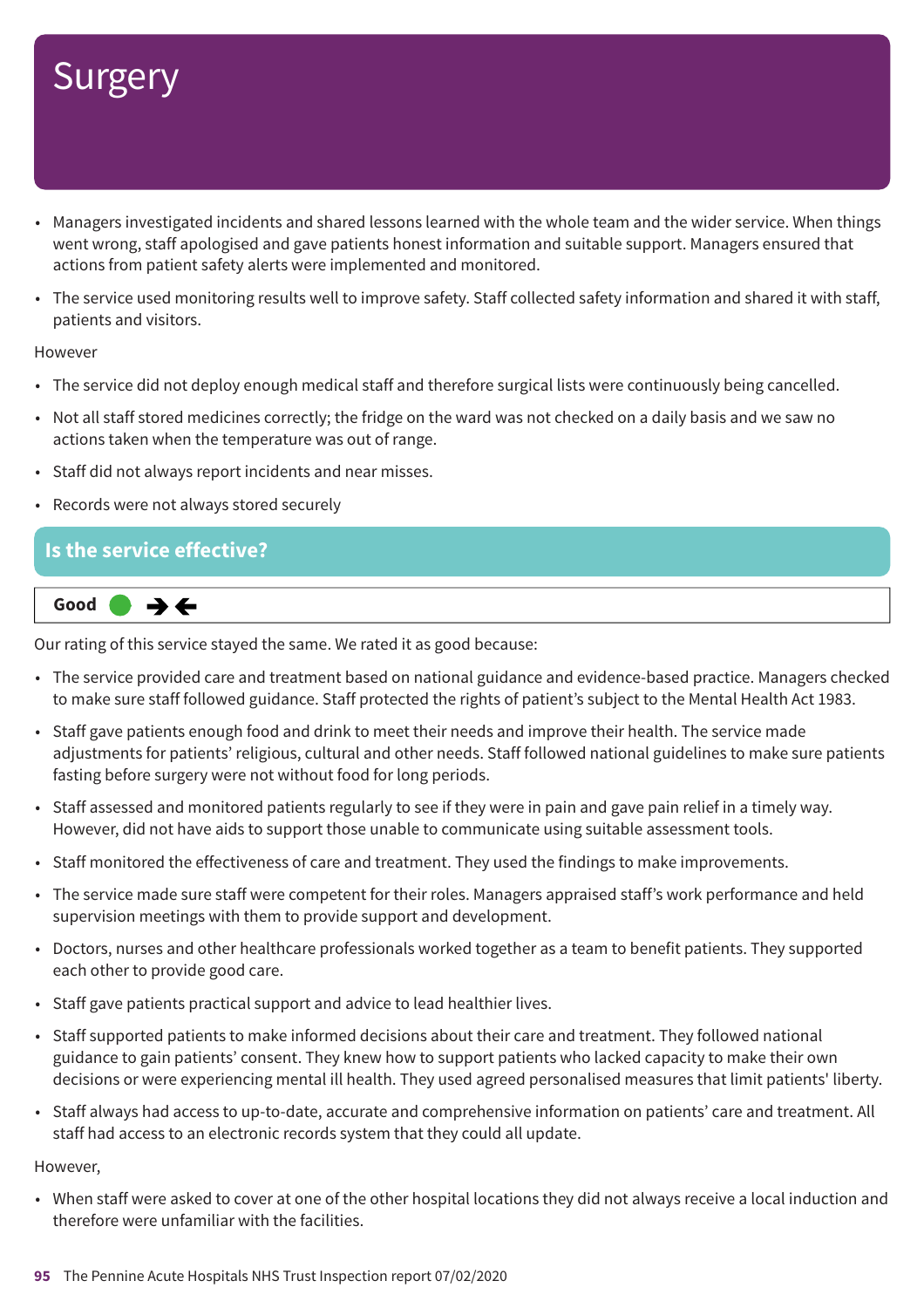

- Not all staff had received an appraisal.
- Not all staff were familiar with legislation for children under 16 years of age to consent to their medical treatment without the need for parental permission or knowledge.



Our rating of this service stayed the same. We rated it as good because:

- Staff treated patients with compassion and kindness, respected their privacy and dignity, and took account of their individual needs.
- Staff provided emotional support to patients, families and carers to minimise their distress. They understood patients' personal, cultural and religious needs.
- Staff supported and involved patients, families and carers to understand their condition and make decisions about their care and treatment.

#### **Is the service responsive?**

#### **Requires improvement**

Our rating of this service went down. We rated it as requires improvement because:

J

- The service was not always inclusive and did not take account of patients' individual needs and preferences. Staff did not have access to a range of items to support them with patients with additional needs. For example, they did not have dementia friendly boxes, communication cards and child friendly leaflets.
- People could not access the service when they needed it and received the right care promptly. Although there were indications of improvements, waiting times from referral to treatment and arrangements to admit, treat and discharge patients were not always in line with national standards.

**However** 

• It was easy for people to give feedback and raise concerns about care received. The service treated concerns and complaints seriously, investigated them and shared lessons learned with all staff. The service included patients in the investigation of their complaint.

#### **Is the service well-led?**



Our rating of this service stayed the same. We rated it as good because:

• Leaders had the skills and abilities to run the service. They understood and managed the priorities and issues the service faced. They were visible and approachable in the service for patients and staff. They supported staff to develop their skills and take on more senior roles.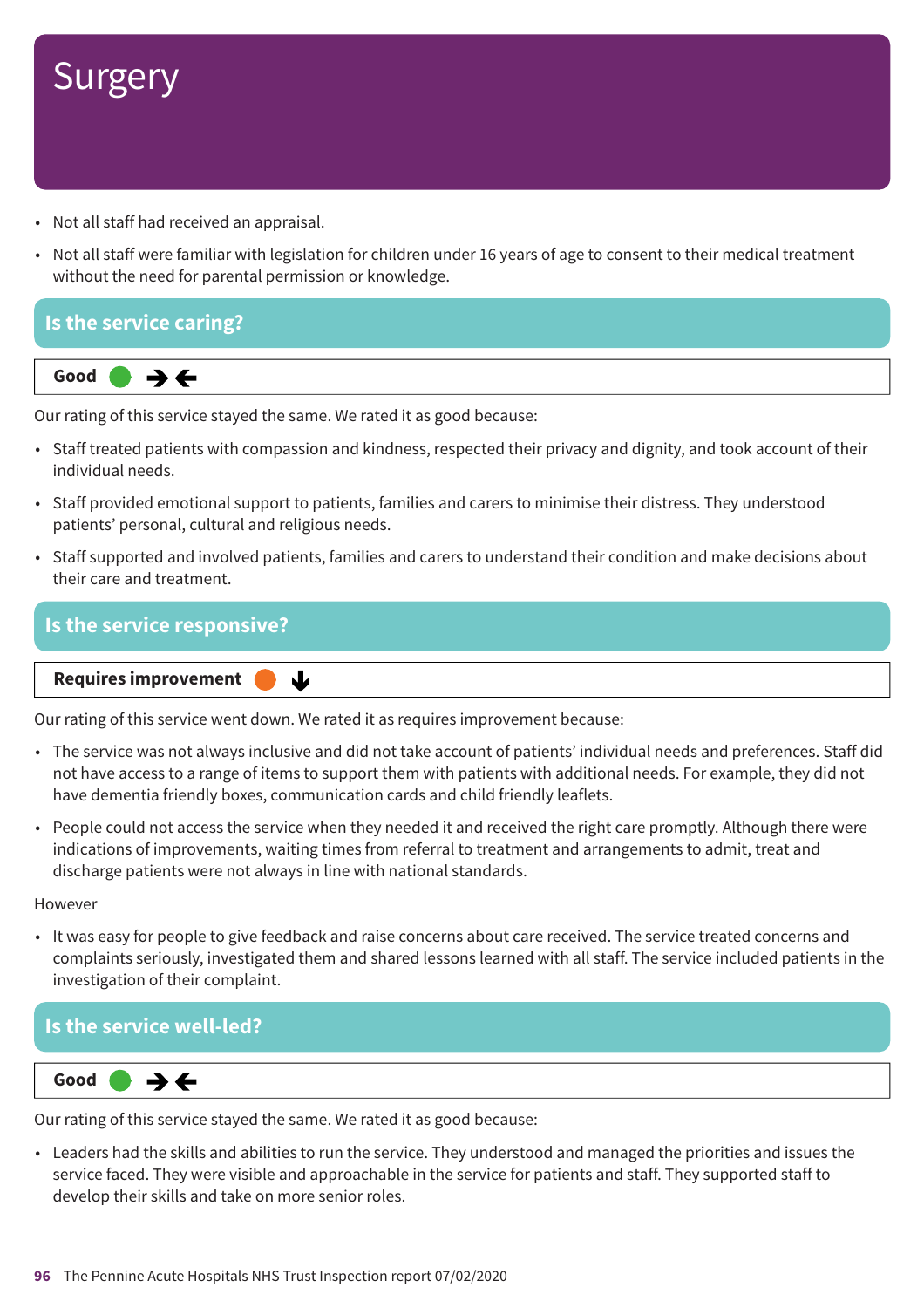## **Surgery**

- The service had a vision for what it wanted to achieve and a strategy to turn it into action, developed with all relevant stakeholders. The vision and strategy were focused on sustainability of services and aligned to local plans within the wider health economy. Leaders and most staff understood and knew how to apply them and monitor progress.
- Staff felt respected, supported and valued. They were focused on the needs of patients receiving care. The service had an open culture where patients, their families and staff could raise concerns without fear.
- Leaders operated effective governance processes, throughout the service and with partner organisations. Staff at all levels were clear about their roles and accountabilities and had regular opportunities to meet, discuss and learn from the performance of the service.
- Leaders and teams used systems to manage performance effectively. They identified and escalated relevant risks and issues and identified actions to reduce their impact. They had plans to cope with unexpected events. Staff contributed to decision-making to help avoid financial pressures compromising the quality of care.
- The service collected reliable data and analysed it. Staff could find the data they needed, in easily accessible formats, to understand performance, make decisions and improvements. The information systems were integrated and secure. Data or notifications were consistently submitted to external organisations as required.
- Leaders and staff actively and openly engaged with patients, staff, equality groups, the public and local organisations to plan and manage services. They collaborated with partner organisations to help improve services for patients.
- All staff were committed to continually learning and improving services. They had a good understanding of quality improvement methods and the skills to use them. Leaders encouraged innovation and participation in research.

However

- The service did not promote equality and diversity in daily work. Staff said they had not received any information about any groups or meetings to promote equality and diversity.
- Not all staff knew the trust's vision, values and strategy and how the service was working to achieve them.

### Areas for improvement

We found areas for improvement in this service. See the Areas for Improvement section in our provider report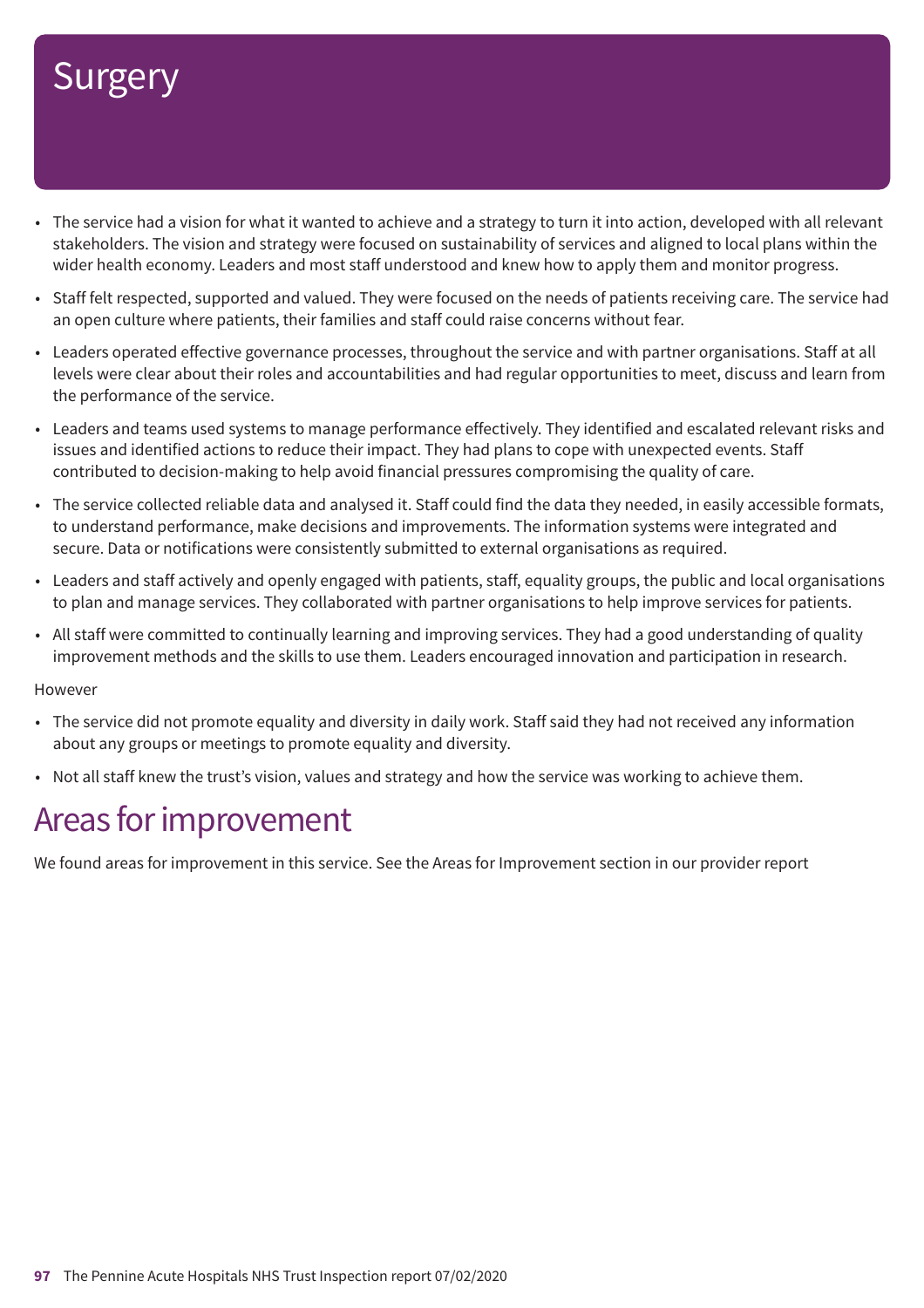

# Community health services

### Background to community health services

The Northern Care Alliance NHS Group manages a range of community health services across Bury, Rochdale and Oldham, along with the surrounding towns and villages. This includes, community health services for adults, community health inpatient services, community health services for children, young people and families and community end of life care.

### Summary of community health services

Our rating of these services stayed the same. We rated them good because:

- We inspected community health inpatient services and rated them as good.
- Taking into account the ratings of other services inspected in 2016 the rating for community services stayed the same and were rated as good.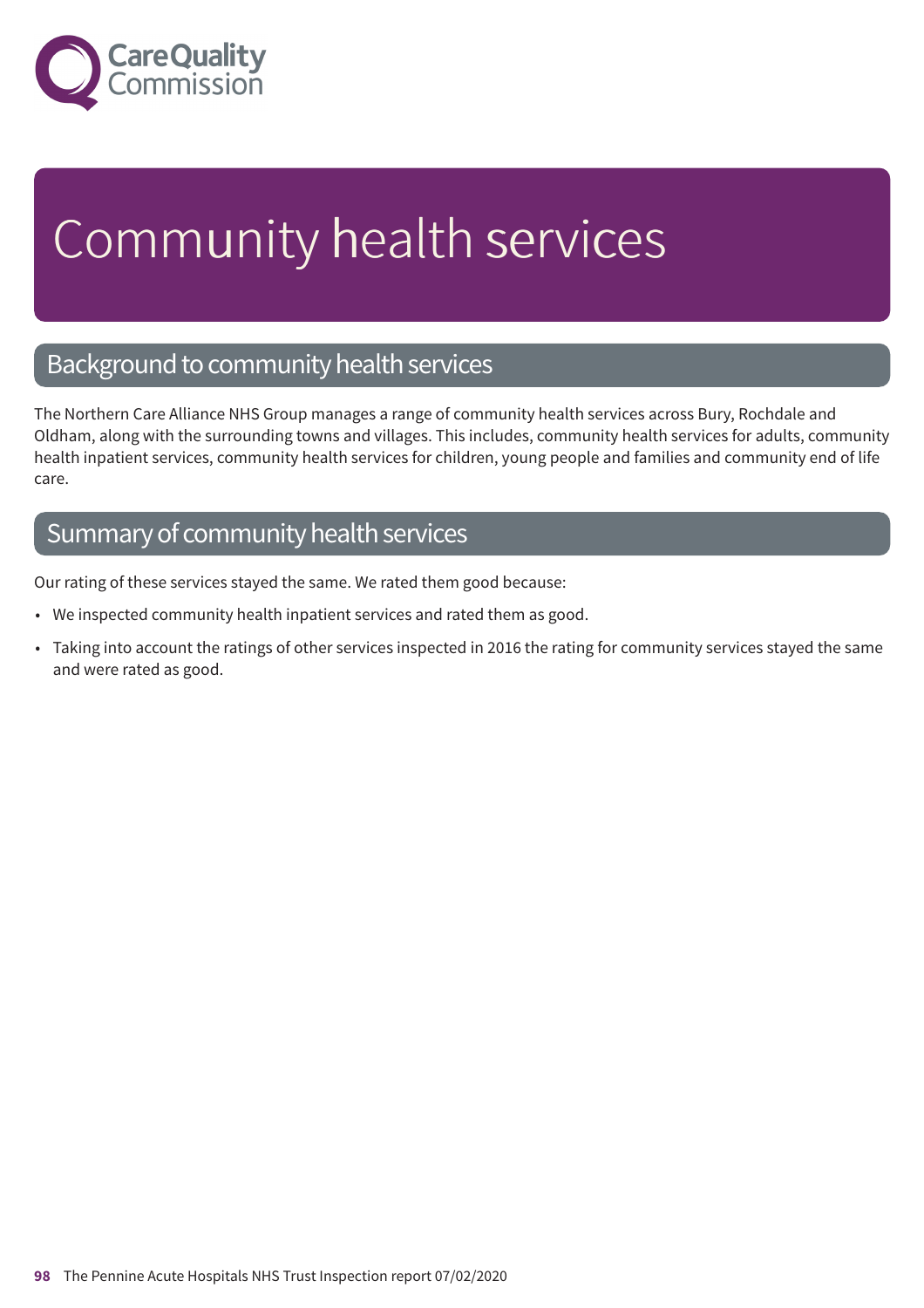#### **Same–––rating Good –––**

### Key facts and figures

Heywood, Middleton and Rochdale intermediate care beds are delivered in two locations with 24 residential beds situated at Tudor Court and 24 enhanced beds with 24-hour nursing cover on the Wolstenholme Unit situated on the Rochdale Infirmary site.

Tudor Court is staffed 24 hours a day and has GP, pharmacy, social work, physiotherapy and occupational therapy input Monday to Friday. District nurses visit for any nursing needs.

Wolstenholme Unit is staffed 24 hours a day by registered nurses and has social work, pharmacy, physiotherapy and occupational therapy input Monday to Friday. The unit provides 24 community beds. It can be accessed by any adult aged 18 years and over who resides or is registered with a GP in the Heywood, Middleton and Rochdale area.

Both units subcontract medical support from GP care services. Both units have social care staff present as part of the multi-disciplinary team.

The Floyd Unit is an 18 bedded intermediate neurological rehabilitation unit staffed 24 hours a day and has consultant, pharmacy, social work, physiotherapy and occupational therapy input Monday to Friday. The service is available to residents who live in the Heywood, Middleton and Rochdale (HMR) Borough or are registered with an HMR GP.

The age group accepted is from 18 years onwards both male and female.

*(Source: CHS Routine Provider Information Request (RPIR) – CHS1 Context CHS)*

#### **Percentage of patients that are children**

All the service provision in the units related to adult care.

#### **Summary of this service**

Our rating of this service stayed the same. We rated it as good because:

- The service provided mandatory training in key skills to all staff and made sure everyone completed it.
- Staff understood how to protect children, young people and families from abuse and the service worked well with other agencies to do so. Staff had training on how to recognise and report abuse, and they knew when and how to apply it.
- Staff knew how to keep patients safe and knew how to respond if a patient became unwell. Staff used risk assessments to put patients on correct pathways of care.
- The service controlled infection risk well. Staff used equipment and control measures to protect patients, themselves and others from infection. They kept equipment and the premises visibly clean.
- The service had enough staff with the right qualifications, skills, training and experience to keep people and adults safe from avoidable harm and to provide the right care and treatment. Managers regularly reviewed and adjusted staffing levels and skill mix, and gave bank, agency and locum staff a full induction.
- The service managed patient safety incidents well. Staff recognised and reported incidents and near misses. Managers investigated incidents and shared lessons learned with the whole team and the wider service.
- **99** The Pennine Acute Hospitals NHS Trust Inspection report 07/02/2020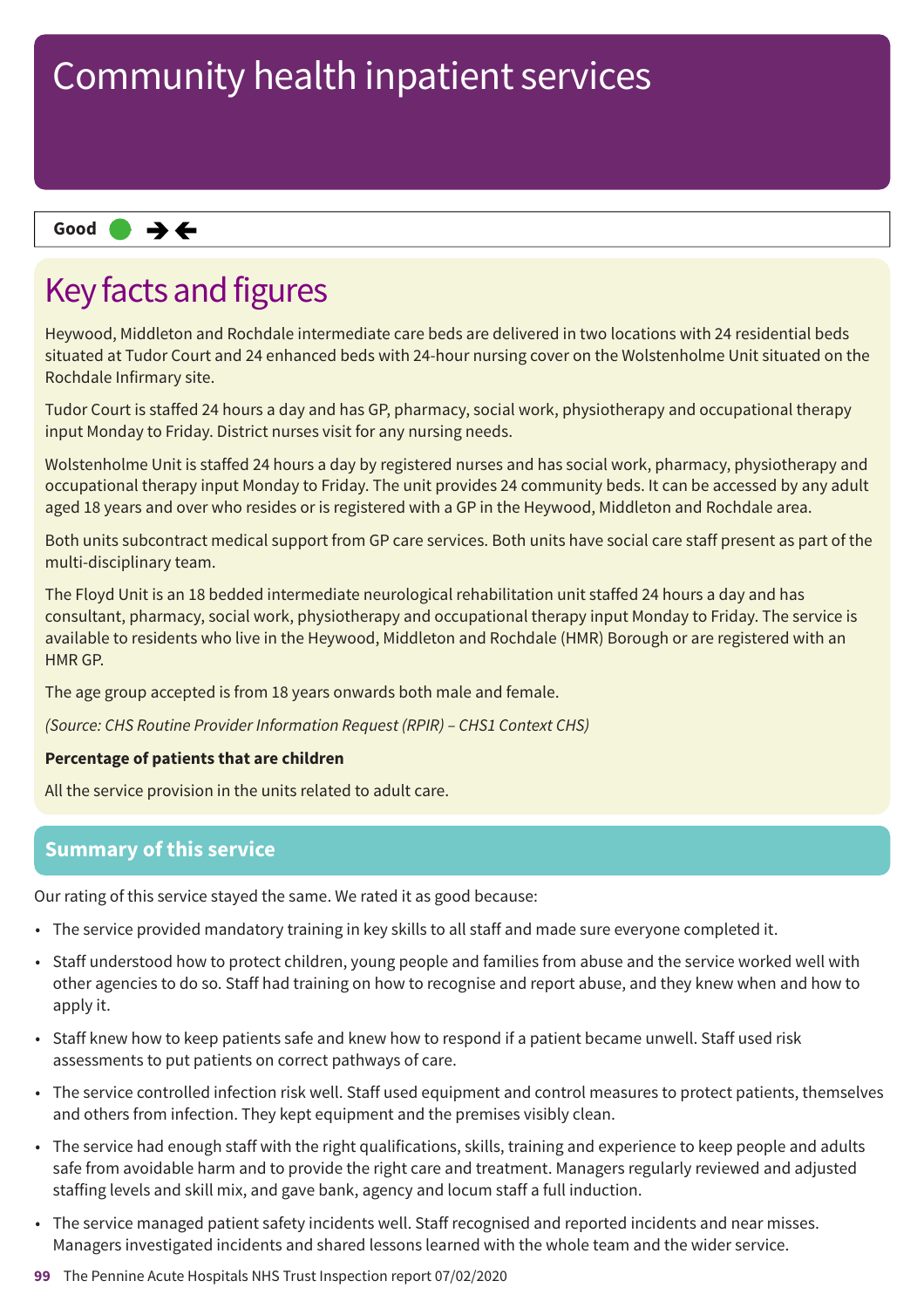- The service provided care and treatment based on national guidance and evidence-based practice. Managers checked to make sure staff followed guidance. Staff protected the rights of patients subject to the Mental Health Act 1983.
- Staff monitored the effectiveness of care and treatment. They used the findings to make improvements and achieved good outcomes for patients.
- Staff knew how to keep patients safe and knew how to respond if a patient became unwell. Staff used risk assessments to put patients on correct pathways of care.
- All those responsible for delivering care worked together as a team to benefit patients. They supported each other to provide good care and communicated effectively with other agencies.
- Staff treated patients with compassion and kindness, respected their privacy and dignity, and took account of their individual needs.
- Staff supported and involved patients, families and carers to understand their condition and make decisions about their care and treatment.
- The service was inclusive and took account of patients' individual needs and preferences. Staff made reasonable adjustments to help patients access services. They coordinated care with other services and providers.
- Leaders had the integrity, skills and abilities to run the service. They understood and managed the priorities and issues the service faced and sought support to enhance leadership. They were visible and approachable in the service for patients and staff. They supported staff to develop their skills and take on more senior roles.
- Staff felt respected, supported and valued; however, the service was going through structural change which impacted on some staff members. Despite these changes, staff were focused on the needs of patients receiving care. The service promoted equality and diversity in daily work and provided opportunities for career development. The service had an open culture where patients, their families and staff could raise concerns without fear.

#### However

- Whilst we positively checked resuscitation trolleys on our inspection, a previous internal audit of the units resuscitation trolleys showed two units failed to comply because the trolleys had not been checked correctly on one day of the month.
- Although the trust told us that ward and ward moves at night were rare we received no data confirming this as requested in the inspection process.

#### **Is the service safe?**



Our rating of safe stayed the same. We rated it as good because:

- The service provided mandatory training in key skills to all staff and made sure everyone completed it. In total staff hit the trust target for completion in 5 of the 7 training modules with 2 modules just missing the target.
- Staff understood how to protect children, young people and families from abuse and the service worked well with other agencies to do so. Staff were 100% compliant in training on how to recognise and report abuse, and they knew when and how to apply it.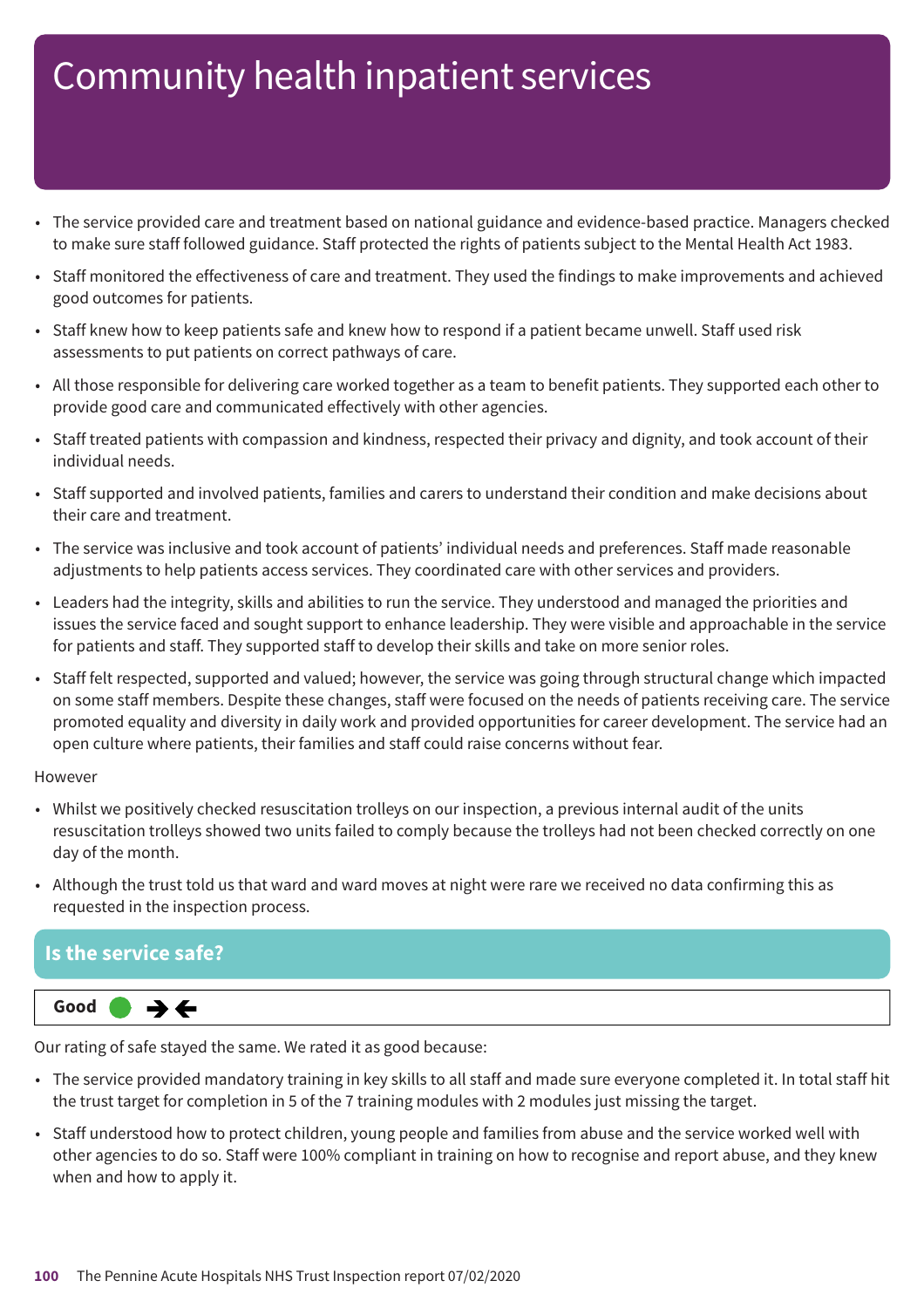- The service controlled infection risk well. Staff used equipment and control measures to protect patients, themselves and others from infection. They kept equipment and the premises visibly clean and rates of compliance with training were good.
- The design, maintenance and use of facilities, premises and equipment kept people safe. Staff were trained to use them. Staff managed clinical waste well.
- The service had enough staff with the right qualifications, skills, training and experience to keep young people and adults safe from avoidable harm and to provide the right care and treatment. Managers regularly reviewed and adjusted staffing levels and skill mix, and gave bank, agency and locum staff a full induction.
- Staff kept detailed records of patients' care and treatment. Records were clear, up-to-date and easily available to all staff providing care.
- Staff completed and updated risk assessments for each patient and removed or minimised risks. Staff could identify a deteriorating patient and provided the appropriate action.
- The service had systems in place to prescribe, administer, record and store medicines.
- The service managed patient safety incidents well. Staff recognised and reported incidents and near misses. Managers investigated incidents and shared lessons learned with the whole team and the wider service. When things went wrong, staff apologised and gave patients suitable support. Managers ensured that actions from patient safety alerts were implemented and monitored.

#### **Is the service effective?**



Our rating of effective stayed the same. We rated it as good because:

- Staff monitored the effectiveness of care and treatment. They used the findings to make improvements and achieved good outcomes for patients. The service participated in a number of clinical audits as part of an ongoing clinical audit programme.
- The service provided care and treatment based on national guidance and best practice. The service communicated relevant guidelines to staff and told us they monitored compliance.
- Clear goals and treatment plans were evident in patient records.
- Staff gave patients enough food and drink to meet their needs and improve their health. They used special feeding and hydration techniques when necessary.
- Staff assessed and monitored patients regularly to see if they were in pain and gave pain relief in a timely way. They supported those unable to communicate using suitable assessment tools and gave additional pain relief to ease pain.
- The service made sure staff were competent for their roles. Managers appraised staff's work performance and held supervision meetings with them to provide support and development.
- Consultants, doctors, nurses and other health and social care professionals worked together as a team to benefit patients. They supported each other to provide good care. Staff held regular multidisciplinary meetings to discuss patients and improve their care.
- Staff gave patients practical support and advice to lead healthier lives.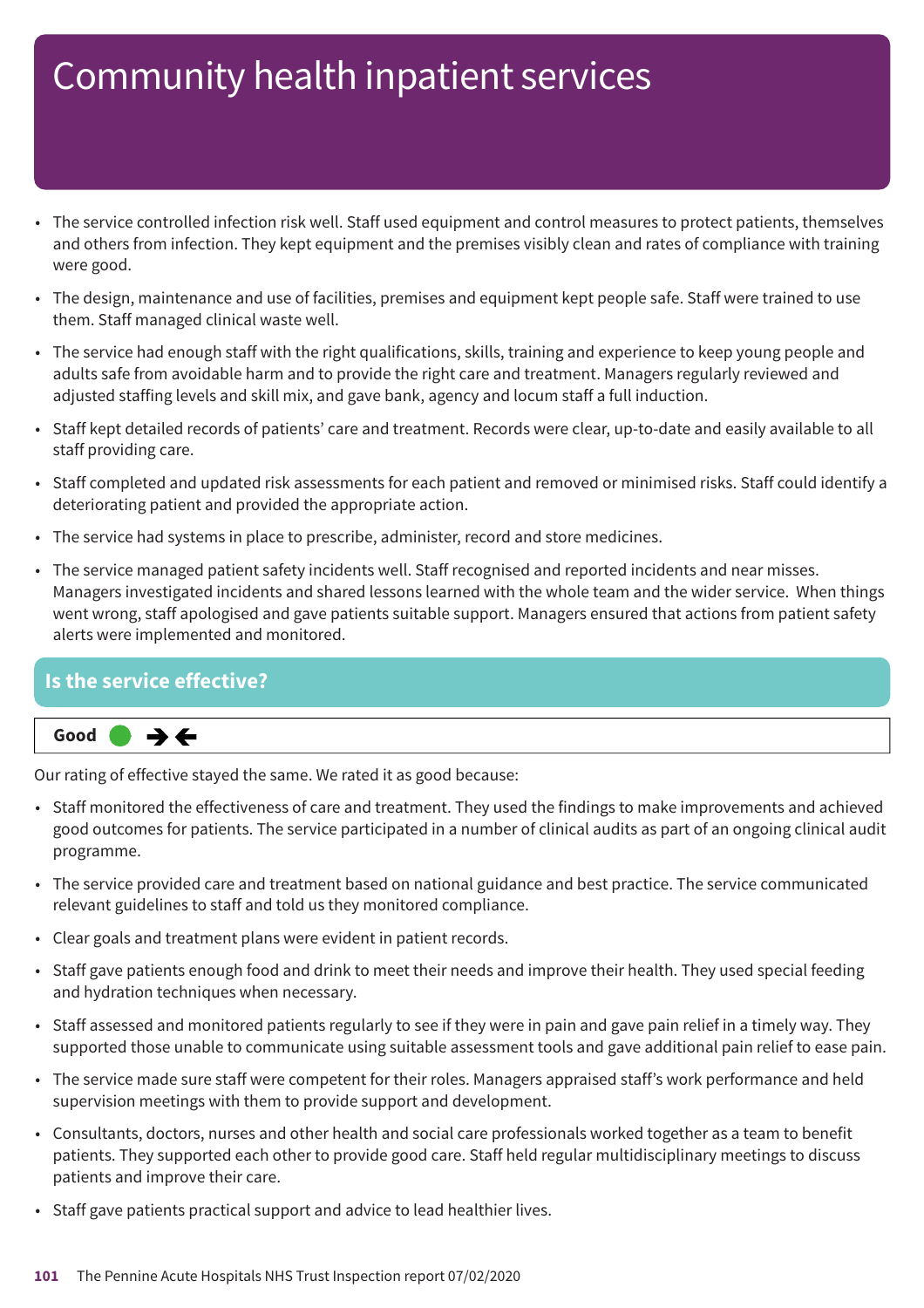• Staff supported patients to make informed decisions about their care and treatment. They followed national guidance to gain patients' consent. They knew how to support patients who lacked capacity to make their own decisions or were experiencing mental ill health.

However,

• Whilst we positively checked resuscitation trolleys on our inspection, a previous internal audit of the units' resuscitation trolleys showed two units failed to comply because the trolleys had not been checked correctly on one day of the month.

### **Is the service caring? Same–––rating Good –––** ⇛←

Our rating of caring stayed the same. We rated it as good because:

- Staff treated patients with compassion and kindness, respected their privacy and dignity, and took account of their individual needs.
- Staff provided emotional support to patients, families and carers to minimise their distress. They understood patient's personal, cultural and religious needs.
- Staff went 'the extra mile' to help patients socialise and mix with one another and the community. We found a strong sense of engagement with patients.
- Staff supported and involved patients, families and carers to understand their condition and make decisions about their care and treatment.

#### **Is the service responsive?**



Our rating of responsive stayed the same. We rated it as good because:

- The service planned and provided care in a way that met the needs of local people and the communities served. It also worked with others in the wider system and local organisations to plan care. The service worked with health and social care providers to develop services for patients with longer term needs on discharge.
- The service was inclusive and took account of patients' individual needs and preferences. Staff made reasonable adjustments to help patients access services. They coordinated care with other services and providers.
- People could access the service when they needed it and received the right care promptly.
- It was easy for people to give feedback and raise concerns about care received. The service treated concerns and complaints seriously, investigated them and shared lessons learned with all staff.

However,

• Although the trust told us that ward and ward moves at night were rare we received no data confirming this as requested in the inspection process.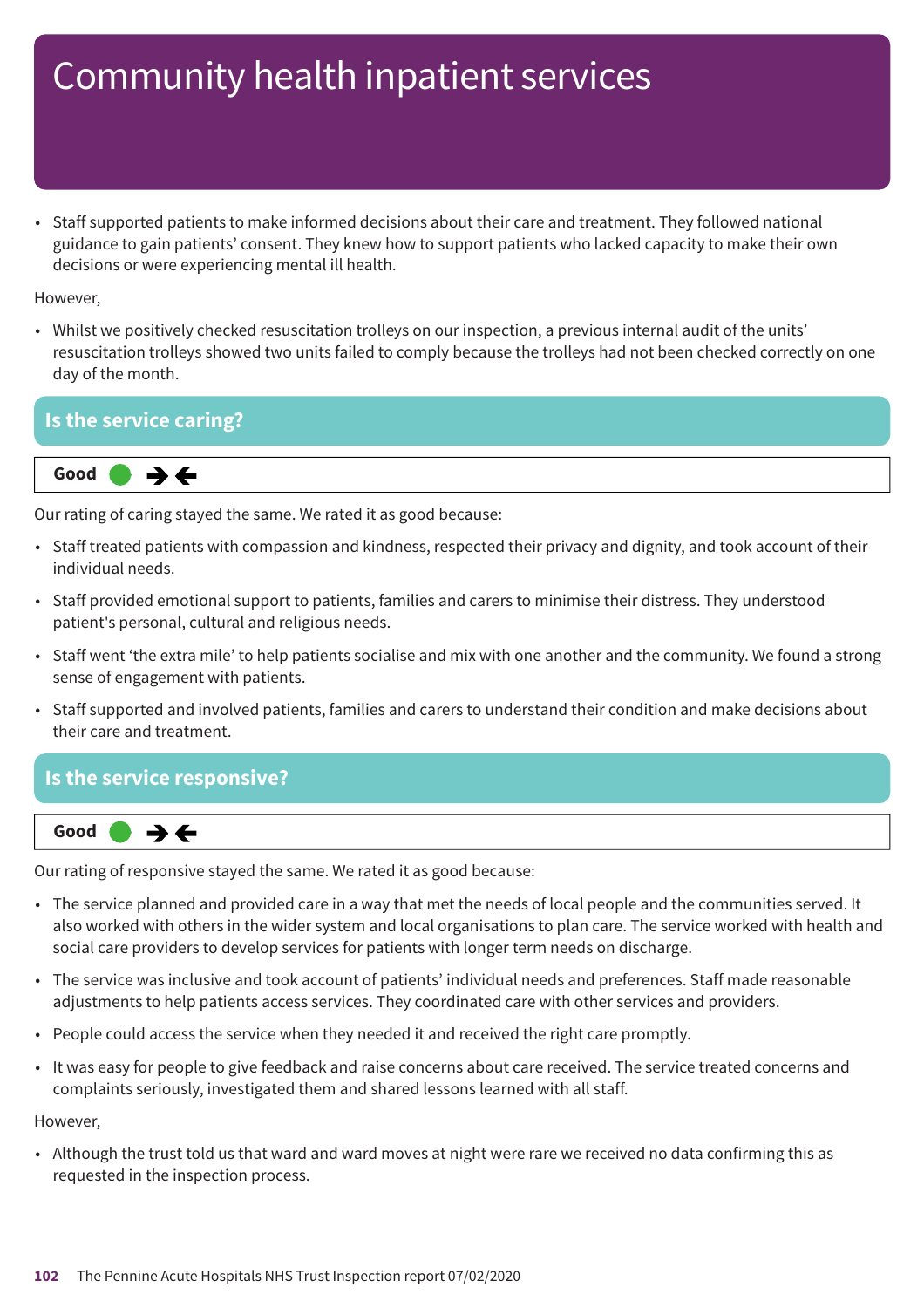#### **Is the service well-led?**



Our rating of well-led stayed the same. We rated it as good because:

- Leaders had a number of diverse skills and abilities to run the service. They understood and managed the priorities and issues the inpatient units faced. They were visible and approachable in the service for patients and staff. They supported staff to develop their skills and take on more senior roles.
- The service had a vision for what it wanted to achieve and a strategy to turn it into action, developed with all relevant stakeholders. The vision and strategy were focused on creating a strong ethos of safe discharge back into communities for patients to lead healthy lives. Leaders and staff understood and knew how to apply the vision and strategy and monitored progress.
- Staff felt respected, supported and valued. They were focused on the needs of patients receiving care. The service promoted equality and diversity in daily work and provided opportunities for career development. The service had an open culture where patients, their families and staff could raise concerns without fear.
- Leaders operated effective governance processes, throughout the service and with partner organisations. Staff at all levels were clear about their roles and accountabilities and had regular opportunities to meet, discuss and learn from the performance of the service.
- Leaders and teams used systems to manage performance effectively. They identified and escalated relevant risks and issues and identified actions to reduce their impact. They had plans to cope with unexpected events.
- Leaders and staff actively and openly engaged with patients, staff, equality groups, the public and local organisations to plan and manage services. They collaborated with partner organisations to help improve services for patients.
- All staff were committed to continually learning and improving services. Leaders encouraged innovation and participation in research. Staff used electronic devices to allow palliative care nurses at other sites to see patients in real time, enabling them to give advice on the best care for individuals nearing their end of their life. This device also allowed patients to view the hospice without the need to visit.

### **Outstanding practice**

We found examples of outstanding practice in this service. See the Outstanding practice section in our provider report.

### Areas for improvement

We found areas for improvement in this service. See the Areas for Improvement section in our provider report.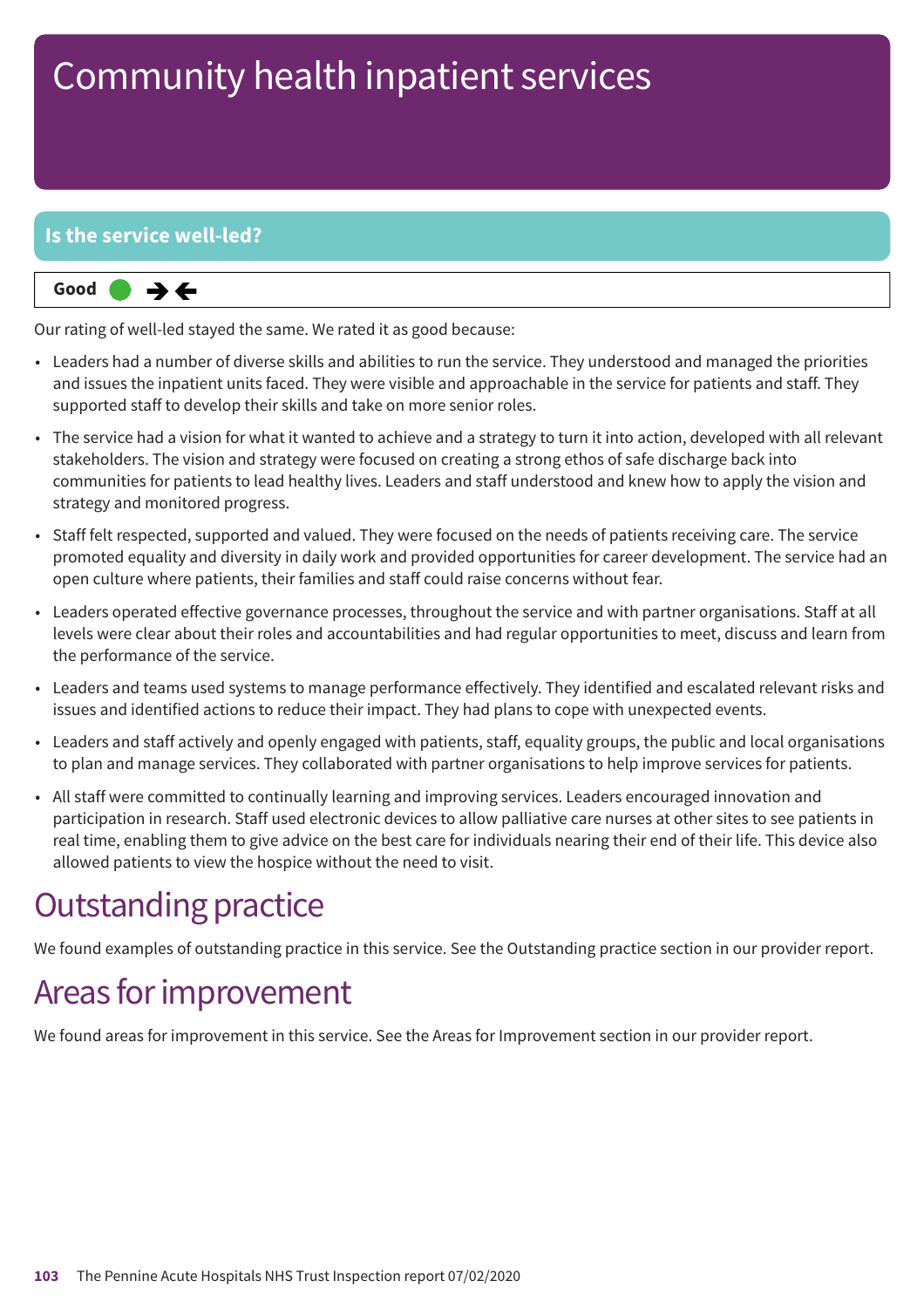## Requirement notices

### Action we have told the provider to take

The table below shows the legal requirements that the service provider was not meeting. The provider must send CQC a report that says what action it is going to take to meet these requirements.

For more information on things the provider must improve, see the Areas for improvement section above.

**Please note:** Regulatory action relating to primary medical services and adult social care services we inspected appears in the separate reports on individual services (available on our website www.cqc.org.uk)

**This guidance** (see goo.gl/Y1dLhz) describes how providers and managers can meet the regulations. These include the fundamental standards – the standards below which care must never fall.

### **Regulated activity**

### **Regulation**

Treatment of disease, disorder or injury Regulation 17 HSCA (RA) Regulations 2014 Good governance

### **Regulated activity**

### Regulation

Treatment of disease, disorder or injury Regulation 11 HSCA (RA) Regulations 2014 Need for consent